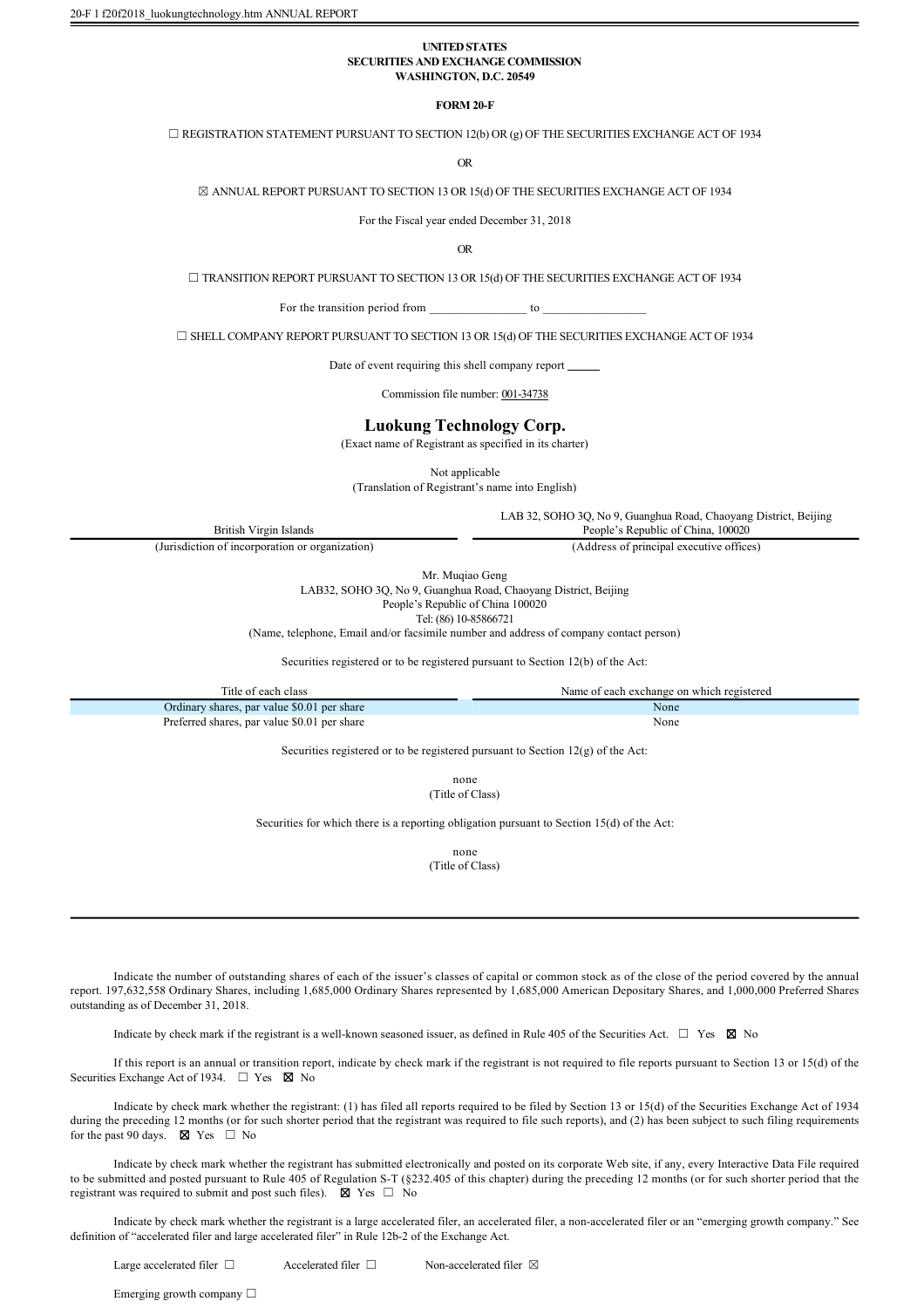If an emerging growth company that prepares its financial statements in accordance with U.S. GAAP, indicate by check mark if the registrant has elected not to use the extended transition period for complying with any new or revised financial accounting standards provided pursuant to Section 13(a) of the Exchange Act.  $\Box$ 

Indicate by check mark which basis of accounting the registrant has used to prepare the financial statements included in this filing.

| U.S. GAAP $\boxtimes$ | International Financial Reporting Standards as issued  | Other <sup>[</sup> |
|-----------------------|--------------------------------------------------------|--------------------|
|                       | by the International Accounting Standards Board $\Box$ |                    |

If "Other" has been checked in response to the previous question, indicate by check mark which financial statement item the registrant has elected to follow. Item  $17 \Box$  Item  $18 \Box$ 

If this is an annual report, indicate by check mark whether the registrant is a shell company (as defined in Rule 12b-2 of the Exchange Act). □ Yes ⊠ No

*In this annual report:* 

- *References to the "Company", "we", "our" and "us" are to Luokung Technology Corp. and its consolidated subsidiaries, subsidiaries controlled by contract and variable interest entities, except as the context otherwise requires;*
- *References to an "ADS" are to an American Depositary Share, each of which represented one of our Ordinary Shares with a par value of \$.01 per share;*
- *References to a particular "fiscal" year, such as "fiscal 2018", are to our fiscal year ended on December 31, of that year.*

#### **Special Note Regarding Forward-looking Statements**

This annual report contains forward-looking statements that involve risks and uncertainties. These statements involve known and unknown risks, uncertainties and other factors that may cause our actual results, performance or achievements to be materially different from those expressed or implied by the forward-looking statements. These statements are made under the "safe harbor" provisions of the U.S. Private Securities Litigations Reform Act of 1995.

You can identify these forward-looking statements by words or phrases such as "may," "will," "expect," "anticipate," "aim," "estimate," "intend," "plan," "believe," "likely to" or other similar expressions. We have based these forward-looking statements largely on our current expectations and projections about future events and financial trends that we believe may affect our financial condition, results of operations, business strategy and financial needs. These forward-looking statements include, but are not limited to, statements about:

- our future business development, results of operations and financial condition;
- expected changes in our net revenues and certain cost or expense items;
- our ability to attract and retain customers; and
- trends and competition in the spatial-temporal big-data processing and interactive location-based services market.

You should read this annual report and the documents that we refer to in this annual report and have filed as exhibits to this annual report completely and with the understanding that our actual future results may be materially different from what we expect. Other sections of this annual report discuss factors which could adversely impact our business and financial performance. Moreover, we operate in an evolving environment. New risk factors emerge from time to time and it is not possible for our management to predict all risk factors, nor can we assess the impact of all factors on our business or the extent to which any factor, or combination of factors, may cause actual results to differ materially from those contained in any forward-looking statements. We qualify all of our forward-looking statements by these cautionary statements.

You should not rely upon forward-looking statements as predictions of future events. The forward-looking statements made in this annual report relate only to events or information as of the date on which the statements are made in this annual report. Except as required by law, we undertake no obligation to update or revise publicly any forward-looking statements, whether as a result of new information, future events or otherwise, after the date on which the statements are made or to reflect the occurrence of unanticipated events.

# **TABLE OF CONTENTS**

| Part I  |                |                                                              |    |
|---------|----------------|--------------------------------------------------------------|----|
| Item 1. |                | <b>Identity of Directors, Senior Management and Advisers</b> |    |
| Item 2. |                | <b>Offer Statistics and Expected Timetable</b>               |    |
| Item 3. |                | <b>Key Information</b>                                       |    |
|         | A.             | <b>Selected Financial Data</b>                               |    |
|         | $\mathbf{B}$   | Capitalization and Indebtedness                              | 3  |
|         | C.             | Reasons for the Offer and Use of Proceeds                    | 3  |
|         | D.             | <b>Risk Factors</b>                                          | 3  |
| Item 4. |                | <b>Information on the Company</b>                            | 19 |
|         | A <sub>1</sub> | History and Development of the Company                       | 19 |
|         | $\mathbf{B}$   | <b>Business Overview</b>                                     | 20 |
|         | C.             | <b>Organizational Structure</b>                              | 31 |
|         | D.             | Property, Plants and Equipment                               | 33 |
| Item 4A |                | <b>Unresolved Staff Comments</b>                             | 33 |
| Item 5. |                | <b>Operating and Financial Review and Prospects</b>          | 33 |
|         | A.             | <b>Operating Results</b>                                     | 33 |
|         | <b>B.</b>      | <b>Liquidity and Capital Resources</b>                       | 43 |
|         | C.             | Research and Development, Patents and Licenses, etc.         | 45 |
|         | D.             | <b>Trend Information</b>                                     | 45 |
|         | E.             | <b>Off-balance Sheet Arrangements</b>                        | 45 |
|         | F.             | <b>Tabular Disclosure of Contractual Obligations</b>         | 46 |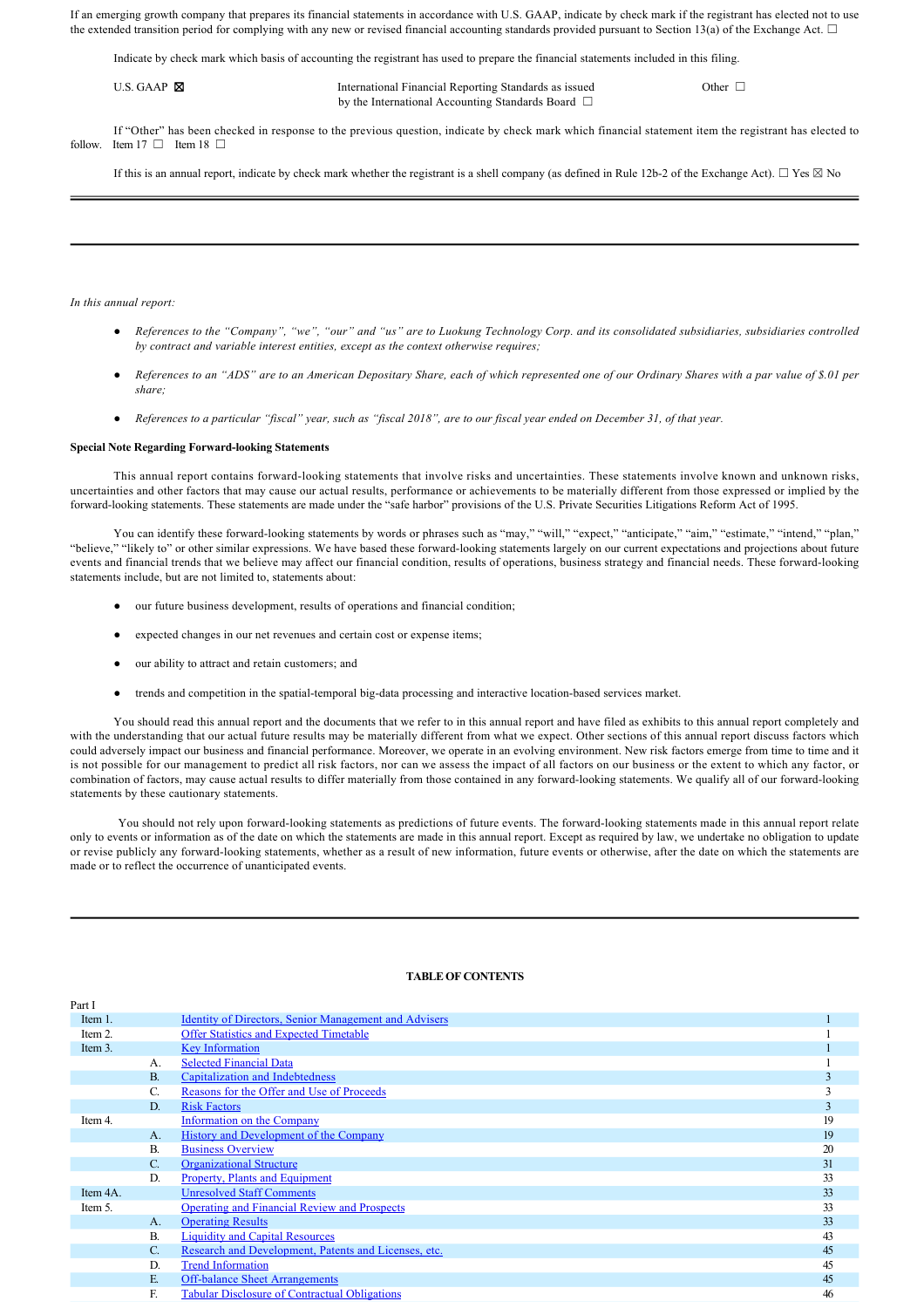| Item 6.  |                | Directors, Senior Management and Employees                        | 46     |
|----------|----------------|-------------------------------------------------------------------|--------|
|          | $A$ .          | <b>Directors and Senior Management</b>                            | 46     |
|          | B <sub>1</sub> | Compensation                                                      | 47     |
|          | C.             | <b>Board Practices</b>                                            | 50     |
|          | D.             | <b>Employees</b>                                                  | 53     |
|          | E.             | <b>Share Ownership</b>                                            | 53     |
| Item 7.  |                | Major Shareholders and Related Party Transactions                 | 54     |
|          | A.             | <b>Major Shareholders</b>                                         | 54     |
|          | <b>B.</b>      | <b>Related Party Transactions</b>                                 | 55     |
|          | $C_{\cdot}$    | <b>Interests of Experts and Counsel</b>                           | 55     |
| Item 8.  |                | <b>Financial Information</b>                                      | 55     |
|          | A.             | <b>Consolidated Statements and Other Financial Information</b>    | 55     |
|          | B.             | <b>Significant Changes</b>                                        | 56     |
| Item 9.  |                | The Offer and Listing                                             | 56     |
|          | $A_{\cdot}$    | <b>Offer and Listing Details</b>                                  | 56     |
|          | <b>B.</b>      | <b>Plan of Distribution</b>                                       | 57     |
|          | C.             | <b>Markets</b>                                                    | 57     |
|          | D.             | <b>Selling shareholders</b>                                       | 58     |
|          | E              | <b>Dilution</b>                                                   | 58     |
|          | F.             | Expenses of the issue                                             | 58     |
| Item 10. |                | <b>Additional Information</b>                                     | 58     |
|          | А.             | <b>Share Capital</b>                                              | 58     |
|          | <b>B.</b>      | Memorandum and Articles of Association                            | 58     |
|          | C.             | <b>Material Contracts</b>                                         | 63     |
|          | D.             | <b>Exchange Controls</b>                                          | 64     |
|          | Е.             | <b>Taxation</b>                                                   | $70\,$ |
|          | $F_{n}$        | Dividends and Paying Agents                                       | 76     |
|          | G.             | <b>Statement by Experts</b>                                       | 76     |
|          | $H_{\cdot}$    | <b>Documents on Display</b>                                       | 76     |
|          | L              | <b>Subsidiary Information</b>                                     | 76     |
| Item 11. |                | <b>Ouantitative and Qualitative Disclosures about Market Risk</b> | 77     |
| Item 12. |                | Description of Securities Other than Equity Securities            | 78     |
|          | A.             | <b>Debt Securities</b>                                            | 78     |
|          | <b>B.</b>      | <b>Warrants and Rights</b>                                        | 78     |
|          | C.             | <b>Other Securities</b>                                           | 78     |
|          | D.             | <b>American Depositary Shares</b>                                 | 78     |

#### i

# Table of Contents

# Part II

| .            |                                                                              |       |
|--------------|------------------------------------------------------------------------------|-------|
| Item $13$ .  | Defaults, Dividend Arrearages and Delinquencies                              | 79    |
| Item 14.     | Material Modifications to the Rights of Security Holders and Use of Proceeds | 79    |
| Item 15.     | <b>Controls and Procedures</b>                                               | 79    |
| Item $16$ .  | [Reserved.]                                                                  | 80    |
| Item 16A.    | <b>Audit Committee Financial Expert</b>                                      | 80    |
| Item 16B.    | Code of Ethics                                                               | 81    |
| Item $16C$ . | <b>Principal Accountant Fees and Services</b>                                | 81    |
| Item 16D.    | Exemptions from the Listing Standards for Audit Committees                   | 81    |
| Item $16E$   | Purchases of Equity Securities by the Issuer and Affiliated Purchasers       | 81    |
| Item 16F.    | Change in Registrant's Certifying Accountant                                 | 81    |
| Item $16G$ . | <b>Corporate Governance</b>                                                  | 81    |
| Item 16H.    | Mine Safety Disclosure                                                       | 81    |
|              |                                                                              |       |
| Part III     |                                                                              |       |
| Item $17.$   | <b>Financial Statements</b>                                                  | 82    |
| Item 18.     | <b>Financial Statements</b>                                                  | 82    |
| Item $19$ .  | <b>Exhibits</b>                                                              | 82    |
|              |                                                                              |       |
|              | <b>Index to Consolidated Financial Statements</b>                            | $F-1$ |
|              |                                                                              |       |

Table of Contents

ii

# **PART I**

# **ITEM 1. IDENTITY OF DIRECTORS, SENIOR MANAGEMENT AND ADVISERS.**

Not applicable.

# **ITEM 2. OFFER STATISTICS AND EXPECTED TIMETABLE.**

Not applicable.

# **ITEM 3. KEY INFORMATION.**

# **A. SELECTED FINANCIAL DATA.**

Luokung Technology Corp. and its consolidated subsidiaries ("Luokung Technology", "we", "us", or "the Company") consummated an asset exchange agreement pursuant to which we exchanged our existing assets with those of C Media Limited (the "Asset Exchange") on August 17, 2018, and we changed our name from Kingtone Wirelessinfo Solution Holding Ltd. to our current name on August 20, 2018.

On October 4, 2018, in connection with the consummation of the Asset Exchange, we changed our fiscal year end from September 30 to December 31.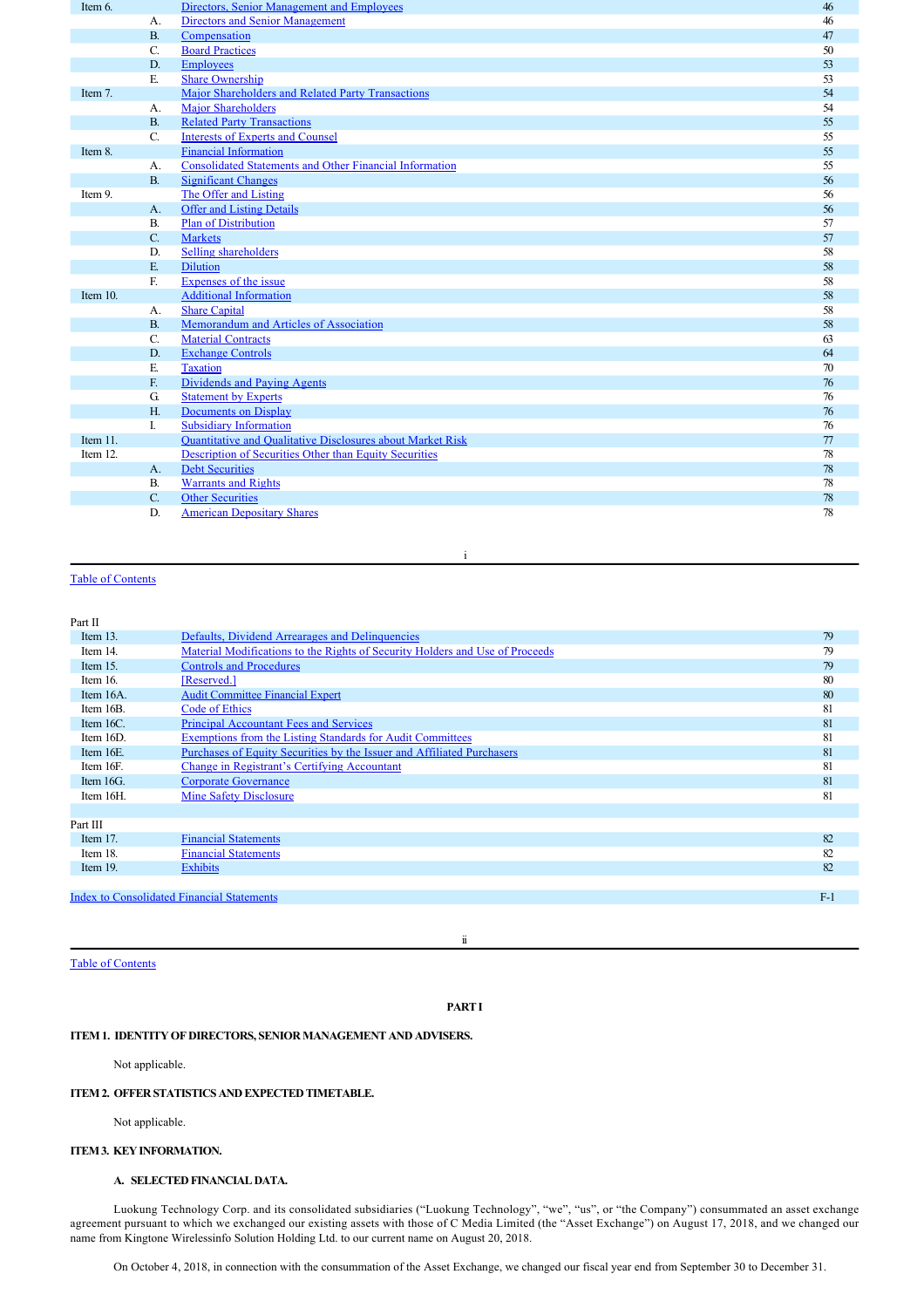The selected financial data for the fiscal years ended December 31, 2018, 2017 and 2016 have been derived from our audited consolidated financial statements. The selected consolidated financial data should be read in conjunction with our audited financial statements and the accompanying notes and "Item 5 – Operating and Financial Review and Prospects." Our consolidated financial statements are prepared and presented in accordance with United States generally accepted accounting principles, or U.S. GAAP. Our historical results do not necessarily indicate our results expected for any future periods. You should not view our historical results as an indicator of our future performance.

1

# **SELECTED CONSOLIDATED STATEMENTS OF OPERATIONS AND COMPREHENSIVE LOSS DATA (IN U.S. DOLLARS)**

|                                                                           | For the years ended December 31, |    |             |               |                |
|---------------------------------------------------------------------------|----------------------------------|----|-------------|---------------|----------------|
|                                                                           | 2018                             |    | 2017        |               | 2016           |
| Revenues                                                                  | \$<br>21,042,363                 | \$ | 26,082,417  | <sup>\$</sup> | 5,233,145      |
| Less: Cost of revenues                                                    | 6,938,063                        |    | 5,547,779   |               | 6,315,504      |
| Less: Operating expenses:                                                 |                                  |    |             |               |                |
| Selling and marketing                                                     | 14,695,165                       |    | 23,908,733  |               | 6,209,804      |
| General and administrative                                                | 6,750,417                        |    | 2,451,249   |               | 2,108,854      |
| Research and development                                                  | 3,478,570                        |    | 1,046,198   |               | 2,882,202      |
| Total operating expenses                                                  | 24,924,152                       |    | 27,406,180  |               | 11,200,860     |
| Loss from operations                                                      | (10, 819, 852)                   |    | (6,871,542) |               | (12, 283, 219) |
| Total other income (expense), net                                         | (1,033,675)                      |    | 61,088      |               | (765, 812)     |
| Loss before income taxes                                                  | (11,853,527)                     |    | (6,810,454) |               | (13,049,031)   |
| Income taxes                                                              | (74,009)                         |    |             |               |                |
| Net loss                                                                  | \$<br>(11, 927, 536)             | S  | (6,810,454) | S             | (13,049,031)   |
| Other comprehensive income:                                               |                                  |    |             |               |                |
| Foreign currency translation adjustment                                   | 447,246                          |    | 90,671      |               | 387,375        |
| Total comprehensive loss                                                  | (11,480,290)                     | \$ | (6,719,783) |               | (12,661,656)   |
| Net loss per ordinary share, basic and diluted                            | (0.16)                           | S  | (6,810,454) |               | (13,049,031)   |
| Weighted average number of ordinary shares outstanding, basic and diluted | 72,919,624                       |    |             |               |                |

2

# **SELECTED CONSOLIDATED BALANCE SHEETS DATA (IN U.S. DOLLARS)**

**As of December 31,**

|                                                             | AS 01 DECEMBER 31. |              |
|-------------------------------------------------------------|--------------------|--------------|
|                                                             | 2018               | 2017         |
| Accounts receivable, net of allowance for doubtful accounts | 22,661,594         | 9,729,625    |
| Amounts due from related parties                            | 4,935,698          | 11,760,692   |
| Property and equipment, net                                 | 898,007            | 5,044,872    |
| Intangible assets                                           | 52,763,998         | 1,154,197    |
| Goodwill                                                    | 11,728,600         | 7,239,936    |
| <b>TOTAL ASSETS</b>                                         | 97,079,401         | 37,582,858   |
| Accounts payable                                            | 758.386            | 2,932,158    |
| Accrued liabilities and other payables                      | 28,239,477         | 16,488,866   |
| Total liabilities                                           | 33,978,642         | 25, 311, 113 |
| Total Shareholders' Equity                                  | 63,100,759         | 12,271,745   |

# **B. CAPITALIZATION AND INDEBTEDNESS.**

Not applicable.

# **C. REASONS FOR THE OFFER AND USE OF PROCEEDS.**

Not applicable.

# **D. RISK FACTORS.**

An investment in our ADSs and ordinary shares involves a high degree of risk. You should carefully consider the risks and uncertainties described below together with all other information contained in this annual report, including the matters discussed under "Special Note Regarding Forward-Looking Statements," before you decide to invest in our ADSs or ordinary shares. You should pay particular attention to the fact that we are a holding company with substantial operations in China and are subject to legal and regulatory environments that in many respects differ from those of the United States. If any of the following risks, or any other risks and uncertainties that are not presently foreseeable to us, actually occur, our business, financial condition, results of operations, liquidity and our future growth prospects would be materially and adversely affected. You should also consider all other information contained in this annual report before deciding to invest in our ADSs or ordinary shares.

# **Risks Related to Our Company and Our Industry**

# *The Company had incurred negative cash flows from operating activities and net losses as of December 31, 2018. These matters raise substantial doubt about the Company's ability to continue as a going concern.*

The Company's consolidated financial statements are prepared using generally accepted accounting principles in the United States of America applicable to a going concern, which contemplates the realization of assets and the satisfaction of liabilities in the normal course of business. As of and for the year ended December 31, 2018, the Company had incurred significant operating losses and working capital deficit. The ability of the Company to continue as a going concern is dependent on the Company obtaining adequate capital to fund operating losses until it becomes profitable. If the Company is unable to obtain adequate capital, it could be forced to cease operations. The accompanying consolidated financial statements do not include any adjustments that might be necessary if the Company is unable to continue as a going concern.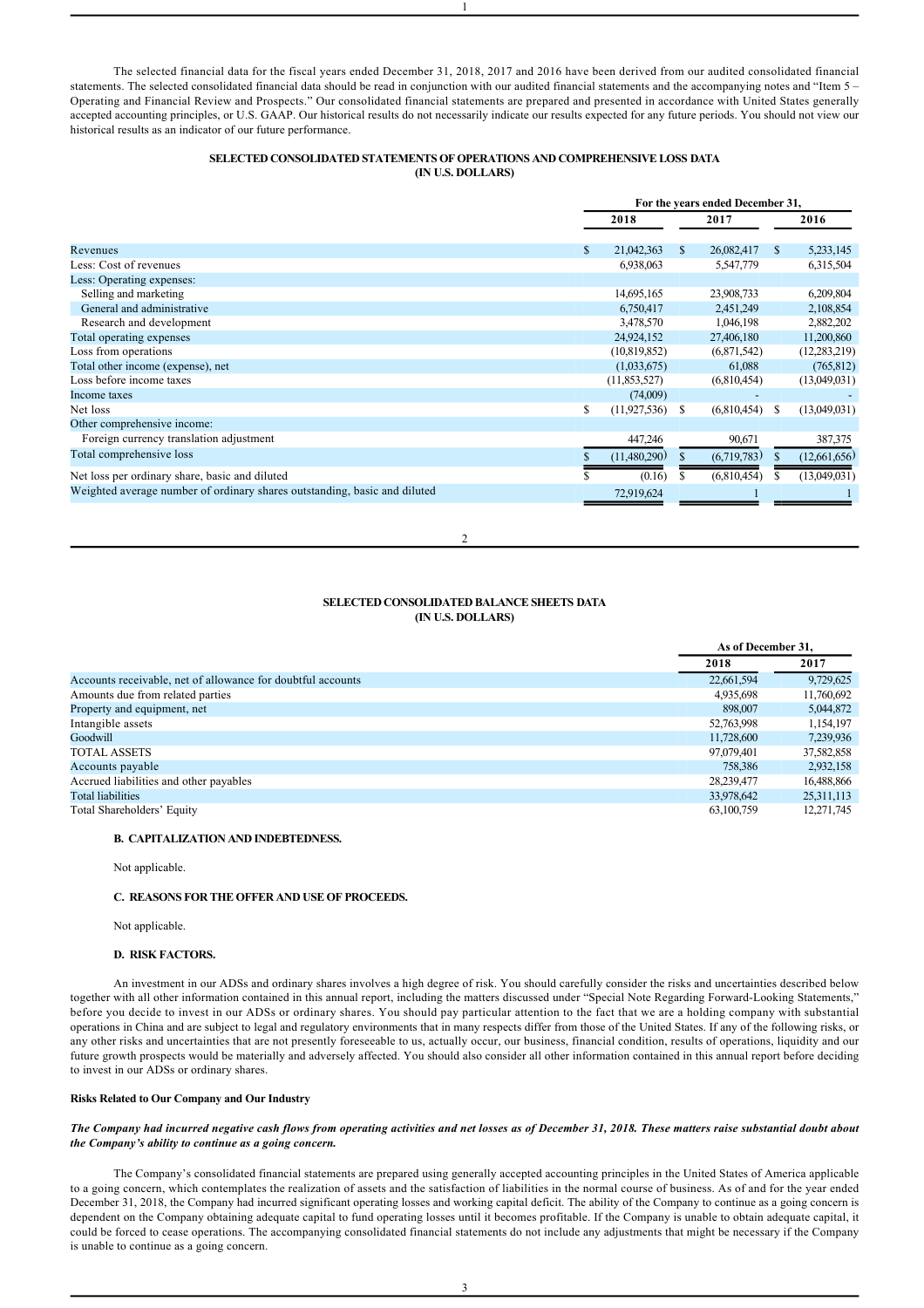# *We may undertake acquisitions, investments, joint ventures or other strategic alliances, which could have a material adverse effect on our ability to manage our business. In addition, such undertakings may not be successful.*

Our strategy includes plans to grow both organically and through acquisitions, participation in joint ventures or other strategic alliances. Joint ventures and strategic alliances may expose us to new operational, regulatory and market risks, as well as risks associated with additional capital requirements. We may not be able, however, to identify suitable future acquisition candidates or alliance partners. Even if we identify suitable candidates or partners, we may be unable to complete an acquisition or alliance on terms commercially acceptable to us. If we fail to identify appropriate candidates or partners, or complete desired acquisitions, we may not be able to implement our strategies effectively or efficiently.

In addition, our ability to successfully integrate acquired companies and their operations may be adversely affected by several factors. These factors include:

- 1. diversion of management's attention;
- 2. difficulties in retaining customers of the acquired companies;
- 3. difficulties in retaining personnel of the acquired companies;
- 4. entry into unfamiliar markets;
- 5. unanticipated problems or legal liabilities; and
- 6. tax and accounting issues.

If we fail to integrate acquired companies efficiently, our earnings, revenue growth and business could be negatively affected.

### *Due to intense competition for highlyskilled personnel, we may fail to attract and retain enough sufficiently trained employees to support our operations; our ability to bid for and obtain new projects may be negatively affected and our revenues could decline as a result.*

The IT industry relies on skilled employees, and our success depends to a significant extent on our ability to attract, hire, train and retain qualified employees. There is significant competition in China for professionals with the skills necessary to develop the products and perform the services we offer to our customers. Increased competition for these professionals, in the mobile application design area or otherwise, could have an adverse effect on us if we experience significant increase in the attrition rate among employees with specialized skills, which could decrease our operating efficiency and productivity and could lead to a decline in demand for our services.

In addition, our ability to serve existing customers and business partners and obtain new business will depend, in large part, on our ability to attract, train and retain skilled personnel that enable us to keep pace with growing demands for spatial-temporal big-data processing and interactive location-based services, evolving industry standards and changing customer preferences. Our failure to attract, train and retain personnel with the qualifications necessary to fulfill the needs of our existing and future customers or to assimilate new employees successfully could have a material adverse effect on our business, financial condition and results of operations. Our failure to retain our key personnel on business development or find suitable replacements of the key personnel upon their departure may lead to shrinking new implementation projects, which could materially adversely affect our business.

4

### *Our business depends substantially on the continuing efforts of our senior executives and other key personnel, and our business may be severely disrupted if we lose their services.*

Our future success heavily depends upon the continued services of our senior executives and other key employees, particularly since we recently appointed a new Chairman. We are reliant on the services of Mr. Xuesong Song, our Chairman, Chief Executive Officer and member of our board of directors. If one or more of our senior executives or key employees is unable or unwilling to continue in his or her present position, we may not be able to replace such employee easily, or at all, we may incur additional expenses to recruit, train and retain replacement personnel, our business may be severely disrupted, and our financial condition and results of operations may be materially adversely affected.

# *Our business could suffer if our executives and directors compete against us and our noncompetition agreements with them cannot be enforced.*

If any of our senior executives or key employees joins a competitor or forms a competing company, we may lose customers, knowhow and key professionals and staff members to them. Also, if any of our business development managers who keep a close relationship with our customers and business partners joins a competitor or forms a competing company, we may lose customers, and our revenues may be materially adversely affected. Most of our executives have entered, or will soon enter, into employment agreements with us that contain or will contain noncompetition provisions. However, if any dispute arises between our executive officers and us, such non-competition provisions may not be enforceable, especially in China, where all of these executive officers and key employees reside, in light of the uncertainties with China's legal system. See "Risk Factors — Risks Related to Doing Business in China — Uncertainties with respect to the PRC legal system could adversely affect us."

## *Our computer networks may be vulnerable to security risks that could disrupt our services and adversely affect our results of operations.*

Our computer networks may be vulnerable to unauthorized access, computer hackers, computer viruses and other security problems caused by unauthorized access to, or improper use of, systems by third parties or employees. A hacker who circumvents security measures could misappropriate proprietary information or cause interruptions or malfunctions in operations. Computer attacks or disruptions may jeopardize the security of information stored in and transmitted through computer systems and mobile devices of our customers. Actual or perceived concerns that our systems may be vulnerable to such attacks or disruptions may deter customers from using our services. As a result, we may be required to expend significant resources to protect against the threat of these security breaches or to alleviate problems caused by these breaches, which could adversely affect our results of operations.

### *If we do not continually enhance our solutions and service offerings, we may have difficulty in retaining existing customers and attracting new customers.*

We believe that our future success will depend, to a significant extent, upon our ability to enhance our existing technologies, applications and platform, and to introduce new features to meet the preferences and requirements of our customers in a rapidly developing and evolving market. Unexpected technical, operational, distribution or other problems could delay or prevent the introduction of one or more of these products or services, or any products or services that we may plan to introduce in the future. Our present or future products may not satisfy the evolving preferences and tastes of our customers, and these solutions and services may not achieve anticipated market acceptance or generate incremental revenue. If we are unable to anticipate or respond adequately to the need for service or product enhancements due to resource, technological or other constraints, our business, financial condition and results of operations could be materially and adversely affected.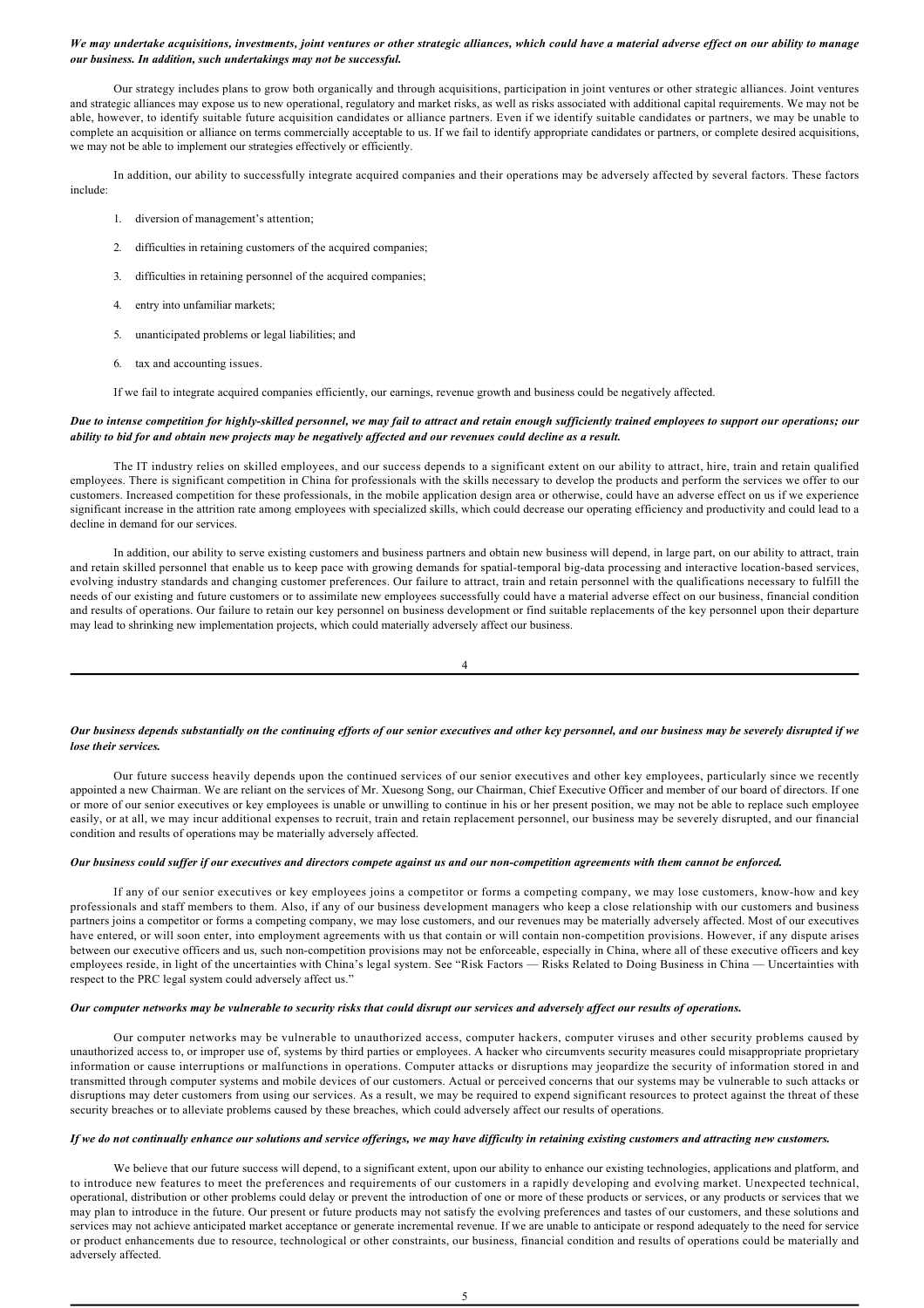### *If we are unable to develop competitive new products and service offerings our future results of operations could be adversely affected.*

Our future revenue stream depends to a large degree on our ability to utilize our technology in a way that will allow us to offer new types of products in relation to maps and geospatial data processing, mobile applications and services to a broader customer base. We will be required to make investments in research and development in order to continually develop new products, software applications and related service offerings, enhance our existing products, platform, mobile applications and related service offerings and achieve market acceptance of our mobile applications and service offerings. We may incur problems in the future in innovating and introducing new products, mobile applications and service offerings. Our developmentstage products, mobile applications may not be successfully completed or, if developed, may not achieve significant customer acceptance. If we are unable to successfully define, develop and introduce competitive new mobile applications, and enhance existing mobile applications, our future results of operations would be adversely affected. The timely availability of new applications and their acceptance by customers are important to our future success. A delay in the development of new applications could have a significant impact on its results of operations.

# *Changes in technology could adversely affect our business by increasing our costs, reducing our profit margins and causing a decline in our competitiveness.*

China's spatial-temporal big-data processing and interactive location-based services industry, in which we operate, is characterized by rapidly changing technology, evolving industry standards, frequent introductions of new services and solutions and enhancements as well as changing customer demands. New solutions and new technologies often render existing solutions and services obsolete, excessively costly or otherwise unmarketable. As a result, our success depends on our ability to adapt to the latest technological progress, such as the 5G standard and technologies, and to develop or acquire and integrate new technologies into our products, mobile applications and related services. Advances in technology also require us to commit substantial resources to developing or acquiring and then deploying new technologies for use in our operations. We must continuously train personnel in new technologies and in how to integrate existing systems with these new technologies. We may not be able to adapt quickly to new technologies or commit sufficient resources to compete successfully against existing or new competitors in bringing to market solutions and services that incorporate these new technologies. We may incur problems in the future in innovating and introducing new mobile applications and service offerings. Our development of new mobile applications and platform enhancements may not be successfully completed or, if developed, may not achieve significant customer acceptance. If we fail to adapt to changes in technologies and compete successfully against established or new competitors, our business, financial condition and results of operations could be adversely affected.

# *Problems with the quality or performance of our software or other systems may cause delays in the introduction of new solutions or result in the loss of customers and revenues, which could have a material and adverse effect on our business, financial condition and results of operations.*

Our products are complex and may contain defects, errors or bugs when first introduced to the market or to a particular customer, or as new versions are released. Because we cannot test for all possible scenarios, our systems may contain errors that are not discovered until after they have been installed or implemented, and we may not be able to timely correct these problems. These defects, errors or bugs could interrupt or delay the completion of projects or sales to our customers. In addition, our reputation may be damaged and we may fail to acquire new projects from existing customers or new customers. Errors may occur when we provide systems integration and maintenance services. Even in cases where we have agreements with our customers that contain provisions designed to limit our exposure to potential claims and liabilities arising from customer problems, these provisions may not effectively protect us against such claims in all cases and in all jurisdictions. In addition, as a result of business and other considerations, we may undertake to compensate our customers for damages arising from the use of our solutions, even if our liability is limited by these provisions. Moreover, claims and liabilities arising from customer problems could also result in adverse publicity and materially and adversely affect our business, results of operations and financial condition. We currently do not carry any product or service liability insurance and any imposition of liability on us may materially and adversely affect our business and increase our costs, resulting in reduced revenues and profitability.

### *Our products may contain undetected software defects, which could negatively affect our revenues.*

Our software products are complex and may contain undetected defects. Although we test our products, it is possible that errors may be found or occur in our new or existing products after we have delivered those products to the customers. Defects, whether actual or perceived, could result in adverse publicity, loss of revenues, product returns, a delay in market acceptance of our products, loss of competitive position or claims against us by customers. Any such problems could be costly to remedy and could cause interruptions, delays, or cessation of our product sales, which could cause us to lose existing or prospective customers and could negatively affect our results of operations.

6

# *We may be subject to infringement, misappropriation and indemnity claims in the future, which may cause us to incur significant expenses, pay substantial damages and be prevented from providing our services or technologies.*

Our success depends, in part, on our ability to carry out our business without infringing the intellectual property rights of third parties. Patent and copyright law covering software-related technologies is evolving rapidly and is subject to a great deal of uncertainty. Our self-developed or licensed technologies, processes or methods may be covered by third-party patents or copyrights, either now existing or to be issued in the future. Any potential litigation may cause us to incur significant expenses. Third-party claims, if successfully asserted against us may cause us to pay substantial damages, seek licenses from third parties, pay ongoing royalties, redesign our services or technologies, or prevent us from providing services or technologies subject to these claims. Even if we were to prevail, any litigation would likely be costly and time-consuming and divert the attention of our management and key personnel from our business operations.

# *Our failure to protect our intellectual property rights may undermine our competitive position, and subject us to costly litigation to protect our intellectual property rights.*

Any misappropriation of our technology or the development of competitive technology could seriously harm our business. We regard a substantial portion of our hardware and software systems as proprietary and rely on statutory copyright, trademark, patent, trade secret laws, customer license agreements, employee and third-party non-disclosure agreements and other methods to protect our proprietary rights. Nevertheless, these resources afford only limited protection and the actions we take to protect our intellectual property rights may not be adequate. In particular, third parties may infringe or misappropriate our proprietary technologies or other intellectual property rights, which could have a material adverse effect on our business, financial condition and results of operations. In addition, intellectual property rights and confidentiality protection in China may not be as effective as in the United States, and policing unauthorized use of proprietary technology can be difficult and expensive. Further, litigation may be necessary to enforce our intellectual property rights, protect our trade secrets or determine the validity and scope of the proprietary rights of others. The outcome of any such litigation may not be in our favor. Any such litigation may be costly and may divert management attention, as well as our other resources, away from our business. An adverse determination in any such litigation will impair our intellectual property rights and may harm our business, prospects and reputation. In addition, we have no insurance coverage against litigation costs and would have to bear all litigation costs in excess of the amount recoverable from other parties. The occurrence of any of the foregoing could have a material adverse effect on our business, financial condition and results of operations.

# Our solutions incorporate a portion of, and work in conjunction with, third-party hardware and software solutions. If these third-party hardware or software *solutions are not available to us at reasonable costs, or at all, our results of operations could be adversely impacted.*

Although our hardware and software systems and mobile applications primarily rely on our own core technologies, some elements of our systems incorporate a small portion of third-party hardware and software solutions. If any third party were to discontinue making their intellectual property available to us or our customers on a timely basis, or increase materially the cost of their licensing such intellectual property, or if our systems or applications failed to properly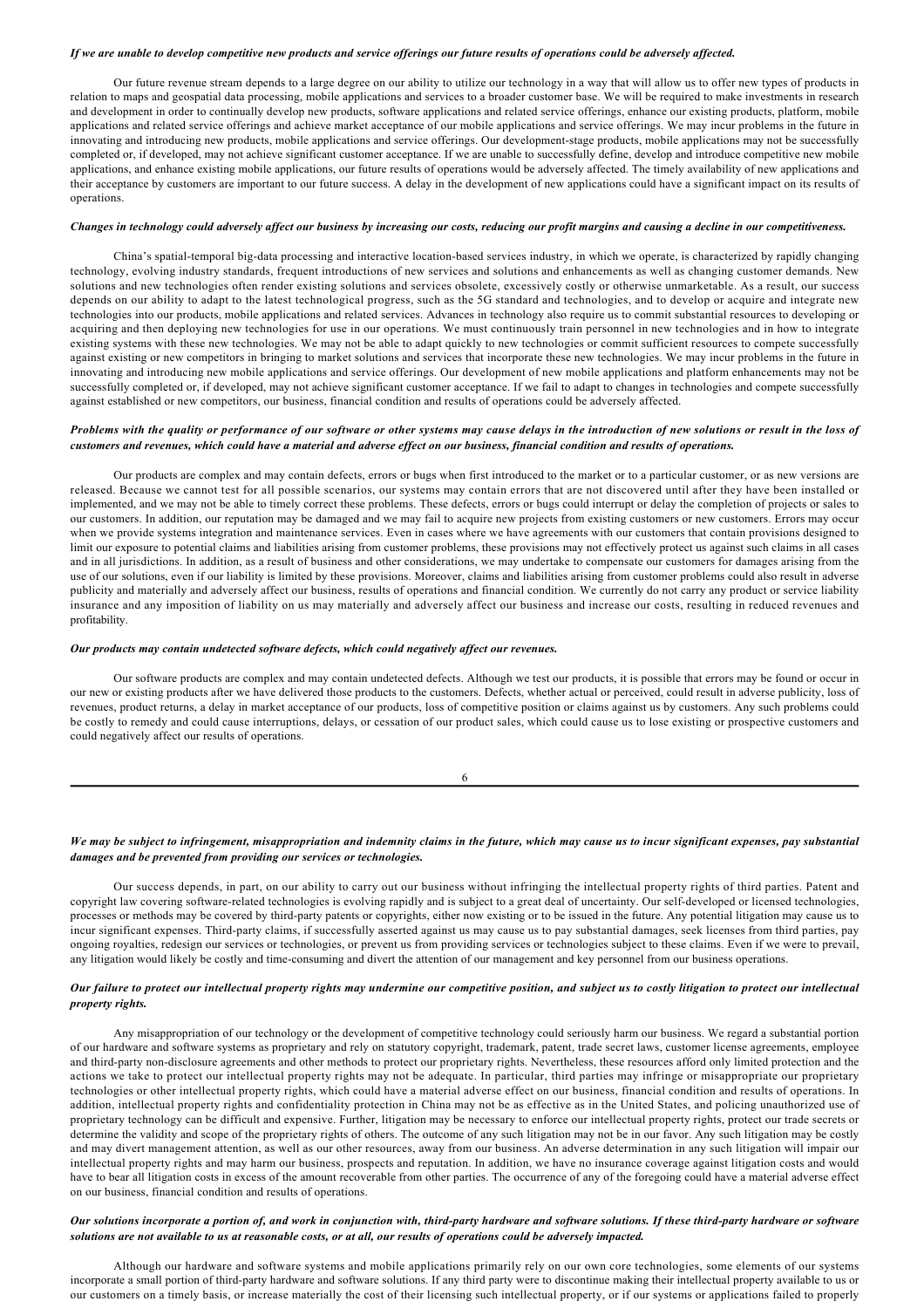function or interoperate with replacement intellectual property, we may need to incur costs in finding replacement third-party solutions and/or redesigning our systems or applications to replace or function with or on replacement third-party proprietary technology. Replacement technology may not be available on terms acceptable to us or at all, and we may be unable to develop alternative solutions or redesign our systems or applications on a timely basis or at a reasonable cost. If any of these were to occur, our results of operations could be adversely impacted.

### *Our ability to sell our products is highly dependent on the quality of our service and support offerings, and our failure to offer high quality service could have a material adverse effect on our ability to market and sell our products.*

Our customers depend upon our customer service and support staff to resolve issues relating to our products. High-quality support services are critical for the successful marketing and sale of our products. If we fail to provide high-quality support on an ongoing basis, our customers may react negatively and we may be materially and adversely affected in our ability to sell additional products to these customers. This could also damage our reputation and prospects with potential customers. Our failure to maintain high-quality support services could have a material and adverse effect on our business, results of operations and financial condition.

# *Weaknesses in our internal controls over financial reporting or disclosure controls and procedures may have a material adverse effect on our business, the price of our ordinary shares, operating results and financial condition.*

We are required to establish and maintain appropriate internal controls over financial reporting and disclosure controls and procedures. Pursuant to Section 404 of the Sarbanes-Oxley Act of 2002 and the related rules adopted by the Securities and Exchange Commission, every public company is required to include a management report on its internal controls over financial reporting in its annual report, which contains management's assessment of the effectiveness of the company's internal controls over financial reporting. This requirement first applied to our annual report on Form 20-F for the fiscal year ended on September 30, 2011. In connection with our assessments of our disclosure controls and procedures and internal controls over financial reporting, management concluded that as of December31, 2018, our disclosure controls and procedures and our internal controls over financial reporting were not effective due to lack of U.S. generally accepted accounting principles ("U.S. GAAP") expertise in our current accounting team. Please refer to the discussion under Item 15, "Controls and Procedures" for further discussion of our material weakness as of December 31, 2018. Should we be unable to remediate the material weakness promptly and effectively, such weakness could harm our operating results, result in a material misstatement of our financial statements, cause us to fail to meet our financial reporting obligations or prevent us from providing reliable and accurate financial reports or avoiding or detecting fraud. This, in turn, could result in a loss of investor confidence in the accuracy and completeness of our financial reports, which could have an adverse effect on the trading price of our ordinary shares. Any litigation or other proceeding or adverse publicity relating to the material weaknesses could have a material adverse effect on our business and operating results.

### *We have very limited insurance coverage which could expose us to significant costs and business disruption.*

We do not maintain any insurance coverage for our leased properties. Should any natural catastrophes such as earthquakes, floods, typhoons or any acts of terrorism occur in Beijing, China, where our head office is located and most of our employees are based, or elsewhere in China, we might suffer not only significant property damages, but also loss of revenues due to interruptions in our business operations, which could have a material adverse effect on our business, operating results or financial condition.

The insurance industry in China is still at an early stage of development. Insurance companies in China offer limited business insurance products, and do not, to our knowledge, offer business liability insurance. As a result, we do not have any business liability insurance coverage for our operations. Moreover, while business disruption insurance is available, we have determined that the risks of disruption and cost of the insurance are such that we do not require it at this time. Any business disruption, litigation or natural disaster might result in substantial costs and diversion of resources, particularly if it affects our technology platforms which we depend on for delivery of our software and services, and could have a material adverse effect on our financial condition and results of operations.

## *We may be liable to our customers for damages caused by unauthorized disclosure of sensitive and confidential information, whether through our employees or otherwise.*

We are typically required to manage, utilize and store sensitive or confidential customer data in connection with the products and services we provide. Under the terms of our customer contracts, we are required to keep such information strictly confidential. We seek to implement specific measures to protect sensitive and confidential customer data. We require our employees to enter into non-disclosure agreements to limit such employees' access to, and distribution of, our customers' sensitive and confidential information and our own trade secrets. We can give no assurance that the steps taken by us in this regard will be adequate to protect our customers' confidential information. If our customers' proprietary rights are misappropriated by our employees, in violation of any applicable confidentiality agreements or otherwise, our customers may consider us liable for that act and seek damages and compensation from us. However, we currently do not have any insurance coverage for mismanagement or misappropriation of such information by our employees. Any litigation with respect to unauthorized disclosure of sensitive and confidential information might result in substantial costs and diversion of resources and management attention.

| ٦<br>w<br>۰, |  |
|--------------|--|

# *We may face intellectual property infringement claims that could be timeconsuming and costly to defend. If we fail to defend ourselves against such claims, we may lose significant intellectual property rights and may be unable to continue providing our existing products and services.*

It is critical that we use and develop our technology and products without infringing upon the intellectual property rights of third parties, including patents, copyrights, trade secrets and trademarks. Intellectual property litigation is expensive and timeconsuming and could divert management's attention from our business. A successful infringement claim against us, whether with or without merit, could, among others things, require us to pay substantial damages, develop non-infringing technology, or re-brand our name or enter into royalty or license agreements that may not be available on acceptable terms, if at all, and cease making, licensing or using products that have infringed a third party's intellectual property rights. Protracted litigation could also result in existing or potential customers deferring or limiting their purchase or use of our products until resolution of such litigation, or could require us to indemnify our customers against infringement claims in certain instances. Also, we may be unaware of intellectual property registrations or applications relating to our services that may give rise to potential infringement claims against us. Parties making infringement claims may be able to obtain an injunction to prevent us from delivering our services or using technology containing the allegedly infringing intellectual property. Any intellectual property litigation could have a material adverse effect on our business, results of operations or financial condition.

# *Seasonality and fluctuations in our customers' spending cycle and other factors can cause our revenues and operating results to vary significantly from quarter to quarter and from year to year.*

Our revenues and operating results will vary from quarter to quarter and from year to year due to a number of factors, many of which are outside of our control. Our new lines of business acquired upon the consummation of the asset exchange transaction discussed below see higher customer use and activity during the Chinese New Year holiday than other times during the year when rail travel is high, which lead to higher revenue during this period as more customers would like to place more advertising. Historically, the products of our subsidiary Superengine Graphics Software Technology Development (Suzhou) Co., Ltd ("Superengine") have a pattern of decreased sales in the first fiscal quarter as a result of industry buying patterns. Due to these and other factors, our operating results may fluctuate from quarter to quarter and from year to year. These fluctuations are likely to continue in the future, and operating results for any period may not be indicative of our future performance in any future period.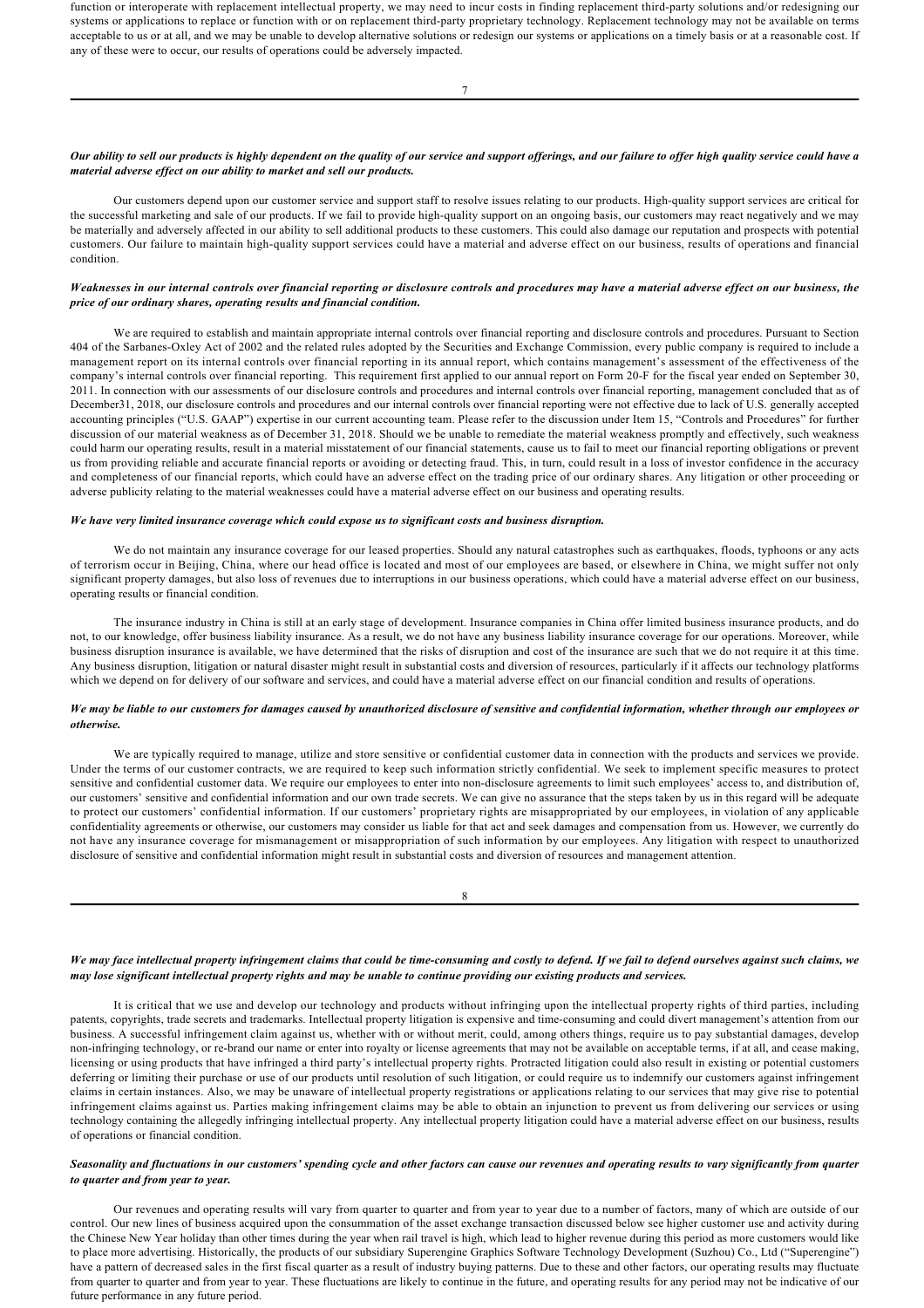## *Our corporate actions are substantially controlled by Mr. Xuesong Song, our Chairman and Chief Executive Officer, who can cause us to take actions in ways you may not agree with.*

Mr. Xuesong Song, our Chairman and Chief Executive Officer, beneficially owns 19.14% of our outstanding ordinary shares and 1,000,000 preferred shares, and each preferred share has the right to 399 votes at a meeting of the shareholders of the Company. As a result, Mr. Song has approximately 73% of the voting rights of the shareholders of the Company. Mr. Song can exert control and substantial influence over matters such as electing directors, amending our constitutional documents, and approving acquisitions, mergers or other business combination transactions. This concentration of ownership and voting power may also discourage, delay or prevent a change in control of our company, which could deprive our shareholders of an opportunity to receive a premium for their shares as part of a sale of our company and might reduce the price of our shares. Alternatively, our controlling shareholders may cause a merger, consolidation or change of control transaction even if it is opposed by our other shareholders, including those who purchase shares in this offering

# *We depend on a small number of customers to derive a significant portion of our revenues. If we were to become dependent again upon a few customers, such dependency could negatively impact our business, operating results and financial condition.*

We derived a material portion of our revenues from a small number of customers. In the years ended December 31, 2018, 2017 and 2016, our five largest customers accounted for 94.4%, 99.8% and 79.6% of our total sales, respectively. As our customer base may change from yeartoyear, during such years that the customer base is highly concentrated, the fluctuation of our sales to any of such major customers could have a material adverse effect on our business, operating results and financial condition. Moreover, our high customer base concentration may also adversely affect our ability to negotiate contract prices with these customers, which may in turn materially and adversely affect our results of operations.

# *Our historical outstanding accounts receivable have been relatively high. Inability to collect our accounts receivable on a timely basis, if at all, could materially and adversely affect our financial condition, liquidity and results of operations.*

Historically, our outstanding accounts receivable have been relatively high. As of December 31, 2018, 2017 and 2016, our outstanding accounts receivable before impairment were \$25.0 million \$10.4 million and \$2.1 million, respectively. Although we conduct credit evaluations of our customers, we generally do not require collateral or other security from our customers. In addition, we have had a relatively high customer concentration. The outstanding accounts receivable balance for our largest customer was 24.4%, 48.5% and 43.3% of our total accounts receivable balance as of December 31, 2018 2017 and 2016, respectively. As a result, an extended delay or default in payment relating to a significant account would likely have a material and adverse effect on the aging schedule and turnover days of our accounts receivable. Our inability to collect our accounts receivable on a timely basis, if at all, could materially and adversely affect our financial condition, liquidity and results of operations.

# **Risks Related to Doing Business in China**

# *Adverse changes in political and economic policies of the PRC government could have a material adverse effect on the overall economic growth of China, which could reduce the demand for our services and materially and adversely affect our competitive position.*

Substantially all of our business operations are conducted in China. Accordingly, our business, results of operations, financial condition and prospects are subject to a significant degree to economic, political and legal developments in China. Although the Chinese economy is no longer a planned economy, the PRC government continues to exercise significant control over China's economic growth through direct allocation of resources, monetary and tax policies, and a host of other government policies such as those that encourage or restrict investment in certain industries by foreign investors, control the exchange between RMB and foreign currencies, and regulate the growth of the general or specific market. These government involvements have been instrumental in China's significant growth in the past 30 years. The reorganization of the telecommunications industry encouraged by the PRC government has directly affected our industry and our growth prospect. In response to the recent global and Chinese economic downturn, the PRC government has adopted policy measures aimed at stimulating the economic growth in China. If the PRC government's current or future policies fail to help the Chinese economy achieve further growth or if any aspect of the PRC government's policies limits the growth of the telecommunications industry in China or our industry or otherwise negatively affects our business, our growth rate or strategy, our results of operations could be adversely affected as a result.

# *Our business benefits from certain government tax incentives. Expiration, reduction or discontinuation of, or changes to, these incentives will increase our tax burden and reduce our net income.*

Under the PRC Enterprise Income Tax Law passed in 2007 and the implementing rules, both of which became effective on January 1, 2008, or the New EIT Law, a unified enterprise income tax rate of 25% and unified tax deduction standard is applied equally to both domestic-invested enterprises and foreign-invested enterprises, or FIEs. Enterprises established prior to March 16, 2007 eligible for preferential tax treatment in accordance with the then tax laws and administrative regulations shall gradually become subject to the New EIT Law rate over a five-year transition period starting from the date of effectiveness of the New EIT Law. However, certain qualifying high-technology enterprises may still benefit from a preferential tax rate of 15% if they own their core intellectual properties and they are enterprises in certain State-supported high-tech industries to be later specified by the government. As a result, if our PRC subsidiaries qualify as "high-technology enterprises," they will continue to benefit from the preferential tax rate of 15%, subject to transitional rules implemented from January 1, 2008. Our subsidiaries, Beijing Zhong Chuan Shi Xun Technology Limited and Superengine Graphics Software Technology Development (Suzhou) Co., Ltd, are qualified as a "hightechnology enterprise" until the end of the November 2021 and October 2021, respectively, and therefore they had benefited from the preferential tax rate of 15%, subject to transitional rules implemented on January 1, 2008. Although we intend to apply for a renewal of this qualification, if Beijing Zhong Chuan Shi Xun and Suzhou Superengine cease to qualify as a "high-technology enterprise", or the tax authorities change their position on our preferential tax treatments in the future, our future tax liabilities may materially increase, which could materially and adversely affect our financial condition and results of operations.

10

# *If we were deemed a "resident enterprise" by PRC tax authorities, we could be subject to tax on our global income at the rate of 25% under the New EIT Law and our nonPRC shareholders could be subject to certain PRC taxes.*

Under the New EIT Law and the implementing rules, both of which became effective January 1, 2008, an enterprise established outside of the PRC with "de facto management bodies" within the PRC may be considered a PRC "resident enterprise" and will be subject to the enterprise income tax at the rate of 25% on its global income as well as PRC enterprise income tax reporting obligations. The implementing rules of the New EIT Law define "de facto management" as "substantial and overall management and control over the production and operations, personnel, accounting, and properties" of the enterprise. However, as of the date of this annual report, no final interpretations on the implementation of the "resident enterprise" designation are available. Moreover, any such designation, when made by PRC tax authorities, will be determined based on the facts and circumstances of individual cases. Therefore, if we were to be considered a "resident enterprise" by the PRC tax authorities, our global income would be taxable under the New EIT Law at the rate of 25% and, to the extent we were to generate a substantial amount of income outside of PRC in the future, we would be subject to additional taxes. In addition, the dividends we pay to our non-PRC enterprise shareholders and gains derived by such shareholders or ADS or ordinary shareholders from the transfer of our shares or ADSs may also be subject to PRC withholding tax at the rate up to 10%, if such income were regarded as China-sourced income.

## *Our holding company structure may limit the payment of dividends.*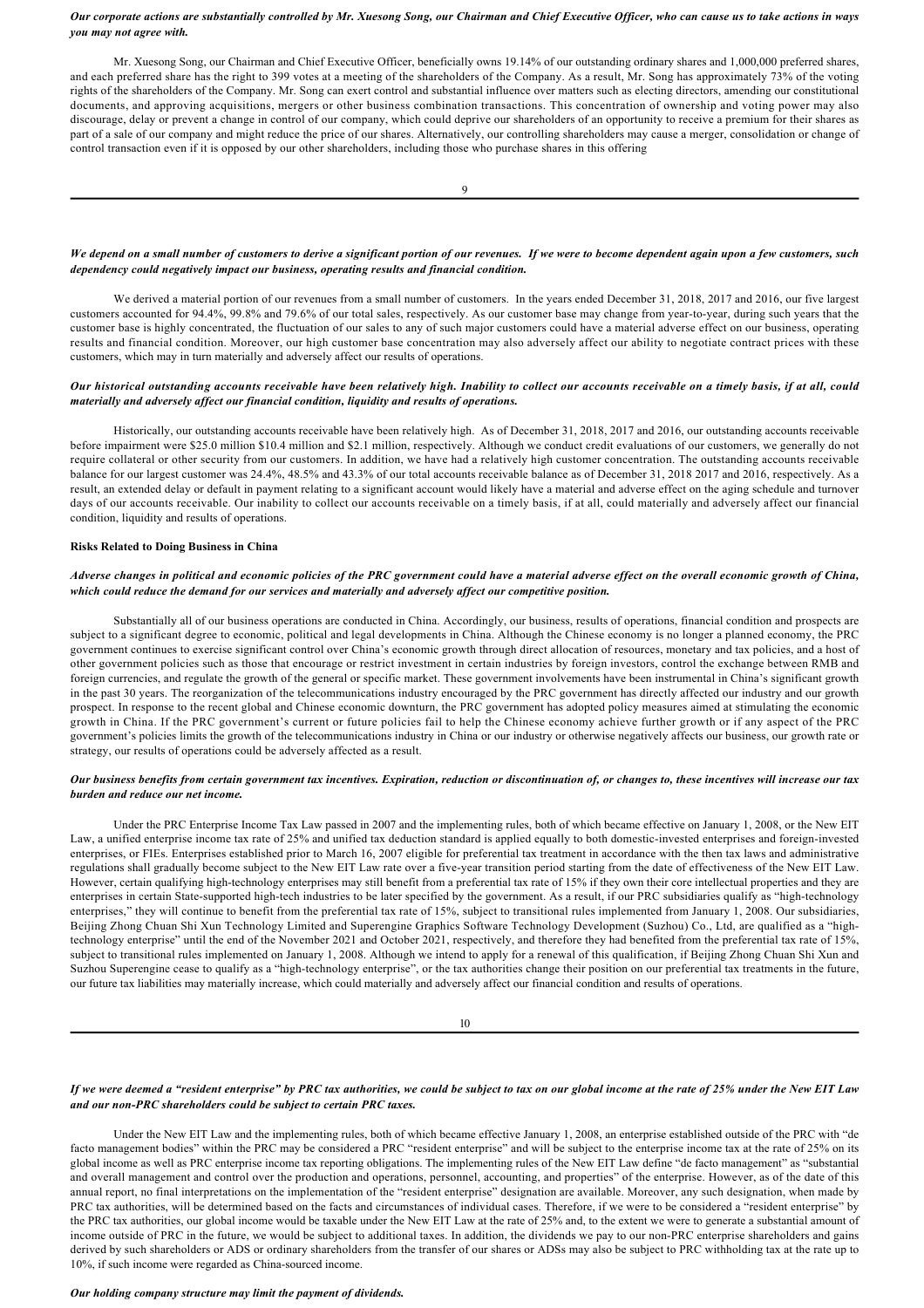We have no direct business operations, other than our ownership of our subsidiaries. While we have no current intention of paying dividends, should we decide in the future to do so, as a holding company, our ability to pay dividends and meet other obligations depends upon the receipt of dividends or other payments from our operating subsidiaries and other holdings and investments. Current PRC regulations permit our PRC subsidiaries to pay dividends to us only out of their accumulated profits, if any, determined in accordance with Chinese accounting standards and regulations. In addition, each of our subsidiaries in China is required to set aside at least 10% of its after-tax profits each year, if any, to fund a statutory reserve until such reserve reaches 50% of its registered capital. These reserves are not distributable as cash dividends. Furthermore, if our subsidiaries in China incur debt on their own behalf in the future, the instruments governing the debt may restrict their ability to pay dividends or make other payments to us. As a result, there may be limitations on the ability of our PRC subsidiaries to pay dividends or make other investments or acquisitions that could be beneficial to our business or otherwise fund and conduct our business.

In addition, under the New EIT Law and the implementing rules that became effective on January 1, 2008, dividends generated from the business of our PRC subsidiaries after January 1, 2008 and payable to us may be subject to a withholding tax rate of 10% if the PRC tax authorities subsequently determine that we are a nonresident enterprise, unless there is a tax treaty with China that provides for a different withholding arrangement.

### *Uncertainties with respect to the PRC legal system could adversely affect us.*

We conduct all of our business through our subsidiaries in China. Our operations in China are governed by PRC laws and regulations. Our PRC subsidiaries are generally subject to laws and regulations applicable to foreign investments in China and, in particular, laws and regulations applicable to wholly foreign-owned enterprises. The PRC legal system is based on statutes. Prior court decisions may be cited for reference but have limited precedential value.

Since 1979, PRC legislation and regulations have significantly enhanced the protections afforded to various forms of foreign investments in China. However, China has not developed a fully integrated legal system and recently enacted laws and regulations may not sufficiently cover all aspects of economic activities in China. In particular, because these laws and regulations are relatively new, and because of the limited volume of published decisions and their nonbinding nature, the interpretation and enforcement of these laws and regulations involve uncertainties. In addition, the PRC legal system is based in part on government policies and internal rules (some of which are not published on a timely basis or at all) that may have a retroactive effect. As a result, we may not be aware of our violation of these policies and rules until some time after the violation. In addition, any litigation in China may be protracted and result in substantial costs and diversion of resources and management attention.

### *Governmental control of currency conversion may affect the value of your investment.*

The PRC government imposes controls on the convertibility of the RMB into foreign currencies and, in certain cases, the remittance of currency out of China. We receive substantially all of our revenues in RMB. Under our current corporate structure, our income is primarily derived from dividend payments from our PRC subsidiaries. Shortages in the availability of foreign currency may restrict the ability of our PRC subsidiaries to remit sufficient foreign currency to pay dividends or other payments to us, or otherwise satisfy their foreign currency denominated obligations. Under existing PRC foreign exchange regulations, payments of current account items, including profit distributions, interest payments and expenditures from traderelated transactions, can be made in foreign currencies without prior approval from SAFE by complying with certain procedural requirements. However, approval from appropriate government authorities is required where RMB is to be converted into foreign currency and remitted out of China to pay capital expenses such as the repayment of loans denominated in foreign currencies. The PRC government may also at its discretion restrict access in the future to foreign currencies for current account transactions. If the foreign exchange control system prevents us from obtaining sufficient foreign currency to satisfy our currency demands, we may not be able to pay dividends in foreign currencies to our shareholders, including holders of our ADSs or ordinary shares.

| I |
|---|
| ł |

#### *Fluctuation in the value of the RMB may have a material adverse effect on the value of your investment.*

The value of the RMB against the U.S. dollar and other currencies may fluctuate and is affected by, among other things, changes in political and economic conditions. On July 21, 2005, the PRC government changed its decade-old policy of pegging the value of the RMB to the U.S. dollar. Under the new policy, the RMB is permitted to fluctuate within a narrow and managed band against a basket of certain foreign currencies. This change in policy has resulted in an approximate 26.8% appreciation of the RMB against the U.S. dollar between July 21, 2005 and September 30, 2015. Provisions on Administration of Foreign Exchange, as amended in August 2008, further changed China's exchange regime to a managed floating exchange rate regime based on market supply and demand. Since reaching a high against the U.S. dollar in July 2008, however, the RMB has traded within a narrow band against the U.S. dollar, remaining within 1% of its July 2008 high but never exceeding it. As a consequence, the RMB has fluctuated sharply since July 2008 against other freely-traded currencies, in tandem with the U.S. dollar. In August 2015, the PRC Government devalued its currency by approximately 3%, representing the largest yuan depreciation for 20 years. Concerns remain that China's slowing economy, and in particular its exports, will need a stimulus that can only come from further cuts in the exchange rate.

It is difficult to predict how long the current situation may continue and when and how it may change again as the People's Bank of China may regularly intervene in the foreign exchange market to achieve economic policy goals. Substantially all of our revenues and costs are denominated in the RMB, and a significant portion of our financial assets are also denominated in RMB. We principally rely on dividends and other distributions paid to us by our subsidiaries in China. Any significant revaluation of the RMB may materially and adversely affect our cash flows, revenues, earnings and financial position, and the value of, and any dividends payable on, our ADSs or ordinary shares in U.S. dollars. Any fluctuations of the exchange rate between the RMB and the U.S. dollar could also result in foreign currency translation losses for financial reporting purposes.

## *PRC laws and regulations governing our businesses. If we are found to be in violation of such PRC laws and regulations, we could be subject to sanctions. In addition, changes in such PRC laws and regulations may materially and adversely affect our business.*

There are substantial uncertainties regarding the interpretation and application of PRC laws and regulations, including, but not limited to, the laws and regulations governing our business. These laws and regulations are relatively new and may be subject to change, and their official interpretation and enforcement may involve substantial uncertainty. The effectiveness of newly enacted laws, regulations or amendments may be delayed, resulting in detrimental reliance by foreign investors. New laws and regulations that affect existing and proposed future businesses may also be applied retroactively.

The PRC government has broad discretion in dealing with violations of laws and regulations, including levying fines, revoking business and other licenses and requiring actions necessary for compliance. In particular, licenses and permits issued or granted to us by relevant governmental bodies may be revoked at a later time by higher regulatory bodies. We cannot predict the effect of the interpretation of existing or new PRC laws or regulations on our businesses. We cannot assure you that our current ownership and operating structure would not be found in violation of any current or future PRC laws or regulations. As a result, we may be subject to sanctions, including fines, and could be required to restructure our operations or cease to provide certain services. In addition, any litigation in China may be protracted and result in substantial costs and diversion of resources and management attention. Any of these or similar actions could significantly disrupt our business operations or restrict us from conducting a substantial portion of our business operations, which could materially and adversely affect our business, financial condition and results of operations.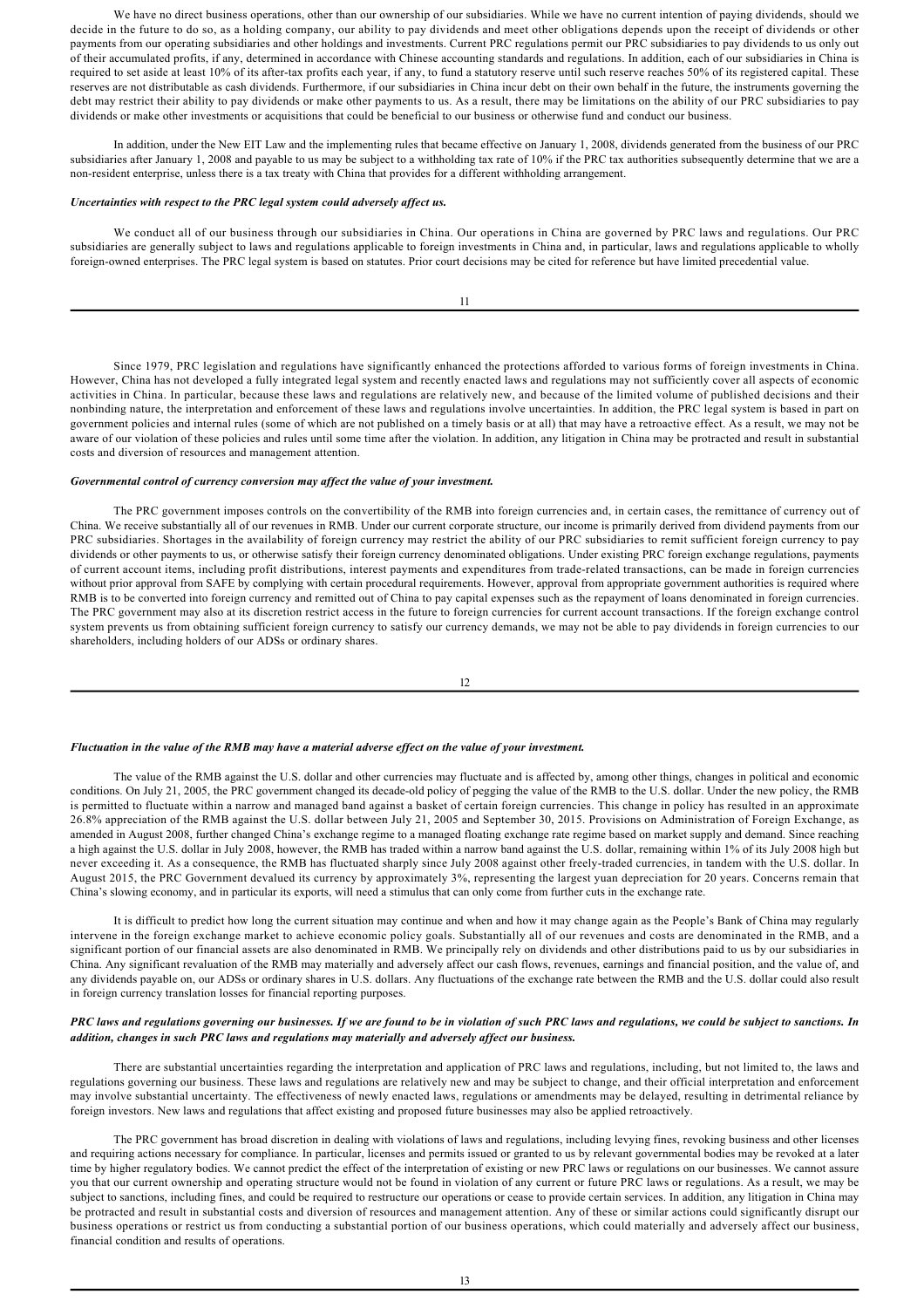## *If we were required to obtain the prior approval of the China Securities Regulatory Commission, or CSRC, of the listing and trading of our ADSs on the NASDAQ Capital Market, we may face regulatory actions or other sanctions from the CSRC or other PRC regulatory agencies.*

On August 8, 2006, six PRC regulatory agencies, including the Ministry of Commerce, the State Assets Supervision and Administration Commission, the State Administration for Taxation, the State Administration for Industry and Commerce, the CSRC and the SAFE, jointly issued the Regulations on Mergers and Acquisitions of Domestic Enterprises by Foreign Investors, which became effective on September 8, 2006 (the "New M&A Rules"). This regulation, among other things, includes provisions that purport to require that an offshore special purpose vehicle formed for the purposes of overseas listing of equity interests in PRC companies and controlled directly or indirectly by PRC companies or individuals obtain the approval of the CSRC prior to the listing and trading of such special purpose vehicle's securities on an overseas stock exchange. On September 21, 2006, the CSRC published on its official website procedures regarding its approval of overseas listings by special purpose vehicles. The CSRC approval procedures require the filing of a number of documents with the CSRC and it would take several months to complete the approval process, if practicable at all. The application of this new PRC regulation remains unclear with no consensus currently existing among leading PRC law firms regarding the scope of the applicability of the CSRC approval requirement.

Prior to our May 2010 initial public offering, our PRC counsel has advised us that, based on its understanding of the current PRC laws and regulations as well as the procedures announced on September 21, 2006: (i) Softech was directly incorporated by Topsky as a foreign investment enterprise under PRC law; therefore, there was no acquisition of the equity of a "PRC domestic company" as defined under the New M&A Rules; and (ii) the contractual arrangements between Kingtone Information and Softech were not clearly defined and considered as the transaction which shall be applied to the New M&A Rules. Therefore, we did not seek prior CSRC approval for our initial public offering.

However, if the CSRC required that we obtain its approval prior to the completion of our initial public offering and the listing of our ADSs on the NASDAQ Capital Market, we may face regulatory actions or other sanctions from the CSRC or other PRC regulatory agencies. These regulatory agencies may impose fines and penalties on our operations in the PRC, limit our operating privileges in the PRC, delay or restrict the repatriation of the proceeds from our initial public offering into the PRC, or take other actions that could have a material adverse effect on our business, financial condition, results of operations, reputation and prospects, as well as the trading price of our shares.

Also, if the CSRC requires that we obtain its approval, we may be unable to obtain a waiver of the CSRC approval requirements if and when procedures are established to obtain such a waiver. Any uncertainties and/or negative publicity regarding this CSRC approval requirement could have a material adverse effect on the trading price of our shares.

# *PRC regulations relating to the establishment of offshore special purpose companies by PRC residents may subject our PRC resident shareholders to penalties and limit our ability to inject capital into our PRC subsidiaries, limit our PRC subsidiaries' ability to distribute profits to us, or otherwise adversely affect us.*

On October 21, 2005, the SAFE issued the Notice on Issues Relating to the Administration of Foreign Exchange in Fundraising and Reverse Investment Activities of Domestic Residents Conducted via Offshore Special Purpose Companies, or Notice 75, which became effective as of November 1, 2005. According to Notice 75, prior registration with the local SAFE branch is required for PRC residents to establish or to control an offshore company for the purposes of financing such offshore company with assets or equity interests in an onshore enterprise located in the PRC, or an offshore special purpose company. An amendment to registration or filing with the local SAFE branch by such PRC resident is also required for the injection of equity interests or assets of an onshore enterprise in the offshore special purpose company or overseas funds raised by such offshore company, or any other material change involving a change in the capital of the offshore special purpose company. Moreover, Notice 75 applies retroactively. As a result, PRC residents who have established or acquired control of offshore special purpose companies that have made onshore investments in the PRC in the past are required to have completed the relevant registration procedures with the local SAFE branch by March 31, 2006. To further clarify the implementation of Notice 75, the SAFE issued Circular 106 on May 29, 2007. Under Circular 106, PRC subsidiaries of an offshore special purpose company are required to coordinate and supervise the filing of SAFE registrations by the offshore holding company's shareholders or beneficial owners who are PRC residents in a timely manner.

| ï<br>٠<br>٠ |  |
|-------------|--|
|             |  |

Some of our current shareholders and/or beneficial owners may fall within the ambit of the SAFE notice and be required to register with the local SAFE branch as required under the SAFE notice. If so required, and if such shareholders and/or beneficial owners fail to timely register their SAFE registrations pursuant to the SAFE notice, or if future shareholders and/or beneficial owners of our company who are PRC residents fail to comply with the registration procedures set forth in the SAFE notice, this may subject such shareholders, beneficial owners and/or our PRC subsidiaries to fines and legal sanctions and may also limit our ability to contribute additional capital into our PRC subsidiaries, limit our PRC subsidiaries' ability to distribute dividends to our company, or otherwise adversely affect our business.

# **Risks Associated with our ADSs and Ordinary Shares**

# *The market price of our ADSs and Ordinary Shares have historically been highly volatile, and you may not be able to resell our ordinary shares at or above your initial purchase price.*

There may be a limited public market for our ordinary shares and, as discussed above, our ADSs are no longer listed on any public market in the United States or any other jurisdiction. We cannot assure you that there will be an active trading market for our ordinary shares in the future. If our ordinary shares are accepted for listing on a public market, you may not be able to sell your ordinary shares quickly or at the market price if trading in our ordinary shares is not active.

The trading price of our ADSs and ordinary shares may be volatile. The price of our ADSs and ordinary shares could be subject to wide fluctuations in response to a variety of factors, including the following:

- 1. Introduction of new products, services or technologies offered by us or our competitors;
- 2. Failure to meet or exceed revenue and financial projections we provide to the public;
- 3. Actual or anticipated variations in quarterly operating results;
- 4. Failure to meet or exceed the estimates and projections of the investment community;
- 5. General market conditions and overall fluctuations in United States equity markets;
- 6. Announcements of significant acquisitions, strategic partnerships, joint ventures or capital commitments by us or our competitors;
- 7. Disputes or other developments relating to proprietary rights, including patents, litigation matters and our ability to obtain patent protection for our technologies;
- 8. Additions or departures of key management personnel;
- 9. Issuances of debt or equity securities;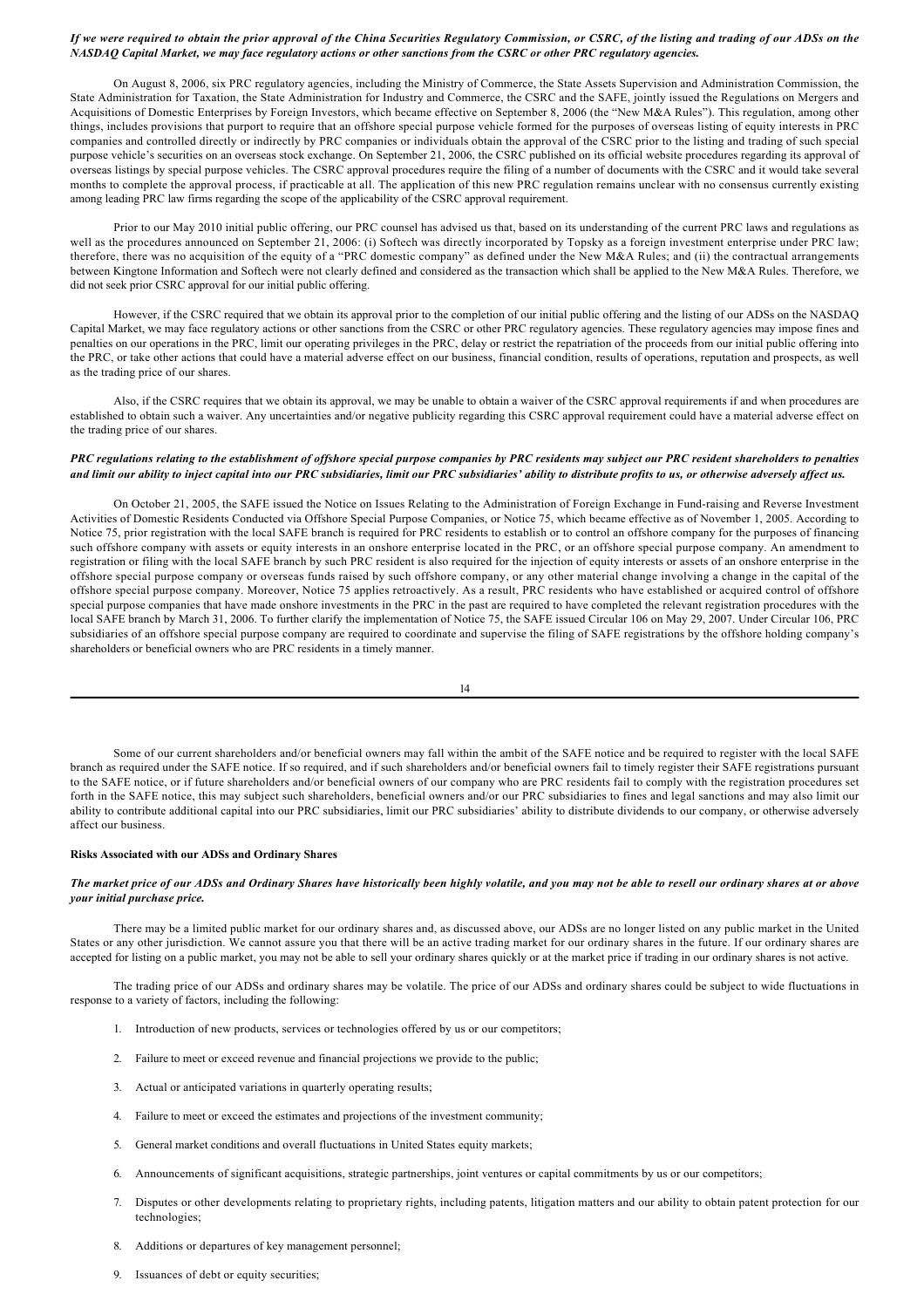- 10. Significant lawsuits, including patent or shareholder litigation;
- 11. Changes in the market valuations of similar companies;
- 12. Sales of additional ordinary shares or other securities by us or our shareholders in the future;
- 13. Trading volume of our ordinary shares;
- 14. Fluctuations in the exchange rate between the U.S. dollar and Renminbi;
- 15. Negative market perception and media coverage of our company or other companies in the same or similar industry with us; and
- 16. Other events or factors, many of which are beyond our control.

15

In addition, the stock market in general, and the NASDAQ Capital Market and software products and services companies in particular, have experienced extreme price and volume fluctuations that have often been unrelated or disproportionate to the operating performance of these companies. Broad market and industry factors may negatively affect the market price of our ordinary shares, regardless of our actual operating performance.

# *Our ordinary shares may be subject to the SEC's penny stock rules which may make it difficult for brokerdealers to complete customer transactions and trading activity in our securities.*

Our ordinary shares may be deemed to be "penny stock" as that term is defined under the Securities Exchange Act of 1934, as amended. Penny stocks generally are equity securities with a price of less than \$5.00 (other than securities registered on certain national securities exchanges or quoted on the NASDAQ system, provided that current price and volume information with respect to transactions in such securities is provided by the exchange or system). Penny stock rules impose additional sales practice requirements on broker-dealers who sell to persons other than established customers and "accredited investors." The term "accredited investor" refers generally to institutions with assets in excess of \$5,000,000 or individuals with a net worth in excess of \$1,000,000 or annual income exceeding \$200,000 or \$300,000 jointly with their spouse in each of the prior two years.

The penny stock rules require a broker-dealer, prior to a transaction in a penny stock not otherwise exempt from the rules, to deliver a standardized risk disclosure document in a form prepared by the SEC, which provides information about penny stocks and the nature and level of risks in the penny stock market. Moreover, broker-dealers are required to determine whether an investment in a penny stock is a suitable investment for a prospective investor. A brokerdealer must receive a written agreement to the transaction from the investor setting forth the identity and quantity of the penny stock to be purchased. These requirements may make it more difficult for broker-dealers to effectuate customer transactions and trading activity in our securities. As a result, the market price of our ordinary shares may be depressed, and you may find it more difficult to sell our ordinary shares.

### *Sales of a substantial number of ordinary shares in the public market by our existing shareholders could cause the price of our ordinary shares to fall.*

Sales of a substantial number of our ordinary shares in the public market or the perception that these sales might occur, could depress the market price of our ordinary shares and could impair our ability to raise capital through the sale of additional equity securities. We are unable to predict the effect that sales may have on the prevailing market price of our ordinary shares.

Subject to certain limitations all of our total outstanding shares are now eligible for sale. Sales of ordinary shares by these shareholders could have a material adverse effect on the trading price of our ordinary shares.

# *Future sales and issuances of our ordinary shares, or rights to purchase our ordinary shares, including pursuant to our 2010 Omnibus Incentive Plan, could result in additional dilution of the percentage ownership of our shareholders and could cause the price of our ordinary shares to fall.*

We expect that significant additional capital will be needed in the future to continue our planned operations. To the extent we raise additional capital by issuing equity securities, our shareholders may experience substantial dilution. We may sell ordinary shares, convertible securities or other equity securities in one or more transactions at prices and in a manner we determine from time to time. If we sell ordinary shares, convertible securities or other equity securities in more than one transaction, investors may be materially diluted by subsequent sales. Such sales may also result in material dilution to our existing shareholders, and new investors could gain rights superior to our existing shareholders.

16

# *We do not intend to pay dividends on our ordinary shares, so any returns will be limited to the value of our ordinary shares.*

We have never declared or paid any cash dividend on our ordinary shares. We currently anticipate that we will retain future earnings for the development, operation and expansion of our business and do not anticipate declaring or paying any cash dividends for the foreseeable future. Any return shareholders will therefore be limited to the value of their ordinary shares.

# *As the rights of shareholders under British Virgin Islands law differ from those under U.S. law, you may have fewer protections as a shareholder.*

Our corporate affairs will be governed by our memorandum of association and articles of association, the BVI Business Companies Act, 2004, or the BVI Act, of the British Virgin Islands and the common law of the British Virgin Islands. The rights of shareholders to take legal action against our directors, actions by minority shareholders and the fiduciary responsibilities of our directors under British Virgin Islands law are to a large extent governed by the BVI Act and the common law of the British Virgin Islands. The common law of the British Virgin Islands is derived in part from comparatively limited judicial precedent in the British Virgin Islands as well as from English common law, which has persuasive, but not binding, authority on a court in the British Virgin Islands. The rights of our shareholders and the fiduciary responsibilities of our directors under British Virgin Islands law are not as clearly established as they would be under statutes or judicial precedents in some jurisdictions in the United States. In particular, the British Virgin Islands has a less developed body of securities laws as compared to the United States, and some states (such as Delaware) have more fully developed and judicially interpreted bodies of corporate law.

As a result of all of the above, holders of our ADSs and ordinary shares may have more difficulty in protecting their interests through actions against our management, directors or major shareholders than they would as shareholders of a U.S. company.

# *British Virgin Islands companies may not be able to initiate shareholder derivative actions, thereby depriving shareholders of the ability to protect their interests.*

British Virgin Islands companies may not have standing to initiate a shareholder derivative action in a federal court of the United States. The circumstances in which any such action may be brought, and the procedures and defenses that may be available in respect to any such action, may result in the rights of shareholders of a British Virgin Islands company being more limited than those of shareholders of a company organized in the United States. Accordingly,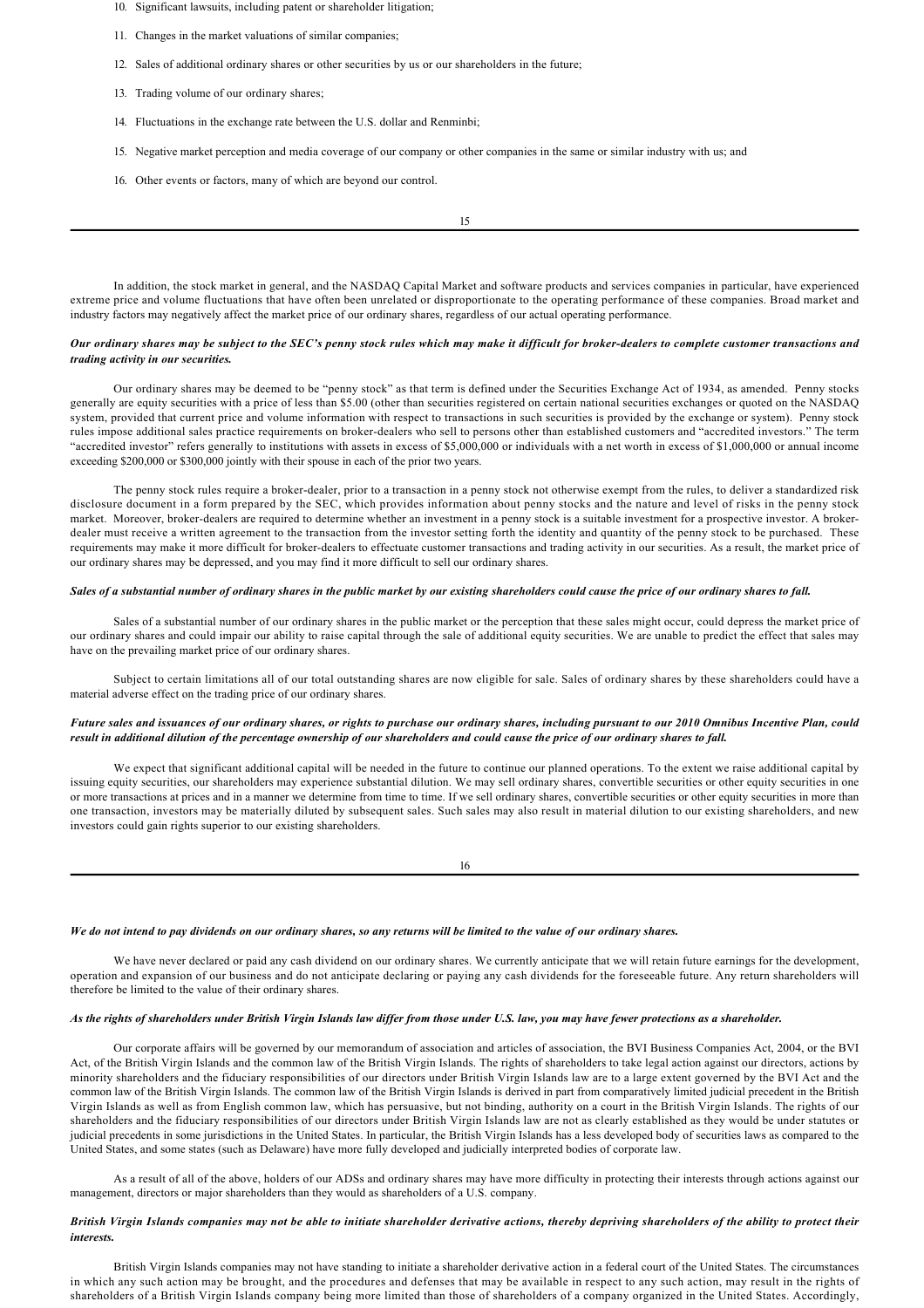shareholders may have fewer alternatives available to them if they believe that corporate wrongdoing has occurred. The British Virgin Islands courts are also unlikely to recognize or enforce against us judgments of courts in the United States based on certain liability provisions of U.S. securities law; and to impose liabilities against us, in original actions brought in the British Virgin Islands, based on certain liability provisions of U.S. securities laws that are penal in nature. There is no statutory recognition in the British Virgin Islands of judgments obtained in the United States, although the courts of the British Virgin Islands will generally recognize and enforce the non-penal judgment of a foreign court of competent jurisdiction without retrial on the merits.

# *The laws of the British Virgin Islands provide little protection for minority shareholders, so minority shareholders will have little or no recourse if the shareholders are dissatisfied with the conduct of our affairs.*

Under the law of the British Virgin Islands, there is little statutory law for the protection of minority shareholders other than the provisions of the BVI Act dealing with shareholder remedies. The principal protection under statutory law is that shareholders may bring an action to enforce the constituent documents of the corporation, our memorandum of association and articles of association. Shareholders are entitled to have the affairs of the company conducted in accordance with the general law and the memorandum of association and articles of association.

There are common law rights for the protection of shareholders that may be invoked, largely dependent on English company law, since the common law of the British Virgin Islands is limited. Under the general rule pursuant to English company law known as the rule in Foss v. Harbottle, a court will generally refuse to interfere with the management of a company at the insistence of a minority of its shareholders who express dissatisfaction with the conduct of the company's affairs by the majority or the board of directors. However, every shareholder is entitled to have the affairs of the company conducted properly according to law and the company's constituent documents. As such, if those who control the company have persistently disregarded the requirements of company law or the provisions of the company's memorandum of association and articles of association, then the courts will grant relief. Generally, the areas in which the courts will intervene are the following: (1) an act complained of which is outside the scope of the authorized business or is illegal or not capable of ratification by the majority; (2) acts that constitute fraud on the minority where the wrongdoers control the company; (3) acts that infringe on the personal rights of the shareholders, such as the right to vote; and (4) where the company has not complied with provisions requiring approval of a majority of shareholders, which are more limited than the rights afforded minority shareholders under the laws of many states in the United States.

## *Antitakeover provisions in our memorandum of association and articles of association and our right to issue preference shares could make a thirdparty acquisition of us difficult.*

Some provisions of our memorandum of association and articles of association may discourage, delay or prevent a change in control of our company or management that shareholders may consider favorable, including provisions that authorize our board of directors to issue preference shares in one or more series and to designate the price, rights, preferences, privileges and restrictions of such preference shares.

### *You may not be able to participate in rights offerings and may experience dilution of your holdings as a result.*

We may from time to time distribute rights to our shareholders, including rights to acquire our securities. However, we may not offer those rights to ordinary shareholders unless both the rights and the underlying securities to be distributed to ordinary shareholders are registered under the Securities Act, or the distribution of them to ordinary shareholders is exempted from registration under the Securities Act with respect to all ordinary shareholders. We are under no obligation to file a registration statement with respect to any such rights or underlying securities or to endeavor to cause such a registration statement to be declared effective. In addition, we may not be able to rely on an exemption from registration under the Securities Act to distribute such rights and securities. Accordingly, our ordinary shareholders may be unable to participate in our rights offerings and may experience dilution in their holdings as a result.

$$
18 \\
$$

# *We may be a passive foreign investment company, of PFIC, which could lead to additional taxes for U.S. holders of our ordinary shares.*

We do not expect to be, for U.S. federal income tax purposes, a passive foreign investment company, or a PFIC, which is a foreign company for which, in any given taxable year, either at least 75% of its gross income is passive income, or investment income in general, or at least 50% of its assets produce or are held to produce passive income, for the current taxable year, and we expect to operate in such a manner so as not to become a PFIC for any future taxable year. However, because the determination of PFIC status for any taxable year cannot be made until after the close of such year and requires extensive factual investigation, including ascertaining the fair market value of our assets on a quarterly basis and determining whether each item of gross income that we earn is passive income, we cannot assure you that we will not become a PFIC for the current taxable year or any future taxable year. If we are or become a PFIC, a U.S. holder ordinary shares could be subject to additional U.S. federal income taxes on gain recognized with respect to the ordinary shares and on certain distributions, plus an interest charge on certain taxes treated as having been deferred under the PFIC rules. Noncorporate U.S. holders will not be eligible for reduced rates of taxation on any dividends received from us if we are a PFIC in the taxable year in which such dividends are paid or in the preceding taxable year.

# *If the trading price of our ordinary shares fails to comply with the continued listing requirements of the NASDAQ Capital Market, we would face possible delisting, which would result in a limited public market for our ordinary shares and make obtaining future debt or equity financing more difficult for us.*

Companies listed on NASDAQ are subject to delisting for, among other things, failure to maintain a minimum closing bid price of \$1.00 per share for 30 consecutive business days. On December 19, 2011, we received a letter from NASDAQ indicating that for the last 30 consecutive business days, the closing bid price of our ADSs fell below the minimum \$1.00 per share requirement pursuant to NASDAQ Listing Rule 5550(a)(2) for continued listing on the NASDAQ Capital Market. We have regained compliance with the minimum bid price requirement for continued listing set forth in NASDAQ Listing Rule 5550(a)(2), as its ADS with its underlying ordinary share has achieved a closing bid price of \$1.00 or greater for the 10 consecutive business days from November 6 to November 23, 2012 by implementing a 1-for-10 combination, or reverse split of the ordinary shares effective November 6, 2012, we cannot be sure that the price of our ordinary shares will comply with this requirement for continued listing on the NASDAQ Capital Market in the future. If we were not able to do so, our ordinary shares would be subject to delisting and would likely trade on the over-the-counter market. If our ordinary shares were to trade on the over-the-counter market, selling our ordinary shares could be more difficult because smaller quantities of shares would likely be bought and sold, transactions could be delayed, and security analysts' coverage of us may be reduced. In addition, broker-dealers have certain regulatory burdens imposed upon them, which may discourage broker-dealers from effecting transactions in our ordinary shares, further limiting the liquidity of our ordinary shares. As a result, the market price of our ordinary shares may be depressed, and you may find it more difficult to sell our ordinary shares. Such delisting from the NASDAQ Capital Market and continued or further declines in our share price could also greatly impair our ability to raise additional necessary capital through equity or debt financing.

# **ITEM 4. INFORMATION ON THE COMPANY.**

### **A***.* **HISTORY AND DEVELOPMENT OF THE COMPANY.**

### **Overview**

We are a holding company and conduct our operations through our wholly-owned subsidiary named LK Technology Ltd., a British Virgin Islands limited liability company ("LK Technology"), and its wholly-owned subsidiaries, MMB Limited and its respective subsidiaries, which possess two core brands "Luokuang" and "SuperEngine". "Luokuang" is a mobile application to provide Business to Customer (B2C) location-based services and "SuperEngine" provides Business to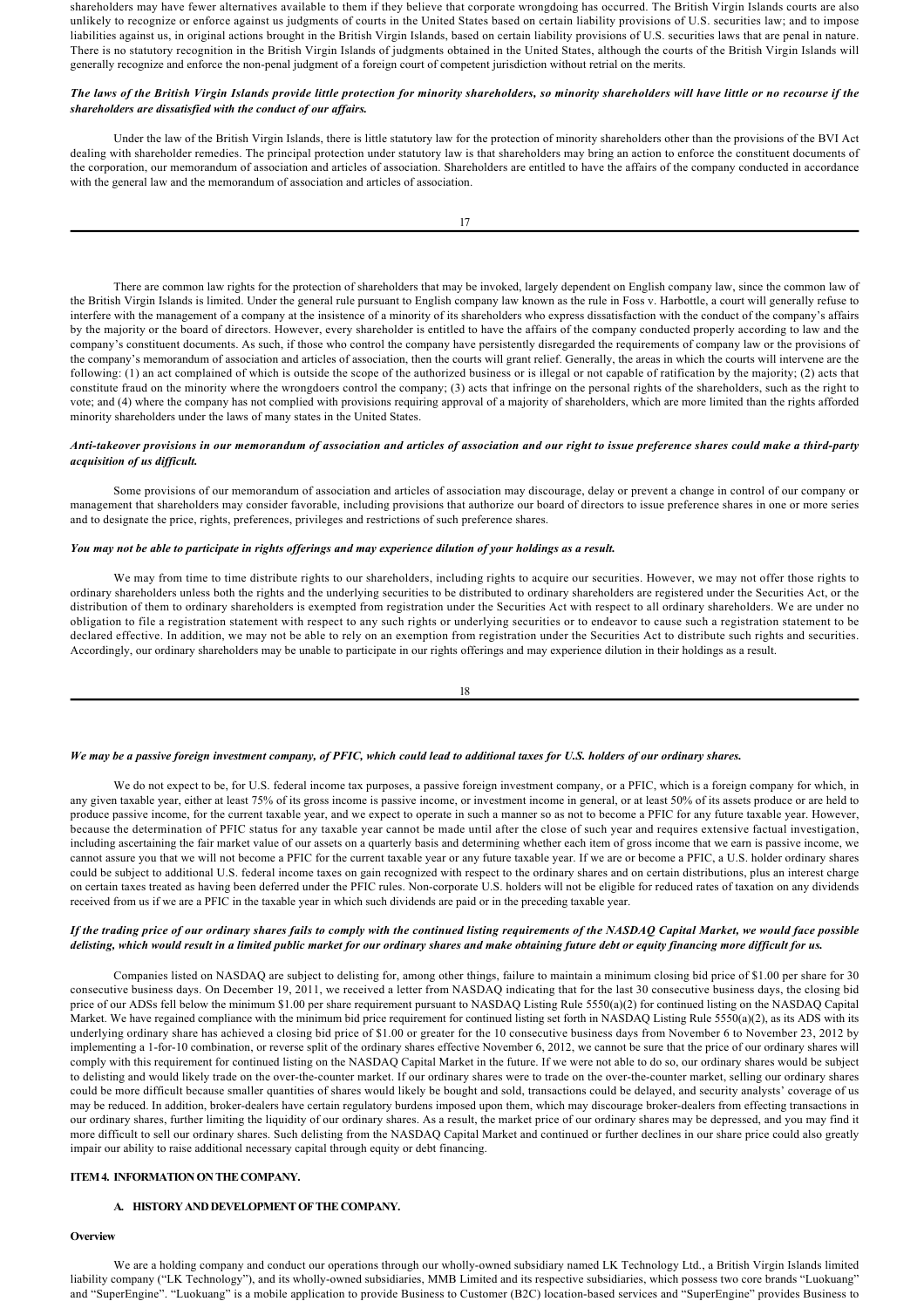Business (B2B) and Business to Government (B2G) services in connection with spatial-temporal big data processing. In May 2010, we consummated an initial public offering of our American Depository Shares, or ADSs, for gross proceeds of \$16 million, and our ADSs were listed on the NASDAQ Capital Market under the ticker symbol "KONE". On August 17, 2018, we completed the transactions contemplated by the Asset Exchange Agreement ("AEA") with C Media Limited ("C Media") entered into on January 25, 2018. On August 20, 2018, we changed our name to Luokung Technology Corp., our American Depository Shares ("ADSs") were voluntarily delisted from the NASDAQ Capital Market on September 19, 2018 and on January 3, 2019 our ordinary shares started trading on NASDAQ under the ticker symbol "LKCO".

On August 17, 2018, we consummated an asset exchange transaction, pursuant to which we exchanged all issued and outstanding capital stock in Topsky Info-Tech Holdings Pte Ltd., the parent of Softech, for the issued and outstanding capital stock of LK Technology (the "Asset Exchange"). In connection with the Asset Exchange, we changed our name on August 20, 2018, and on September 20, 2018, issued to the shareholders of C Media Limited, the former parent of LK Technology, (i) 185,412,599 of our ordinary shares, par value \$0.01 per share and (ii) 1,000,000 of our preferred shares. Upon the consummation of the Asset Exchange, we ceased our previous business operations and became a company focused on the provision of location-based service and mobile application products for long distance rail travelers in China.

On August 25, 2018, LK Technology entered into a Stock Purchase Agreement (the "Agreement") with the shareholders ("Shareholders") of Superengine Holding Limited, a limited liability company incorporated under the laws of the British Virgin Islands (the "Superengine"), pursuant to which LK Technology acquired all of the issued and outstanding shares of Superengine for an aggregate purchase price of US\$60 million (the "Purchase Price"), which was paid by the issuance of our Ordinary Shares in an amount equal to the quotient of (x) the Purchase Price divided by (y) the average of the closing prices of the Ordinary Shares on the NASDAQ Capital Market over the 12 months period preceding July 31, 2018. We are a party to the Agreement in connection with the issuance of the Ordinary Shares and certain other limited purposes.

#### **Corporate Information**

Our principal executive offices are located at LAB32, SOHO 3Q, No 9, Guanghua Road, Chaoyang District, Beijing, People's Republic of China 100020. Our website is www.luokung.com. We routinely post important information on our website. The information contained on our website is not a part of this annual report.

Our agent for service of process in the United States is Worldwide Stock Transfer, LLC, the current transfer agent of the Company, with a mailing address of One University Plaza, Suite 505, Hackensack, New Jersey 07601.

# **B. BUSINESS OVERVIEW.**

We are a China-based provider of location-based services and mobile application products for long distance travelers in China. Our primary mobile application, the Luokuang platform, consists of the Luokuang mobile applications, a series of supporting software at the server end, and rail-Wi-Fi hardware and equipment on the trains that we serve. The Luokuang platform incorporates technologies covered by 22 patents and about 34 software copyrights, and serves as a content and service distribution platform that is tailored for particular travel stages featuring geographic location and social interactions. The content and services distributed by Luokuang contain information, entertainment, travel, e-commerce, online to offline ("O2O"), advertisement and other marketing features.

Luokuang mainly provides personalized and targeted services to long distance travelers in two locations: on the train and at the destination. Based on the travel environment, the core elements of our users' needs include staving off boredom on trains and discovering and exploring new locations upon arrival. The main services contain entertainment services (videos and audio, digital readings, games specific and tailored to the travel stage) and social services (satisfying the demand for value discovery of unfamiliar destinations through social interaction among strangers based on locations). As of December 31, 2018, the Luokuang platform featured about 51 million users.

We use the most valuable Wi-Fi location—the train Wi-Fi setting—as the entrance of our Luokuang platform and mobile applications. Passengers typically ride trains for long-distance and inter-provincial travel purposes. The long periods of monotonous journeys and the cost concerns for roaming traffic fees enable the combination of entertainment content service needs and Wi-Fi access needs. Our rail-Wi-Fi becomes a valuable and sophisticated Wi-Fi service in this setting—not just Wi-Fi connection service, but a provider of sophisticated services through a Wi-Fi connection. We do not define ourselves as a train Wi-Fi communication service operator but as a long-distance travel mobile service and location-based service provider. The rail Wi-Fi is our access point to a significant pool of users and the entrance to acquiring additional users.

The recommender services focus on providing targeted push services to users while travelling in unfamiliar cities. Local information and guidance service are precisely pushed according to individual user's interest and taste, including restaurants, entertainment, living styles, local snacks, local products, scenic spots, cultural history and stories. The guidance service is User Generated Content which is shared and distributed by individual users including travelers, local residents and local businesses.

In June 2018, China Railway Gecent Technology Co., Ltd. (or "Gecent") (established jointly by China Railway Investment Co., Ltd., Geely Holding Group and Tencent Holdings Ltd.) obtained the exclusive right to build and operate on train Wi-Fi for all the High-speed trains in China. It provides a full-travelling service including on train Wi-Fi, entertainments, news, online meals order, online specialty retailer and connecting travel. As the pathfinder in on-train Wi-Fi market in China, we have accumulated great experiences and resources in construction and operation on train Wi-Fi on express trains in China, which enable us to cooperate with Gecent to provide location-based services through the provision of our map SDKs(Software Development Kit) and APIs(Application-programming Interface), including services at train stations covering navigation and OTO services, and to provide movie content SDK, movie copyrights and operating services to the users of Gecent's mobile application. Through the cooperation with Gecent, we are able to expand our services to more valuable high-speed train passengers, while the high-speed train Wi-Fi in China will cover about 3 billion passenger trips till the year of 2020.

Through the acquisition of Superengine, we obtained patented technologies in spatial-temporal big data indexing, storage, transmission and visualization that can support the full vector maps without tile, which can be effectively applied to high-definition (HD) maps, location-based services, smart cities, intelligent transportation systems, mapping and surveying, remote sensing and monitoring. We possess fifteen patents and nine patent application rights in U.S., Europe, Japan and China. Our graphics processing system is a thousand times more efficient than competing technologies in querying, retrieving, transmitting and rendering graphical information, and allowing Terabyte (TB) sized data to be released in seconds, which enable our customers to obtain real-time operational intelligence by harnessing the value of their database.

## Key Technologies

We believe our investments in our products and key technologies provide significant competitive differentiation and our technologies are disruptive innovations in computer graphics systems, spatial-temporal data analysis and processing. Our proprietary algorithms are able to eliminate certain time-consuming steps in data preprocessing, and maintain same level of high system performance with the amount of data increasing by orders of magnitude. It enables a new wave of technological upgrades in related industries to do more with less time and less power consumption.

 $20$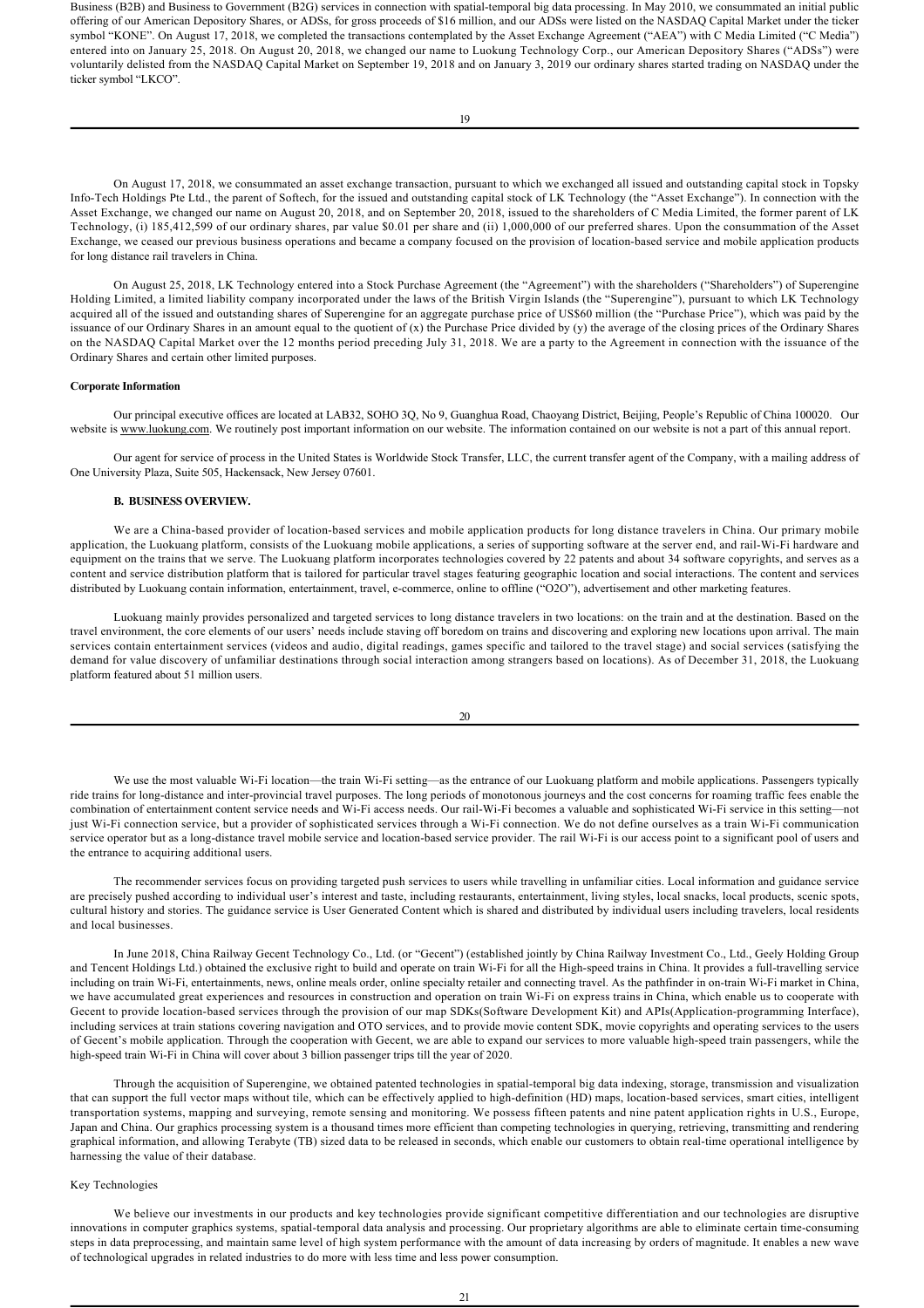#### *Spatial temporal indexing technology.*

This technology provides an effective indexing technique, covering both spatial dimension and temporal dimension. It separates the data and indexes, and solves the technological difficulties in spatial temporal big data processing, including storage, updating, management, indexing, reading, spatial relationship computation and analysis. This technology allows the users to efficiently and accurately obtain the data they need, and minimizes the transmission of unnecessary data, which achieves application efficiency not being affected even with explosive growth of data volume.

#### *Adaptive reduction and compression technology*

This technology allows full vector spatial data to be processed directly through the adaptive reduction and compression to meet the requirements of transmission performance for internet application. Our competing technologies require preprocessing full vector data into tiles in a rasterized format or in a vector format.

- 1. Spatial relationship could still be strictly maintained and correctly displayed after the reduction and compression
- 2. The adaptive reduction and compression are lossless so that the display effect remains the same
- The reduction and compression allow rapid display of map in any network speed, adaptive to the network speed with dynamic adjustment of the display effect.

#### *Progressive transmission technology*

Progressive transmission technology is one of the key technologies to realize fast response in spatial data application. It supports lossless adaptive progressive transmission of spatial data, and the display and operation of map can be conducted with any network speed, for instance, by scaling, rotating, or translating. The display of map could be adjusted automatically in accordance with the network speed and users' operation.

Progressive transmission technology makes system response time independent from the growth of spatial data, and also solves the performance problem in dealing with spatial temporal big data. The data integrity between users' end and server is not compromised as the spatial relationship remains unchanged.

### *Full vector non-tiled technology*

On the strength of our technologies, we support real-time release and real-time update of spatial vector data without the preprocessing step to rasterize the vector data, and we also support personalized display and analysis for the application of spatial data in real-time dynamic environment. Our indexing technology enables clients to establish a fast transmission channel between user and server, for both the large scope analysis and accurately pinning down details. Because the client can access the complete vector data, it solves the problem that only partial analysis could be performed on tiles. This will greatly expand the data computing capability of the client. In most scenarios, indexing can fulfill most of analysis requirements and application functions.

22

#### Our Services

*Luokuang mobile application*. We provide display-based online advertising services to customers by integrating text description, image and video, and displaying the advertisements in prominent positions on Luokuang Application.

Luokung SDKs and APIs. Our location based product, Luokung SDKs and APIs, provide spatial-temporal big data analysis and customized map to software and mobile application developers, and allow location-based contents and information to be integrated and presented on the map, which enables software and mobile application developers to create more diversified business models and service functions. Our proprietary full vector map presents refreshingly new and customizable location-based services to our business partners.

Spatial temporal indexing cloud. The spatial temporal indexing cloud service is a data-level virtualization technology we offer to our clients with high availability, extensibility and granular permission control. Our indexing cloud data centers offer highly integrated, dependable, efficient and secure services to meet the needs of varied spatial temporal requirements covering all types of clients, while shielding the details of data from disclosure to honor requested data protection.

*Information SuperEngine.* Our information SuperEngine includes the server engine and web graphics image engine. The server engine enables our clients to improve its ability and functions to store, manage and index the spatial temporal big data on the server side, and by establishing spatial temporal index on the server, our clients are able to rapidly and more efficiently obtain their requested data. Web graphics image engine, supports the rapid transmission of graphics image, and rapid display and edge computing ability for multi-terminal and cross-platform.

*Spatial temporal cloud platform.* Spatial temporal cloud platform supports deployment on public and private clouds to provide services for both industry users and public users. It provides comprehensive online cloud services including data storage, data resource and platform support, and it supports users to aggregate multi-source spatial data, map services, Internet of things streaming data. By leveraging variety of industry templates, simple and easy-to-use tools for data editing, analysis and searching, users will be able to generate application systems for specific application scenarios. Various application operations can be performed through the mobile devices and Web browsers.

### $23$

### Our Strategy

We put more effort on continually improving the quality of our products and services, and the user's experience of our products, as we believe satisfied users and customers are more likely to recommend our products and services to others. Through these efforts and with the increased use of internet in China, we will build our brand with modest marketing expenditures. We have implemented a number of marketing initiatives to promote our brand awareness among potential users, customers. In addition to our brand positioning in the market, we have also initiated a series of marketing activities to promote our products and technologies among existing and potential users and customers.

We intend to invest heavily in product development to deliver additional features and performance enhancements, deployment models and solutions that can address new end markets. Our investments may involve hiring and associated development, acquisitions and licensing of third-party technology.

We will continue to increase investments in our sales and marketing organizations to expand our current customer base. Our investments will be spread across geographies, customer tiers and industries. We will continue to invest in and foster the growth of our channel relationships in China.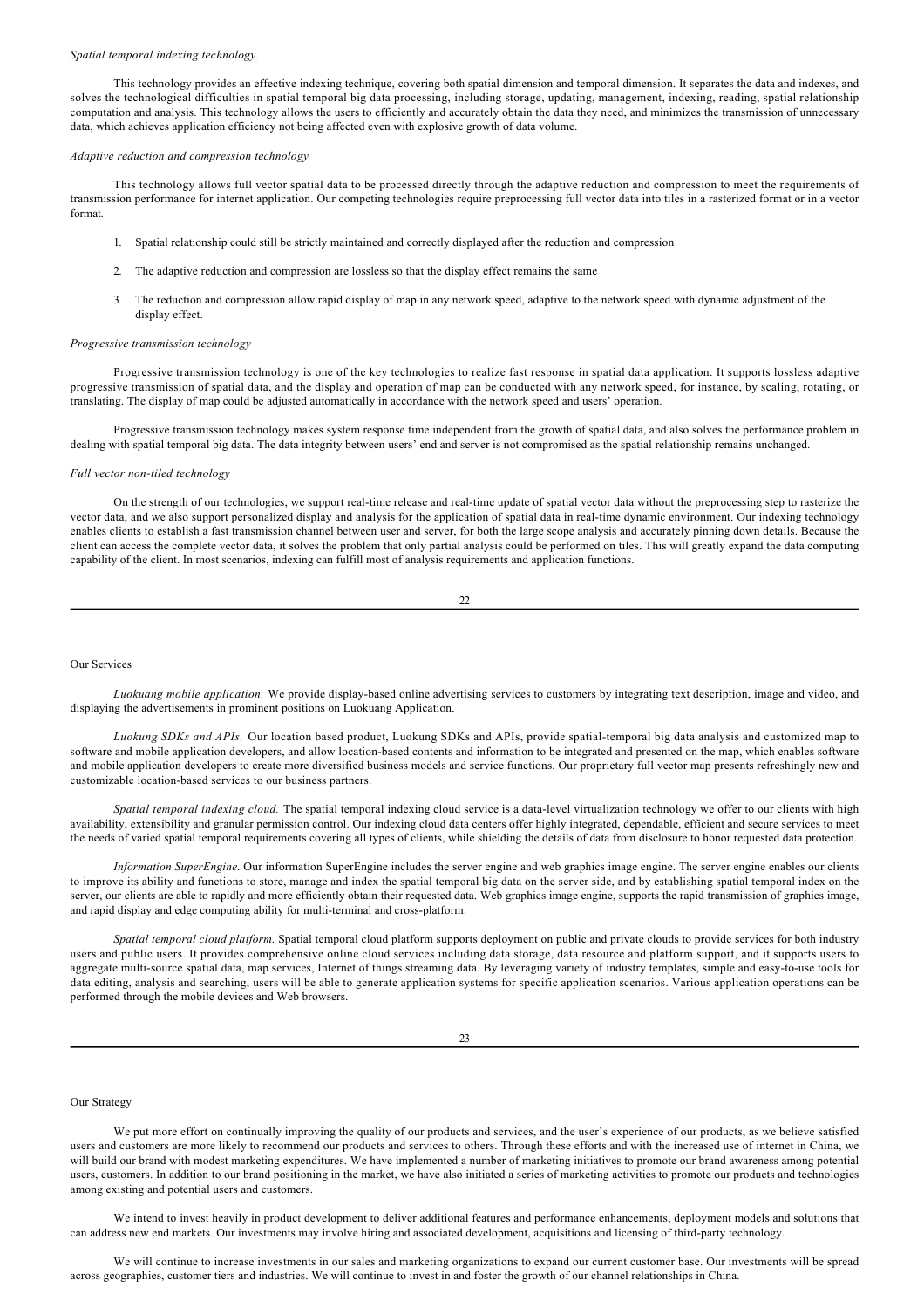We will continue to drive customer satisfaction and renewals by offering community, standard, enterprise and global support to ensure our customers' success with our offerings.

We intend to continue our investments in SDKs and APIs that help software developers leverage our platform. Our SDKs enable developers to build solutions that deeply integrate the analytics functionality of our offerings across the enterprise. Through our investments in SDKs and APIs, we intend to promote and extend the capabilities of our offerings to customers who wish to build sophisticated applications and interfaces that leverage our software and services.

# **Intellectual Property**

We have registered the following software copyrights, patents and trademarks for our business operations. We believe this intellectual property forms an integral part of our competitive strength.

# *Patents:*

We have been granted some inventions by the State Intellectual Property Office of PRC. We possess a complete set of technology system including network, client end and service and operation platform. We have patent protections for Wi-Fi equipment on trains and for spatial-temporal big data processing technology. We have received the following patents:

|     |                                                                                    |           | Registration        |                  |
|-----|------------------------------------------------------------------------------------|-----------|---------------------|------------------|
| No. | Name of patent                                                                     | Type      | <b>Number</b>       | Date of Issuance |
| Ι.  | Wireless communication multimedia chip business consumer information               | Invention | ZL 2010 2 0528767.9 | Sep 21, 2011     |
|     | acquisition terminal device                                                        |           |                     |                  |
| 2.  | A user behavior processing method and device for intelligent terminal              | Invention | ZL 2013 1 0301728.3 | May 27, 2015     |
| 3.  | A global positioning system terminal device                                        | Invention | ZL 2010 2 0253452.8 | Nov 7, 2011      |
| 4.  | A wireless multimedia server                                                       | Invention | ZL 2013 2 0220183.9 | Nov 13, 2013     |
| 5.  | Ordering system of passengers on train                                             | Invention | ZL 2015 2 0095381.6 | Aug 5, 2015      |
| 6.  | A wireless multimedia server                                                       | Invention | ZL 2015 2 0201382.4 | Oct 28, 2015     |
| 7.  | An antenna structure                                                               | Invention | ZL 2016 2 0424352.4 | Mar 1, 2017      |
| 8.  | Spatial data progressive transmission method and device                            | Invention | 201010617383.9      | Jun 15, 2016     |
| 9.  | Methods and devices for conflict detection and avoidance of spatial entity element | Invention | 201010617385.8      | Mar 26, 2014     |
|     | labeling                                                                           |           |                     |                  |
| 10. | Spatial data processing method and device                                          | Invention | 201010617399.X      | Jun 26, 2013     |
| 11. | Method and device of spatial data simplification                                   | Invention | 201010617400.9      | Mar 13, 2013     |
| 12. | Method and device for judging the occlusion type of space entity                   | Invention | 201010617403.2      | Sep 25, 2013     |
| 13. | A method and device for distributed mapping of 3d model data                       | Invention | 201110274924.7      | Mar 26, 2014     |
| 14. | Data simplification of 3d model, gradual transmission method and device            | Invention | 201110275336.5      | Mar 25, 2015     |
| 15. | Spatial data transmission method and device                                        | Invention | 201110306393.5      | Dec 13, 2014     |
| 16. | Methods and devices for spatial data processing, simplification and progressive    | Invention | 201210104250.0      | Jun 10, 2015     |
|     | transmission                                                                       |           |                     |                  |
| 17. | Spatial data progressive transmission method and device                            | Invention | 201310367021.2      | Jun 23, 2017     |
| 18. | Simplification method and device of spatial data                                   | Invention | 201310367128.7      | Sep 22, 2017     |
| 19. | The method and device to accelerate transmission and display of graphic data       | Invention | 201210116149.7      | Aug 10, 2016     |
|     | across platforms                                                                   |           |                     |                  |
| 20. | Methods and devices related to spatial data compression, decompression and         | Invention | 201310136682.4      | Nov 10, 2017     |
|     | progressive transmission                                                           |           |                     |                  |

We also have two patents outside of China.

|     |                                                                                                        |         | <b>National</b> |                  |
|-----|--------------------------------------------------------------------------------------------------------|---------|-----------------|------------------|
|     |                                                                                                        |         | Registration    |                  |
| No. | Name of patent                                                                                         | Countrv | <b>Number</b>   | Date of Issuance |
| . . | Spatial data processing method and device                                                              | Japan   | 2012-547439     | Jun 20, 2014     |
| ٠.  | Methods and devices related to spatial data compression, decompression and<br>progressive transmission | U.S.A.  | 14/394.610      | Sep 5, 2017      |

25

# *Software Copyrights:*

We have received the following software copyrights from the National Copyright Administration ("NCA") of PRC:

|                |                                                                                    |                                         |                            | Registration |                 |
|----------------|------------------------------------------------------------------------------------|-----------------------------------------|----------------------------|--------------|-----------------|
| No.            | <b>Name of Copyright</b>                                                           | <b>Achievement approach</b>             | <b>Registration number</b> | date         | <b>Duration</b> |
| Ι.             | WAP PUSH Business operation platform<br>system                                     | Independent research and<br>development | 2007SRBJ1464               | Jul 23, 2007 | 50 years        |
| 2.             | TD-SCDMA Streaming media business<br>management platform software V1.0             | Independent research and<br>development | 2009SRBJ0412               | Jan 22, 2009 | 50 years        |
| 3.             | Content management platform system<br>software V1.0                                | Independent research and<br>development | 2009SRBJ1374               | Apr 1, 2009  | 50 years        |
| 4.             | Mobile multimedia broadcast electronic<br>service guide system software V1.0       | Independent research and<br>development | 2009SRBJ1365               | Apr 1, 2009  | 50 years        |
| 5 <sub>1</sub> | Mobile video business operation platform<br>system $V1.0$                          | Independent research and<br>development | 2007SRBJ1463               | Jul 23, 2007 | 50 years        |
| 6.             | Mobile multimedia broadcast emergency<br>broadcast platform software V1.0          | Independent research and<br>development | 2010SRBJ0720               | Mar 5, 2010  | 50 years        |
| 7.             | Mobile multimedia broadcast audio rich<br>media interactive platform software V1.0 | Independent research and<br>development | 2010SRBJ0719               | Mar 5, 2010  | 50 years        |
| 8.             | Printer typesetting and printing software                                          | Independent research and                | 2011SRBJ4190               | Sep 28, 2011 | 50 years        |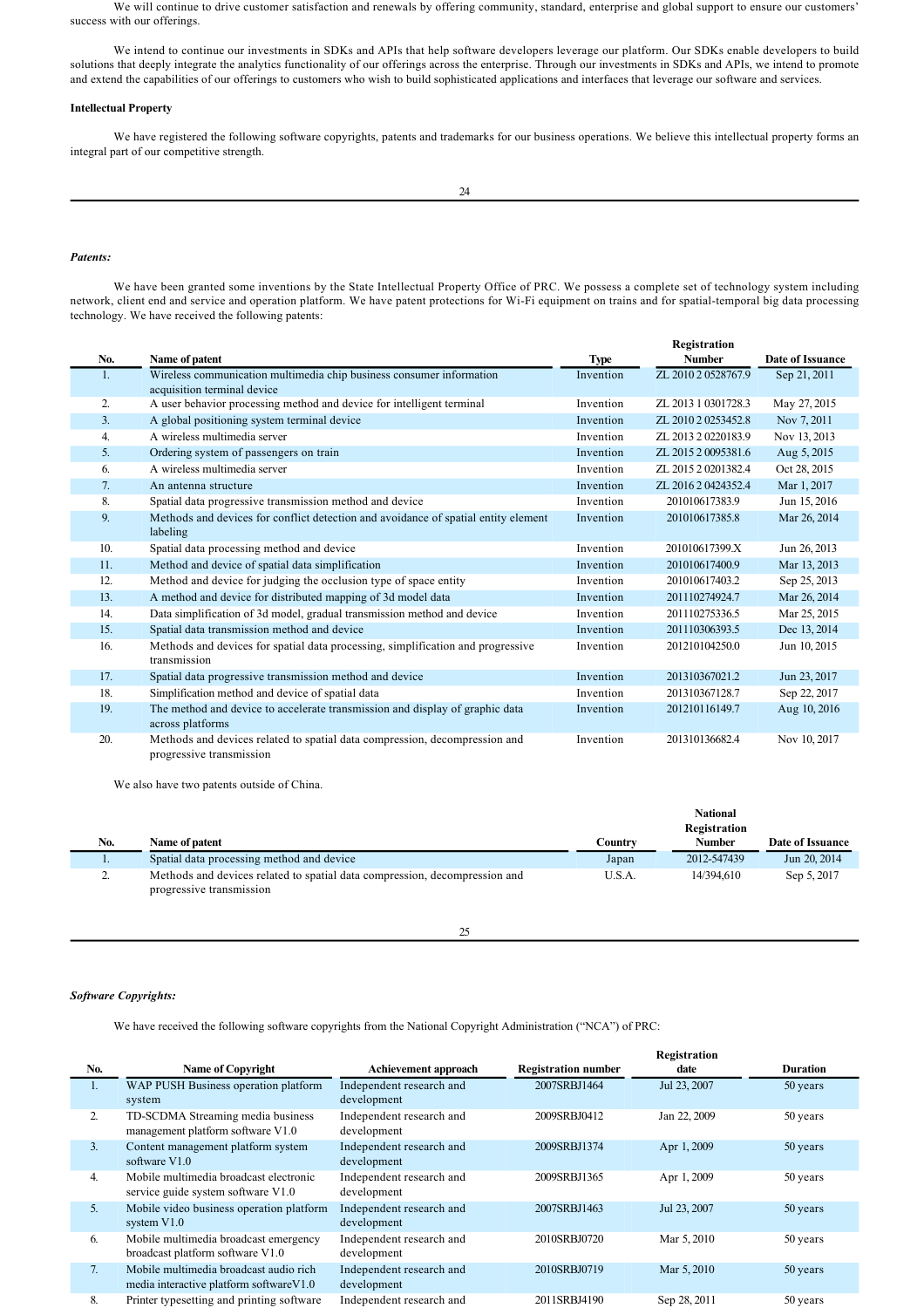|     | V1.0                                                            | development                             |              |              |          |
|-----|-----------------------------------------------------------------|-----------------------------------------|--------------|--------------|----------|
| 9.  | Electronic newspaper business support<br>platform software V1.0 | Independent research and<br>development | 2011SRBJ4186 | Sep 28, 2011 | 50 years |
| 10. | Public information business platform<br>software V1.0           | Independent research and<br>development | 2011SRBJ3810 | Sep 27, 2011 | 50 years |
| 11. | User interface scripting software V1.0                          | Independent research and<br>development | 2011SRBJ3809 | Sep 27, 2011 | 50 years |
| 12. | Integrated business management platform<br>software V1.0        | Independent research and<br>development | 2012SR003002 | Jan 16, 2012 | 50 years |
| 13. | Interactive business development platform<br>software           | Independent research and<br>development | 2011SRBJ4593 | Nov 29, 2011 | 50 years |
| 14. | Instant messaging and messaging system<br>software              | Independent research and<br>development | 2014SR122231 | Aug 5, 2014  | 50 years |
| 15. | General statistical platform software for<br>client products    | Independent research and<br>development | 2014SR216662 | Dec 30, 2014 | 50 years |
| 16. | CMMB Data broadcast management<br>platform software             | Independent research and<br>development | 2009SRBJ0391 | Jan 22, 2009 | 50 years |
| 17. | Integrated passenger train service system                       | Independent research and<br>development | 2012SR083665 | Sep 5, 2012  | 50 years |
|     |                                                                 |                                         |              |              |          |

26

| No. | <b>Name of Copyright</b>                                                                | Achievement approach                    | <b>Registration number</b> | <b>Registration date</b> | <b>Duration</b> |
|-----|-----------------------------------------------------------------------------------------|-----------------------------------------|----------------------------|--------------------------|-----------------|
| 18. | <b>JHBY</b> Train inspection management<br>system                                       | Independent research and<br>development | 2013SR015105               | Feb 21, 2013             | 50 years        |
| 19. | Integrated information engine platform<br>software V1.0                                 | Independent research and<br>development | 2014SR040347               | Nov 30, 2001             | 50 years        |
| 20. | Super information engine development<br>platform software V5.0                          | Independent research and<br>development | 2014SR036792               | Mar 5, 2003              | 50 years        |
| 21. | Core map super network information<br>engine platform software V1.0                     | Independent research and<br>development | 2014SR036772               | Sep 15, 2007             | 50 years        |
| 22. | Integrated management of the grid gis<br>software V1.0                                  | Independent research and<br>development | 2014SR036808               | Jun 20, 2008             | 50 years        |
| 23. | Core map rural power grid equipment GPS<br>patrol system software V1.0                  | Independent research and<br>development | 2014SR036810               | Dec 10, 2008             | 50 years        |
| 24. | Diagram grid patrol PDA system software<br>V1.0                                         | Independent research and<br>development | 2014SR036778               | Dec 12, 2008             | 50 years        |
| 25. | Core map geographic information engine<br>desktop platform software V1.0                | Independent research and<br>development | 2014SR036614               | Jan 15, 2009             | 50 years        |
| 26. | Integrated management of the grid<br>geographic information Web system<br>software V1.0 | Independent research and<br>development | 2014SR036799               | Mar 10, 2009             | 50 years        |
| 27. | Core map railway power supply equipment<br>GPS patrol system software V1.0              | Independent research and<br>development | 2014SR036783               | Mar 25, 2010             | 50 years        |
| 28. | Core map network 3 d map server software<br>V1.0                                        | Independent research and<br>development | 2014SR036788               | Feb 20, 2011             | 50 years        |
| 29. | Core map network 3d map client<br>softwareV1.0                                          | Independent research and<br>development | 2014SR036637               | Feb 22, 2011             | 50 years        |
| 30. | Core map 3d map network publishing<br>platform software V1.0                            | Independent research and<br>development | 2014SR036633               | Mar 10, 2011             | 50 years        |
| 31. | Core map 3d map network release plug-in<br>system software V1.0                         | Independent research and<br>development | 2014SR036622               | Mar 15, 2011             | 50 years        |
| 32. | Core map network 3d map smartphone<br>platform software V1.0                            | Independent research and<br>development | 2014SR036638               | Apr 28, 2011             | 50 years        |
| 33. | Core map network GIS Shared mobile<br>platform software V1.0                            | Independent research and<br>development | 2014SR036634               | Oct 31, 2011             | 50 years        |
| 34. | Core map network GIS sharing platform<br>software V1.0                                  | Independent research and<br>development | 2014SR036639               | Dec 16, 2011             | 50 years        |

*Trademarks:*

We have registered the following trademarks with the Trademark Office, State Administration for Industry and Commerce in the PRC:

|                |             | <b>Classification</b> |                       | Registration  |
|----------------|-------------|-----------------------|-----------------------|---------------|
| N <sub>0</sub> | Trademark   | <b>Number</b>         | Valid Period          | <b>Number</b> |
|                | Y-图形        | 38                    | 2010.04.21-2020.04.20 | 6746069       |
|                | Y-图形        | 41                    | 2010.09.07-2020.09.06 | 6746067       |
| 3              | YRADIO-文字   | 35                    | 2010.07.21-2020.07.20 | 6733437       |
| $\overline{4}$ | YRADIO-文字   | 38                    | 2010.04.21.2020.04.20 | 6733438       |
| 5              | YRADIO-文字   | 41                    | 2010.09.07-2020.09.06 | 6733439       |
| 6              | LookLook-图形 | 38                    | 2009.04.07-2019.04.06 | 4666051       |
|                | LookLook-图形 | 42                    | 2008.12.21-2028.12.20 | 4666050       |
| 8              | YTV-文字      | 35                    | 2010.07.21-2020.07.20 | 6733579       |
| 9              | YTV-文字      | 38                    | 2010.05.28-2020.05.27 | 6733578       |
| 10             | YTV-文字      | 41                    | 2010.09.07-2020.09.06 | 6733581       |
| 11             | YTV-文字      | 42                    | 2010.09.07-2020.09.06 | 6733580       |
| 12             | YOUTV-文字    | 35                    | 2010.07.21-2020.07.20 | 6733440       |
| 13             | YOUTV-文字    | 38                    | 2010.05.28-2020.05.27 | 6733441       |
| 14             | xfeng-文字    | 35                    | 2012.03.28-2022.03.27 | 9229145       |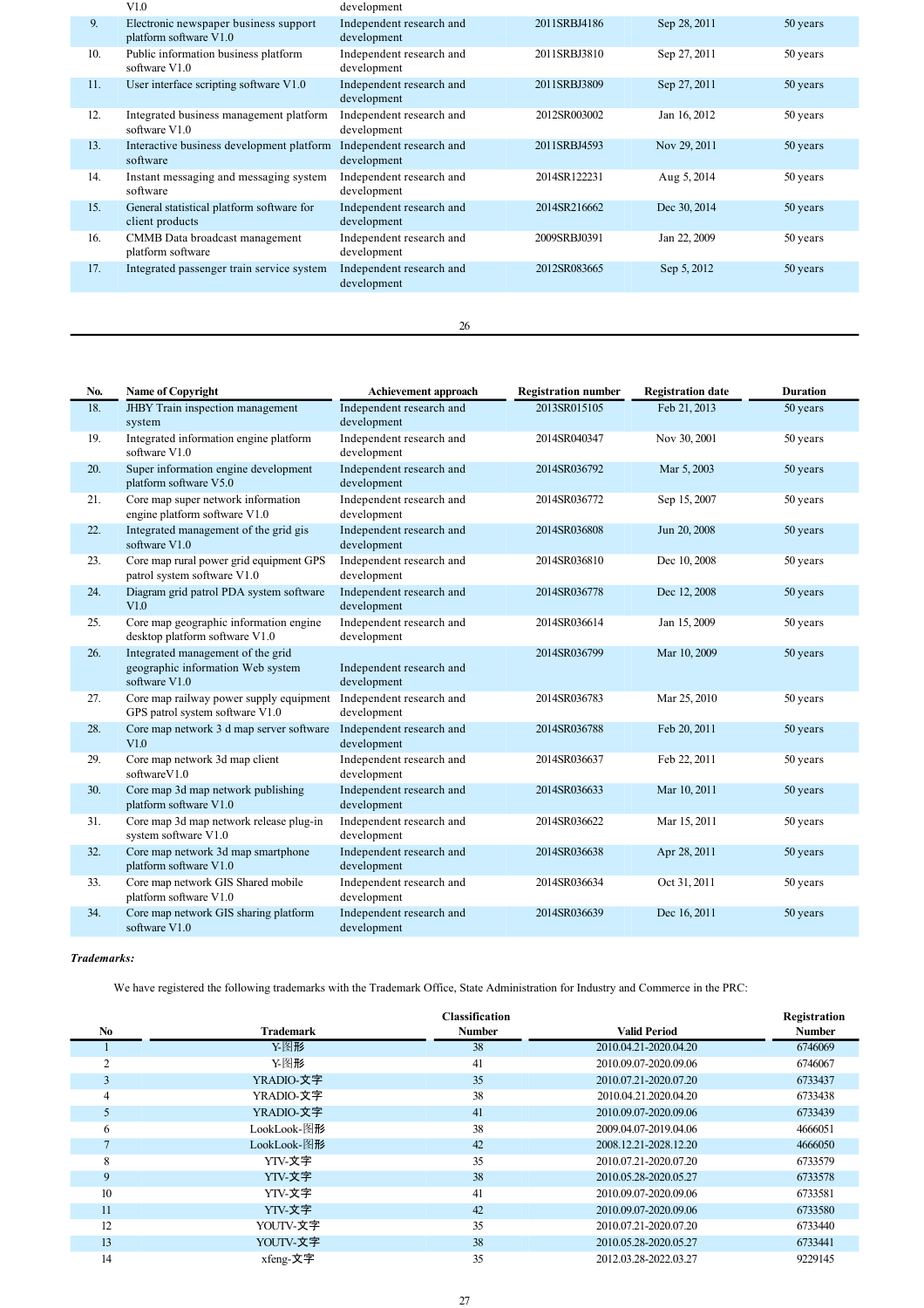|    |                | <b>Classification</b> |                       | Registration  |
|----|----------------|-----------------------|-----------------------|---------------|
| No | Trademark      | <b>Number</b>         | <b>Valid Period</b>   | <b>Number</b> |
| 15 | xfeng-文字       | 38                    | 2012.03.28-2022.03.27 | 9229160       |
| 16 | xfeng-文字       | 41                    | 2012.03.28-2022.03.27 | 9229190       |
| 17 | xfeng-文字       | 42                    | 2012.03.28-2022.03.27 | 9229221       |
| 18 | 中传视讯-文字+图形     | 42                    | 2008.12.21-2028.12.20 | 4666047       |
| 19 | 中传视讯-文字        | 42                    | 2008.12.21-2028.12.20 | 4666048       |
| 20 | 中传视讯-文字        | 38                    | 2008.12.21-2028.12.20 | 4666049       |
| 21 | 新蜂-文字          | 38                    | 2011.08.21-2021.08.20 | 8538907       |
| 22 | 新蜂-文字          | 42                    | 2012.01.28-2022.01.27 | 8539078       |
| 23 | 新蜂.潮-文字        | 38                    | 2011.08.21-2021.08.20 | 8539104       |
| 24 | 新蜂.潮-文字        | 42                    | 2012.01.28-2022.01.27 | 8539141       |
| 25 | 新影力            | 41                    | 2014.08.28-2024.08.27 | 12288643      |
| 26 | 小人-图形          | 35                    | 2014.08.28-2024.08.27 | 12287985      |
| 27 | 小人-图形          | 38                    | 2014.08.28-2024.08.27 | 12288580      |
| 28 | 小人-图形          | 41                    | 2014.08.28-2024.08.27 | 12288629      |
| 29 | 小人-图形          | 42                    | 2014.08.28-2024.08.27 | 12288435      |
| 30 | 中传-文字          | 38                    | 2014.08.28-2024.08.27 | 12288267      |
| 31 | 中传-图形          | 38                    | 2014.08.28-2024.08.27 | 12288289      |
| 32 | 中童-文字          | 41                    | 2014.08.07-2024.08.06 | 12214085      |
| 33 | 中童在线-文字        | 41                    | 2014.08.07-2024.08.06 | 12214092      |
| 34 | 翠鸟-文字          | 38                    | 2014.08.07-2014.08.06 | 12214058      |
| 35 | 翠鸟-文字          | 42                    | 2014.08.07-2014.08.06 | 12214125      |
| 36 | 爱翠鸟-文字         | 38                    | 2014.08.07-2024.08.06 | 12214066      |
| 37 | 爱翠鸟-文字         | 41                    | 2014.08.07-2024.08.06 | 12214096      |
| 38 | 爱翠鸟-文字         | 42                    | 2014.08.07-2024.08.06 | 12214126      |
| 39 | 翠鸟-图形          | 35                    | 2014.08.07-2024.08.06 | 12214040      |
| 40 | 翠鸟-图形          | 38                    | 2014.08.07-2024.08.06 | 12214074      |
| 41 | 翠鸟-图形          | 41                    | 2014.08.07-2024.08.06 | 12214100      |
| 42 | 翠鸟-图形          | 42                    | 2014.08.07-2024.08.06 | 12214131      |
| 43 | 信号小喇叭图形+CMEDIA | 41                    | 2015.03.21-2025.03.20 | 12480439      |
| 44 | LookLook-图形    | 38                    | 2015.11.14-2025.11.13 | 11533428      |
| 45 | LookLook-图形    | 42                    | 2014.06.21-2024.06.20 | 11533720      |
| 46 | LookLook-文字    | 38                    | 2014.07.14-2024.07.13 | 11534067      |
| 47 | LookLook-文字    | 42                    | 2014.04.14-2024.04.13 | 11534227      |
| 48 | L图形            | 35                    | 2014.02.28-2024.02.27 | 11535002      |
| 49 | L图形            | 38                    | 2014.02.28-2024.02.27 | 11535073      |
| 50 | L-图形           | 41                    | 2014.02.28-2024.02.27 | 11535181      |
| 51 | L图形            | 42                    | 2014.02.28-2024.02.27 | 11535262      |
| 52 | 箩筐-图形          | 41                    | 2016.06.14-2026.06.13 | 16580228      |
| 53 | 箩筐-图形          | 42                    | 2016.06.14-2026.06.13 | 16580227      |
| 54 | 箩筐-文字          | 42                    | 2016.09.28-2026.09.27 | 16580249      |
| 55 | 箩筐-文字          | 41                    | 2016.06.14-2026.06.13 | 16580250      |
| 56 | 箩筐-文字          | 35                    | 2016.09.21-2026.09.20 | 16580252      |
| 57 | 箩筐-文字          | 9                     | 2016.06.14-2026.06.13 | 16580253      |

|                |                    | <b>Classification</b> |                       | Registration  |
|----------------|--------------------|-----------------------|-----------------------|---------------|
| N <sub>0</sub> | <b>Trademark</b>   | <b>Number</b>         | <b>Valid Period</b>   | <b>Number</b> |
| 58             | 箩筐-图形              | 38                    | 2016.06.14-2026.06.13 | 16580229      |
| 59             | 箩筐-图形              | 35                    | 2016.06.14-2026.06.13 | 16580230      |
| 60             | 箩筐-图形              | 9                     | 2016.06.14-2026.06.13 | 16580231      |
| 61             | 微时光-文字             | 42                    | 2016.09.28-2026.09.27 | 16580247      |
| 62             | 传游录屏-文字            | 9                     | 2016.06.14-2026.06.13 | 16782144      |
| 63             | 传游录屏-文字            | 35                    | 2016.06.14-2026.06.13 | 16782143      |
| 64             | 传游录屏-文字            | 38                    | 2016.06.14-2026.06.13 | 16782142      |
| 65             | 传游录屏-文字            | 41                    | 2016.06.14-2026.06.13 | 16782141      |
| 66             | 传游录屏-文字            | 42                    | 2016.06.14-2026.06.13 | 16782140      |
| 67             | 录游器-文字             | 9                     | 2016.06.14-2026.06.13 | 16782135      |
| 68             | 录游器-文字             | 35                    | 2016.06.14-2026.06.13 | 16782136      |
| 69             | 录游器-文字             | 38                    | 2016.06.14-2026.06.13 | 16782137      |
| 70             | 录游器-文字             | 41                    | 2016.06.14-2026.06.13 | 16782138      |
| 71             | 录游器-文字             | 42                    | 2016.06.14-2026.06.13 | 16782139      |
| 72             | 畅联TV-文字            | 41                    | 2016.01.21-2026.01.20 | 15792467      |
| 73             | 畅联TV-文字            | 38                    | 2016.01.21-2026.01.20 | 15792468      |
| 74             | SuperEngine        | 9                     | 2016.01.21-2026.01.20 | 8125722       |
| 75             | SuperEngine        | 42                    | 2016.01.21-2026.01.20 | 8125728       |
| 76             | 超擎                 | 9/42                  | 2016.01.21-2026.01.20 | 16473205      |
| 77             | <b>SUPERENGINE</b> | 9/42                  | 2016.01.21-2026.01.20 | 16473185      |

\* See below for an explanation of each classification number used in the table above.

Classification No. 9: data processing apparatus, couplers (data processing equipment), computer software (recorded), monitors (computer programs), smart cards (integrated circuit cards), electro-dynamic apparatus for the remote control of signals, alarms, and electric installations for the remote control of industrial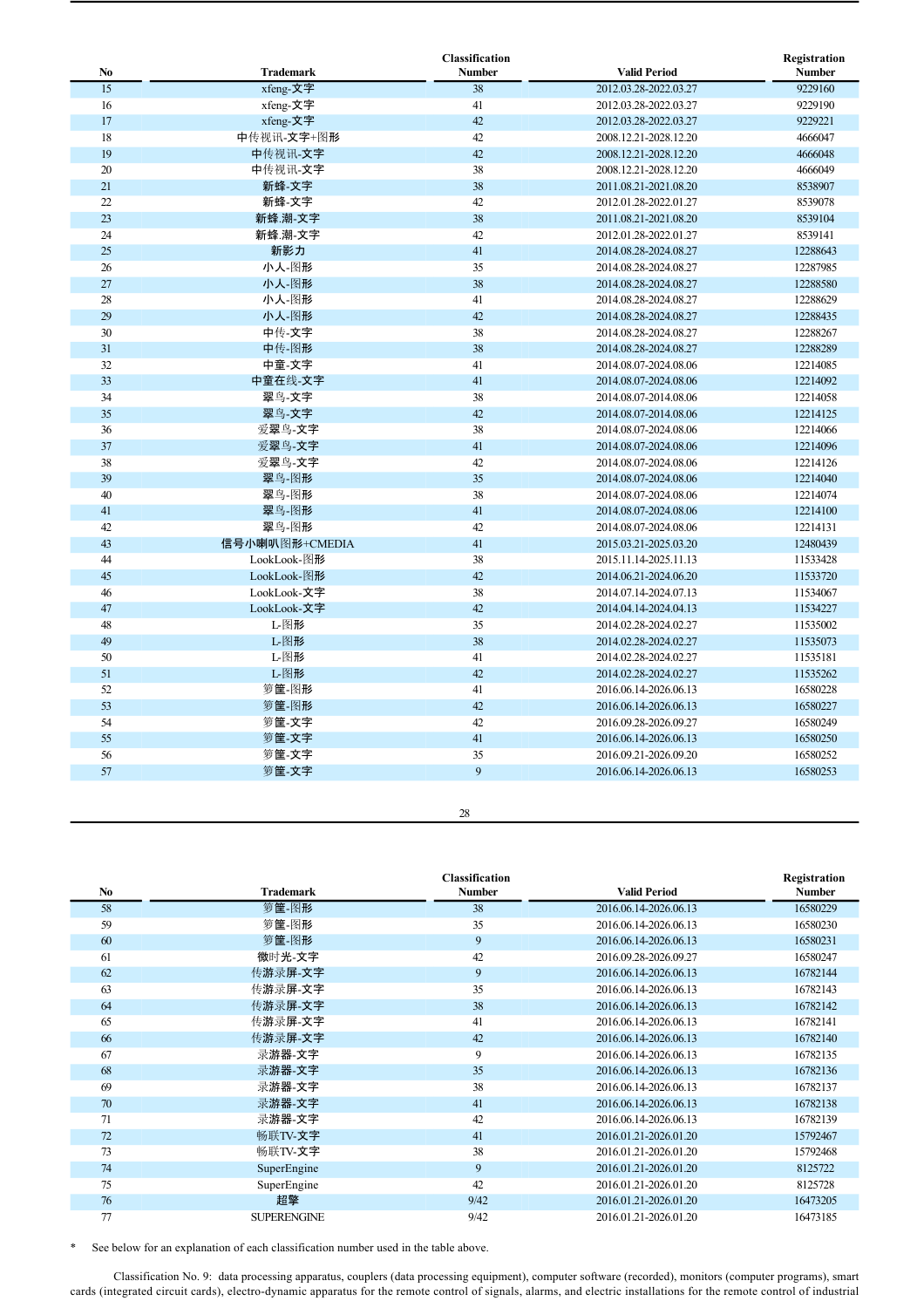operations.

Classification No. 35: auctioneering, sales promotion for others, marketing analysis, marketing research, importexport agencies, advisory services for business management, business management for franchise, personnel management consultancy, relocation services for businesses, and systemization of information into computer databases.

Classification No. 38: Include services that enable at least sensory communication between two people. Such services include that allow one person to talk to another, send messages from one person to another, Make verbal or visual contact between one person and the other. This classification especially includes the service for broadcasting radio or television programs. Except for radio advertising services and telemarketing services.

Classification No. 41: instruction services, teaching, education information, tuition, arranging and conducting of colloquiums, publication of electronic books and journals on-line, amusements, and vocational guidance.

Classification No. 42: technical research, studies (technical project), computer software design, updating of computer software, recovery of computer data, computer systems analysis, installation of computer software, computer anti-virus protection, and research and development for others.

29

# **Business Certificates and Qualifications**

We have obtained all necessary regulatory certifications to conduct our business in the PRC, including without limitation, the following: Software Enterprise Recognition Certificate, Computer Information System Integration Qualification Certificate, Construction Enterprise Qualification Certificate, and Security Technology & Protection Enterprise Certificate. We have also been properly certified as a hightech enterprise and have met the ISO 9001:2000 qualification management system.

# **Legal Proceedings**

Although we may, from time to time, be involved in litigation and claims arising out of our operations in the normal course of business, we do not believe that we are a party to any litigation that will have a material adverse impact on our financial condition or results of operations. To our knowledge, other than as described below there are no material legal proceedings threatened against us. From time to time, we may be subject to various claims and legal actions arising in the ordinary course of business. Following the consummation of the AEA, we became successor in interest to the legal proceedings described below.

### Lawsuit with Gansu Jinlun Culture Media Co., Ltd.

On August 22, 2014, Zhong Chuan Rui You and Gansu Jinlun Culture Media Co., Ltd. ("Gansu Jinlun") signed a "Lanzhou Railway Bureau Airconditioned Train WiFi Network System Advertising Operation Rights Agreement" for advertising on 72 trains of \$1,467,880 (RMB9,604,633). Due to the dispute on the project implementation, Zhong Chuan Rui You did not pay the advertising fee. On August 23, 2017, Gansu Jinlun filed a lawsuit with Gansu Intermediate People's Court. On December 19, 2017, Gansu Intermediate People's Court issued a verdict, ruling that Zhong Chuan Rui You settle the overdue advertising fee.

Zhong Chuan Rui You and Gansu Jinlun are negotiating a potential settlement to resume the contract. According to the legal counsel, it is probable that the settlement will amount to approximately \$459,000 (RMB3,000,000), therefore, this amount has been accrued in accounts payable as at December 31, 2018.

| m.                  | ٦            |  |
|---------------------|--------------|--|
| ۰,<br>۰.<br>v<br>۰. | I<br>i<br>۰. |  |

# **C. ORGANIZATIONAL STRUCTURE**

The following diagram illustrates our corporate structure and the place of formation and affiliation of each of our subsidiaries and affiliates as of December 31, 2018.



31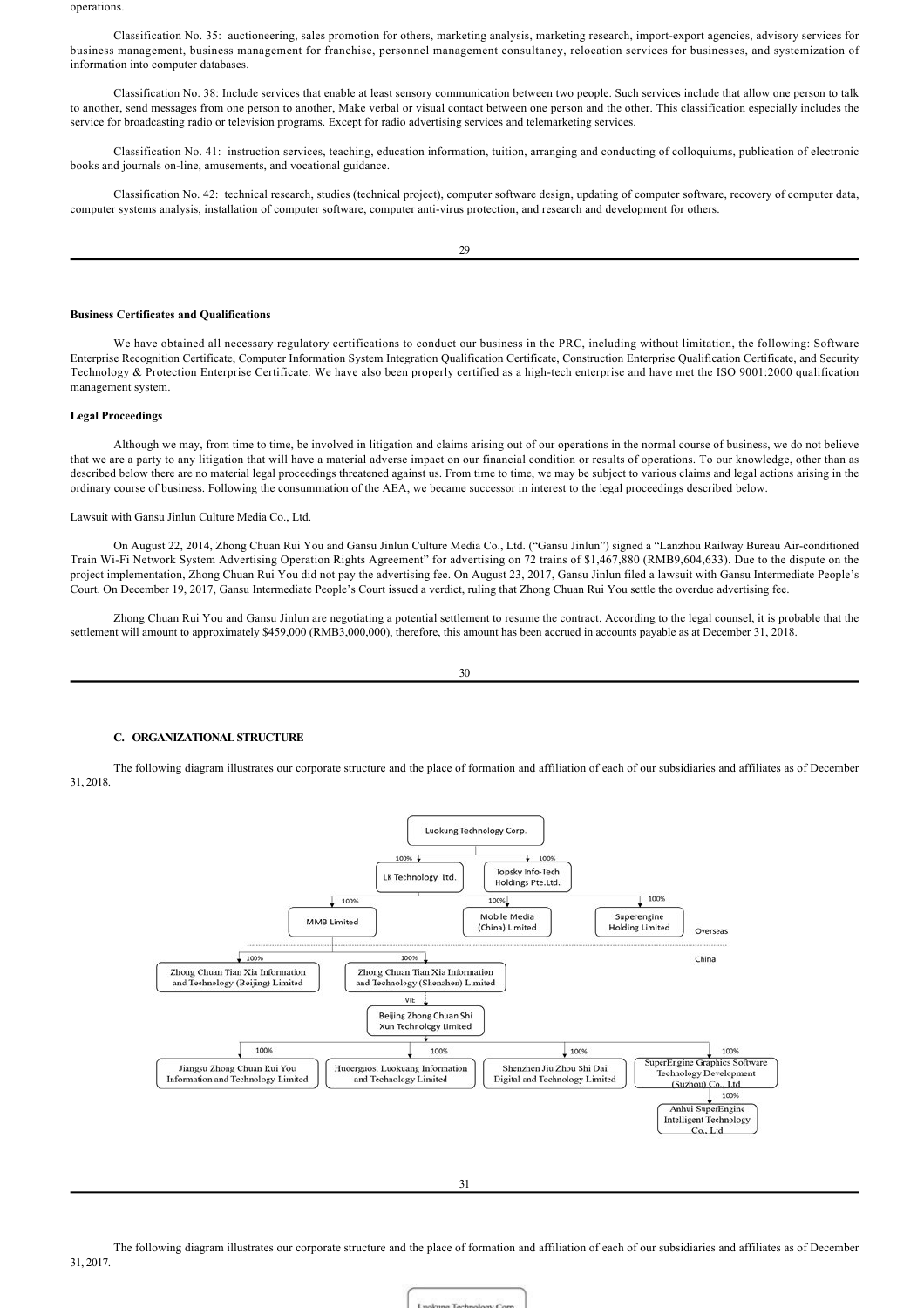

#### **VIE Arrangements with Beijing Zhong Chuan Shi Xun Technology Limited's Subsidiaries and Their Respective Shareholders**

To comply with the PRC legal restrictions on foreign ownership of companies that operate mobile application services, our subsidiaries operate in such restricted service areas in the PRC through certain PRC domestic companies, whose equity interests are held by certain management members or founders of the LK Technology Ltd. Part of the registered capital of these PRC domestic companies was funded by certain management members or founders of LK Technology Ltd. LK Technology Ltd., through its subsidiary Zhong Chuan Tian Xia Information and Technology (Shenzhen) Limited (the "WFOE"), has entered into an exclusive business cooperation agreement with Beijing Zhong Chuan Shi Xun Technology Limited ("Zhong Chuan Shi Xun" or the "VIE") the PRC domestic company, which entitle the WFOE to receive a majority of profit of Zhong Chuan Shi Xun. In addition, Zhong Chuan Tian Xia Information and Technology (Shenzhen) Limited has entered into certain agreements with those management members or founders, including equity interest pledge agreement of the equity interests held by those management members or founders and exclusive option agreement to acquire the equity interests in these companies when permitted by the PRC laws, rules and regulations. Details of the typical VIE structure of our significant consolidated VIE, primarily domestic companies associated with the operations such as Zhong Chuan Shi Xun and its subsidiaries of Jiangsu Zhong Chuan Rui You Information and Technology Limited ("Zhong Chuan Rui You"), Huoerguosi Luokuang Information and Technology Limited ("Huoerguosi Luokuang") and Shenzhen Jiu Zhou Shi Dai Digital and Technology Limited ("Jiu Zhou Shi Dai"), are set forth below:

#### *Exclusive Business Cooperation Agreement*

The VIE has entered into an exclusive business services agreement with the WFOE, pursuant to which the WFOE provides exclusive business services to the VIE. In exchange, the VIE pays a service fee to the WFOE which typically amounts to what would be substantially all of the VIE's pre-tax profit, resulting in a transfer of substantially all of the profits from the VIE to the WFOE.

#### *Exclusive Option Agreement*

The VIE equity holders have granted the WFOE exclusive call options to purchase their equity interest in the VIE at an exercise price equal to the minimum price as permitted by applicable PRC laws. The WFOE may nominate another entity or individual to purchase the equity interest, if applicable, under the call options. Each call option is exercisable subject to the condition that applicable PRC laws, rules and regulations do not prohibit completion of the transfer of the equity interest pursuant to the call option. The VIE agrees not to distribute any dividends to the VIE equity holders without the approval of WFOE.

# *Equity Interest Pledge Agreement*

Pursuant to the equity pledge agreement, the VIE equity holders have pledged all of their interests in the equity of the VIE as a continuing first priority security interest in favor of the WFOE to secure the performance of obligations by the VIEs and/or the equity holders under the exclusive business cooperation agreement. The WFOE is entitled to exercise its right to dispose of the VIE equity holders' pledged interests in the equity of the VIE and has priority in receiving payment by the application of proceeds from the auction or sale of such pledged interests, in the event of any breach or default under the exclusive business cooperation agreement, if applicable. These equity pledge agreements remain in force until all the obligations under the exclusive business cooperation agreement have been fulfilled.

The exclusive business cooperation agreement and equity interest pledge agreement described above also enable the Company to receive substantially all of the economic benefits from the VIE by typically entitling the WFOE to all dividends and other distributions declared by the VIE and to any distributions or proceeds from the disposal by the VIE equity holders of their equity interests in the VIE.

#### **D. PROPERTY AND EQUIPMENT**

We lease offices located at Lab 30 & Lab 32, SOHO 3Q, No 9, Guanghua Road, Chaoyang District, Beijing, which covers a floor space of 600 square meters. These leases expire at different times throughout 2019 and are renewable upon negotiation.

#### **ITEM 4A. UNRESOLVED STAFF COMMENTS**

None.

# **ITEM 5. OPERATING AND FINANCIAL REVIEW AND PROSPECTS**

## **A***.* **OPERATING RESULTS.**

*The following discussion and analysis of our financial condition and results of operations should be read in conjunction with our consolidated* financial statements and the notes to those financial statements appearing elsewhere in this report. This discussion and analysis contain forward-looking *statements that involve significant risks and uncertainties. As a result of many factors, such as our anticipated growth strategy, our plans to recruit more employees, our plans to invest in research and development to enhance our product or service lines, our future business development, results of operations and financial condition, expected changes in our net revenues and certain cost or expense items, our ability to attract and retain customers, trends and competition in the enterprise mobile software application market, and the factors set forth elsewhere in this report, our actual results may differ materially from those* anticipated in these forward-looking statements. In light of those risks and uncertainties, there can be no assurance that the forward-looking statements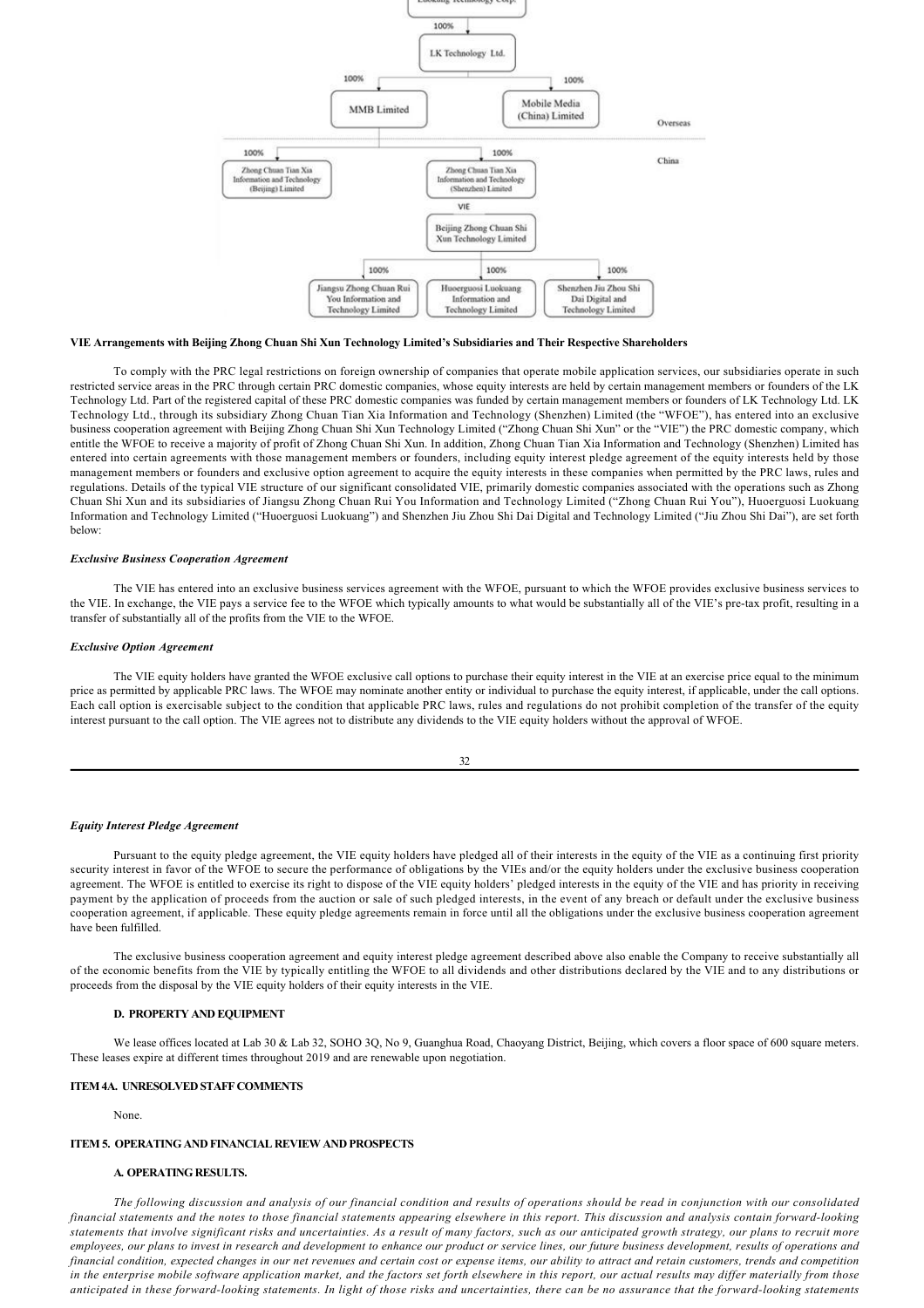contained in this report will in fact occur. You should not place undue reliance on the forward-looking statements contained in this report.

*The forwardlooking statements speak only as of the date on which they are made, and, except to the extent required by U.S. federal securities laws, we undertake no obligation to update any forwardlooking statement to reflect events or circumstances after the date on which the statement is made or to reflect the occurrence of unanticipated events. Further, the information about our intentions contained in this report is a statement of our intention as of the date of this report and is based upon, among other things, the existing regulatory environment, industry conditions, market conditions and prices and our assumptions as of such date. We may change our intentions, at any time and without notice, based upon any changes in such factors, in our assumptions or otherwise.*

*Unless the context otherwise requires, all references to (i) "PRC" and "China" are to the People's Republic of China; (ii) "U.S. dollar," "\$" and "US\$" are to United States dollars; and (iii) "RMB", "Yuan" and Renminbi are to the currency of the PRC or China.*

### **Overview**

Luokung Technology Corp. was incorporated on October 27, 2009 under the laws of the British Virgin Islands. We are a holding company and conduct our operations through our wholly-owned subsidiary named LK Technology Ltd., a British Virgin Islands limited liability company ("LK Technology"), and its whollyowned subsidiaries, MMB Limited and its respective subsidiaries, which possess two core brands "Luokuang" and "SuperEngine". "Luokuang" is a mobile application to provide Business to Customer (B2C) location-based services and "SuperEngine" provides Business to Business (B2B) and Business to Government (B2G) services in connection with spatial-temporal big data processing. In May 2010, we consummated an initial public offering of our American Depository Shares, or ADSs, for gross proceeds of \$16 million, and our ADSs were listed on the NASDAQ Capital Market under the ticker symbol "KONE". On August 17, 2018, we completed the transactions contemplated by the Asset Exchange Agreement ("AEA") with C Media Limited ("C Media") entered into on January 25, 2018. On August 20, 2018, we changed our name to Luokung Technology Corp., our American Depository Shares ("ADSs") were voluntarily delisted from the NASDAQ Capital Market on September 19, 2018 and on January 3, 2019 our ordinary shares started trading on NASDAQ under the ticker symbol "LKCO".

On August 17, 2018, we consummated an asset exchange transaction, pursuant to which we exchanged all issued and outstanding capital stock in Topsky Info-Tech Holdings Pte Ltd., the parent of Softech, for the issued and outstanding capital stock of LK Technology (the "Asset Exchange"). In connection with the Asset Exchange, we changed our name on August 20, 2018, and on September 20, 2018, completed the issuance to the shareholders of C Media Limited, the former parent of LK Technology, of (i) 185,412,599 of our ordinary shares, par value \$0.01 per share and (ii) 1,000,000 of our preferred shares. Upon the consummation of the Asset Exchange, we ceased our previous business operations and became a company focused on the provision of location-based service and mobile application products for long distance travelers in China.

On August 25, 2018, LK Technology entered into a Stock Purchase Agreement (the "Agreement") with the shareholders ("Shareholders") of Superengine Holding Limited, a limited liability company incorporated under the laws of the British Virgin Islands (the "Superengine"), pursuant to which LK Technology acquired all of the issued and outstanding shares of Superengine for an aggregate purchase price of US\$60 million (the "Purchase Price"), which was paid by the issuance of our Ordinary Shares in an amount equal to the quotient of (x) the Purchase Price divided by (y) the average of the closing prices of the Ordinary Shares on the NASDAQ Capital Market over the 12 months period preceding July 31, 2018. We are a party to the Agreement in connection with the issuance of the Ordinary Shares and certain other limited purposes.

34

### **Results of operations for the fiscal year ended December 31, 2018 compared to the fiscal year ended December 31, 2017.**

### *Revenue*

*Displaybased online advertising services.* The Company provides displaybased online advertising services to customers by integrating text description, image and video, and displaying the advertisements in a prominent position of Luokuang mobile application on a cost-per-click basis. The customers pay us only when a user clicks on an advertisement on the Luokuang mobile application. The Company recognizes revenue over time because the customer receives and consumes the benefit of our advertising services throughout the contract period.

*Software and services* The Company generates revenues primarily in the form of sale of software license and provision of technology solution services. License fees include perpetual license fees, term license fees and royalties. Technology services primarily consist of fees for providing technology solution services that enable customers to gain real-time operational intelligence by harnessing the value of their data.

Revenue for the sale of software licenses is recognized at the point in time when the control of the provided goods is provided to our customers.

Technology solution revenue is recognized over time, as the services are performed because the customer receives and consumes the benefit of our performance throughout the contract period. Milestones with corresponding payment are stated in the contracts with customers. We bill for the services we have performed when the milestones reached are accepted by the customer in accordance with the terms of the contract. We recognize the revenues associated with these professional services as we deliver each agreed portion of the services.

|                            |              | <b>Fiscal Year Ended</b><br>December 31, |               |                          | 2018 to 2017 |
|----------------------------|--------------|------------------------------------------|---------------|--------------------------|--------------|
|                            |              | 2018                                     |               | 2017                     | % Change     |
|                            |              | (dollars in thousands)                   |               |                          |              |
| Revenues                   |              |                                          |               |                          |              |
| Advertising                | $\mathbb{S}$ | 20,703                                   | <sup>\$</sup> | 26,082                   | $(20.6)\%$   |
| License                    |              | 203                                      |               |                          | 100.0%       |
| <b>Technology Services</b> |              | 136                                      |               |                          | 100.0%       |
| Total revenues             |              | 21,042                                   | <sup>\$</sup> | 26,082                   | $(19.3)\%$   |
| Advertising                |              | 98.3%                                    |               | 100.0%                   |              |
| License                    |              | $1.0\%$                                  |               | $\overline{\phantom{a}}$ |              |
| <b>Technology Services</b> |              | $0.7\%$                                  |               |                          |              |
| Total                      |              | $100.0\%$                                |               | $100.0\%$                |              |

For the year ended December 31, 2018, we had revenue of \$21,042,363, as compared to revenue of \$26,082,417 for the year ended December 31, 2017, a change of \$5,040,054, or 19.3%, which was primarily due to most of our on-train Wi-Fi equipment being dissembled in the fourth quarter of 2018 for upgrade projects, and we were not able to provide the on-train advertising through the Luokuang mobile application, which caused the advertising revenue to decrease.

#### *Cost of revenue*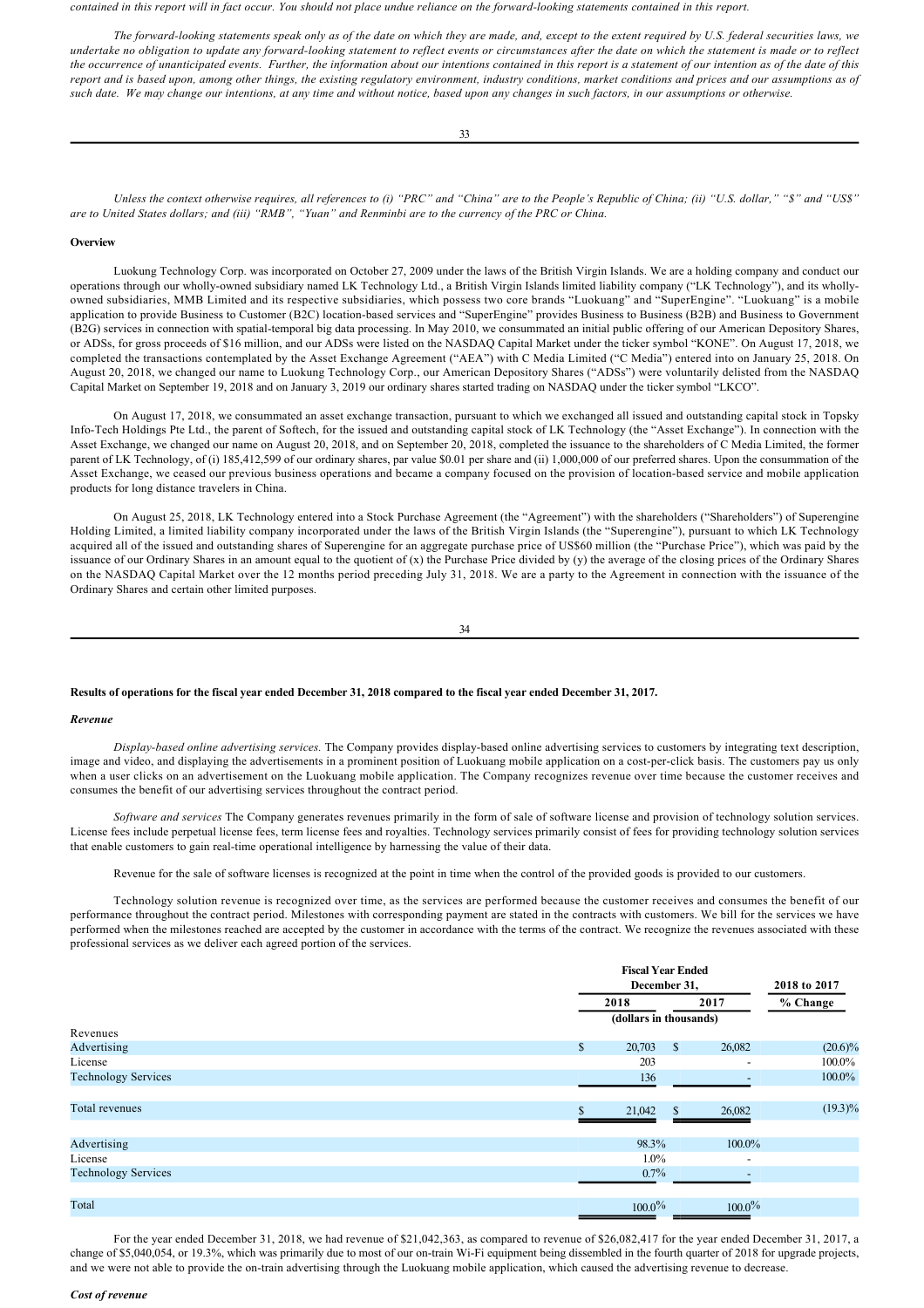Our cost of revenue primarily consists of depreciation, Wi-Fi equipment installation fees, amortization, spare parts, annual payments to local railway bureau and other overhead costs.

**Year Ended December 31,**

|                                   | rear Ended December 31, |             |             |        |            |          |  |
|-----------------------------------|-------------------------|-------------|-------------|--------|------------|----------|--|
|                                   |                         | 2018        |             |        | 2017       |          |  |
|                                   | (dollars in thousands)  |             |             |        |            |          |  |
|                                   |                         | $%$ of cost | $%$ of      |        | % of cost  | $%$ of   |  |
|                                   | Amount                  | of revenue  | revenue     | Amount | of revenue | revenue  |  |
| Depreciation                      | 2,807                   | 40.4%       | $13.3\%$ \$ | 2,423  | 43.6%      | $9.3\%$  |  |
| Wi-Fi equipment installation fees | .884                    | 27.2%       | $9.0\%$     | 1,070  | 19.3%      | $4.1\%$  |  |
| Spare parts                       | 1,006                   | 14.5%       | 4.8%        | 348    | $6.3\%$    | 1.3%     |  |
| Amortization                      | 414                     | $6.0\%$     | $2.0\%$     | 610    | 11.0%      | 2.3%     |  |
| Resource cost                     | 557                     | $8.0\%$     | 2.6%        | 686    | 12.4%      | 2.6%     |  |
| Others                            | 270                     | $3.9\%$     | $1.3\%$     | 411    | $7.4\%$    | $1.6\%$  |  |
| Total cost of revenue             | 6,938                   | $100.0\%$   | $33.0\%$ \$ | 5,548  | $100.0\%$  | $21.3\%$ |  |

Cost of revenue for the year ended December 31, 2018 was \$6,938,063, representing an increase of \$1,390,284 or 25.1% as compared to \$5,547,779 for the year ended December 31, 2017. The increase was primarily attributable to the increase in Wi-Fi equipment installation fees and spare parts for the Wi-Fi equipment upgrade program we conducted in 2018.

### *Selling and marketing expense*

Our selling and marketing expense mainly include promotional and marketing expenses and compensation for our sales and marketing personnel.

Selling expense totaled \$14,695,165 for the year ended December 31, 2018, as compared to \$23,908,733 for the year ended December 31, 2017, a decrease of \$9,213,568 or 38.5%. The decrease was primarily attributable to a decrease in promotional and marketing activities of approximately \$9,100,000, which was due to the popularity of Luokuang APP remaining quite stable, and we determined to reduce the promotional and marketing activities at this stage.

### *General and administrative expense*

Our general and administrative expenses consist primarily of salaries and benefits for our general and administrative personnel, rent, fees and expenses for legal, accounting and other professional services.

General and administrative expense totaled \$6,750,417 for the year ended December 31, 2018, as compared to \$2,451,249 for the year ended December 31, 2017, an increase of \$4,299,168 or 175.4%. The increase was primarily attributable to an increase of impairment loss of approximately \$3,579,000 including the bad debts written off of approximately \$869,000, the allowance for doubtful receivables of approximately \$1,783,000, and impairment loss over the intangible assets of approximately \$724,000 as we are no longer using the software system that we purchased in 2014, and an impairment loss over the property, plant and equipment of approximately \$203,000, as we wrote off certain Wi-Fi equipment that is no longer in use.

#### *Research and development expenses.*

Research and development expenses primarily consist of salaries and benefits for research and development personnel.

Research and development expenses totaled \$3,478,570 for the year ended December 31, 2018, as compared to \$1,046,198 for the year ended December 31, 2017, an increase of \$2,432,372 or 232.5%. The increase was primarily attributable to the amortization of the intangible assets of approximately \$1,809,000, which was recognized as a result of the acquisition of Super Engine Holdings Limited in accordance to PPA.

#### *Loss from operations*

As a result of the factors described above, for the year ended December 31, 2018, loss from operations amounted to \$10,819,852, as compared to loss from operations of \$6,871,542 for the year ended December 31, 2017, an increase of \$3,948,310, or 57.5%.

| m.            | ٧            |  |
|---------------|--------------|--|
| ۰,<br>۰.<br>_ | I<br>I<br>۰, |  |

#### *Other income/expense*

Other income/expense mainly include interest expenses from other loans and foreign currency gains/losses.

For the year ended December 31, 2018, other expense, net, amounted to \$1,033,675 as compared to other income, net, of \$61,088 for the year ended December 31, 2017, a change of \$1,094,763, or 1,792.1%, which was primarily attributable to an increase in foreign currency transaction loss of approximately \$1,555,000 and an increase in interest expenses of approximately \$54,000, offset by an increase in other income of approximately \$513,000, which mainly constitutes the government subsidy of approximately \$360,000, investment income of approximately \$37,000 and other income of approximately \$116,000.

# *Income tax*

We had income tax expense of \$74,009, \$0 and \$0 for the years ended 2018, 2017 and 2016, respectively. We are subject to various rates of income tax under different jurisdictions. The following summarizes the major factors affecting our applicable tax rates in the BVI, Hong Kong and the PRC.

## *BVI*

We are an exempted company incorporated in the British Virgin Islands. Under the current laws of the British Virgin Islands, we are not subject to income, corporation or capital gains tax in the British Virgin Islands. In addition, our payment of dividends to our shareholders, if any, is not subject to withholding tax in the British Virgin Islands.

# *Hong Kong*

Our subsidiaries in Hong Kong are subject to the uniform tax rate of 16.5%. Under Hong Kong tax law, our subsidiaries in Hong Kong are exempted from income tax on their foreign-derived income and there is no withholding tax in Hong Kong on remittance of dividends.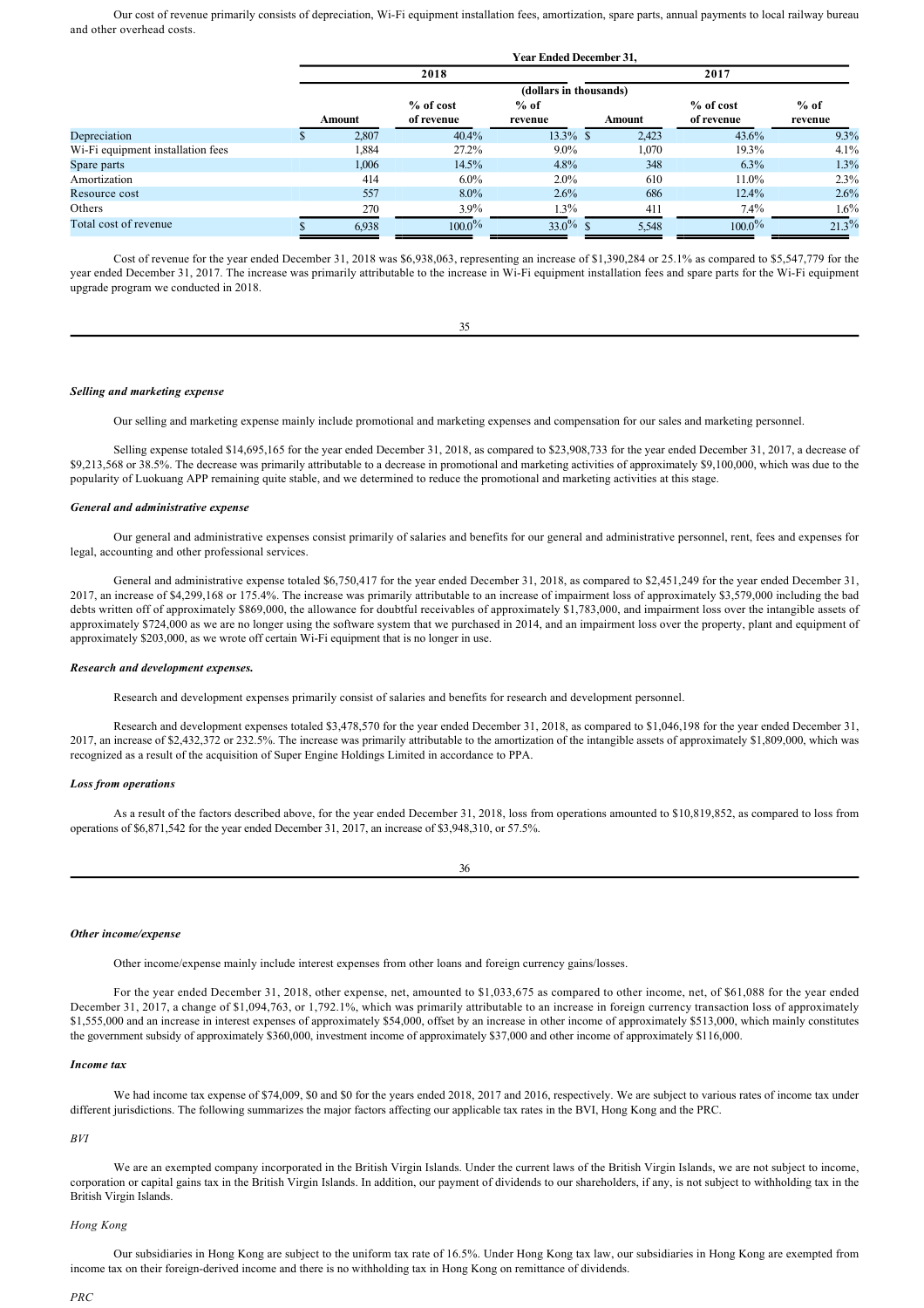Generally, our PRC subsidiaries, our consolidated affiliated entities and their subsidiaries are subject to enterprise income tax on their taxable income in the PRC at a rate of 25%. The enterprise income tax is calculated based on the entity's global income as determined under PRC tax laws and accounting standards.

An enterprise may benefit from a preferential tax rate of 15% under the EIT Law if it qualifies as a High and New Technology Enterprise, which is normally effective for a period of three years. Our subsidiaries, Beijing Zhong Chuan Shi Xun Technology Limited and Superengine Graphics Software Technology Development (Suzhou) Co., Ltd are a High-tech enterprise and enjoy a favorable income tax rate of 15%.

### *Net loss*

As a result of the factors described above, our net loss was \$11,927,536 for the year ended December 31, 2018, compared to net loss of \$6,810,454 for the year ended December 31, 2017, an increase of \$5,117,082 or 75.1%.

### *Foreign currency translation adjustment*

Our reporting currency is the U.S. dollar. The functional currency of our parent company and subsidiaries of LK Technology, MMB and Mobile Media is the U.S. dollar and the functional currency of the Company's subsidiaries incorporated in China is the Chinese Renminbi ("RMB"). The financial statements of our subsidiaries incorporated in China are translated to U.S. dollars using period end rates of exchange for assets and liabilities, and average rates of exchange (for the period) for revenue, costs, and expenses. Net gains and losses resulting from foreign exchange transactions are included in the consolidated statements of operations and comprehensive loss. As a result of foreign currency translations, which are a noncash adjustment, we reported a foreign currency translation gain of \$447,246 for the year ended December 31, 2018, as compared to a foreign currency translation gain of \$ 90,671 for the year ended December 31, 2017. This non-cash gain had the effect of increasing/decreasing our reported comprehensive income/loss.

### *Comprehensive loss*

As a result of our foreign currency translation adjustment, we had comprehensive loss for the year ended December 31, 2018 of \$11,480,290, compared to comprehensive loss of \$ 6,719,783 for the year ended December 31, 2017.

# *Comparison of results of operations for the year ended December 31, 2017 and 2016 Revenue*

For the year ended December 31, 2017, we had revenue of \$26,082,417, as compared to revenue of \$5,233,145 for the year ended December 31, 2016, an increase of \$20,849,272, or 398.4%, which was primarily due to the increase in sales to our advertising clients as we deployed more Wi-Fi equipment on more trains and caused the growth of the users of Luokuang APP.

### *Cost of revenue*

Our cost of revenue primarily consists of depreciation, labor cost, Wi-Fi equipment installation fees, data charges, annual payments to local railway bureau, other overhead costs.

$$
38 \\
$$

Cost of revenue for the year ended December 31, 2017 was \$5,547,779, representing a decrease of \$767,725 or 12.2% as compared to \$6,315,504 for the year ended December 31, 2016. The decrease was primarily attributable to the decrease in labor cost as a result of our cost control and a decrease in the number of maintenance staff. Additionally, data charges decreased as train passengers prefer using their mobile data, leading to a decrease in 3G and 4G data.

## *Selling and marketing expense*

Our selling and marketing expense mainly include promotional and marketing expenses and compensation for our sales and marketing personnel.

Selling expense totaled \$23,908,733 for the year ended December 31, 2017, as compared to \$6,209,804 for the year ended December 31, 2016, an increase of \$17,698,929 or 285.0%. The increase was primarily attributable to the increase in promotional and marketing activities conducted by the Company to promote the Luokuang APP to attract more off-train users.

### *General and administrative expense*

Our general and administrative expenses consist primarily of salaries and benefits for our general and administrative personnel, rent, fees and expenses for legal, accounting and other professional services

General and administrative expense totaled \$2,451,249 for the year ended December 31, 2017, as compared to \$2,108,854 for the year ended December 31, 2016, an increase of \$342,395 or 16.2%.

### *Research and development expenses.*

Research and development expenses primarily consist of salaries and benefits for research and development personnel.

Research and development expenses totaled \$1,046,198 for the year ended December 31, 2017, as compared to \$2,882,202 for the year ended December 31, 2016, a decrease of \$1,836,004 or 63.7%. The decrease was primarily attributable to the Company reducing its expenses in research and development temporarily as our products were quite stable.

## *Loss from operations*

As a result of the factors described above, for the year ended December 31, 2017, loss from operations amounted to \$6,871,542, as compared to loss from operations of \$12,283,219 for the year ended December 31, 2016, a decrease of \$5,411,677, or 44.1%.

#### *Other income/expense*

Other income/expense mainly include interest expense from loans, foreign currency gains/losses, and loss from investment.

# *Net loss*

As a result of the factors described above, our net loss was \$6,810,454 for the year ended December 31, 2017, compared to net loss of \$13,049,031 for the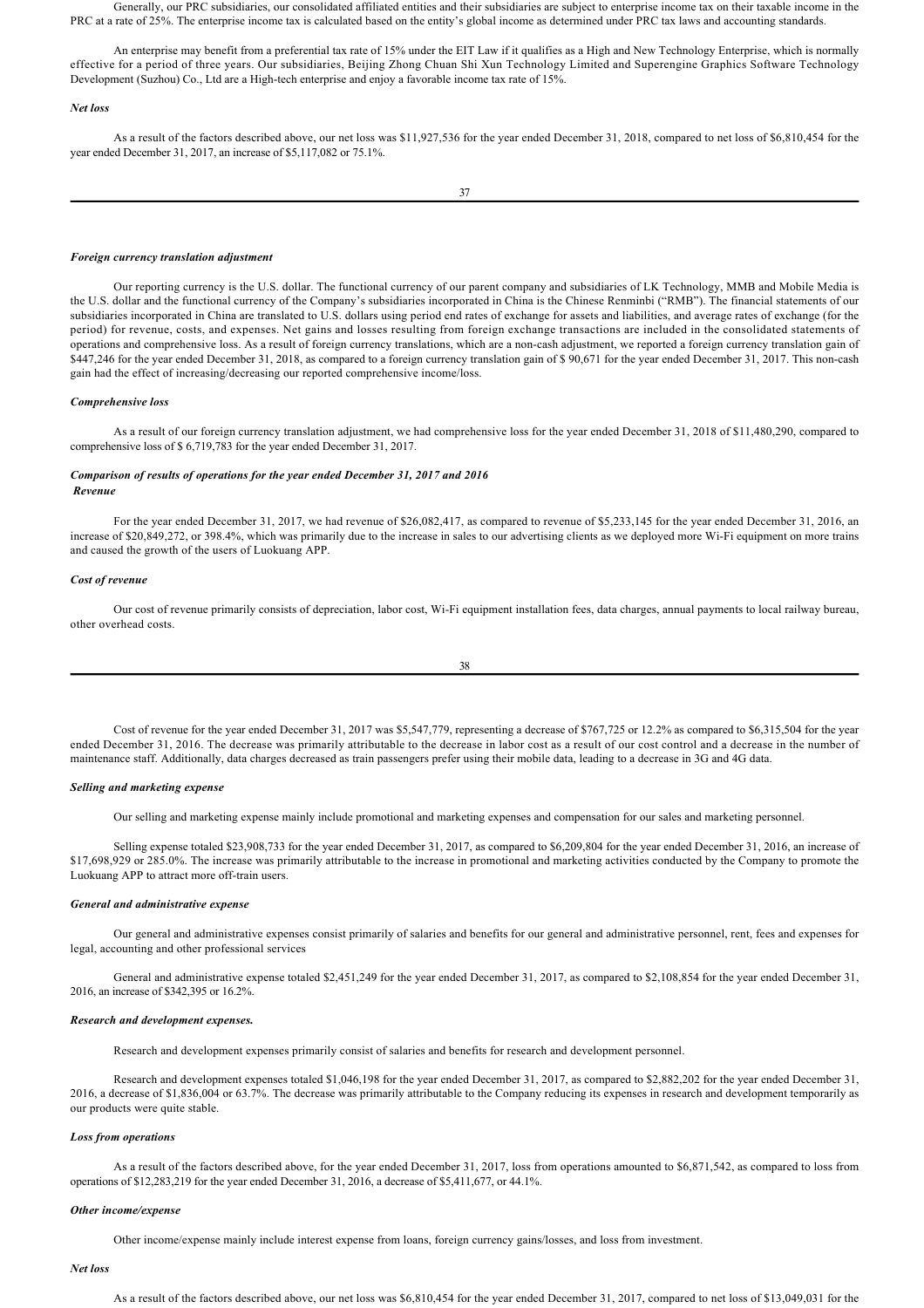year ended December 31, 2016, a decrease of \$6,238,577 or 47.8%.

#### *Foreign currency translation adjustment*

Our reporting currency is the U.S. dollar. The functional currency of our parent company and subsidiaries of LK Technology, MMB and Mobile Media is the U.S. dollar and the functional currency of the Company's subsidiaries incorporated in China is the Chinese Renminbi ("RMB"). The financial statements of our subsidiaries incorporated in China are translated to U.S. dollars using period end rates of exchange for assets and liabilities, and average rates of exchange (for the period) for revenue, costs, and expenses. Net gains and losses resulting from foreign exchange transactions are included in the consolidated statements of operations and comprehensive loss. As a result of foreign currency translations, which is a noncash adjustment, we reported a foreign currency translation gain of \$90,671 for the year ended December 31, 2017, as compared to a foreign currency translation gain of \$387,375 for the year ended December 31, 2016. This non-cash gain had the effect of increasing/decreasing our reported comprehensive income/loss.

#### *Comprehensive loss*

As a result of our foreign currency translation adjustment, we had comprehensive loss for the year ended December 31, 2017 of \$6,719,783, compared to comprehensive loss of \$12,661,656 for the year ended December 31, 2016.

### Critical accounting policies

The methods, estimates and judgments we use in applying our most critical accounting policies have a significant impact on the results we report in our financial statements. The SEC has defined the most critical accounting policies as the ones that are most important to the portrayal of our financial condition and results and require us to make our most difficult and subjective judgments, often as a result of the need to make estimates of matters that are inherently uncertain. Based on this definition, our most critical policies include revenue recognition, impairment of long-lived assets and goodwill, allowance for doubtful accounts and valuation allowance for deferred tax assets.

Below, we discuss these policies further, as well as the estimates and judgments involved. We believe that our other policies either do not generally require us to make estimates and judgments that are as difficult or as subjective, or it is less likely that they would have a material impact on our reported financial condition and results of operations for a given period. For a discussion of all our significant accounting policies, see footnote 2 to the Consolidated Financial Statements included elsewhere in this Annual Report.

## Revenue recognition

#### Adoption of ASC Topic 606, "Revenue from Contracts with Customers"

On January 1, 2018, the Company adopted ASC Topic 606 using the modified retrospective method applied to those contracts which were not completed as of January 1, 2018. Results for reporting periods beginning after December 31, 2017 are presented under Topic 606, while prior period amounts are not adjusted and continue to be reported in accordance with our historic accounting under Topic 605. There was no material effect from the adoption of ASC 606 to our financial statements.

### Display-based online advertising services

The Company provides display-based online advertising services to customers by integrating text description, image and video, and displaying the advertisements in a prominent position of Luokuang mobile application on a cost-per-click basis. The customers pay us only when a user clicks on an advertisement on the Luokuang mobile application. The Company recognizes revenue over time because the customer receives and consumes the benefit of our advertising services throughout the contract period.

#### Software and services

The Company generates revenues primarily in the form of sale of software license and provision of technology solution services. License fees include perpetual license fees, term license fees and royalties. Technology services primarily consist of fees for providing technology solution services that enable customers to gain real-time operational intelligence by harnessing the value of their data.

Revenue for the sale of software licenses is recognized at the point in time when the control of the provided goods is provided to our customers.

Technology solution revenue is recognized over time, as the services are performed because the customer receives and consumes the benefit of our performance throughout the contract period. Milestones with corresponding payment are stated in the contracts with customers. We bill for the services we have performed when the milestones reached are accepted by the customer in accordance with the terms of the contract. We recognize the revenues associated with these professional services as we deliver each agreed portion of the services.

#### 40

The Company does not offer credits or refunds and therefore has not recorded any sales return allowance for any of the periods presented. Upon a periodic review of outstanding accounts receivable, amounts that are deemed to be uncollectible are written off against the allowance for doubtful accounts. The Company's policy is to record revenues net of any applicable sales, use or excise taxes.

### Impairment of long-lived assets

Long-lived assets other than goodwill are included in impairment evaluations when events and circumstances exist that indicate the carrying value of these assets may not be recoverable. In accordance with FASB ASC 360, Property, Plant and Equipment, the Company assesses the recoverability of the carrying value of long-lived assets by first grouping its long-lived assets with other assets and liabilities at the lowest level for which identifiable cash flows are largely independent of the cash flows of other assets and liabilities (the asset group) and, secondly, estimating the undiscounted future cash flows that are directly associated with and expected to arise from the use of and eventual disposition of such asset group. If the carrying value of the asset group exceeds the estimated undiscounted cash flows, the Company recognizes an impairment loss to the extent the carrying value of the long-lived asset exceeds its fair value. The Company determines fair value through quoted market prices in active markets or, if quotations of market prices are unavailable, through the performance of internal analysis using a discounted cash flow methodology or obtains external appraisals from independent valuation firms. The undiscounted and discounted cash flow analyses are based on a number of estimates and assumptions, including the expected period over which the asset will be utilized, projected future operating results of the asset group, discount rate and long-term growth rate.

As of December 31, 2018 and 2017, the Company assessed the impairment of its long-lived assets and identified impairment indications. For intangible assets, as the Company is not going to use a software system that purchased in 2014, an impairment loss of \$724,437 on intangible assets was recorded for the year ended December 31, 2018 (\$nil for the years ended December 31, 2017 and 2016). For property plant and equipment, the Company recorded an impairment loss for Wi-Fi equipment that will not be used of \$1,228,362 (\$nil for the year ended December 31, 2017 and 2016).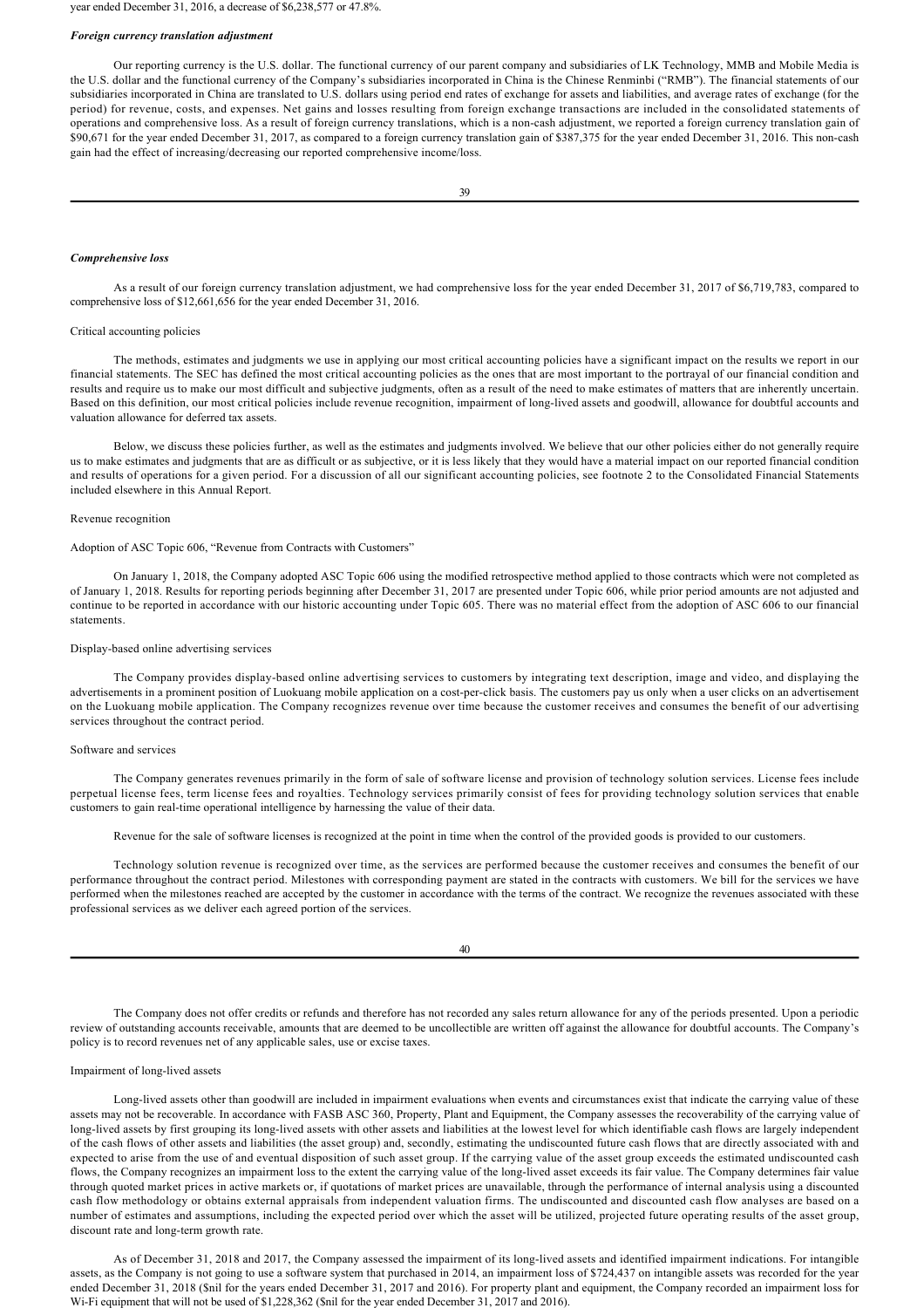# Impairment of goodwill

The Company assesses goodwill for impairment in accordance with ASC 35020, Intangibles—Goodwill and Other: Goodwill, which requires that goodwill to be tested for impairment at the reporting unit level at least annually and more frequently upon the occurrence of certain events, as defined by ASC 35020.

WiFi equipment that will not be used of \$1,228,362 (\$nil for the year ended December 31, 2017 and 2016).

The Company has the option to assess qualitative factors first to determine whether it is necessary to perform the two-step test in accordance with ASC 350-20. If the Company believes, as a result of the qualitative assessment, that it is more-likely-than-not that the fair value of the reporting unit is less than its carrying amount, the twostep quantitative impairment test described below is required. Otherwise, no further testing is required. In the qualitative assessment, the Company considers primary factors such as industry and market considerations, overall financial performance of the reporting unit, and other specific information related to the operations. In performing the two-step quantitative impairment test, the first step compares the carrying amount of the reporting unit to the fair value of the reporting unit based on either quoted market prices of the ordinary shares or estimated fair value using a combination of the income approach and the market approach. If the fair value of the reporting unit exceeds the carrying value of the reporting unit, goodwill is not impaired and we are not required to perform further testing. If the carrying value of the reporting unit exceeds the fair value of the reporting unit, then we must perform the second step of the impairment test in order to determine the implied fair value of the reporting unit's goodwill. The fair value of the reporting unit is allocated to its assets and liabilities in a manner similar to a purchase price allocation in order to determine the implied fair value of the reporting unit goodwill. If the carrying amount of the goodwill is greater than its implied fair value, the excess is recognized as an impairment loss.

In 2018, the Company performed a qualitative assessment for goodwill. Based on the requirements of ASC35020, the Company evaluated all relevant factors, including but not limited to macroeconomic conditions, industry and market conditions, financial performance. The Company weighed all factors in their entirety and concluded that it was not more-likely-than-not the fair value was less than the carrying amount of the reporting unit, and further impairment testing on goodwill was unnecessary as of December 31, 2018 and 2017.

41

### Accounts receivable, net of allowance

Accounts receivable are recognized and carried at the original invoiced amount less an allowance for any potential uncollectible amounts. An estimate for doubtful debts is made when collection of the full amount is no longer probable. Bad debts are written off as incurred. The Company generally does not require collateral from its customers.

The Company maintains allowances for doubtful accounts for estimated losses resulting from the failure of customers to make payments on time. The Company reviews the accounts receivable on a periodic basis and makes specific allowances when there is doubt as to the collectability of individual balances. In evaluating the collectability of individual receivable balances, the Company considers many factors, including the age of the balance, the customer's payment history, its current credit-worthiness and current economic trends.

### Income taxes

Deferred income taxes are recognized for temporary differences between the tax bases of assets and liabilities and their reported amounts in the financial statements, net operating loss carry forwards and credits, by applying enacted statutory tax rates applicable to future years. Deferred tax assets are reduced by a valuation allowance when, in the opinion of management, it is more likely than not that some portion or all of the deferred tax assets will not be realized. Current income taxes are provided for in accordance with the laws and regulations applicable to the Company as enacted by the relevant tax authorities.

The impact of an uncertain income tax position on the income tax return must be recognized at the largest amount that is more-likely-than not to be sustained upon audit by the relevant tax authorities. An uncertain income tax position will not be recognized if it has less than a 50% likelihood of being sustained. Additionally, the Company classifies the interest and penalties, if any, as a component of income tax expense. For years ended December 31, 2018, 2017 and 2016, the Company did not have any material interest or penalties associated with tax positions nor did the Company have any significant unrecognized uncertain tax positions.

#### Recent accounting pronouncements

In February 2016, the FASB issued ASU No. 2016-02, "Leases (Subtopic 842)." The new guidance requires lessees to recognize assets and liabilities arising from leases as well as extensive quantitative and qualitative disclosures. A lessee will need to recognize on its balance sheet a right-of-use asset and a lease liability for the majority of its leases (other than leases that meet the definition of a short-term lease). The lease liabilities will be equal to the present value of lease payments. The right-of-use asset will be measured at the lease liability amount, adjusted for lease prepayment, lease incentives received and the lessee's initial direct costs. The standard is effective for fiscal years beginning after December 15, 2018, and interim periods within those fiscal years. Early adoption is permitted. ASU 2016-02 is required to be applied using the modified retrospective approach for all leases existing as of the effective date and provides for certain practical expedients. The Company will adopt the new standard on January 1, 2019 using the modified retrospective approach. Due to its immaterial lease commitments at December 31, 2018, the Company expect the impact of the standard adoption to increase its assets and liabilities within its consolidated balance sheet. These increases will result from the recognition of its existing right-of-use and liabilities required by ASU 2016-02.

| ł |  |
|---|--|
|   |  |

In June 2016, the FASB issued ASU 201613, "Financial Instruments—Credit Losses (Topic 326), Measurement of Credit Losses on Financial Instruments", which will be effective for fiscal years beginning after December 15, 2019, including interim periods within those fiscal years. The guidance replaces the incurred loss impairment methodology with an expected credit loss model for which a company recognizes an allowance based on the estimate of expected credit loss. The Company is currently evaluating the impact of adopting this standard on its consolidated financial statements.

In January 2017, the FASB issued ASU 201704, "Intangibles—Goodwill and Other (Topic 350): simplifying the test for goodwill impairment", the guidance removes Step 2 of the goodwill impairment test, which requires a hypothetical purchase price allocation. Goodwill impairment will now be the amount by which a reporting unit's carrying value exceeds its fair value, not the difference between the fair value and carrying amount of goodwill which was the step 2 test before. The ASU should be adopted on a prospective basis for the annual or any interim goodwill impairment tests beginning after December 15, 2019. Early adoption is permitted for interim or annual goodwill impairment tests performed on testing dates after January 1, 2017. The Company is currently evaluating the impact of adopting this standard on its consolidated financial statements.

# **B. LIQUIDITY AND CAPITAL RESOURCES**

Liquidity is the ability of a company to generate funds to support its current and future operations, satisfy its obligations and otherwise operate on an ongoing basis. We historically relied on cash flow provided by operations and financing to supplement our working capital. At December 31, 2018 and 2017, we had cash balances of approximately \$1,192,218 and \$72,379, respectively. The significant portion of these funds are located in financial institutions located in the PRC and will continue to be indefinitely reinvested in our operations in the PRC.

The following table sets forth a summary of changes in our working capital from December 31, 2017 to December 31, 2018: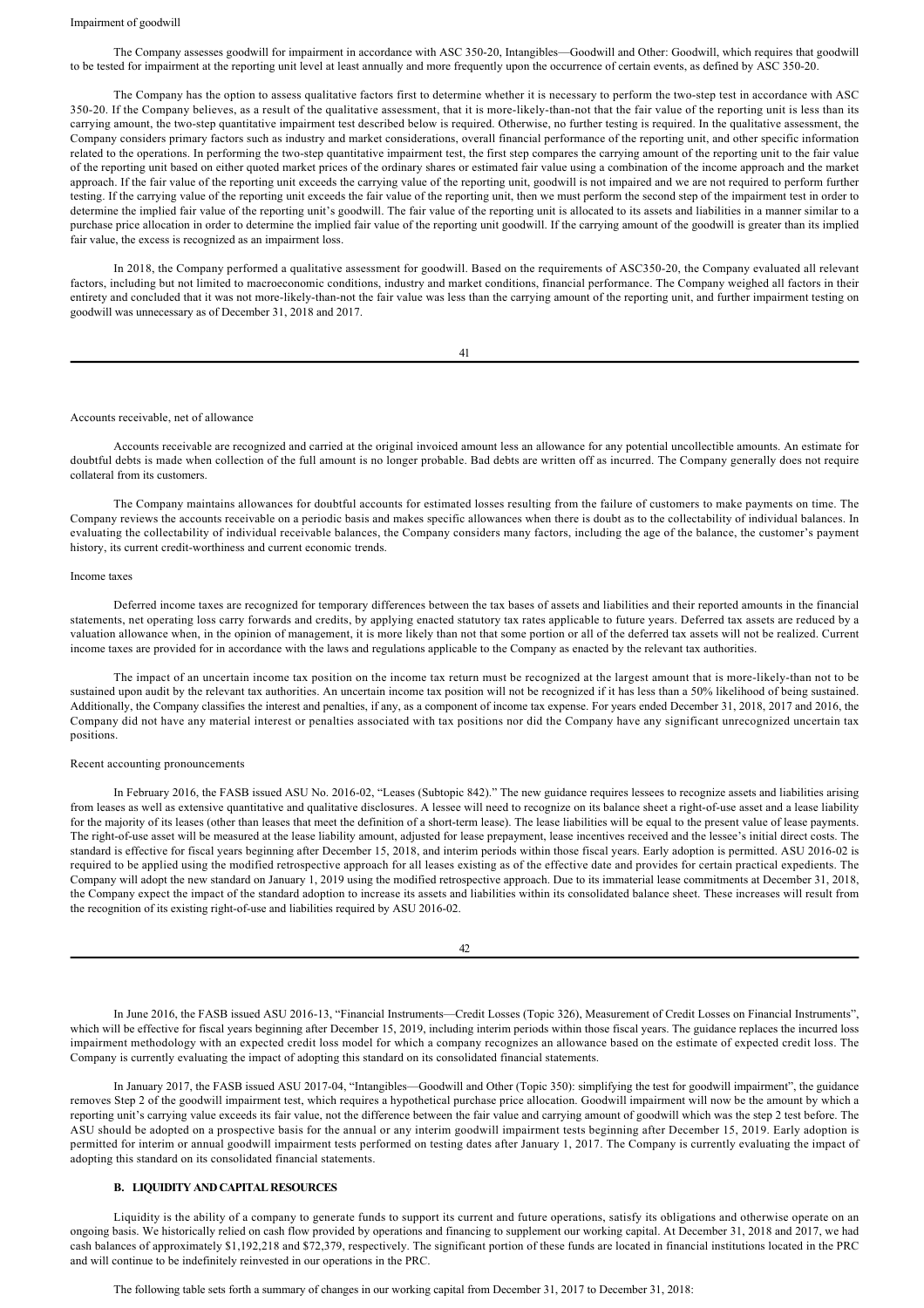|                           |                      |  |                      |  | December 31, 2017 to<br><b>December 31, 2018</b> |                      |  |  |
|---------------------------|----------------------|--|----------------------|--|--------------------------------------------------|----------------------|--|--|
|                           | December 31,<br>2018 |  | December 31,<br>2017 |  | Change                                           | Percentage<br>Change |  |  |
| Working capital deficit:  |                      |  |                      |  |                                                  |                      |  |  |
| Total current assets      | 31,538,510           |  | 23,939,441           |  | 7,599,069                                        | 31.7%                |  |  |
| Total current liabilities | 33,733,887           |  | 25,311,113           |  | 8.422.774                                        | 33.3%                |  |  |
| Working capital deficit:  | (2,195,377)          |  | (1,371,672)          |  | (823,705)                                        | $60.1\%$             |  |  |

Our working capital deficit increased by \$823,705 to working capital deficit of \$2,195,377 at December 31, 2018 from working capital deficit of \$1,371,672 at December 31, 2017. This increase in working capital deficit is primarily attributable to a decrease in amounts due from related party of approximately \$6,825,000, an increase in accrued liabilities and other payables of approximately \$11,751,000, which was mainly due to the increase of the advertising payable, offset by an increase in accounts receivable of approximately \$12,932,000, an increase in other receivables of approximately \$372,000, and a decrease in accounts payable of approximately \$2,174,000.

We intend to meet the cash requirements for the next 12 months from the issuance date of this report through a combination of debt and equity financing such as by way of private placements.

43

# *Cash flows for the year ended December 31, 2018 compared to the year ended December 31, 2017*

The following summarizes the key components of our cash flows for the years ended December 31, 2018 and 2017:

|                                           | <b>Year Ended December 31.</b> |  |             |  |
|-------------------------------------------|--------------------------------|--|-------------|--|
|                                           | 2018                           |  | 2017        |  |
| Net cash used in operating activities     | (6.924, 876)                   |  | (8,973,695) |  |
| Net cash provided by investing activities | 1.184.468                      |  | 17.253      |  |
| Net cash provided by financing activities | 6,874,994                      |  | 8,938,290   |  |
| Effect of foreign exchange rate changes   | (14,747)                       |  | 6,688       |  |
| Net increase (decrease) in cash           | 1.119.839                      |  | (11,464)    |  |

Net cash flow used in operating activities was \$6,924,876 for the year ended December 31, 2018 as compared to net cash flow used in operating activities was \$8,973,695 for the year ended December 31, 2017, a decrease of \$2,048,819.

Net cash flow used in operating activities for the year ended December 31, 2018 primarily reflected our net loss of approximately \$11,927,000, and the addback of non-cash items, mainly consisting of depreciation and amortization of approximately \$5,121,000, allowance for doubtful receivables of approximately \$1,845,000, bad debts written off of approximately \$944,000 impairment of intangible assets of approximately \$724,000, impairment of PPE of approximately \$1,228,000, exchange difference of approximately \$1,339,000, and changes in operating assets and liabilities primarily consisting of an increase in accounts receivable of approximately \$16,319,000, a decrease in deferred revenue of approximately \$963,000, and a decrease in accounts payable of approximately \$2,109,000, offset by a decrease in other receivables and prepayment of approximately \$2,433,000 and an increase in accrued liabilities and other payables of approximately \$10,684,000.

Net cash flow used in operating activities for the year ended December 31, 2017 primarily reflected our net loss of approximately \$6,810,000, and the addback of non-cash items, mainly consisting of depreciation and amortization of approximately \$3,316,000, loss on disposal of property and equipment of approximately \$115,000, allowance for doubtful accounts of approximately \$445,000, exchange difference of approximately \$906,000 and changes in operating assets and liabilities primarily consisting of an increase in accounts receivable of approximately \$7,934,000, an increase in other receivables and prepayment of approximately \$2,203,000 and a decrease in accounts payable of approximately \$1,674,000, offset by an increase in accrued liabilities and other payables of approximately \$4,732,000 and an increase in deferred revenue of approximately \$1,945,000.

Net cash flow provided by investing activities was \$1,184,468 for the year ended December 31, 2018 as compared to \$17,253 for the year ended December 31, 2017. During the year ended December 31, 2018, we made payments for the purchase of property, plant and equipment of approximately \$33,000, offset by proceeds received from disposal of deposits of approximately \$604,000 and cash received from acquisition subsidiaries of approximately \$613,000. During the year ended December 31, 2017, we made payments for the purchase of property and equipment of approximately \$13,000, offset by proceeds from disposal of property and equipment of approximately \$30,000.

 $\overline{44}$ 

Net cash flow provided by financing activities was \$6,874,994 for the year ended December 31, 2018 as compared to net cash flow provided by financing activities of \$8,938,290 for the year ended December 31, 2017. During the year ended December 31, 2018, we received advances from related parties of approximately \$6,875,000. During the year ended December 31, 2017, we received advances from related parties of approximately \$8,938,000.

# **C. RESEARCH AND DEVELOPMENT, PATENTS AND LICENSES, ETC.**

The discussions of our research and development activities were contained in "Item 4. Information about our Company – B. Business Overview – Research and Development" and "Item 5. Operating and Financial Review and Prospects – A. Operating Results – Operating Expenses – Research and Development Expenses" are incorporated herein by reference. In the years ended December 31, 2018, 2017 and 2016, we spent \$3,478,570, \$1,046,198 and \$2,882,202, respectively, on research and development activities.

### **D. TREND INFORMATION.**

### **Industry and Market Outlook**

China has awarded licenses to mobile phone companies to provide the superfast 4G network to customers. The licenses, which are designed to give mobile phone users faster access to services, were granted by the government to China Mobile, China Unicom Hong Kong and China Telecom. Since the grants, China Mobile has offered 4G to subscribers from December 18, 2013. China Unicom and China Telecom, the country's other two major carriers, also offer 4G wireless. The number of China Mobile 4G customers has exceeded 900 million by the end of October in 2017. The move greatly bolstered business for telecom equipment makers and a range of other companies.

Under China's 12th Five-Year Plan, a key priority is for China to transition from "Made in China" to "Designed in China." In order to achieve this goal, the government plans to heavily invest in science and technology education and R&D so as to further develop China's intellectual property rights system and support "Next-Generation IT" as a Strategic Emerging Industry (SEI). Additionally, China plans to upgrade the technological capabilities of private and public services,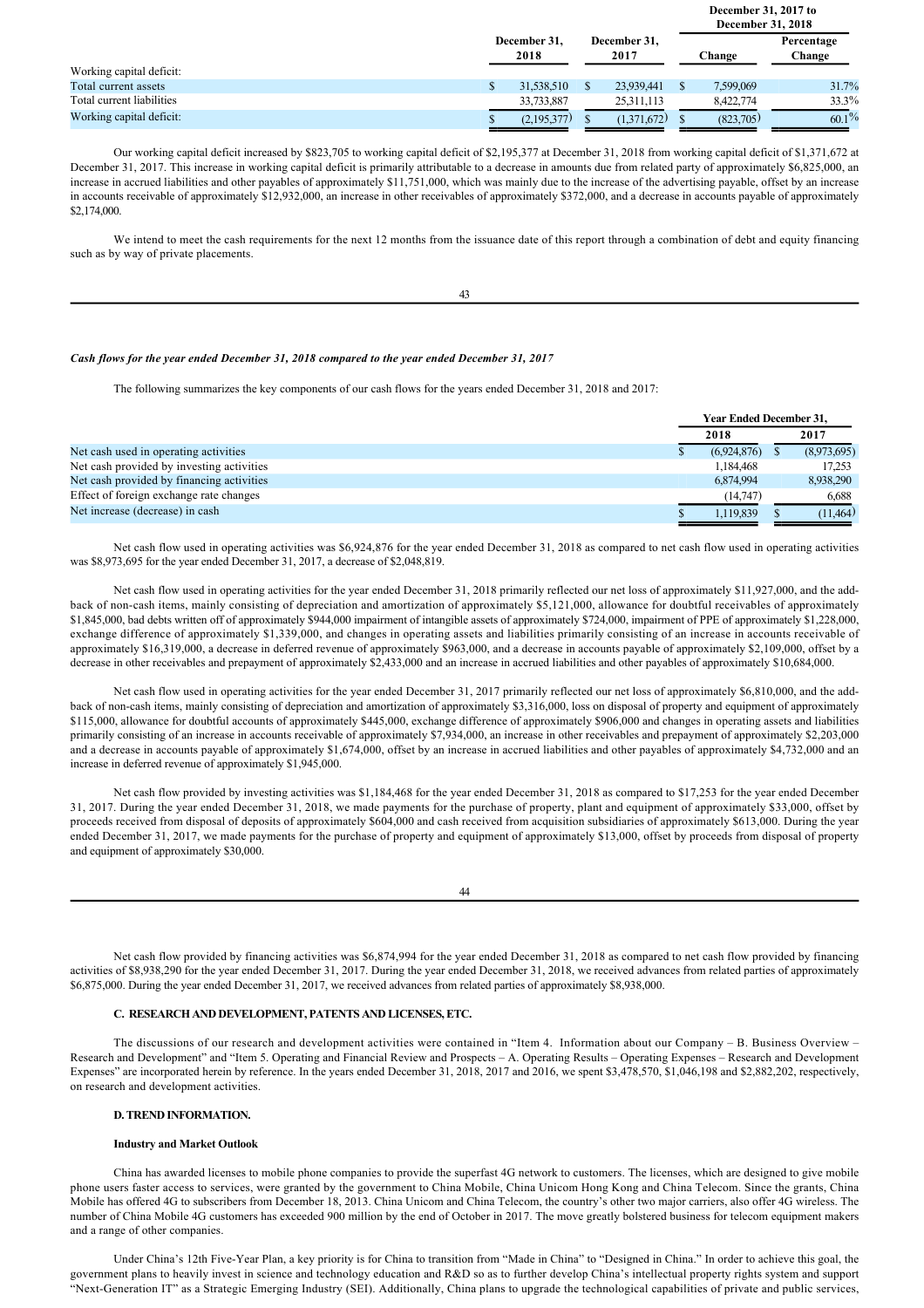including "triple play" services (the convergence of telecom, broadcasting and Internet networks), ecommerce, and e-government and statistics systems. Furthermore, the government plans to invest in R&D of the "Internet of things" and cloud computing, and develop digital and virtual technologies.

#### **E. OFF-RALANCE SHEET ARRANGEMENTS**

We have not entered into any financial guarantees or other commitments to guarantee the payment obligations of any third parties. We have not entered into any derivative contracts that are indexed to our shares and classified as shareholders' equity, or that are not reflected in our consolidated financial statements. We do not have any retained or contingent interest in assets transferred to an unconsolidated entity that serves as credit, liquidity or market risk support to such entity. We do not have any variable interest in any unconsolidated entity that provides financing, liquidity, market risk or credit support to us or engages in leasing, hedging or research and development services with us.

#### **F. TABULAR DISCLOSURE OF CONTRACTUAL OBLIGATIONS**

## **Contractual obligations**

We have certain fixed contractual obligations and commitments that include future estimated payments. Changes in our business needs, cancellation provisions, changing interest rates, and other factors may result in actual payments differing from the estimates. We cannot provide certainty regarding the timing and amounts of payments. We have presented below a summary of the most significant assumptions used in our determination of amounts presented in the tables, in order to assist in the review of this information within the context of our consolidated financial position, results of operations, and cash flows.

The following tables summarize our contractual obligations as of December 31, 2018 (dollars in thousands), and the effect these obligations are expected to have on our liquidity and cash flows in future periods.

|                                        | Payments Due by Period |        |  |                  |  |                          |  |                          |  |                      |
|----------------------------------------|------------------------|--------|--|------------------|--|--------------------------|--|--------------------------|--|----------------------|
| Contractual obligations:               |                        | Total  |  | Less than 1 year |  | 1-2 years                |  | 3-5 years                |  | More than<br>5 years |
| Accounts payable                       |                        | 758    |  | 758              |  | $\overline{\phantom{0}}$ |  | $\overline{\phantom{0}}$ |  |                      |
| Accrued liabilities and other payables |                        | 23,469 |  | 23,224           |  | 245                      |  |                          |  |                      |
| Operating lease                        |                        | 268    |  | 268              |  |                          |  |                          |  |                      |
| Total                                  |                        | 24,495 |  | 24.250           |  | 245                      |  | $\overline{\phantom{0}}$ |  |                      |

# **ITEM 6. DIRECTORS, SENIOR MANAGEMENT AND EMPLOYEES.**

# **A. DIRECTORS AND SENIOR MANAGEMENT.**

# **Executive Officers and Directors**

The following table sets forth the names and ages as of the date of this annual report of each of our executive officers and directors:

| Name                    | Age | <b>Position</b>                                |
|-------------------------|-----|------------------------------------------------|
| Xuesong Song            | 50  | Chief Executive Officer, Chairman and Director |
| Dongpu Zhang            | 50  | President                                      |
| Baomin Li               | 49  | <b>Chief Technical Officer</b>                 |
| Jie Yu                  | 34  | Chief Financial Officer                        |
| Kegang Peng             | 46  | Vice President and Director                    |
| Chuang Tao              | 51  | Director (Independent)                         |
| Dennis Galgano $(1)(2)$ | 70  | Director (Independent)                         |
| Jin Shi $(1)(2)$        | 49  | Director (Independent)                         |
| Jiming Ha $(1)(3)$      | 56  | Director (Independent)                         |
| Zhihao Xu $(3)$         | 42  | Director (Independent)                         |

(1) Member of the Audit Committee.

(2) Member of the Compensation Committee.

(3) Member of the Nominating and Corporate Governance Committee.

Set forth below is biographical information concerning our executive officers and directors.

*Xuesong Song* is a co-founder of C Media Limited and served as its Chairman of the board of directors and Chief Executive Officer from 2012 until the consummation of the AEA. From February 2014 through April 2017, Mr. Song served as a director of Seven Stars Cloud Group, Inc. (NASDAQ: SSC) and from January 2013 through February 2015, Mr. Song served as a director of Pingtan Marine Enterprise Ltd. (NASDAQ: PME). From May 2006 through January 2009, Mr. Song served as the Chairman of the Board of ChinaGrowth North Acquisition Corporation, a special purpose acquisition company, which acquired UIB Group Limited in January 2009, in which he remains a director. Mr. Song has been a principal of Chum Capital Group Limited since August 2001, a merchant banking firm that invests in growth Chinese companies and advises them in financings, mergers & acquisitions and restructurings, and Chief Executive Officer of Beijing Chum Investment Co., Ltd. since December 2001. Mr. Song has been a director of Mobile Vision Communication Ltd. since July 2004. Mr. Song received a Master's of Business Administration degree from Oklahoma City/Tianjin Program.

**Dongpu Zhang** was appointed as the President of the Company effective on August 25, 2018. Mr. Dongpu Zhang has served as the General Manager of Superengine Graphics Software Technology Development (Suzhou) Co., Ltd. ("Superengine Suzhou") and the Chief Executive Officer of Superengine Holding Limited since September 2016. From February, 2014 to August, 2016, Mr. Zhang served as vice president of Industrial Development Group under China Fortune Land Development Co., Ltd. From March, 2009 to February, 2014, Mr. Zhang served as the vice president of Aerospace Science and Technology Holding Group Co., Ltd. Mr. Zhang receive his Master Degree of Computer Science from Harbin Institute of Technology in 1994 and his Bachelor Degree of information system from Changsha Institute of technology in 1991.

*Baomin Li* serves as the chief technology officer of the Company since February 1, 2019. From 2017 to 2019, Mr. Li served at Amazon as Sr. Software Development Manager, in charge of Amazon's advertising targeting systems, overseeing infrastructure, data ingestion & modeling, and targeting products utilizing comprehensive Amazon's ecommerce data. Prior to Amazon, Mr. Li served as the chief technology officer at C Media Limited from 2016 to 2017. Mr. Li worked at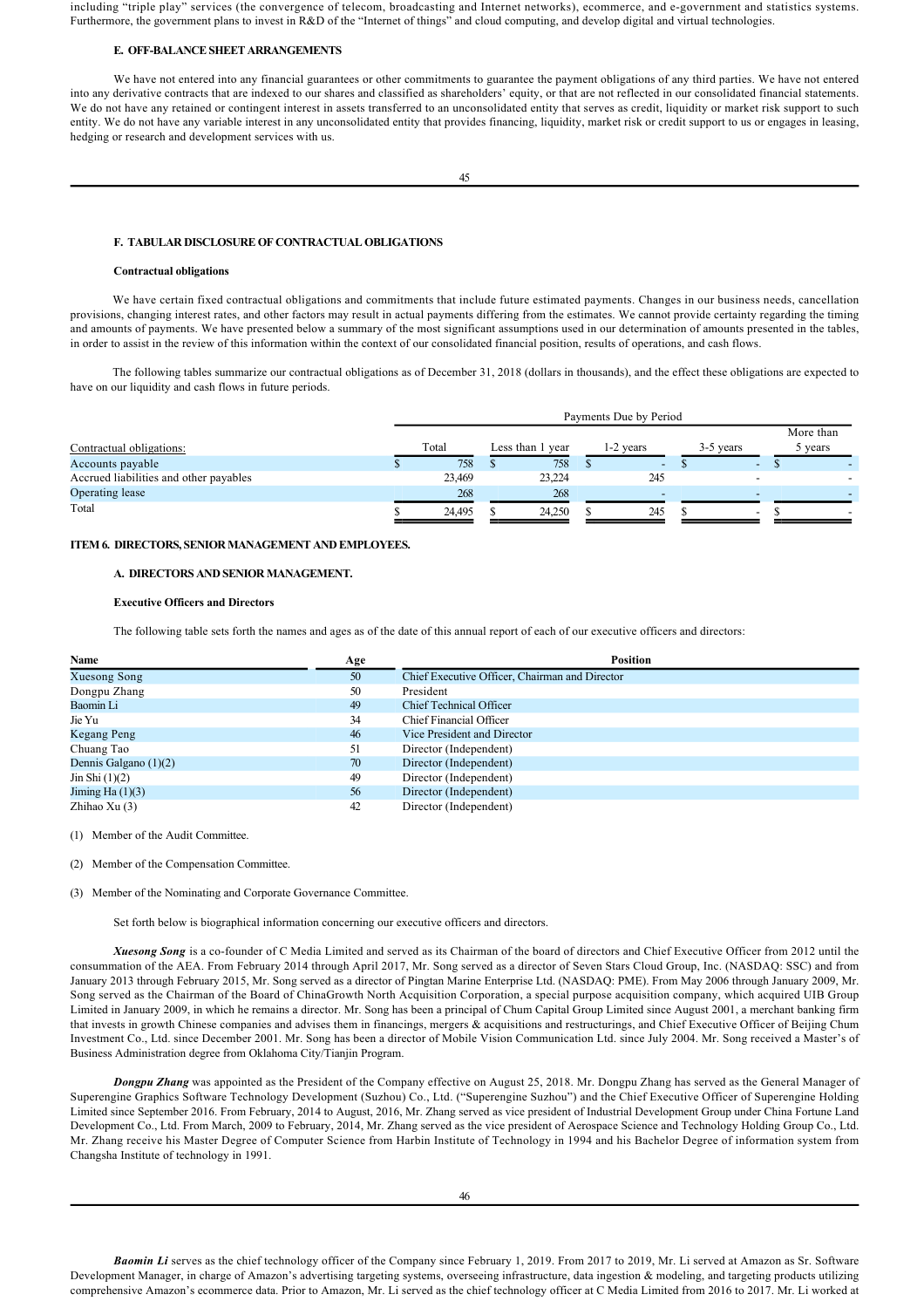CreditEase Inc. as VP of Engineering in the Big Data Innovation Center from 2014 to 2016, and at Google as Engineering Manager in advertising quality from 2013 to 2014. From 1999 to 2012, Mr. Li worked at Microsoft Corporation and lastly served as Senior Development Manager. Mr. Li graduated from Peking University with a Bachelor's Degree in Mechanics and a Master's Degree in Applied Mathematics, and from University of Missouri with a Master's Degree in Computer Science.

Jie Yu served as the chief financial officer of C Media Limited from January 2018 until the consummation of the asset exchange transactions. From June 2016 to January 2018, Mr. Yu served as chief financial officer and secretary of the board of directors of MTI Environment Group Limited. Prior to joining MTI, Mr. Yu served as the senior manager at DA HUA CPA from November 2012 to May 2016. Previously, Mr. Yu served as the manager at Crowe Horwath (Hong Kong) CPA. Mr. Yu holds a bachelor degree in accounting and finance from University of Auckland and postgraduate diploma in accounting from University of Auckland.

*Kegang Peng* served as the Vice Chairman of the board of directors C Media Limited from October 2014 to the consummation of the asset exchange transactions, and is now a member of the Company's board of directors. Previously, from 2012 to 2014, Mr. Peng was Chairman of the board and founder of Jiangsu Suqian Jinghaiboyuan Information and Technology Co., Ltd. Mr. Peng studied at Beijing University of Aeronautics and Astronautics majoring computer and application.

*Chuang (Vincent) Tao* was appointed as a member of the Board effective on August 25, 2018. Dr. Tao was the Chairman of Superengine Suzhou from 2014 to 2017. Dr. Tao has been the president of the Seasky Angel Investment Alliance of Shanghai since 2015. Dr. Tao received his Bachelor Degree of geographic information and telemetry from Wuhan University in China in 1990 and received his Ph.D. from University of Calgary, Canada in 1997.

*Dennis Galgano* was appointed as a director of the Company following the consummation of the asset exchange agreement. He was a registered consultant with Morgan Joseph Triartisan LLC from November 2016 until October 2017, and previously served as vice Chairman and head of international investment banking for Morgan Joseph Triartisan LLC, which is a registered broker dealer engaged in the investment banking and financial advisory industry. Mr. Galgano received a B.S. degree in Chemistry from St. John's University and an M.B.A. from The Wharton School in 1972.

Jin Shi was appointed as a director of the Company following the consummation of the asset exchange transactions. Mr. Shi has served as the managing partner of Chum Capital Group, a merchant bank focused on helping Chinese growth companies to access global capital, since January 2013. Mr. Shi has also served as a director of Seven Stars Cloud Group, Inc. (NASDAQ: SSC), a premium video on demand service provider, since January 2014, and joined the audit committee of its board of directors in March 2016. He also served as a director and member of the audit committee of Pingtan Marine Enterprise, Ltd. (NASDAQ: PME), a marine enterprise group primarily engaged in ocean fishing through its subsidiaries. Mr. Shi received an EMBA degree from the Guanghua Management School of Beijing University, and a Bachelor's degree of science in Chemical Engineering from Tianjin University.

*Jiming Ha* was appointed as a director of the Company following the consummation of the asset exchange agreement, and has also served as a senior research fellow for the China Finance 40 Forum since March 1, 2018, and previously served as a managing director of Goldman Sachs from January 2017 to April 2017. Mr. Ha served as a vice Chairman and chief investment strategist of the Investment Strategy Group for Private Wealth Management at Goldman Sachs from 2010 to January 2017. Mr. Ha holds a PhD in Economics from the University of Kansas and Master's and Bachelor's degrees of science from Fudan University.

Zhihao Xu was appointed as a director of the Company following the consummation of the asset exchange transactions. Mr. Xu has served as the Chief Executive Officer of Geely Group Co., Ltd., in Hangzhou, China, since December 2017, and previously served as the Chairman and Chief Executive Officer of Beijing Dingchengrenhe Investment Co., Ltd., a funds management company, from January 2017 to December 2017. Mr. Xu served as the Chairman of president of HNA USOLV CO., LTD., and the chief innovation officer of HNA Logistics Group from January 2014 to December 2016, and prior to that as the Chairman of Gopay Innovation Technology Co. Ltd., an online payment system operator supporting online money transfers, from April 2012 to January 2014. Mr. Xu graduated from the Business School of Renmin University of China and from the Wudaokou Finance College of Tsinghua University with a fund qualification certificate and securities qualification certificate.

## **B. COMPENSATION.**

### **Compensation of Directors and Executive Officers**

For the fiscal year ended December 31, 2018, we paid an aggregate of approximately \$53,885 in cash compensation to our executive officers and accrued an aggregate of approximately \$67,629 of compensation to our independent directors for serving on our board of directors.

47

Other than nonemployee directors, we do not intend to compensate directors for serving on our board of directors or any of its committees. We do, however, intend to reimburse each member of our board of directors for out-of-pocket expenses incurred by each director in connection with attending meetings of the board of directors and its committees.

#### *Administration*

The Incentive Plan is administered by our board of directors, or at the discretion of the board, by our compensation committee. Our board of directors has delegated authority to our compensation committee to administer the Incentive Plan. Subject to the terms of the Incentive Plan, the compensation committee may select participants to receive awards, determine the types of awards and terms and conditions of awards, and interpret provisions of the Incentive Plan.

The ordinary shares issued or to be issued under the Incentive Plan consist of authorized but unissued shares. If any ordinary shares covered by an award are not purchased or are forfeited, or if an award otherwise terminates without delivery of any ordinary shares, then the number of ordinary shares counted against the aggregate number of ordinary shares available under the plan with respect to the award will, to the extent of any such forfeiture or termination, again be available for making awards under the Incentive Plan.

### *Eligibility*

Awards may be made under the Incentive Plan to our employees, officers, directors, consultants or advisers or to any of our affiliates, and to any other individual whose participation in the Incentive Plan is determined to be in our best interests by our board of directors.

#### *Amendment or Termination of the Plan*

Our board of directors may terminate or amend the Incentive Plan at any time and for any reason. No amendment, however, may adversely impair the rights of grantees with respect to outstanding awards. The Incentive Plan has a term of ten years. Amendments will be submitted for shareholder approval to the extent required by applicable stock exchange listing requirements or other applicable laws.

#### *Options*

The Incentive Plan permits the granting of options to purchase ordinary shares intended to qualify as incentive share options under the Internal Revenue Code and share options that do not qualify as incentive share options, or non-qualified share options.

The exercise price of each share option may not be less than 100% of the fair market value of our ordinary shares representing ordinary shares on the date of grant. In the case of certain 10% shareholders who receive incentive share options, the exercise price may not be less than 110% of the fair market value of our ordinary shares representing ordinary shares on the date of grant. An exception to these requirements is made for options that we grant in substitution for options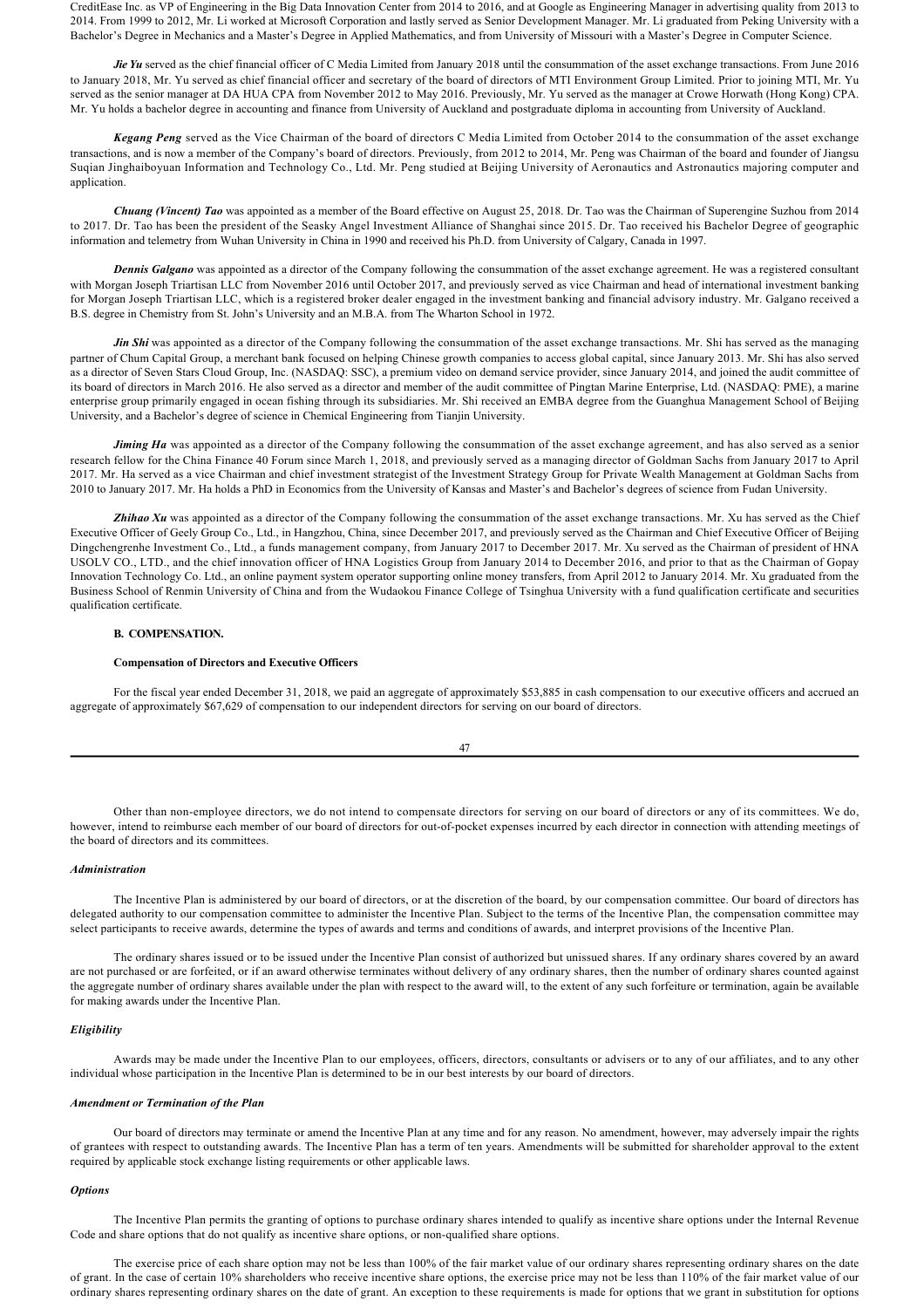held by employees of companies that we acquire. In such a case the exercise price is adjusted to preserve the economic value of the employee's share option from his or her former employer.

The term of each share option is fixed by the compensation committee and may not exceed ten years from the date of grant. The compensation committee determines at what time or times each option may be exercised and the period of time, if any, after retirement, death, disability or termination of employment during which options may be exercised.

Options may be made exercisable in installments. The award agreement provides the vesting of the options. Exercisability of options may be accelerated by the compensation committee.

In general, an optionee may pay the exercise price of an option by (1) cash or check (in U.S. dollars or Renminbi or other local currency as approved by the compensation committee), (2) ordinary shares held for such period of time as may be required by the compensation committee, (3) delivery of a notice of a market order with a broker with respect to ordinary shares then issuable upon exercise of an option, and that the broker has been directed to pay us a sufficient portion of net proceeds of the sale in satisfaction of the exercise price, provided that payment of such proceeds is then made to us upon settlement of such sale, (4) other property acceptable to the compensation committee with a fair market value equal to the exercise price, (5) cashless exercise or (6) any combination of the foregoing.

Share options granted under the Incentive Plan may not be sold, transferred, pledged, or assigned other than by will or under applicable laws of descent and distribution. However, we may permit limited transfers of nonqualified options for the benefit of immediate family members of grantees to help with estate planning concerns or pursuant to a domestic relations order in settlement of marital property rights.

### *Other Awards*

The compensation committee may also award under the Incentive Plan:

- 1. ordinary shares subject to restrictions;
- 2. deferred ordinary shares, credited as deferred ordinary share units, but ultimately payable in the form of unrestricted ordinary shares in accordance with the terms of the grant or with the participant's deferral election;
- 3. ordinary share units subject to restrictions;
- 4. unrestricted ordinary shares, which are ordinary shares issued at no cost or for a purchase price determined by the compensation committee which are free from any restrictions under the 2011 Omnibus Incentive Plan;
- 5. dividend equivalent rights entitling the grantee to receive credits for dividends that would be paid if the grantee had held a specified number of ordinary shares; or
- 6. a right to receive a number of ordinary shares or, in the discretion of the compensation committee, an amount in cash or a combination of ordinary shares and cash, based on the increase in the fair market value of the ADSs representing ordinary shares underlying the right during a stated period specified by the compensation committee.

## *Effect of Certain Corporate Transactions*

Certain change of control transactions involving us may cause awards granted under the Incentive Plan to vest, unless the awards are continued or substituted for by the surviving company in connection with the corporate transaction.

Unless otherwise provided in the appropriate option agreement on the date of grant or provided by our board of directors thereafter with the consent of the grantee, options granted under the Incentive Plan become exercisable in full following (1) a dissolution of our company or a merger, consolidation or reorganization of our company with one or more other entities in which we are not the surviving entity, (2) a sale of substantially all of our assets to another person or entity, or (3) any transaction (including without limitation a merger or reorganization in which we are the surviving entity) which results in any person or entity owning 50% or more of the combined voting power of all classes of our shares.

49

### *Adjustments for Dividends and Similar Events*

The compensation committee will make appropriate adjustments in outstanding awards and the number of ordinary shares available for issuance under the Incentive Plan, including the individual limitations on awards, to reflect ordinary share dividends, stock splits and other similar events.

# **C. BOARD PRACTICES.**

## **Board of Directors**

Our board of directors consists of seven members being Messrs. Xuesong Song, Kegang Peng, Dennis Galgano, Jin Shi, Jiming Ha, Chuang Tao and Zhihao Xu. Our directors hold office until our annual meeting of shareholders, where their successors will be duly elected and qualified, or until the directors' death, resignation or removal, whichever is earlier. Our directors are subject to a fouryear term of office and hold office until their resignation, death or incapacity or until their respective successors have been elected and qualified in accordance with our fourth amended and restated memorandum of association and articles of association. A director will be removed from office if, among other things, the director (1) becomes bankrupt, (2) dies or becomes of unsound mind, or (3) is absent from meetings of our board of directors for six consecutive months without leave and our board of directors resolves that the office is vacated. A director is not entitled to any special benefits upon termination of service with the company.

#### **Director Independence**

Our board of directors consists of seven members; Messrs. Dennis Galgano, Jin Shi, Jiming Ha, Chuang Tao and Zhihao Xu have been determined by us to be independent directors within the meaning of the independent director guidelines of the NASDAQ Corporate Governance Rules (the "NASDAQ Rules").

# **Committees of Our Board of Directors**

To enhance our corporate governance, we established three committees under our board of directors: an audit committee, a compensation committee, and a nominating and corporate governance committee. We have adopted a charter for each of these committees. The committees have the following functions and members.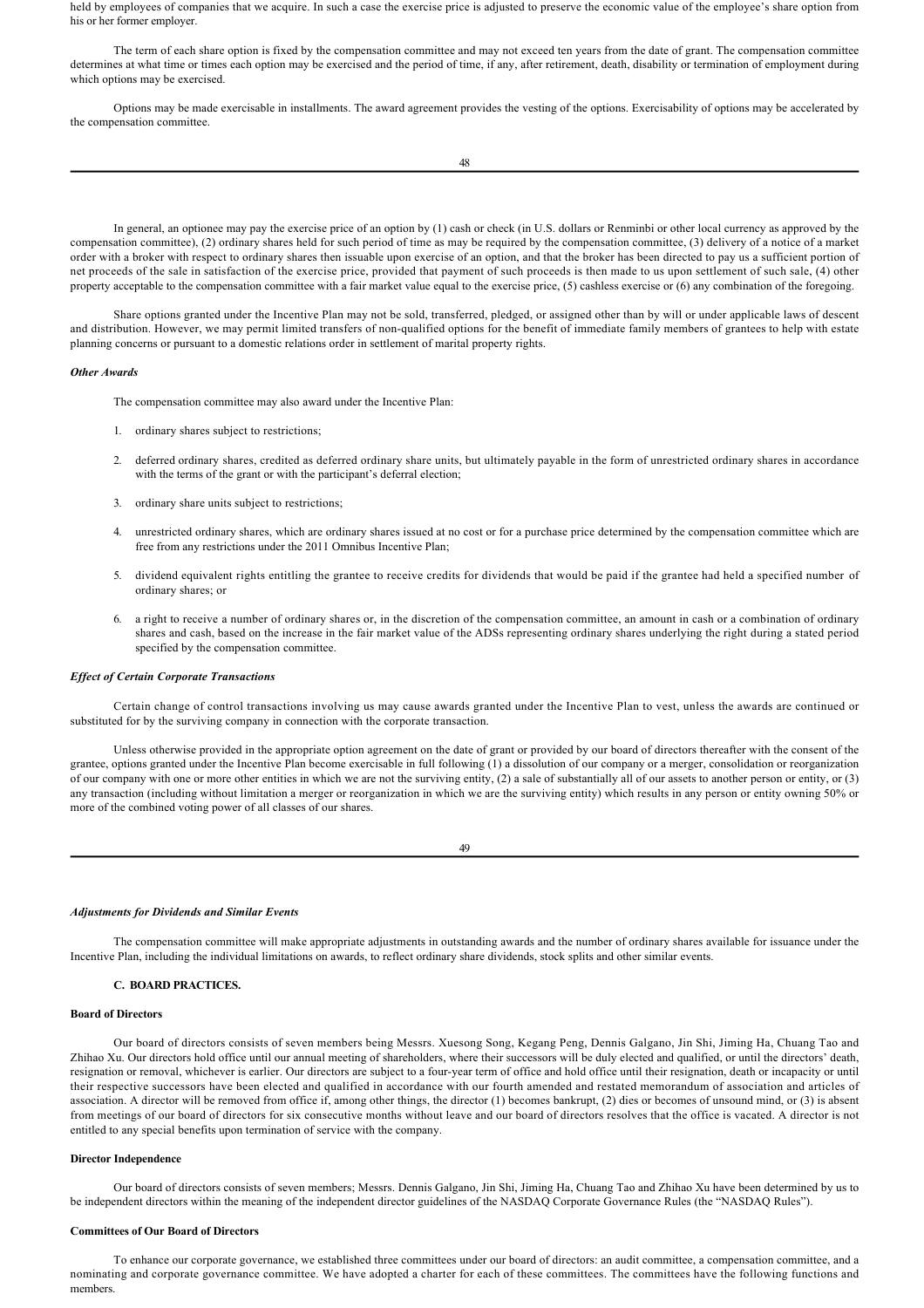#### *Audit Committee*

Our audit committee reports to our board of directors regarding the appointment of our independent public accountants, the scope and results of our annual audits, compliance with our accounting and financial policies and management's procedures and policies relating to the adequacy of our internal accounting controls. Our audit committee consists of Messrs. Dennis Galgano, Jin Shi, and Jiming Ha. Mr. Galgano, having accounting and financial management expertise, serves as the Chairman of the audit committee and is an "audit committee financial expert" as defined by the rules and regulations of the SEC. Our board of directors has determined that each of these persons meet the definition of an "independent director" under the applicable NASDAQ Rules and under Rule 10A-3 of the Securities Exchange Act of 1934, as amended (the "Exchange Act").

Our audit committee is responsible for, among other things:

- the appointment, evaluation, compensation, oversight and termination of the work of our independent auditor (including resolution of disagreements between management and the independent auditor regarding financial reporting);
- an annual performance evaluation of the audit committee;
- establishing procedures for the receipt, retention and treatment of complaints regarding accounting, internal accounting controls, auditing matters or potential violations of law, and the confidential, anonymous submission by our employees of concerns regarding questionable accounting or auditing matters or potential violations of law;

- ensuring that it receives an annual report from our independent auditor describing our internal control procedures and any steps taken to deal with material control deficiencies and attesting to the auditor's independence and describing all relationships between the auditor and us;
- reviewing our annual audited financial statements and quarterly financial statements with management and our independent auditor;
- reviewing and approving all proposed related party transactions;
- reviewing our policies with respect to risk assessment and risk management;
- meeting separately and periodically with management and our independent auditor; and
- reporting regularly to our board of directors.

### *Compensation Committee*

Our compensation committee assists the board of directors in reviewing and approving the compensation structure of our directors and executive officers, including all forms of compensation to be provided to our directors and executive officers. In addition, the compensation committee reviews share compensation arrangements for all of our other employees. Members of the compensation committee are not prohibited from direct involvement in determining their own compensation. Our Chief Executive Officer is not permitted to be present at any committee meeting during which his or her compensation is deliberated. Our compensation committee consists of Dennis Galgano and Jin Shi, with Mr. Shi serving as the Chairman of the compensation committee. Our board of directors has determined that each of these persons meet the definition of "independent director" under the applicable requirements of the NASDAQ Rules.

Our compensation committee is responsible for, among other things:

- reviewing and approving corporate goals and objectives relevant to the compensation of our Chief Executive Officer, evaluating the performance of our Chief Executive Officer in light of those goals and objectives and setting the compensation level of our Chief Executive Officer based on this evaluation;
- reviewing and making recommendations to the board with respect to the compensation of our executives, incentive compensation and equity-based plans that are subject to board approval; and
- providing annual performance evaluations of the compensation committee.

#### *Nominating and Corporate Governance Committee*

Our nominating and corporate governance committee assists the board of directors in identifying and selecting or recommending individuals qualified to become our directors, developing and recommending corporate governance principles and overseeing the evaluation of our board of directors and management. Our nominating and corporate governance committee consists of Jiming Ha and Zhihao Xu, with Mr. Ha serving as the Chairman of the nominating and corporate governance committee. Our board of directors has determined that each of these persons meet the definition of "independent director" under the applicable requirements of the NASDAQ Rules.

Our nominating and corporate governance committee is responsible for, among other things:

- selecting and recommending to our board nominees for election or re-election to our board, or for appointment to fill any vacancy;
- reviewing annually with our board the current composition of the board of directors with regards to characteristics such as independence, age, skills, experience and availability of service to us;
- selecting and recommending to our board the names of directors to serve as members of the audit committee and the compensation committee, as well as the nominating and corporate governance committee itself; advising our board of directors periodically with regards to significant developments in the law and practice of corporate governance as well as our compliance with applicable laws and regulations, and making recommendations to our board of directors on all matters of corporate governance and on any remedial action to be taken; and
- monitoring compliance with our code of business conduct and ethics, including reviewing the adequacy and effectiveness of our procedures to ensure proper compliance.

#### **Code of Business Conduct and Ethics**

Our board of directors adopted a code of business conduct and ethics applicable to our directors, officers and employees.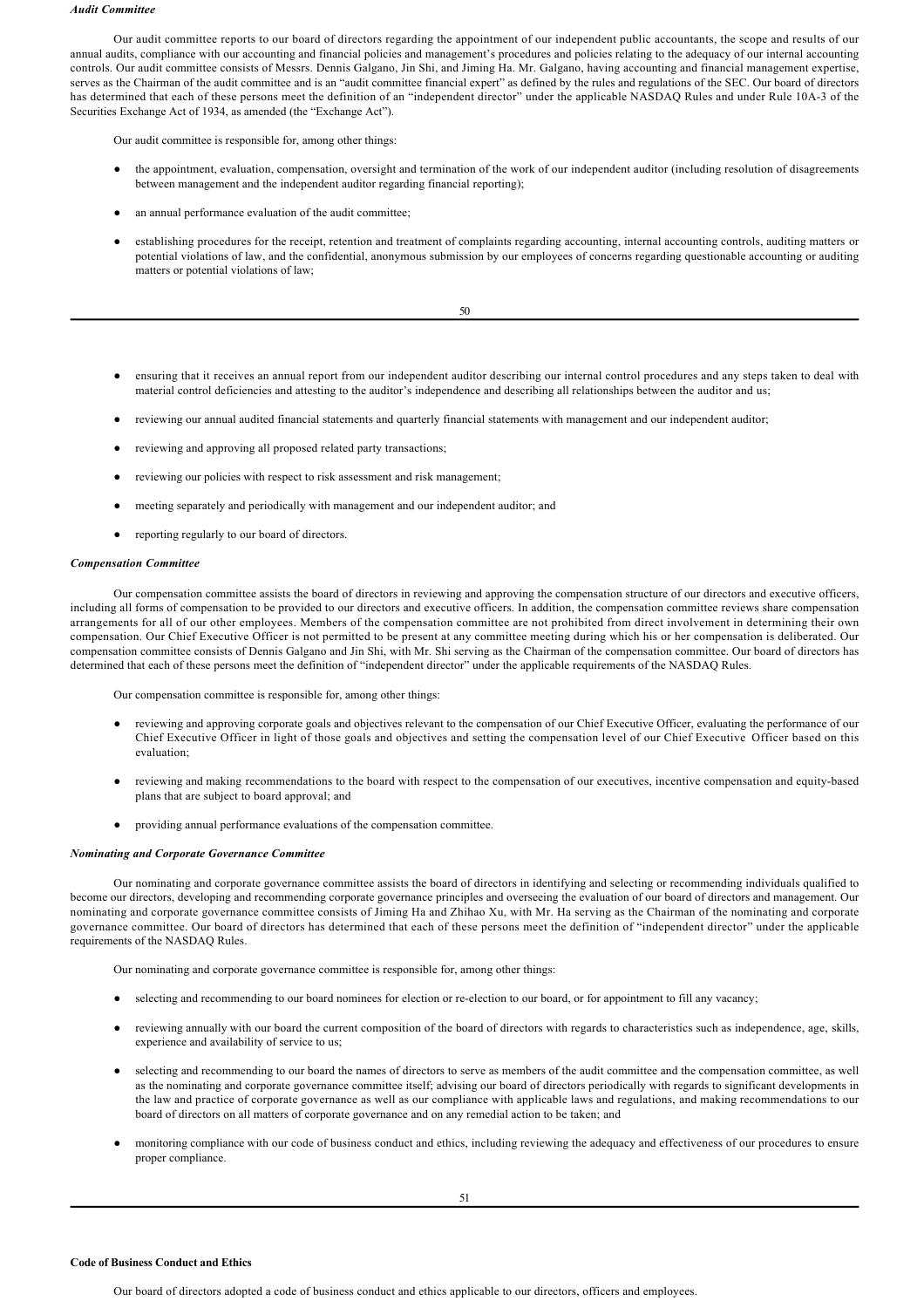### **Duties of Directors**

Under British Virgin Islands law, our directors have a duty to act honestly, in good faith and with a view to our best interests. Our directors also have a duty to exercise care, diligence and skills that a reasonably prudent person would exercise in comparable circumstances. In fulfilling their duty of care to us, our directors must ensure compliance with our memorandum of association and articles of association. We have the right to seek damages if a duty owed by our directors is breached.

The functions and powers of our board of directors include, among others:

- appointing officers and determining the term of office of the officers:
- authorizing the payment of donations to religious, charitable, public or other bodies, clubs, funds or associations as deemed advisable;
- exercising the borrowing powers of the company and mortgaging the property of the company;
- executing cheques, promissory notes and other negotiable instruments on behalf of the company; and
- maintaining or registering a register of mortgages, charges or other encumbrances of the company.

#### **Remuneration and Borrowing**

The directors may receive such remuneration as our board of directors may determine from time to time. Each director is entitled to be repaid or prepaid all traveling, hotel and incidental expenses reasonably incurred or expected to be incurred in attending meetings of our board of directors or committees of our board of directors or shareholder meetings or otherwise in connection with the discharge of his or her duties as a director. The compensation committee will assist the directors in reviewing and approving the compensation structure for the directors.

Our board of directors may exercise all the powers of the company to borrow money and to mortgage or charge our undertakings and property or any part thereof, to issue debentures, debenture stock and other securities whenever money is borrowed or as security for any debt, liability or obligation of the company or of any third party.

#### **Qualification**

A director is not required to hold shares as a qualification to office.

52

### **Limitation on Liability and Other Indemnification Matters**

British Virgin Islands law does not limit the extent to which a company's memorandum of association and articles of association may provide for indemnification of officers and directors, except to the extent any such provision may be held by the British Virgin Islands courts to be contrary to public policy, such as to provide indemnification against civil fraud or the consequences of committing a crime.

Under our memorandum of association and articles of association, we may indemnify our directors, officers and liquidators against all expenses, including legal fees, and against all judgments, fines and amounts paid in settlement and reasonably incurred in connection with civil, criminal, administrative or investigative proceedings to which they are party or are threatened to be made a party by reason of their acting as our director, officer or liquidator. To be entitled to indemnification, these persons must have acted honestly and in good faith with a view to the best interest of the company and, in the case of criminal proceedings, they must have had no reasonable cause to believe their conduct was unlawful.

# **Compensation Committee Interlocks and Insider Participation**

None of the members of our compensation committee is an officer or employee of our company. None of our executive officers currently serves, or in the past year has served, as a member of the board of directors or compensation committee of any entity that has one or more executive officers serving on our board of directors or compensation committee.

#### **Employment Agreements**

On August 19, 2018, the Company entered into an Employment Agreement (the "Song Agreement") with Mr. Xuesong Song, to serve as the Chief Executive Officer of the Company for a fouryear term, subject to renewal. Under the terms of the Song Agreement, Mr. Song will receive no salary for his services but will be eligible for an annual cash bonus in the Board's sole discretion.

On August 19, 2018, the Company entered into an Employment Agreement (the "Yu Agreement") with Mr. Jie Yu, to serve as the Chief Financial Officer of the Company for a four-year term, subject to renewal. Under the terms of the Yu Agreement, Mr. Yu will receive an annual salary of RMB700,000, and will be eligible for an annual cash bonus in the Board's sole discretion.

# **D. EMPLOYEES.**

As of December 31, 2018 and 2017, we had a total of 111 and 37 full-time employees, including 51 and 13 in research and development, 17 and 2 in sales and marketing and the rest in a variety of other divisions, respectively. All of our employees are full-time employees. None of our employees is currently represented by a union and/or collective bargaining agreements. We believe that we have good relations with our employees and since our inception we have had no history of work stoppages or union organizing campaigns.

### **E. SHARE OWNERSHIP.**

The following table provides information as to the beneficial ownership of our ordinary shares as of December 31, 2018, by the persons listed. Beneficial ownership of shares is determined under the rules of the SEC and generally includes any shares over which a person exercises sole or shared voting or investment power. For purposes of the following table, a person is deemed to have beneficial ownership of any ordinary shares if such person has the right to acquire such shares within 60 days of December 31, 2018. For purposes of computing the percentage of outstanding shares held by each person, any shares that such person has the right to acquire within 60 days after of December 31, 2018 are deemed to be outstanding, but are not deemed to be outstanding for the purpose of computing the percentage ownership of any other person. Except as otherwise noted, the persons named in the table have sole voting and investment power with respect to all of the ordinary shares beneficially owned by them. Unless otherwise indicated, the address of each person listed is c/o Luokung Technologies, LAB 32, SOHO 3Q, No 9, Guanghua Road, Chaoyang District, Beijing, People's Republic of China.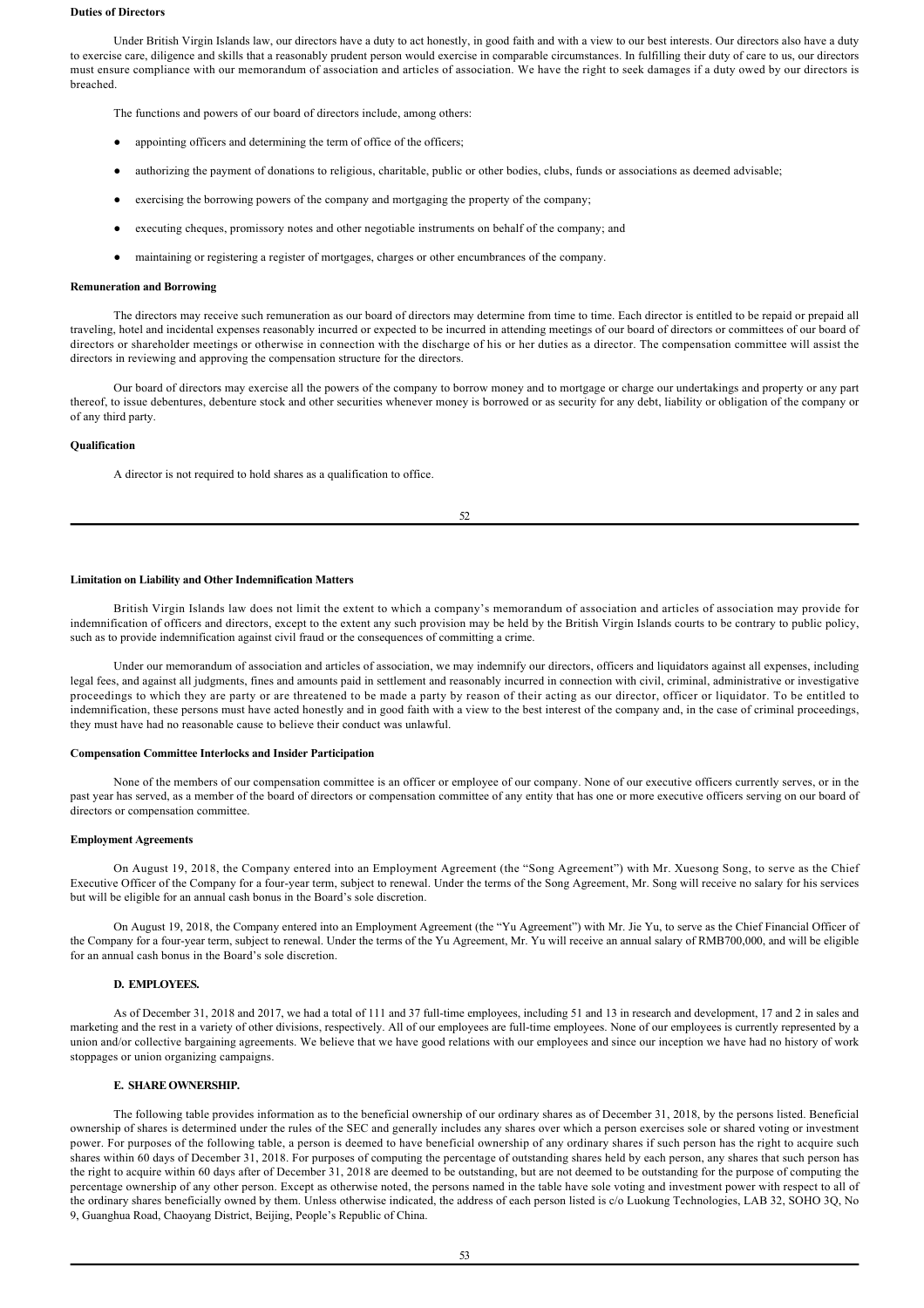Percentage ownership of the ordinary shares in the following table is based on 199,317,558 ordinary shares outstanding on December 31, 2018.

|                                                                  | Number of<br>shares | Percent of<br>class |
|------------------------------------------------------------------|---------------------|---------------------|
| Directors and named executive officers                           |                     |                     |
| Xuesong Song, Chairman, Chief Executive Officer and Director (1) | 38,156,430          | 19.14%              |
| Kegang Peng, Vice President and Director (2)                     | 17.231.955          | 8.64%               |
| Dennis Galgano, Director                                         | 75.796              | $*9/0$              |
| Jin Shi, Director (3)                                            | 1,278,420           | $*9/6$              |
| Zhihao Xu, Director (4)                                          | 6.962.832           | 3.49%               |
| Dongpu Zhang, President (5)                                      | 2,321,792           | $1.16\%$            |
| Chuang Tao, Director (6)                                         | 1.221.996           | $*9/0$              |
| Directors and executive officers as a group (10 persons)         | 67.249.221          | 33.74%              |

- (1) Consists of (i) 4,030,882 shares owned directly by Charm Dragon International Limited, a British Virgin Islands company and (ii) 22,624,793 shares owned directly by Bravo First Development Limited, a British Virgin Islands company. Mr. Xuesong Song is the controlling shareholder of Bravo First Development Limited. Mr. Xuesong Song is the sole director of Charm Dragon International Limited. Mr. Xuesong Song also owns all 1,000,000 of the Company's outstanding preferred shares, and each preferred share has the right to 399 votes at a meeting of the shareholders of the Company. Mr. Song therefore is the controlling shareholder of the Company.
- (2) Consists of 17,231,955 shares owned directly by Plenty Prestige Enterprises Limited, a British Virgin Islands company. Mr. Kegang Peng is the sole director of Plenty Prestige Enterprises Limited.
- (3) Consists of 1,278,420 shares owned directly by Utmost Vantage Ventures Limited, a British Virgin Islands company. These shares are held in a partnership and Mr. Shi serves as a general partner of the partnership on behalf of the partners and therefore disclaims any beneficial ownership.
- (4) Consists of 6,962,832 shares directly owned by Geely Group Limited., a Chinese company. Mr. Zhihao Xu is the Chief Executive Officer of Geely Group Limited.
- (5) Consists of 2,321,792 shares owned directly by Genoa Peak Limited, a British Virgin Islands company. Mr. Dongpu Zhang controls Genoa Peak Limited.
- (6) Consists of 1,221,996 shares owned directly by Globalearth Holdings Limited, a British Virgin Islands company. Mr. Chuang Tao controls Globalearth Holdings Limited.
- Represents less than 1% of shares outstanding

## **ITEM 7. MAJOR SHAREHOLDERS AND RELATED PARTY TRANSACTIONS.**

### **A. MAJOR SHAREHOLDERS**

Please refer to Item 6.E "Directors, Senior Management and Employees — Share Ownership."

To our knowledge, (A) we are not directly or indirectly owned or controlled by (i) another corporation or (ii) any foreign government and (B) there are no arrangements (including any announced or expected takeover bid), the operation of which may at a subsequent date result in a change in our control.

The voting rights of our major shareholders do not differ from the voting rights of other holders of the same class of shares.

54

#### **B. RELATED PARTY TRANSACTIONS. BUSINESS RELATIONSHIPS.**

Our subsidiaries, consolidated affiliated entities, and the subsidiaries of the consolidated affiliated entities have engaged, during the ordinary course of business, in a number of customary transactions with each other. All of these intercompany balances have been eliminated in consolidation.

As of December 31, 2018, we had amounts due from related parties, C Media Limited and Ya Tuo Ji International Consultancy (Beijing) Limited, in the amounts of \$4.7 million and \$0.2 million, respectively. These amounts due from related parties are short term in nature, non-interest bearing, unsecured and repayable on demand.

As of December 31, 2018, we had amounts due to related parties, Mr. Xuesong Song, our Chairman and Chief Executive Officer, Thumb Beijing Branch and Vision Capital Profits Limited, in the amounts of \$1.0 million, \$0.6 million and \$1.8 million, respectively. These amounts due to related parties are short term in nature, non-interest bearing, unsecured and payable on demand.

Our Chairman and Chief Executive Officer, Mr. Xuesong Song, serves as an officer of Beijing Zhong Chuan Shi Xun and is one of the legal owners of Beijing Zhong Chuan Shi Xun. The following table sets forth the relationship of Mr. Song with Beijing Zhong Chuan Shi Xun:

**Percentage**

|              | <b>Relationship with</b> | <b>Relationship with</b>    | ----------<br><b>Ownership Interest in</b> |
|--------------|--------------------------|-----------------------------|--------------------------------------------|
| Name         | Luokung Technology       | Beijing Zhong Chuan Shi Xun | Beijing Zhong Chuan Shi Xun                |
| Xuesong Song | Chief Executive Officer  | Chief Executive Officer     | 61.82%                                     |

## **C. INTERESTS OF EXPERTS AND COUNSEL.**

None.

### **ITEM 8. FINANCIAL INFORMATION.**

#### **A. CONSOLIDATED STATEMENTS AND OTHER FINANCIAL INFORMATION.**

See "Item 18. Financial Statements."

# **Legal Proceedings**

To our knowledge, other than as described below there are no material legal proceedings threatened against us. From time to time, we may be subject to various claims and legal actions arising in the ordinary course of business. Following the consummation of the AEA, we became successor in interest to the legal proceedings described below.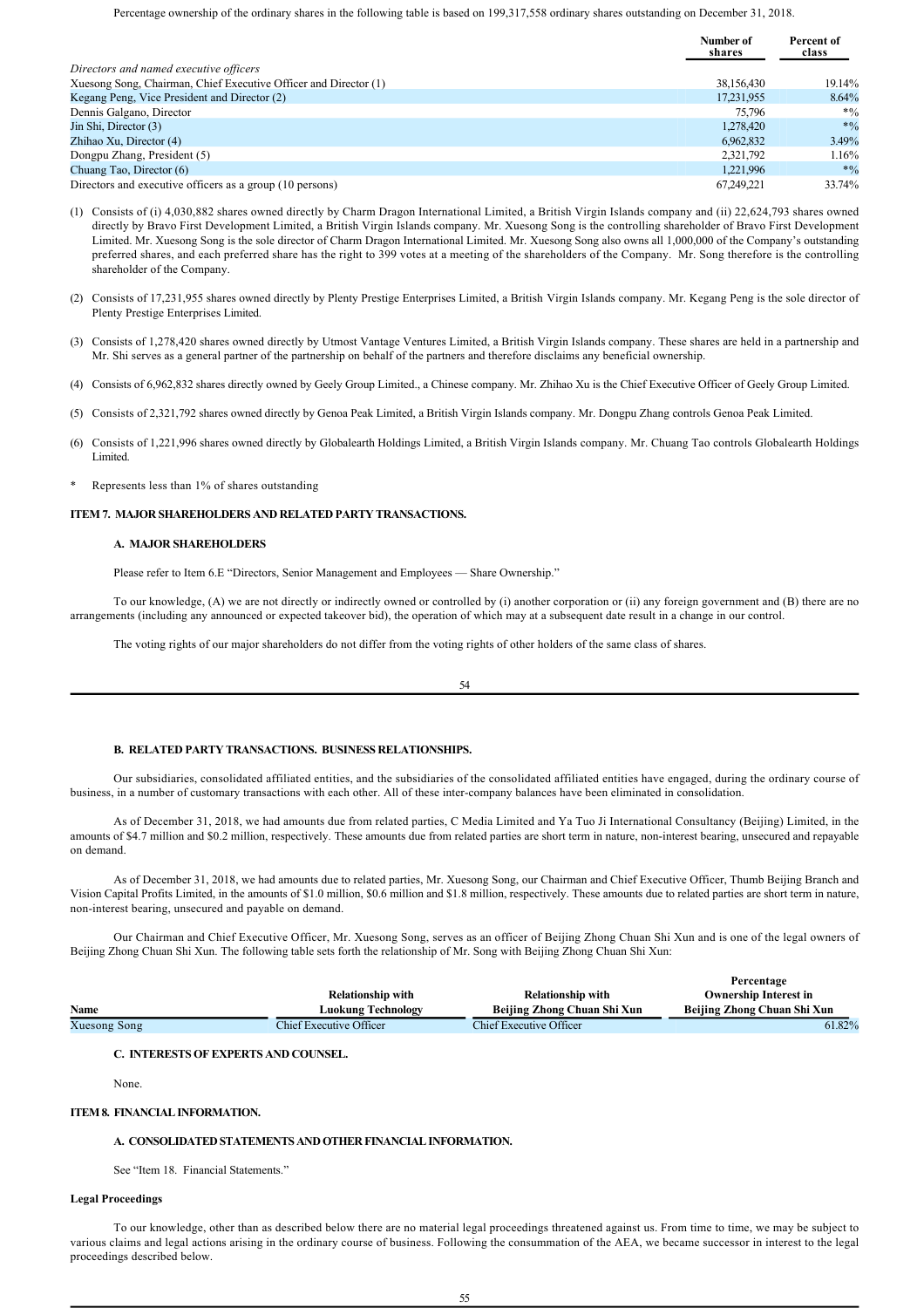Lawsuit with Gansu Jinlun Culture Media Co., Ltd.

On August 22, 2014, Zhong Chuan Rui You and Gansu Jinlun Culture Media Co., Ltd. ("Gansu Jinlun") signed a "Lanzhou Railway Bureau Airconditioned Train WiFi Network System Advertising Operation Rights Agreement" for advertising on 72 trains of \$1,467,880 (RMB9,604,633). Due to the dispute on the project implementation, Zhong Chuan Rui You did not pay the advertising fee. On August 23, 2017, Gansu Jinlun filed a lawsuit with Gansu Intermediate People's Court. On December 19, 2017, Gansu Intermediate People's Court issued a verdict, ruling that Zhong Chuan Rui You settle the overdue advertising fee.

Zhong Chuan Rui You and Gansu Jinlun are negotiating a potential settlement to resume the contract. According to the legal counsel, it is probable that the settlement will amount to approximately \$459,000 (RMB3,000,000); therefore, this amount has been accrued in accounts payable as at December 31, 2018.

#### **Dividend Policy**

We currently intend to retain all of our available funds and future earnings for use in the operation and expansion of our business and do not anticipate paying cash dividends in the foreseeable future. Under the terms of our Amended and Restated Memorandum and Articles of Association the declaration and payment of any dividends in the future will be determined by our board of directors, in its discretion, and will depend on a number of factors, including our earnings, capital requirements and overall financial condition and our ability to receive dividends from our subsidiaries. If we pay any dividends, we will pay our ADS holders' dividends with respect to their underlying shares to the same extent as holders of our ordinary shares, subject to the terms of the deposit agreement, including the fees and expenses payable thereunder. Cash dividends on our ordinary shares, if any, will be paid in U.S. dollars.

Our ability to receive dividends from our subsidiaries may limit our ability to pay dividends on our ordinary shares. See Risk Factors – Risks Related to Doing Business in China – Our holding company structure may limit the payment of dividends" and "Item 10. Additional Information – D. Exchange Controls – Dividend Distribution".

## **B. SIGNIFICANT CHANGES.**

N/A

### **ITEM 9. THE OFFER AND LISTING**

# **A. OFFER AND LISTING DETAILS.**

# **Markets and Share Price History**

The primary trading market for our ordinary shares, as represented by American Depositary Shares or ADSs is the NASDAQ Capital Market, where our shares have been listed and traded under the symbol KONE since May 14, 2010. On August 17, 2018, we completed the transactions contemplated by the Asset Exchange Agreement ("AEA") with C Media Limited ("C Media") entered into on January 25, 2018. On August 20, 2018, we changed our name to Luokung Technology Corp., our American Depository Shares ("ADSs") were voluntarily delisted from the NASDAQ Capital Market on September 19, 2018 and on January 3, 2019 our ordinary shares started trading on NASDAQ under the ticker symbol "LKCO".

56

The table below sets forth the high and low reported sales prices in dollars of our ordinary shares, which are represented by ADSs, as reported by NASDAQ in the periods as indicated:

**ADS**

|                                                                                                                     | ADS   |      |
|---------------------------------------------------------------------------------------------------------------------|-------|------|
|                                                                                                                     | High  | Low  |
| Annual Highs and Lows (as of the fiscal year end 09/30 for the five most recent full financial years)*              |       |      |
| 2017                                                                                                                | 5.59  | 2.67 |
| 2016                                                                                                                | 10.2  | 1.62 |
|                                                                                                                     |       |      |
| Quarterly Highs and Lows (for the two most recent full financial years and any subsequent period, based on calendar |       |      |
| quarter end)*                                                                                                       |       |      |
|                                                                                                                     |       |      |
| 2018                                                                                                                |       |      |
| <b>Third Quarter</b>                                                                                                | 8.00  | 6.30 |
| Second Quarter                                                                                                      | 8.82  | 4.25 |
| <b>First Quarter</b>                                                                                                | 6.40  | 3.70 |
|                                                                                                                     |       |      |
| 2017                                                                                                                |       |      |
| Fourth Quarter                                                                                                      | 5.59  | 2.91 |
| <b>Third Quarter</b>                                                                                                | 3.99  | 2.67 |
| Second Quarter                                                                                                      | 4.06  | 3.07 |
| <b>First Quarter</b>                                                                                                | 5.15  | 2.83 |
|                                                                                                                     |       |      |
| 2016                                                                                                                |       |      |
| Fourth Quarter                                                                                                      | 6.59  | 4.20 |
| <b>Third Quarter</b>                                                                                                | 10.20 | 1.62 |
| Second Quarter                                                                                                      | 3.10  | 1.97 |
| <b>First Quarter</b>                                                                                                | 3.60  | 2.12 |
|                                                                                                                     |       |      |
| Monthly Highs and Lows (for the most recent six months)                                                             |       |      |
| September 2018                                                                                                      | 8.00  | 6.41 |
| August 2018                                                                                                         | 7.70  | 6.63 |
| <b>July 2018</b>                                                                                                    | 7.50  | 6.30 |
| <b>June 2018</b>                                                                                                    | 8.82  | 7.55 |
| May 2018                                                                                                            | 7.80  | 5.92 |
| April 2018                                                                                                          | 7.45  | 4.25 |

The Company effected a 1-for-10 reverse stock split of its ordinary shares on November 6, 2012 (the "Reverse Split"). The ratio between each American Depositary Share ("ADS") and its underlying ordinary share post-Reverse Split remains the same, namely, one ADR remains to represent one ordinary share post the Reverse Split. The price listed here after November 6, 2012 reflected the effect from the Reverse Split.

### **B. PLAN OF DISTRIBUTION.**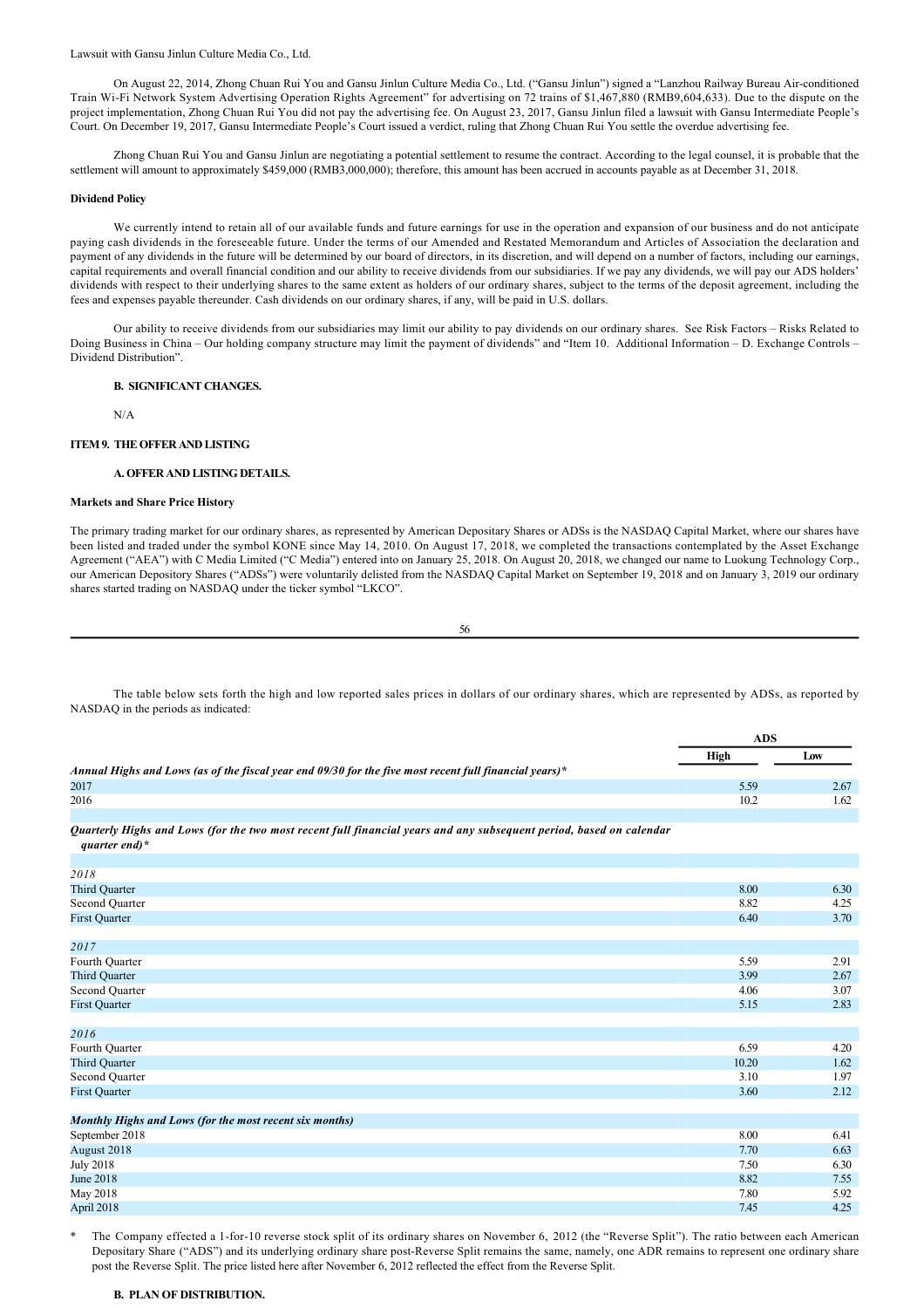#### Not Applicable.

# **C. MARKETS.**

The primary trading market for our ordinary shares is the NASDAQ Capital Market, where our ordinary shares are listed and traded since May 14, 2010. On August 17, 2018, we completed the transactions contemplated by the Asset Exchange Agreement ("AEA") with C Media Limited ("C Media") entered into on January 25, 2018. On August 20, 2018, we changed our name to Luokung Technology Corp., our American Depository Shares ("ADSs") were voluntarily delisted from the NASDAQ Capital Market on September 19, 2018 and on January 3, 2019 our ordinary shares started trading on NASDAQ under the ticker symbol "LKCO".

#### **D. SELLING SHAREHOLDERS.**

Not applicable

# **E. DILUTION.**

Not applicable.

### **F. EXPENSES OF THE ISSUE.**

Not applicable.

#### **ITEM 10. ADDITIONAL INFORMATION.**

### **A. SHARE CAPITAL**

Not applicable.

# **B. MEMORANDUM AND ARTICLES OF ASSOCIATION**

We are a British Virgin Islands company incorporated with limited liability and our affairs are governed by the provisions of our memorandum of association and articles of association, as amended and restated from time to time, and by the provisions of applicable British Virgin Islands law.

Our memorandum of association and articles of association authorize the issuance of up to 251,000,000 shares, which are designated into (i) 250,000,000 ordinary shares of the Company ("**Ordinary Shares**"), and (ii) 1,000,000 preferred shares of the Company ("**Preferred Shares**"), in each case with the rights, preferences and privileges as set out in the memorandum and articles of association of the Company.

The following is a summary of the material provisions of our ordinary shares and our memorandum of association and articles of association.

### **Ordinary Shares**

All of our issued and outstanding ordinary shares are fully paid and non-assessable. Holders of our ordinary shares who are non-residents of the British Virgin Islands may freely hold and vote their shares.

Subject to the memorandum and articles of association (and, for greater clarity, without prejudice to any special rights conferred thereby on the holders of any other shares), an Ordinary Share of the Company confers on the holder:

- (a) the right to one vote at a meeting of the members or on any resolution of members;
- (b) the right to an equal share in any distribution paid by the Company; and
- (c) the right to an equal share in the distribution of the surplus assets of the Company on a winding up.

58

Subject to the memorandum and articles of association (and, for greater clarity, without prejudice to any special rights conferred thereby on the holders of any other shares), a Preferred Share of the Company confers on the holder:

- (a) the right to 399 votes at a meeting of the members or on any resolution of members;
- (b) the right to an equal share in any distribution paid by the Company;
- (c) the right to an equal share in the distribution of the surplus assets of the Company on a winding up;
- (d) be freely transferable, in whole or in part, by Mr. Xuesong Song to any third party through one or more Private Transactions, subject to Applicable Law; and
- (e) be freely transferable, in whole or in part, by Mr. Xuesong Song to any third party through one or more Public Transactions, subject to Applicable Law and Automatic Conversion of such Preferred Share(s) into Ordinary Share(s).

Each Preferred Share shall be automatically converted at any time after issue and without the payment of any additional sum into an equal number of fully paid Ordinary Shares upon the conclusion of any transfer by Mr. Xuesong Song to any third party through one or more Public Transactions.

## **Limitation on Liability and Indemnification Matters**

Under British Virgin Islands law, each of our directors and officers, in performing his or her functions, is required to act honestly and in good faith with a view to our best interests and exercise the care, diligence and skill that a reasonably prudent person would exercise in comparable circumstances. Our memorandum of association and articles of association provide that, to the fullest extent permitted by British Virgin Islands law or any other applicable laws, our directors will not be personally liable to us or our shareholders for any acts or omissions in the performance of their duties. Such limitation of liability does not affect the availability of equitable remedies such as injunctive relief or rescission. These provisions will not limit the liability of directors under United States federal securities laws.

We may indemnify any of our directors or anyone serving at our request as a director of another entity against all expenses, including legal fees, and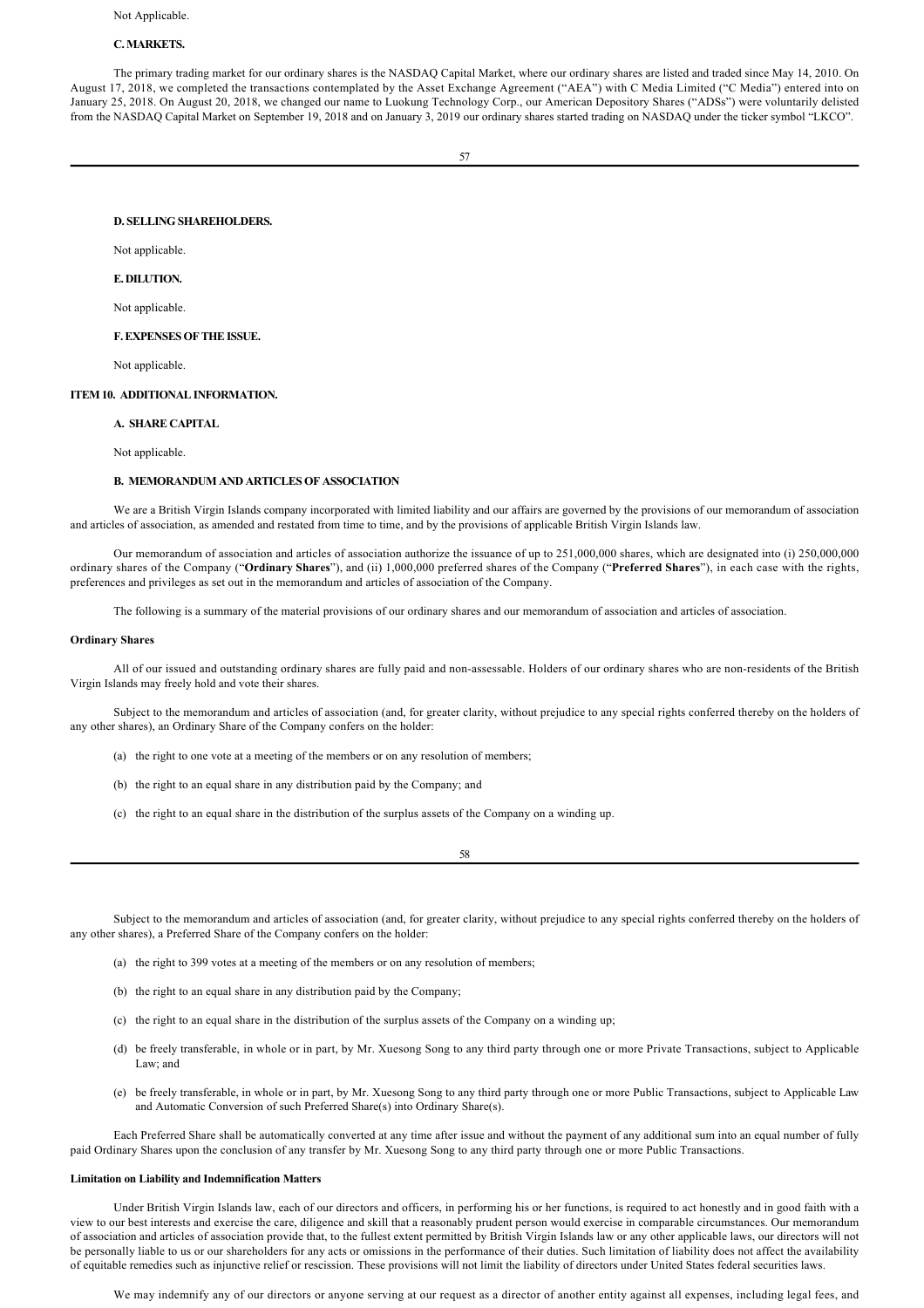against all judgments, fines and amounts paid in settlement and reasonably incurred in connection with legal, administrative or investigative proceedings. We may only indemnify a director if he or she acted honestly and in good faith with the view to our best interests and, in the case of criminal proceedings, the director had no reasonable cause to believe that his or her conduct was unlawful. The decision of our board of directors as to whether the director acted honestly and in good faith with a view to our best interests and as to whether the director had no reasonable cause to believe that his or her conduct was unlawful, is in the absence of fraud sufficient for the purposes of indemnification, unless a question of law is involved. The termination of any proceedings by any judgment, order, settlement, conviction or the entry of no plea does not, by itself, create a presumption that a director did not act honestly and in good faith and with a view to our best interests or that the director had reasonable cause to believe that his or her conduct was unlawful. If a director to be indemnified has been successful in defense of any proceedings referred to above, the director is entitled to be indemnified against all expenses, including legal fees, and against all judgments, fines and amounts paid in settlement and reasonably incurred by the director or officer in connection with the proceedings.

We may purchase and maintain insurance in relation to any of our directors or officers against any liability asserted against the directors or officers and incurred by the directors or officers in that capacity, whether or not we have or would have had the power to indemnify the directors or officers against the liability as provided in our memorandum of association and articles of association.

Insofar as indemnification for liabilities arising under the Securities Act may be permitted for our directors or officers under the foregoing provisions, we have been informed that in the opinion of the Securities and Exchange Commission, such indemnification is against public policy as expressed in the Securities Act and is therefore unenforceable as a matter of United States law.

#### **Differences in Corporate Law**

We were incorporated under, and are governed by, the laws of the British Virgin Islands. The corporate statutes of the State of Delaware and the British Virgin Islands are similar, and the flexibility available under British Virgin Islands law has enabled us to adopt memorandum of association and articles of association that will provide shareholders with rights that do not vary in any material respect from those they would enjoy if we were incorporated under the Delaware General Corporation Law, or Delaware corporate law. Set forth below is a summary of some of the differences between provisions of the BVI Act applicable to us and the laws application to companies incorporated in Delaware and their shareholders.

#### *Director's Fiduciary Duties*

Under Delaware corporate law, a director of a Delaware corporation has a fiduciary duty to the corporation and its stockholders. This duty has two components: the duty of care and the duty of loyalty. The duty of care requires that a director act in good faith, with the care that an ordinarily prudent person would exercise under similar circumstances. Under this duty, a director must inform himself of, and disclose to stockholders, all material information reasonably available regarding a significant transaction. The duty of loyalty requires that a director act in a manner he reasonably believes to be in the best interests of the corporation. He must not use his corporate position for personal gain or advantage. This duty prohibits self-dealing by a director and mandates that the best interest of the corporation and its stockholders take precedence over any interest possessed by a director, officer or controlling stockholder and not shared by the stockholders generally. In general, actions of a director are presumed to have been made on an informed basis, in good faith and in the honest belief that the action taken was in the best interests of the corporation. However, this presumption may be rebutted by evidence of a breach of one of the fiduciary duties. Should such evidence be presented concerning a transaction by a director, a director must prove the procedural fairness of the transaction, and that the transaction was of fair value to the corporation.

British Virgin Islands law provides that every director of a British Virgin Islands company in exercising his powers or performing his duties shall act honestly and in good faith and in what the director believes to be in the best interests of the company. Additionally, the director shall exercise the care, diligence and skill that a reasonable director would exercise in the same circumstances taking into account the nature of the company, the nature of the decision and the position of the director and his responsibilities. In addition, British Virgin Islands law provides that a director shall exercise his powers as a director for a proper purpose and shall not act, or agree to the company acting, in a manner that contravenes the BVI Act or the memorandum of association or articles of association of the company.

### *Amendment of Governing Documents*

Under Delaware corporate law, with very limited exceptions, a vote of the stockholders is required to amend the certificate of incorporation. Under British Virgin Islands law and our memorandum of association and articles of association, (i) our shareholders may amend our memorandum of association and articles of association by a resolution of shareholders, or (ii) our board of directors may amend our memorandum of association and articles of association by a resolution of directors without a requirement for a resolution of shareholders so long as the amendment does not:

- restrict the rights of the shareholders to amend the memorandum of association and articles of association;
- change the percentage of shareholders required to pass a resolution of shareholders to amend the memorandum of association and articles of association;
- amend the memorandum of association and articles of association in circumstances where the memorandum of association and articles of association cannot be amended by the shareholders; or
- amend the provisions of memorandum of association or the articles of association pertaining to "rights attaching to shares," "rights not varied by the issue of the shares pari passu," "variation of rights" and "amendment of memorandum and articles".

### 60

#### *Written Consent of Directors*

Under Delaware corporate law, directors may act by written consent only on the basis of a unanimous vote. Under British Virgin Islands law, directors' consents need only a majority of directors signing to take effect under our article of association, directors may act by written consents of all directors.

# *Written Consent of Shareholders*

Under Delaware corporate law, unless otherwise provided in the certificate of incorporation, any action to be taken at any annual or special meeting of stockholders of a corporation, may be taken by written consent of the holders of outstanding stock having not less than the minimum number of votes that would be necessary to take such action at a meeting. As permitted by British Virgin Islands law, shareholders' consents need only a majority of shareholders signing to take effect. Our memorandum of association and articles of association provide that shareholders may approve corporate matters by way of a resolution consented to at a meeting of shareholders or in writing by a majority of shareholders entitled to vote thereon.

## *Shareholder Proposals*

Under Delaware corporate law, a shareholder has the right to put any proposal before the annual meeting of shareholders, provided it complies with the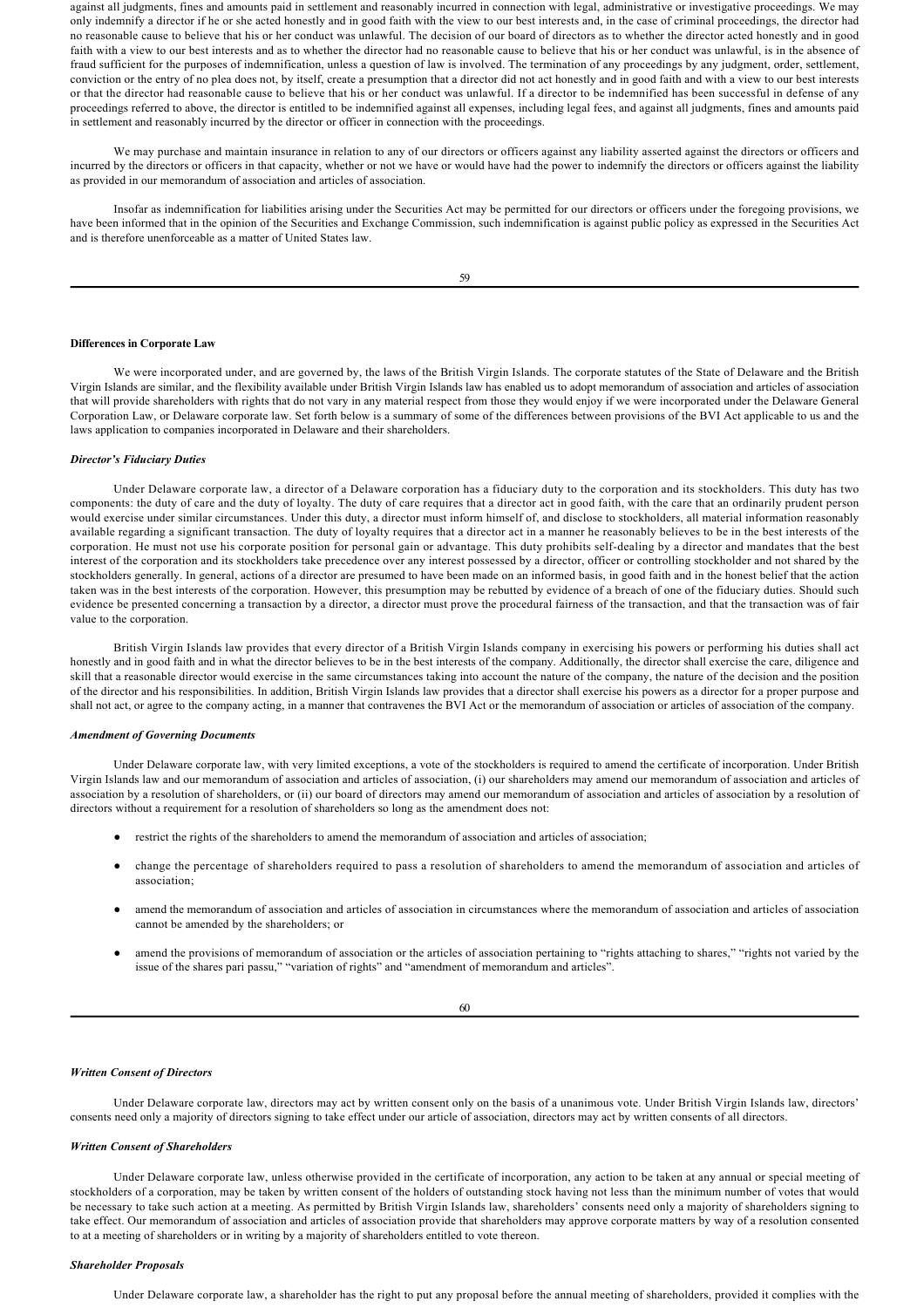notice provisions in the governing documents. A special meeting may be called by the board of directors or any other person authorized to do so in the governing documents, but shareholders may be precluded from calling special meetings. British Virgin Islands law and our memorandum of association and articles of association provide that our directors shall call a meeting of the shareholders if requested in writing to do so by shareholders entitled to exercise 30% or more of the voting rights in respect of the matter for which the meeting is requested.

## *Sale of Assets*

Under Delaware corporate law, a vote of the stockholders is required to approve the sale of assets only when all or substantially all assets are being sold. In the British Virgin Islands, shareholder approval is required when more than 50% of the company's total assets by value are being disposed of or sold.

#### *Dissolution; Winding Up*

Under Delaware corporate law, unless the board of directors approves the proposal to dissolve, dissolution must be approved by shareholders holding 100% of the total voting power of the corporation. Only if the dissolution is initiated by the board of directors may it be approved by a simple majority of the corporation's outstanding shares. Delaware corporate law allows a Delaware corporation to include in its certificate of incorporation a supermajority voting requirement in connection with dissolutions initiated by the board. As permitted by British Virgin Islands law and our memorandum of association and articles of association, we may be voluntarily liquidated under Part XII of the BVI Act by resolution of directors and resolution of shareholders if we have no liabilities and we are able to pay our debts as they fall due.

### *Redemption of Shares*

Under Delaware corporate law, any stock may be made subject to redemption by the corporation at its option or at the option of the holders of such stock provided there remains outstanding shares with full voting power. Such stock may be made redeemable for cash, property or rights, as specified in the certificate of incorporation or in the resolution of the board of directors providing for the issue of such stock. As permitted by British Virgin Islands law, and our memorandum of association and articles of association, shares may be repurchased, redeemed or otherwise acquired by us. Our directors must determine that immediately following the redemption or repurchase we will be able to satisfy our debts as they fall due and the value of our assets exceeds our liabilities.

61

#### *Variation of Rights of Shares*

Under Delaware corporate law, a corporation may vary the rights of a class of shares with the approval of a majority of the outstanding shares of such class, unless the certificate of incorporation provides otherwise. As permitted by British Virgin Islands law, and our memorandum of association and articles of association, if our share capital is divided into more than one class of shares, we may vary the rights attached to any class only with the consent in writing of holders of not less than three-fourths of the issued shares of that class and holders of not less than three-fourths of the issued shares of any other class of shares which may be affected by the variation.

### *Removal of Directors*

Under Delaware corporate law, a director of a corporation with a classified board may be removed only for cause with the approval of a majority of the outstanding shares entitled to vote, unless the certificate provides otherwise. As permitted by British Virgin Islands law and our memorandum of association and articles of association, directors may be removed with or without cause by resolution of directors or resolution of shareholders.

### *Mergers*

Under the BVI Act, two or more companies may merge or consolidate in accordance with the statutory provisions. A merger means the merging of two or more constituent companies into one of the constituent companies, and a consolidation means the uniting of two or more constituent companies into a new company. In order to merger or consolidate, the directors of each constituent company must approve a written plan of merger or consolidation which must be authorized by a resolution of shareholders.

Shareholders not otherwise entitled to vote on the merger or consolidation may still acquire the right to vote if the plan of merger or consolidation contains any provision which, if proposed as an amendment to the memorandum association or articles of association, would entitle them to vote as a class or series on the proposed amendment. In any event, all shareholders must be given a copy of the plan of merger or consolidation irrespective of whether they are entitled to vote at the meeting or consent to the written resolution to approve the plan of merger or consolidation.

#### *Inspection of Books and Records*

Under Delaware corporate law, any shareholder of a corporation may for any proper purpose inspect or make copies of the corporation's stock ledger, list of shareholders and other books and records. Holders of our shares have no general right under British Virgin Islands law to inspect or obtain copies of our list of shareholders or our corporate records. However, we will provide holders of our shares with annual audited financial statements. See "Where You Can Find Additional Information."

#### *Conflict of Interest*

The BVI Act provides that a director shall, after becoming aware that he is interested in a transaction entered into or to be entered into by the company, disclose that interest to the board of directors of the company. The failure of a director to disclose that interest does not affect the validity of a transaction entered into by the director or the company, so long as the director's interest was disclosed to the board prior to the company's entry into the transaction or was not required to be disclosed (for example where the transaction is between the company and the director himself or is otherwise in the ordinary course of business and on usual terms and conditions). As permitted by British Virgin Islands law and our memorandum of association and articles of association, a director interested in a particular transaction may vote on it, attend meetings at which it is considered, and sign documents on our behalf which relate to the transaction.

#### *Transactions with Interested Shareholders*

Delaware corporate law contains a business combination statute applicable to Delaware public corporations whereby, unless the corporation has specifically elected not to be governed by such statute by amendment to its certificate of incorporation, it is prohibited from engaging in certain business combinations with an "interested shareholder" for three years following the date that such person becomes an interested shareholder. An interested shareholder generally is a person or group who or that owns or owned 15% or more of the target's outstanding voting stock within the past three years. This has the effect of limiting the ability of a potential acquirer to make a two-tiered bid for the target in which all shareholders would not be treated equally. The statute does not apply if, among other things, prior to the date on which such shareholder becomes an interested shareholder, the board of directors approves either the business combination or the transaction that resulted in the person becoming an interested shareholder. This encourages any potential acquirer of a Delaware public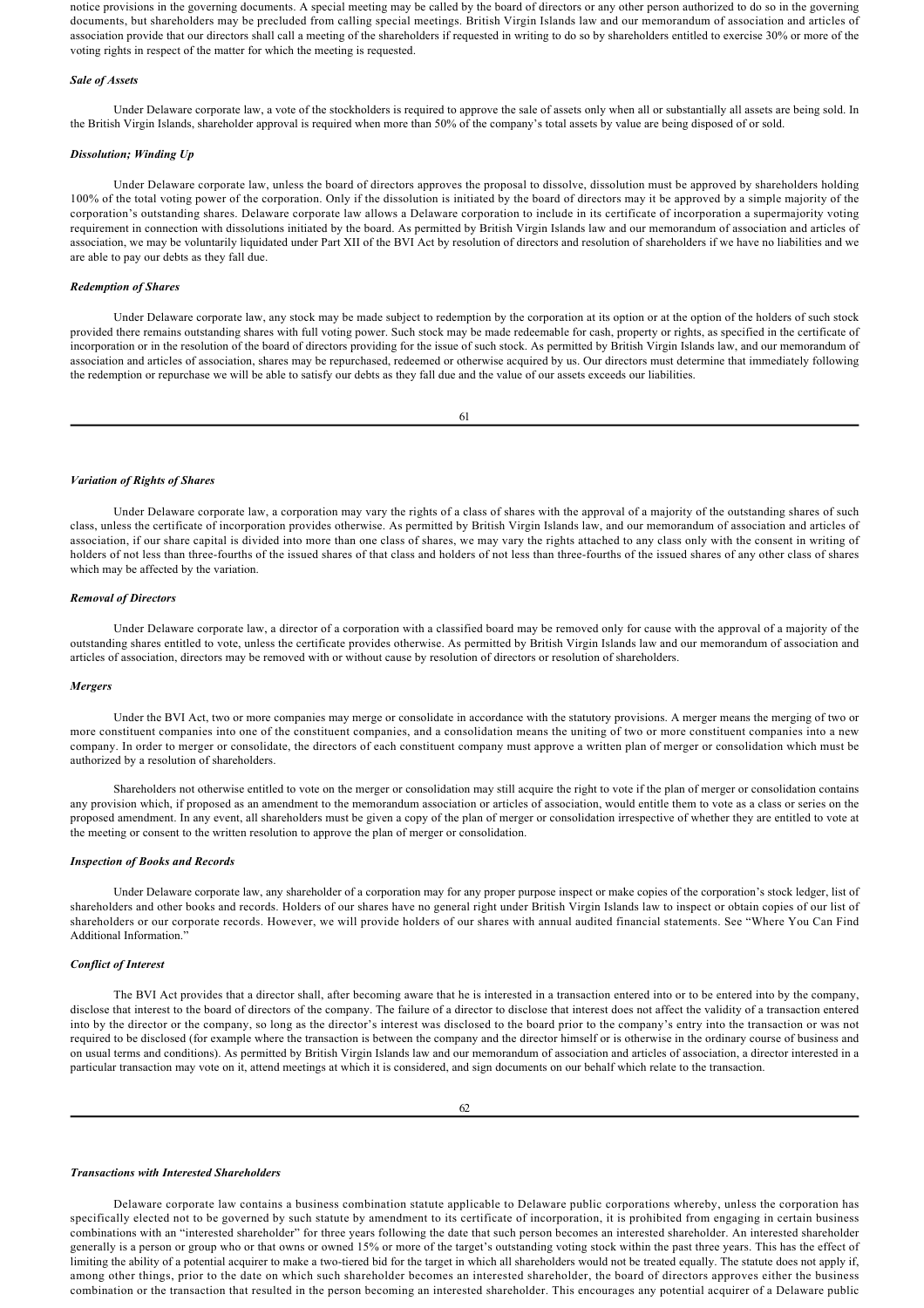corporation to negotiate the terms of any acquisition transaction with the target's board of directors.

British Virgin Islands law has no comparable provision. As a result, we cannot avail ourselves of the types of protections afforded by the Delaware business combination statute. However, although British Virgin Islands law does not regulate transactions between a company and its significant shareholders, it does provide that such transactions must be entered into bona fide in the best interests of the company and not with the effect of constituting a fraud on the minority shareholders.

# *Independent Directors*

There are no provisions under Delaware corporate law or under the BVI Act that require a majority of our directors to be independent.

### *Cumulative Voting*

Under Delaware corporate law, cumulative voting for elections of directors is not permitted unless the company's certificate of incorporation specifically provides for it. Cumulative voting potentially facilitates the representation of minority shareholders on a board of directors since it permits the minority shareholder to cast all the votes to which the shareholder is entitled on a single director, which increases the shareholder's voting power with respect to electing such director. There are no prohibitions to cumulative voting under the laws of the British Virgin Islands, but our memorandum of association and articles of association do not provide for cumulative voting

### *Antitakeover Provisions in Our Memorandum of association and articles of association*

Some provisions of our memorandum of association and articles of association may discourage, delay or prevent a change in control of our company or management that shareholders may consider favorable, including provisions that authorize our board of directors to issue preference shares in one or more series and to designate the price, rights, preferences, privileges and restrictions of such preference shares.

### **C. MATERIAL CONTRACTS.**

On January 25, 2018, the Company executed an Asset Exchange Agreement ("AEA") with C Media Limited, a corporation organized under the laws of the Cayman Islands ("C Media"), whereby the Company agreed to purchase all the capital stock and equity interests of LK Technology Ltd, together with its whollyowned subsidiaries MMB Limited and Mobile Media (China) Limited and all respective subsidiaries from C Media in exchange for (i) 185,412,599 ordinary shares of the Company, par value \$0.01 per share ("Ordinary Shares"), (ii) 1,000,000 preferred shares of Kingtone ("Preferred Shares") and (iii) all issued and outstanding capital stock or equity interests of the Company's subsidiary, Topsky Info-Tech Holdings Pte Ltd., and its wholly-owned subsidiary Xi'an Softech Co., Ltd., including all entities effectively controlled by Xi'an Softech Co., Ltd. through contractual arrangements and variable business entities.

To consummate the contemplated transactions described above, the Company obtained shareholder consent at a special meeting held on May 20, 2018, (i) to authorize 1,000,000 Preferred Shares, (ii) to authorize additional Ordinary Shares so that total authorized Ordinary Shares is equal to 250,000,000 shares, (iii) to list such Ordinary Shares on NASDAQ, and (iv) to approve the transactions contemplated in the Asset Exchange Agreement. Additionally, NASDAQ needed to approve the contemplated transactions prior to consummation thereof. C Media had the right to terminate the AEA if the closing had not occurred (other than through the failure of C Media to comply fully with its obligations under the AEA) on or before July 31, 2018. The transactions contemplated by the AEA were consummated on August 17, 2018.

```
63
```
On January 25, 2018, five shareholders of the Company including its largest shareholder and its Chief Executive Officer executed a Securities Purchase Agreement, whereby such shareholders agreed to sell a total of 617,988 Ordinary Shares and 282,694 American Depository Shares of the Company to Redstone YYL Management Limited, a company incorporated in the British Virgin Islands, in exchange for an aggregate purchase price of \$1,897,860.09.

On August 25, 2018, LK Technology entered into a Stock Purchase Agreement (the "Agreement") with the shareholders ("Shareholders") of Superengine Holding Limited, a limited liability company incorporated under the laws of the British Virgin Islands (the "Superengine"), pursuant to which LK Technology acquired all of the issued and outstanding shares of Superengine for an aggregate purchase price of US\$60 million (the "Purchase Price"), which was paid by the issuance of our Ordinary Shares in an amount equal to the quotient of (x) the Purchase Price divided by (y) the average of the closing prices of the Ordinary Shares on the NASDAQ Capital Market over the 12 months period preceding July 31, 2018. We are a party to the Agreement in connection with the issuance of the Ordinary Shares and certain other limited purposes.

### **D. EXCHANGE CONTROLS.**

This section sets forth a summary of the most significant regulations or requirements that affect our business activities in China or our shareholders' right to receive dividends and other distributions from us.

### **Regulations on Internet Content Providers**

The Administrative Measures on Internet Information Services, or the Internet Content Measures, which was promulgated by the State Council on September 25, 2000 and amended on January 8, 2011, set out guidelines on the provision of internet information services. The Internet Content Measures specifies that internet information services regarding news, publications, education, medical and health care, pharmacy and medical appliances, among other things, are required to be examined, approved and regulated by the relevant authorities. Internet information providers are prohibited from providing services beyond those included in the scope of their licenses or filings. Furthermore, the Internet Content Measures specifies a list of prohibited content. Internet information providers are prohibited from producing, copying, publishing or distributing information that is humiliating or defamatory to others or that infringes the legal rights of others. Internet information providers that violate such prohibition may face criminal charges or administrative sanctions. Internet information providers must monitor and control the information posted on their websites. If any prohibited content is found, they must remove the content immediately, keep a record of such content and report to the relevant authorities.

The Internet Content Measures classifies internet information services into commercial internet information services and noncommercial internet information services. Commercial internet information services refer to services that provide information or services to internet users with charge. A provider of commercial internet information services must obtain an ICP License.

### **Regulations on Internet Audio-video Program Services**

On December 20, 2007, the MII and the State Administration of Press, Publication, Radio, Film and Television, or the SAPPRFT, jointly issued the Administrative Provisions for the Internet Audio-Video Program Service, or the Audio-video Program Provisions, which came into effect on January 31, 2008 and was amended on August 28, 2015. The Audio-video Program Provisions defines "internet audio-video program services" as producing, editing and integrating of audio-video programs, supplying audio-video programs to the public via the internet, and providing audio-video programs uploading and transmission services to a third party. Entities providing internet audio-video programs services must obtain an internet audio video program transmission license. Applicants for such licenses shall be state-owned or state-controlled entities unless an internet audio-video program transmission license has been obtained prior to the effectiveness of the Audio-video Program Provisions in accordance with the then-in-effect laws and regulations. In addition, foreign-invested enterprises are not allowed to engage in the above-mentioned services. According to the audio video Program Provisions and other relevant laws and regulations, audio-video programs provided by the entities supplying Internet audio-video program services shall not contain any illegal content or other content prohibited by the laws and regulations, such as any content against the basic principles in the PRC Constitution, any content that damages the sovereignty of the country or national security, and any content that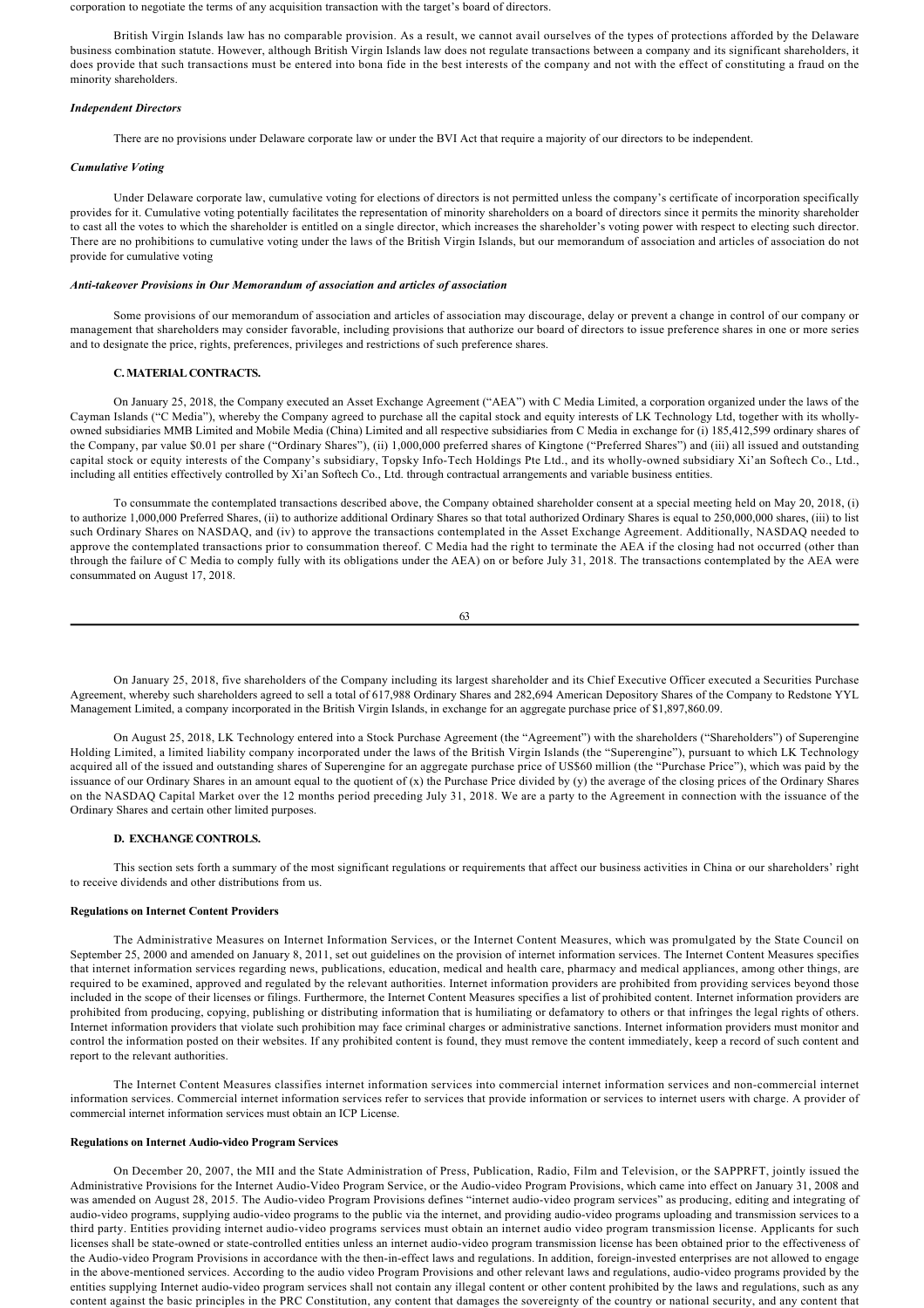disturbs social order or undermine social stability. An audio-video program that has already been broadcast shall be retained in full for at least 60 days. Movies, television programs and other media content used as Internet audio-video programs shall comply with relevant administrative regulations on programs broadcasts through radio, movie and television channels. Entities providing services related to Internet audio-video programs shall immediately delete the audio-video programs violating laws and regulations, keep relevant records, report relevant authorities and implement other regulatory requirements.

The Categories of the Internet Audio-Video Program Services, or the Audio-video Program Categories, promulgated by SAPPRFT on March 10, 2017, classifies internet audio/video programs into four categories: (I) Category I internet audio/video program service, which is carried out with a form of radio station or television station; (II) Category II internet audio/video program service, including (a) rebroadcasting service of current political news audio/video programs; (b) hosting, interviewing, reporting and commenting service of arts, entertainment, technology, finance and economics, sports, education and other specialized audio/video programs; (c) producing (interviewing not included) and broadcasting service of arts, entertainment, technology, finance and economics, sports, education and other specialized audio/video programs; (d) producing and broadcasting service of internet films/dramas; (e) aggregating and broadcasting service of films, television dramas and cartoons; (f) aggregating and broadcasting service of arts, entertainment, technology, finance and economics, sports, education and other specialized audio/video programs; and (g) live audio/video broadcasting service of cultural activities of common social organizations, sport events or other organization activities; and (III) Category III internet audio/video program service, including (a) aggregating service of online audio/video contents, and (b) rebroadcasting service of the audio/video programs uploaded by internet users; and (IV) Category III internet audio/video program service, including (a) rebroadcasting of the radio/television program channels; and (b) re-broadcasting of internet audio/video program channels.

On May 27, 2016, the SAPPRFT issued the Notice on Relevant Issues concerning Implementing the Approval Works of Upgrading Mobile Internet Audio-Video Program Service, or the Mobile Audio-Video Program Notice. The Mobile Audio-Video Program Notice provides that the mobile Internet audio-video program services shall be deemed Internet audio-video program service. Entities which have obtained the approvals to provide the Internet audio-video program services may use mobile WAP websites or mobile applications to provide audio-video program services. Entities with regulatory approvals may operate mobile applications to provide the audio-video program services. The types of the programs shall be within the permitted scope as provided in the licenses and such mobile applications shall be filed with the SAPPRFT.

## **Regulations on Production and Operation of Radio/Television Programs**

On July 19, 2004, the SAPPRFT promulgated the Administrative Measures on the Production and Operation of Radio and Television Programs, or the Radio and Television Program Production Measures, which came into effect on August 20, 2004 and was amended on August 28, 2015. The Radio and Television Program Production Measures provides that any business that produces or operates radio or television programs must first obtain a Radio and Television Program Production and Operation Permit. Entities holding such permits shall conduct their business within the permitted scope as provided in their permits. In addition, foreign-invested enterprises are not allowed to engage in the above-mentioned services.

#### **Regulations on Online Advertising Services**

On April 24, 2015, the Standing Committee of the National People's Congress enacted the Advertising Law of the People's Republic of China, or the New Advertising Law, effective on September 1, 2015. The New Advertising Law increases the potential legal liability of advertising services providers and strengthens regulations of false advertising. On July 4, 2016, the State Administration for Industry and Commerce, or the SAIC, issued the Interim Measures of the Administration of Online Advertising, or the SAIC Interim Measures, effective on September 1, 2016. The New Advertising Law and the SAIC Interim Measures require that online advertisements may not affect users' normal internet use and internet pop-up ads must display a "close" sign prominently and ensure one-key closing of the pop-up windows. The SAIC Interim Measures provides that all online advertisements must be marked "Advertisement" so that viewers can easily identify them as such. Moreover, the SAIC Interim Measures treats paid search results as advertisements that are subject to PRC advertisement laws, and requires that paid search results be conspicuously identified on search result pages as advertisements. The New Advertising Law and SAIC Interim Measures require us to conduct more stringent examination and monitoring of our advertisers and the content of their advertisements.

65

#### **Regulations on Online Games**

In September 2009, the GAPP (currently known as the SAPPRFT), together with the National Copyright Administration, and the National Office of Combating Pornography and Illegal Publications jointly issued the Notice on Further Strengthening on the Administration of Preexamination and Approval of Online Game and the Examination and Approval of Imported Online Game, or the Circular 13. The Circular 13 states that foreign investors are not permitted to invest in online game operating businesses in the PRC via wholly foreign-owned entities, Sino-foreign equity joint ventures or cooperative joint ventures or to exercise control over or participate in the operation of domestic online game businesses through indirect means, such as other joint venture companies or contractual or technical arrangements. If the our contractual arrangements were deemed under the Circular 13 to be an "indirect means" for foreign investors to exercise control over or participate in the operation of a domestic online game business, our contractual arrangements might be challenged by the SAPPRFT. We are not aware of any online game companies which use the same or similar contractual arrangements having been challenged by the SAPPRFT as using those contractual arrangements as an "indirect means" for foreign investors to exercise control over or participate in the operation of a domestic online game business or having been penalized or ordered to terminate operations since the Circular 13 became effective. However, it is unclear whether and how the Circular 13 might be interpreted or implemented in the future. See "Risk Factors—If the PRC government finds that the agreements that establish the structure for operating certain of our operations in China do not comply with PRC regulations relating to the relevant industries, or if these regulations or the interpretation of existing regulations change in the future, we could be subject to severe penalties or be forced to relinquish our interests in those operations."

The Interim Measures for the Administration of Online Games, or the Online Game Measures, issued by the MOC, which took effect on August 1, 2010 and amended on December 15, 2017, regulates a broad range of activities related to the online games business, including the development, production and operation of online games, the issuance of virtual currencies used for online games, and the provision of virtual currency trading services. The Online Game Measures provides that any entity that is engaged in online game operations must obtain a Network Cultural Business Permit, and require the content of an imported online game to be examined and approved by the MOC prior to the game's launch and require a domestic online game to be filed with the MOC within 30 days after its launch. The Notice of the Ministry of Culture on the Implementation of the Interim Measures for the Administration of Online Games, which was issued by the MOC on July 29, 2010 to implement the Online Game Measures, (i) requires online game operators to protect the interests of online game users and specifies that certain terms that must be included in service agreements between online game operators and the users of their online games, (ii) requires content review of imported online games and filing procedures for domestic online games, (iii) emphasizes the protection of minors playing online games, and (iv) requests online game operators to promote real-name registration by their game users.

## **Regulations on Information Security, Censorship and Privacy**

The Standing Committee of the National People's Congress, China's national legislative body, enacted the Decisions on the Maintenance of Internet Security on December 28, 2000 that may subject persons to criminal liabilities in China for any attempt to use the internet to: (i) gain improper entry to a computer or system of strategic importance; (ii) disseminate politically disruptive information; (iii) leak state secrets; (iv) spread false commercial information or (v) infringe upon intellectual property rights. In 1997, the Ministry of Public Security issued the Administration Measures on the Security Protection of Computer Information Network with International Connections which prohibits using the internet to leak state secrets or to spread socially destabilizing materials. If an ICP license holder violates these measures, the PRC government may revoke its ICP license and shut down its websites. Pursuant to the Ninth Amendment to the Criminal Law issued by the Standing Committee of the National People's Congress on August 29, 2015, effective on November 1, 2015, any ICP provider that fails to fulfill the obligations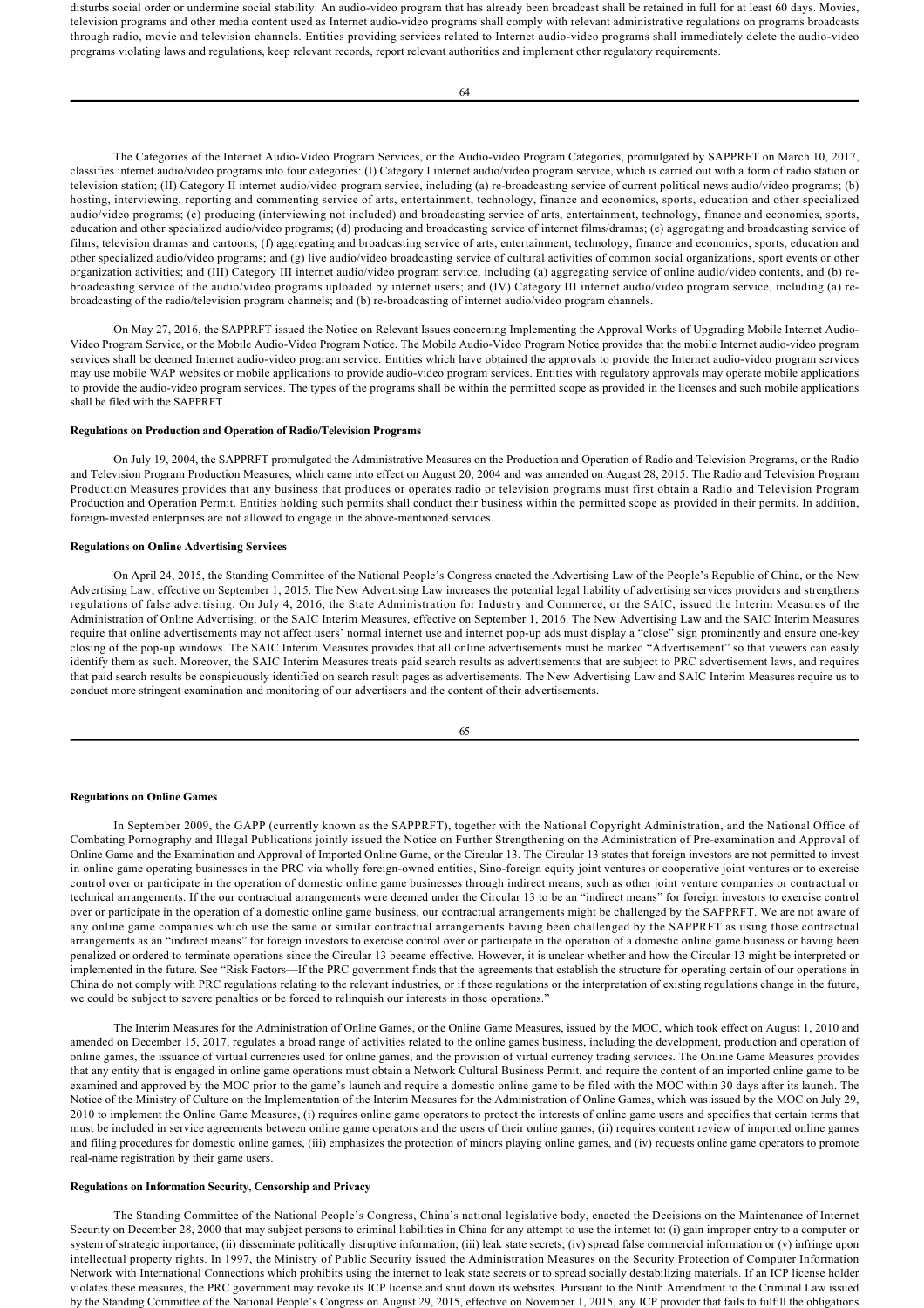related to internet information security as required by applicable laws and refuses to take corrective measures, will be subject to criminal liability for (i) any largescale dissemination of illegal information; (ii) any severe effect due to the leakage of users' personal information; (iii) any serious loss of evidence of criminal activities; or (iv) other severe situations, and any individual or entity that (i) sells or provides personal information to others unlawfully or (ii) steals or illegally obtains any personal information will be subject to criminal liability in severe situations.

by the Standing Committee of the National People's Congress on August 29, 2015, effective on November 1, 2015, any ICP provider that fails to fulfill the obligations

66

The Cybersecurity Law of the PRC, or the Cybersecurity Law, which was promulgated on November 7, 2016 by the Standing Committee of the National People's Congress and came into effect on June 1, 2017, provides that network operators shall meet their cyber security obligations and shall take technical measures and other necessary measures to protect the safety and stability of their networks. Under the Cybersecurity Law, network operators are subject to various security protection-related obligations, including: (i) network operators shall comply with certain obligations regarding maintenance of the security of internet systems; (ii) network operators shall verify users' identities before signing agreements or providing certain services such as information publishing or real-time communication services; (iii) when collecting or using personal information, network operators shall clearly indicate the purposes, methods and scope of the information collection, the use of information collection, and obtain the consent of those from whom the information is collected; (iv) network operators shall strictly preserve the privacy of user information they collect, and establish and maintain systems to protect user privacy; (v) network operators shall strengthen management of information published by users, and when they discover information prohibited by laws and regulations from publication or dissemination, they shall immediately stop dissemination of that information, including taking measures such as deleting the information, preventing the information from spreading, saving relevant records, and reporting to the relevant governmental agencies.

## **Relevant Regulations of the High-tech Enterprise**

The Ministry of Information Industry, the Ministry of Science and Technology and the State Tax Bureau collectively promulgated and issued the "Certifying Standard and Managing Measures for High-tech Enterprises" and "the High-tech Areas of Main National Support" on April 14, 2008 to certify the Hightech enterprise and encourage and support the development of the Chinese High-tech enterprises. Under the High-tech Enterprises Measures, the enterprise can enjoy the favorable tax policy when it is certified as a High-tech enterprise by the Ministry of Information Industry, the Ministry of Science and Technology and the State Tax Bureau or with its provincial branch according to the stipulated standard. The software and computer and network technology are recognized as the main national supported Hightech field. Our subsidiaries, Beijing Zhong Chuan Shi Xun Technology Limited and Superengine Graphics Software Technology Development (Suzhou) Co., Ltd are a High-tech enterprise and enjoys a favorable income tax rate of 15%.

#### **Laws and Regulations of Intellectual Property Rights**

China has adopted legislation governing intellectual property rights, including patents, copyrights and trademarks. China is a signatory to the main international conventions on intellectual property rights and became a member of the Agreement on Trade Related Aspects of Intellectual Property Rights upon its accession to the WTO in December 2001.

#### *Patents*

The "Patent Law of the People's Republic of China" promulgated by the Standing Committee of the National People's Congress, adopted in 1985 and revised in 1992, 2001 and 2008, protects registered patents. The State Intellectual Property Office of PRC handles granting patent rights, providing for a twentyyear patent term for inventions and a ten-year patent term for utility models and designs. As we disclosed in Item 4, of this annual report on Form 20-F, through Luokung Technology, we have been granted 20 patents by the State Intellectual Property Office ("SIPO") of PRC and therefore such invention is entitled to all the protections provided under the Patent Law for twenty years.

## *Computer Software Copyright and Administration*

On December 20, 2001, the State Council of PRC issued the "Regulation for Computer Software Protection of the People's Republic of China" (the "Regulation for Computer Software Protection") which became effective on January 1, 2002 to protect the interests of copyright owners, to promote the research and application and to encourage the development of the Chinese software industry. Under the Regulation for Computer Software Protection, natural persons, legal persons or any other organizations shall have a copyright on the software developed by such persons no matter whether such software has been published. The protection period of software copyrights owned by the legal person or other organization is fifty years and expires on December 31 of the fiftieth year from the initial publication date of such computer software. Currently, Luokung Technology has 34registration certificates for software copyrights.

#### *Trademarks*

The "Trademark Law of the People's Republic of China" promulgated by the State Council of PRC, adopted in 1982 and revised in 1993 and 2001, protects registered trademarks. The Trademark Office under the Chinese State Administration for Industry and Commerce handles trademark registrations and grants a term of ten years to registered trademarks which are renewable for another ten years after the application to the Trademark Office by the owners of the trademarks. Trademark license agreements must be filed with the Trademark Office for record. China has a "first-to-register" system that requires no evidence of prior use or ownership. Luokung Technology has its registered trademarks as described in Item 4 of this annual report on Form 20F. Accordingly, such trademarks are entitled to the protection under the Trademark Law.

## **Foreign Currency Exchange**

On August 29, 2008, the SAFE issued the Notice of the General Affairs Department of the State Administration of Foreign Exchange on the Relevant Operating Issues concerning the Improvement of the Administration of Payment and Settlement of Foreign Currency Capital of Foreign-funded Enterprises, or Circular 142. Pursuant to Circular 142, RMB converted from the foreign currency-denominated capital of a foreign-invested company may only be used for purposes within the business scope approved by the applicable governmental authority and may not be used for equity investments within the PRC unless specifically provided for otherwise. The use of such Renminbi capital may not be changed without SAFE's approval and may not in any case be used to repay Renminbi loans if the proceeds of such loans have not been used.

See "Risk Factors — Risks Related to Doing Business in China — PRC regulation of loans and direct investment by offshore holding companies to PRC entities may delay or prevent us from using the proceeds of our initial public offering to make loans or additional capital contributions to our PRC operating subsidiaries, which could materially and adversely affect our liquidity and our ability to fund and expand our business".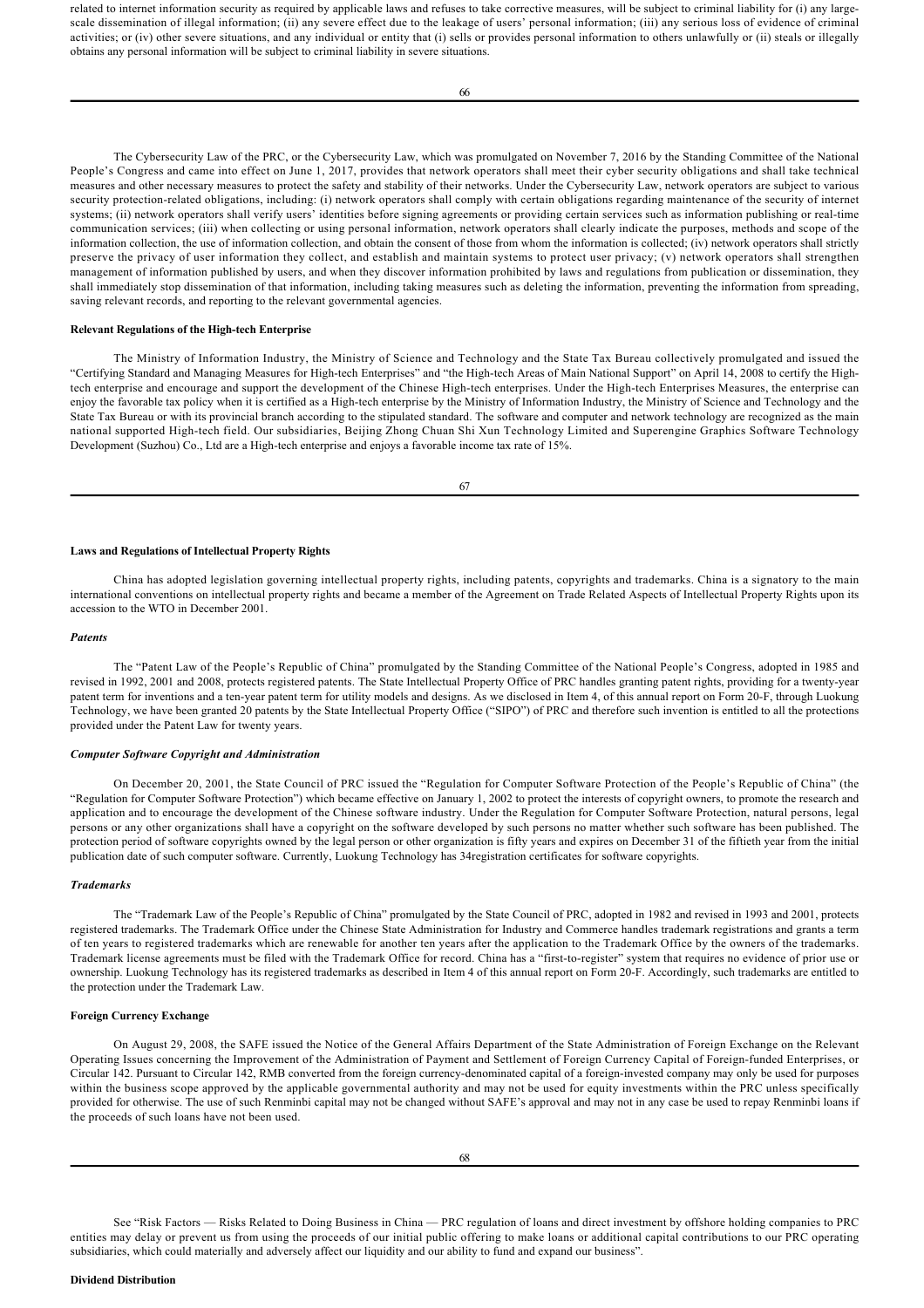We are a British Virgin Islands holding company and substantially all of our operations are conducted through LK Technology. We rely on dividends and other distributions from our LK Technology and its subsidiaries to provide us with our cash flow and allow us to pay dividends on the shares underlying our ADSs and meet our other obligations. The principal regulations governing distribution of dividends paid by wholly foreign-owned enterprises include:

- 1. Wholly Foreign-Owned Enterprise Law (1986), as amended; and
- 2. Implementation Rules on Wholly Foreign-Owned Enterprise Law (1990), as amended.

Under these regulations, wholly foreign-owned enterprises in China may pay dividends only out of their accumulated profits, if any, determined in accordance with PRC accounting standards and regulations. In addition, wholly foreign-owned enterprises in China are required to set aside at least 10% of their after-tax profit based on PRC accounting standards each year to its general reserves until the accumulative amount of such reserves reach 50% of its registered capital. These reserves are not distributable as cash dividends. The board of directors of a FIE has the discretion to allocate a portion of its after-tax profits to staff welfare and bonus funds, which may not be distributed to equity owners except in the event of liquidation.

#### **Regulation of Foreign Exchange in Certain Onshore and Offshore Transactions**

In October 2005, the SAFE issued the Notice on Issues Relating to the Administration of Foreign Exchange in Fundraising and Return Investment Activities of Domestic Residents Conducted via Offshore Special Purpose Companies, or SAFE Notice 75, which became effective as of November 1, 2005, and was further supplemented by two implementation notices issued by the SAFE on November 24, 2005 and May 29, 2007, respectively. Under Circular 75, prior registration with the local SAFE branch is required for PRC residents to establish or to control an offshore company for the purposes of financing that offshore company with assets or equity interests in an onshore enterprise located in the PRC. An amendment to the registration or filing with the local SAFE branch by such PRC resident is also required for the injection of equity interests or assets of an onshore enterprise in the offshore company or overseas funds raised by such offshore company, or any other material change with respect to the offshore company in connection with any increase or decrease of capital, transfer of shares, merger, division, equity investment, debt investment, or creation of any security interest over any assets located in the PRC.

Under SAFE Notice 75, PRC residents are further required to repatriate into the PRC all of their dividends, profits or capital gains obtained from their shareholdings in the offshore entity within 180 days of their receipt of such dividends, profits or capital gains. The registration and filing procedures under SAFE Notice 75 are prerequisites for other approval and registration procedures necessary for capital inflow from the offshore entity, such as inbound investments or shareholders loans, or capital outflow to the offshore entity, such as the payment of profits or dividends, liquidating distributions, equity sale proceeds, or the return of funds upon a capital reduction. Therefore, failure to comply with such registration may subject us to certain restrictions on, including but not limited to, the increase of the registered capital of our PRC subsidiary, making loans to our PRC subsidiary, and making distributions to us from our onshore companies.

#### **Regulations of Overseas Investments and Listings**

On August 8, 2006, six PRC regulatory agencies, including the MOFCOM, the State Assets Supervision and Administration Commission, the State Administration for Taxation, the State Administration for Industry and Commerce, the CSRC and the SAFE, jointly adopted the New M&A Rule, which became effective on September 8, 2006. This regulation, among other things, includes provisions that purport to require that an offshore SPV formed for purposes of overseas listing of equity interests in PRC companies and controlled directly or indirectly by PRC companies or individuals obtain the approval of the CSRC prior to the listing and trading of such SPV's securities on an overseas stock exchange.

69

On September 21, 2006, the CSRC published on its official website procedures regarding its approval of overseas listings by SPVs. The CSRC approval procedures require the filing of a number of documents with the CSRC and it would take several months to complete the approval process.

The application of the New M&A Rule with respect to overseas listings of SPVs remains unclear with no consensus currently existing among the leading PRC law firms regarding the scope of the applicability of the CSRC approval requirement.

We believe that, based on our understanding of the current PRC laws, regulations and rules and the procedures announced on September 21, 2006, there is no requirement in this regulation that would require an application to be submitted to the MOFCOM or the CSRC for the approval of the listing and trading of our ADSs on the NASDAQ Capital Market.

See "Risk Factors — Risks Related to Doing Business in China — If we were required to obtain the prior approval of the China Securities Regulatory Commission, or CSRC, of the listing and trading of our ADSs on the NASDAQ Capital Market, we may face regulatory actions or other sanctions from the CSRC or other PRC regulatory agencies."

## **E. TAXATION**

*The following discussion sets forth the material British Virgin Islands, PRC and U.S. federal income tax consequences of an investment in our ADSs and the ordinary shares represented by our ADSs, sometimes referred to collectively as the "securities". It is based upon laws and relevant interpretations thereof in effect as of the date of this report, all of which are subject to change. This discussion does not deal with all possible tax consequences relating to an investment in the securities, such as the tax consequences under state, local and other tax laws. As used in this discussion, "we," "our" and "us" refers only to Luokung Technology Corp..* 

## **British Virgin Islands Taxation**

Under the law of the British Virgin Islands as currently in effect, a holder of the securities who is not a resident of the British Virgin Islands is not liable for British Virgin Islands tax on dividends paid with respect to the securities and all holders of the securities are not liable to the British Virgin Islands for tax on gains realized during that year on the sale or disposal of such ordinary shares. The British Virgin Islands does not impose a withholding tax on dividends paid by a company incorporated or re-registered under the BVI Act.

There are no capital gains, gift or inheritance taxes levied by the British Virgin Islands on companies incorporated under the BVI Act. In addition, shares of companies incorporated under the BVI Act are not subject to transfer taxes, stamp duties or similar charges.

There is no income tax treaty or convention currently in effect between the United States and the British Virgin Islands or between China and the British Virgin Islands.

#### **People's Republic of China Taxation**

In 2007, the PRC National People's Congress enacted the new Enterprise Income Tax Law (the "EIT Law"), which became effective on January 1, 2008. The new EIT Law imposes a single uniform income tax rate of 25% on all Chinese enterprises, including foreign-invested enterprises, and levies a withholding tax rate of 10% on dividends payable by Chinese subsidiaries to their foreign shareholders unless any such foreign shareholders' jurisdiction of incorporation has a tax treaty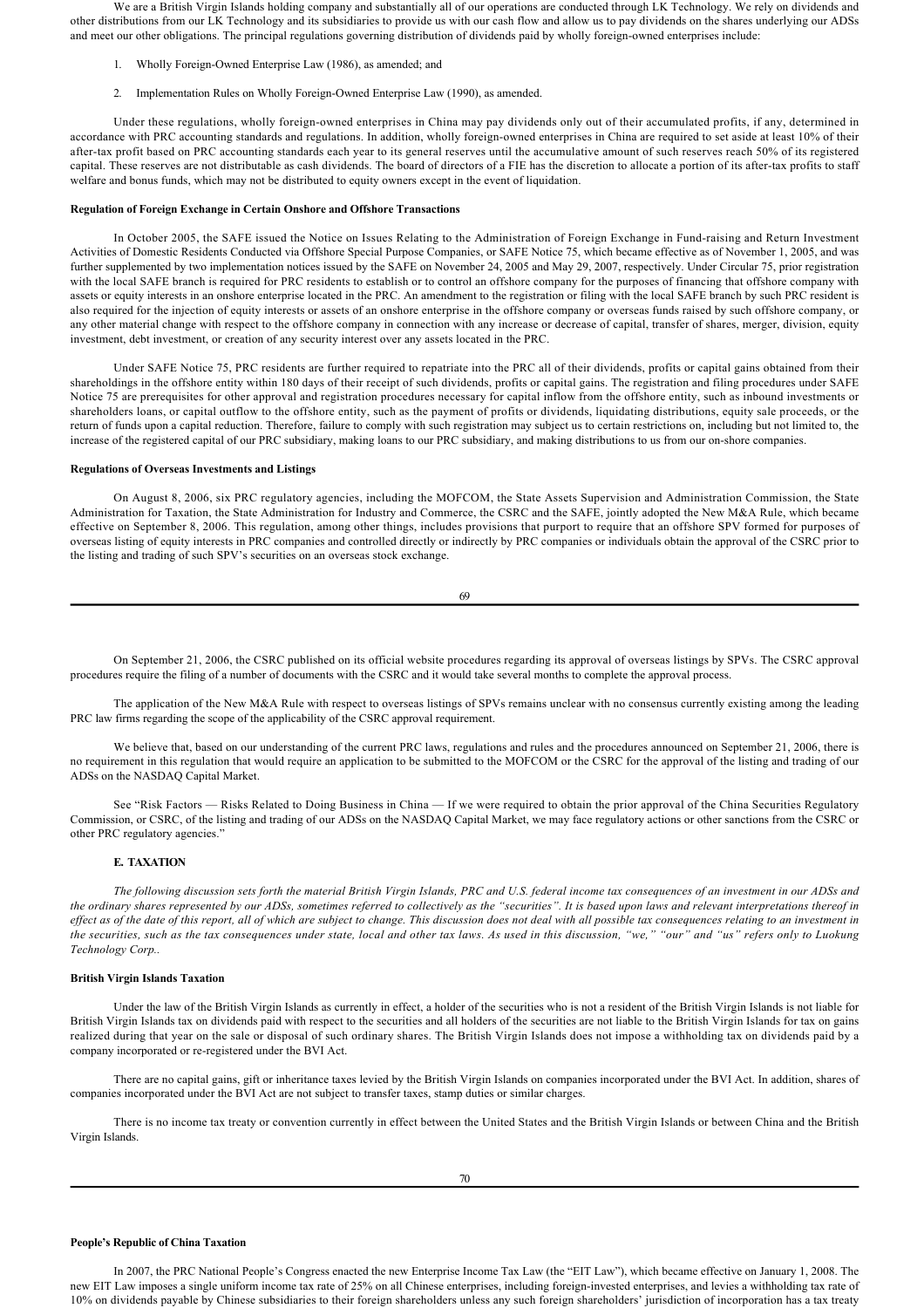with China that provides for a different withholding agreement. Under the new EIT Law, enterprises established outside China but deemed to have a "de facto management body" within the country may be considered "resident enterprises" for Chinese tax purposes and, therefore, may be subject to an enterprise income tax rate of 25% on their worldwide income. Pursuant to the implementation rules of the new EIT Law, a "de facto management body" is defined as a body that has material and overall management control over the business, personnel, accounts and properties of the enterprise. Although substantially all members of our management are located in China, it is unclear whether Chinese tax authorities would require (or permit) us to be treated as PRC resident enterprises. If we are deemed a Chinese tax resident enterprise, we may be subject to an enterprise income tax rate of 25% on our worldwide income, excluding dividends received directly from another Chinese tax resident enterprise, as well as PRC enterprise income tax reporting obligations. If we are not deemed to be a Chinese tax resident enterprise, we may be subject to certain PRC withholding taxes. See "Risk Factors - Risks Related to Doing Business in China - Our holding company structure may limit the payment of dividends." As a result of such changes, our historical tax rates may not be indicative of our tax rates for future periods and the value of our ADSs or ordinary shares may be adversely affected. If we are deemed a PRC resident enterprise and investors' gain from the sales of the securities and dividends payable by us are deemed sourced from China, such gains and dividends payable by us may be subject to PRC tax. See "Risk Factors — Risks Related to Doing Business in China — If we were deemed a "resident enterprise" by PRC tax authorities, we could be subject to tax on our global income at the rate of 25% under the New EIT Law and our non-PRC shareholders could be subject to certain PRC taxes.

#### **United States Federal Income Taxation**

#### *General*

The following is a discussion of the material U.S. federal income tax consequences to an investor of purchasing, owning and disposing of our securities. This discussion does not address any aspects of U.S. federal gift or estate tax or the state, local or non-U.S. tax consequences of an investment in the securities.

YOU SHOULD CONSULT YOUR OWN TAX ADVISORS CONCERNING THE U.S. FEDERAL, STATE, LOCAL AND NON-U.S. TAX CONSEQUENCES OF PURCHASING, OWNING AND DISPOSING OF THE SECURITIES IN YOUR PARTICULAR SITUATION.

This discussion applies only to those investors that purchase the securities in this offering and that hold the securities as capital assets within the meaning of section 1221 of the Internal Revenue Code of 1986, as amended (the "Code"). This section does not apply to holders that may be subject to special tax rules, including but not limited to:

- 1. dealers in securities or currencies;
- 2. traders in securities that elect to use a mark-to-market method of accounting;
- 3. banks, insurance companies or certain financial institutions;
- 4. tax-exempt organizations;
- 5. governments or agencies or instrumentalities thereof;
- 6. partnerships or other entities treated as partnerships or other passthrough entities for U.S. federal income tax purposes or persons holding the securities through such entities;
- 7. regulated investment companies or real estate investment trusts;
- 8. holders subject to the alternative minimum tax;
- 9. holders that actually or constructively own 10% or more of the total combined voting power of all classes of our shares entitled to vote;
- 10. holders that acquired the securities pursuant to the exercise of employee stock options, in connection with employee stock incentive plans or otherwise as compensation;
- 11. holders that hold the securities as part of a straddle, hedging or conversion transaction; or
- 12. holders whose functional currency is not the U.S. dollar.

71

This section is based on the Code, its legislative history, existing and proposed U.S. Treasury regulations, published rulings and other administrative guidance of the U.S. Internal Revenue Service (the "IRS") and court decisions, all as in effect on the date hereof. These laws are subject to change or different interpretation by the IRS or a court, possibly on a retroactive basis.

We have not sought, and will not seek, a ruling from the IRS as to any U.S. federal income tax consequence described herein. The IRS may disagree with the discussion herein, and its determination may be upheld by a court. Moreover, there can be no assurance that future legislation, regulation, administrative rulings or court decisions will not adversely affect the accuracy of the statements in this discussion.

The discussion below of the U.S. federal income tax consequences to "U.S. Holders" will apply to a beneficial owner of the securities that is for U.S. federal income tax purposes:

- 1. a citizen or resident of the United States;
- 2. a corporation (or other entity treated as a corporation) that is created or organized (or treated as created or
- 3. organized) under the laws of the United States, any state thereof or the District of Columbia;
- 4. an estate whose income is subject to U.S. federal income tax regardless of its source; or
- 5. a trust if (a) a U.S. court can exercise primary supervision over the trust's administration and one or more U.S.
- 6. persons are authorized to control all substantial decisions of the trust, or (b) if the trust has a valid election in effect under applicable U.S.

Treasury regulations to be treated as a U.S. person.

If a beneficial owner of the securities is not described as a U.S. Holder and is not an entity treated as a partnership or other pass-through entity for U.S. federal income tax purposes, such owner will be considered a "Non-U.S. Holder." The material U.S. federal income tax consequences applicable specifically to Non-U.S. Holders are described below under the heading "Tax Consequences to Non-U.S. Holders."

If a partnership (including for this purpose any entity treated as a partnership for U.S. tax purposes) is a beneficial owner of the securities, the U.S. tax treatment of a partner in the partnership generally will depend on the status of the partner and the activities of the partnership. A holder of the securities that is a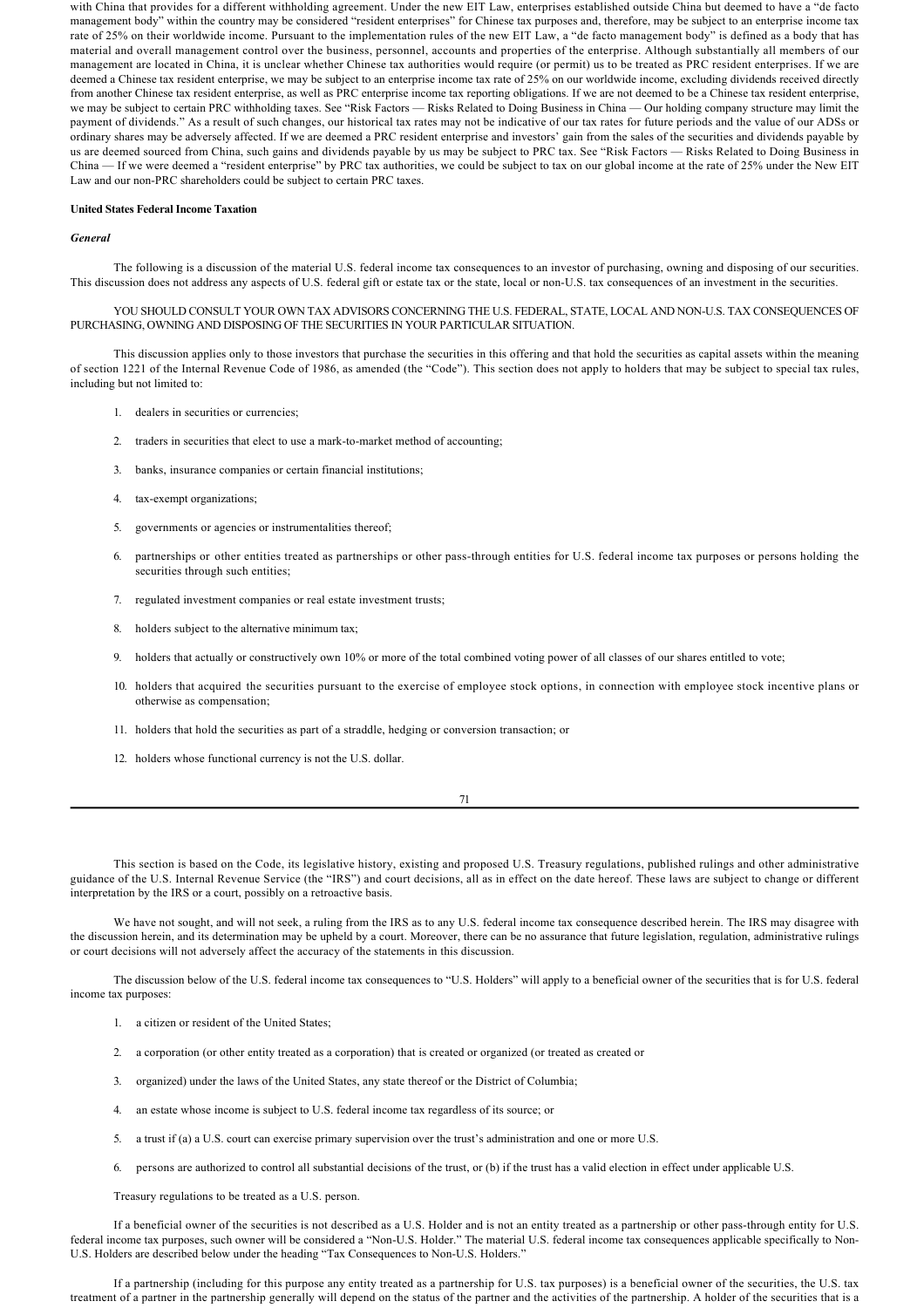partnership or partners in such a partnership should consult their own tax advisors about the U.S. federal income tax consequences of holding and disposing of the securities.

This discussion assumes that any distributions made (or deemed made) on the securities and any consideration received by a holder in consideration for the sale or other disposition of the securities will be in U.S. dollars. This discussion also assumes that the representations contained in the Deposit Agreement are true and that the obligations in the Deposit Agreement and any related agreement will be complied with in accordance with their terms. Finally, this discussion assumes that each ADS will only represent ordinary shares in us, and will not represent any other type of security, such as a bond, cash or other property.

72

For U.S. federal income tax purposes, a holder of an ADS will be treated as the beneficial owner of the shares represented by such ADS and an exchange of an ADS for ordinary shares will not be subject to U.S. federal income tax. The U.S. Treasury has expressed concerns that parties to whom ADSs are prereleased, or intermediaries in the chain of ownership between holders of ADSs and the issuer of the securities underlying the ADSs may be taking actions that are inconsistent with the claiming of foreign tax credits by U.S. Holders of ADSs. Such actions would also be inconsistent with the claiming of the reduced rate of tax applicable to dividends received by certain non-corporate U.S. Holders, including individual U.S. Holders, as described below under "Tax Consequences to U.S. Holders — Taxation of Distributions." Accordingly, the availability of foreign tax credits or the reduced tax rate for dividends received by certain non-corporate U.S. Holders, including individual U.S. Holders, could be affected by actions taken by parties to whom the ADSs are released, or by future actions by the U.S. Treasury.

### *Tax Consequences to U.S. Holders*

#### *Taxation of Distributions*

Subject to the passive foreign investment company, or PFIC, rules discussed below, the gross amount of any cash distributions we make with respect to a U.S. Holder in respect of such U.S. Holder's ADSs or shares will generally be treated as dividend income if the distributions are made from our current or accumulated earnings and profits, calculated according to U.S. federal income tax principles. Cash dividends will generally be subject to U.S. federal income tax as ordinary income on the day the U.S. Holder actually or constructively receives such income. With respect to noncorporate U.S. Holders for taxable years beginning before January 1, 2011, dividends may be taxed at the lower applicable long-term capital gains rate provided that (a) our ADSs or shares are readily tradable on an established securities market in the United States, or, in the event we are deemed to be a Chinese "resident enterprise" under the EIT Law (as described above under "People's Republic of China Taxation"), we are eligible for the benefits of the income tax treaty between the United States and the PRC (the "U.S.-PRC Tax Treaty"), (b) we are not a PFIC, as discussed below, for either the taxable year in which the dividend was paid or the preceding taxable year, and (c) certain holding period requirements are met. Under published IRS authority, ADSs are considered for purposes of clause (a) above to be readily tradable on an established securities market in the United States only if they are listed on certain exchanges, which presently include the NASDAQ Capital Market. U.S. Holders should consult their own tax advisors regarding the availability of the lower rate for any dividends paid with respect to our ADSs or shares.

Dividends will not be eligible for the dividends-received deduction allowed to U.S. corporations in respect of dividends received from other U.S. corporations. Generally, if we distribute noncash property as a dividend (other than pro rata distributions of our shares) out of our current or accumulated earnings and profits (as determined for U.S. federal income tax purposes), a U.S. Holder generally will include in income an amount equal to the fair market value of the property, on the date that it is distributed.

Distributions in excess of current and accumulated earnings and profits, as determined for U.S. federal income tax purposes, will be treated as a non-taxable return of capital to the extent of the U.S. Holder's basis in its shares or ADSs and thereafter as capital gain. However, we do not plan on calculating our earnings and profits in accordance with U.S. federal income tax principles. U.S. holders therefore should generally assume that any distributions paid by us will be treated as dividends for U.S. federal income tax purposes.

If PRC taxes apply to dividends paid by us to a U.S. Holder (see "People's Republic of China Taxation," above), such taxes may be treated as foreign taxes eligible for credit against such holder's U.S. federal income tax liability (subject to certain limitations), and a U.S. Holder may be entitled to certain benefits under the U.S.PRC Tax Treaty. The rules relating to the U.S. foreign tax credit are complex. U.S. Holders should consult their own tax advisors regarding the creditability of any such PRC tax and their eligibility for the benefits of the U.S.-PRC Tax Treaty.

73

### *Taxation of Dispositions of Shares*

Subject to the PFIC rules discussed below, a U.S. holder that sells or otherwise disposes of its shares will recognize capital gain or loss for U.S. federal income tax purposes equal to the difference between the amount realized and such U.S. Holder's tax basis in its shares. Prior to January 1, 2011, capital gains of a non-corporate U.S. holder are generally taxed at a maximum rate of 15% where the property is held for more than one year (and 20% thereafter). The ability to deduct capital losses is subject to limitations.

If PRC taxes apply to any gain from the disposition of our shares by a U.S. Holder, such taxes may be treated as foreign taxes eligible for credit against such holder's U.S. federal income tax liability (subject to certain limitations), and a U.S. Holder may be entitled to certain benefits under the U.S.-PRC Tax Treaty. U.S. Holders should consult their own tax advisors regarding the creditability of any such PRC tax and their eligibility for the benefits of the U.S.PRC Tax Treaty.

## *Passive Foreign Investment Company*

We do not expect to be a PFIC for U.S. federal income tax purposes for our current tax year or in the foreseeable future. The determination of whether or not we are a PFIC in respect of any of our taxable years is a factual determination that cannot be made until the close of the applicable tax year and that is based on the types of income we earn and the value and composition of our assets (including goodwill), all of which are subject to change. Therefore, we can make no assurances that we will not be a PFIC in respect of our current taxable year or in the future.

In general, we will be a PFIC in any taxable year if either:

- 1. at least 75% of our gross income for the taxable year is passive income; or
- 2. at least 50% of the value, determined on the basis of a quarterly average, of our assets is attributable to assets that produce or are held for the production of passive income.

Passive income includes dividends, interest, royalties, rents (other than certain rents and royalties derived in the active conduct of a trade or business), the excess of gains over losses from certain types of transactions in commodities, annuities and gains from assets that produce passive income. We will be treated as owning our proportionate share of the assets and earning our proportionate share of the income of any corporation in which we own, directly or indirectly, at least 25% (by value) of the stock.

If we are treated as a PFIC in any year during which a U.S. Holder owns the securities, and such U.S. Holder did not make a mark-to-market election, as described below, the U.S. Holder will be subject to special rules with respect to: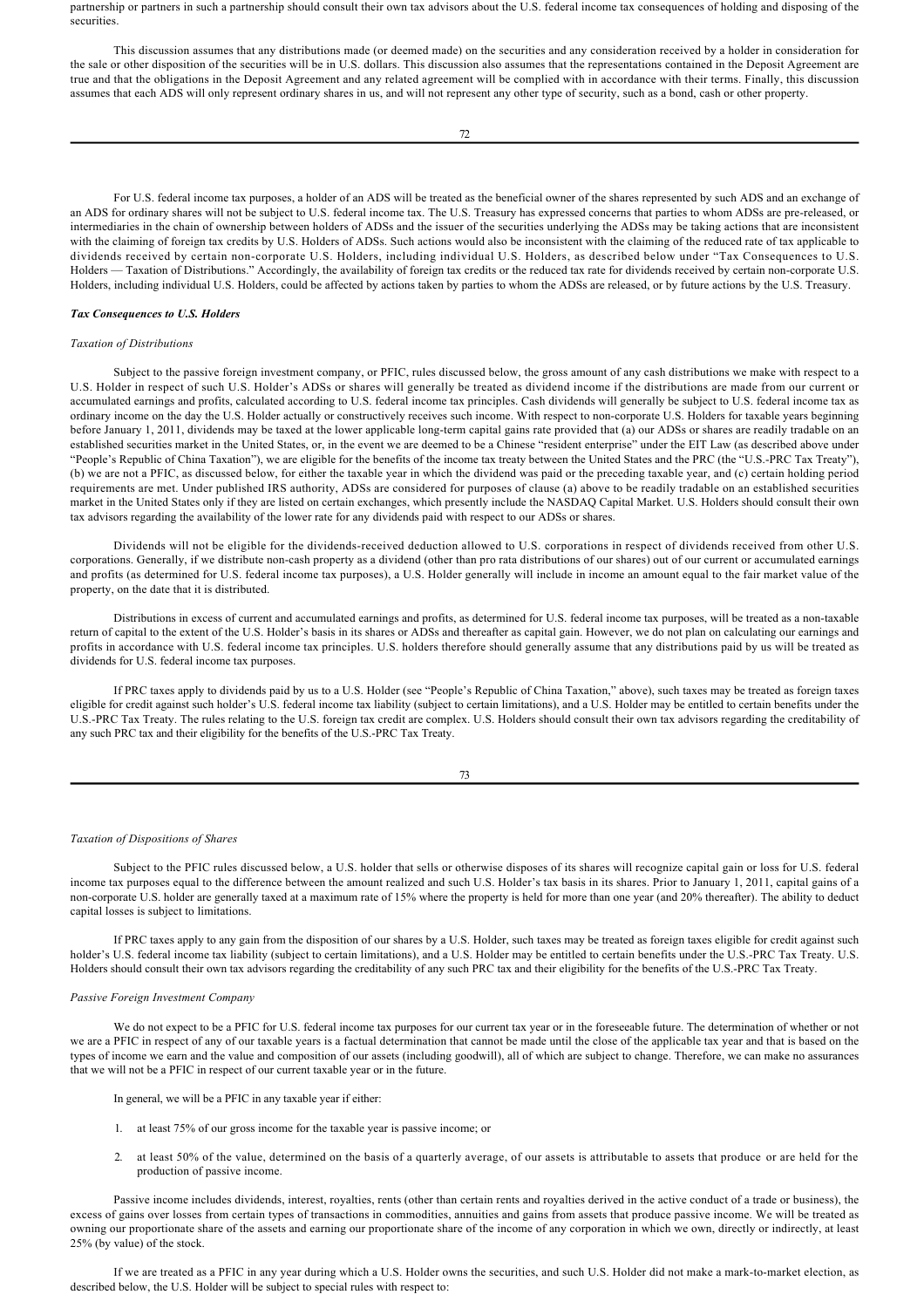1. any gain recognized by the U.S. Holder on the sale or other disposition of its shares; and any excess distribution that we make to the U.S. Holder (generally, the excess of the amount of any distributions to such U.S. Holder during a single taxable year of such U.S. Holder over 125% of the average annual distributions received by such U.S. Holder in respect of the shares during the three preceding taxable years of such U.S. Holder or, if shorter, such U.S. Holder holding period for the shares).

Under these rules:

- 2. the gain or excess distribution will be allocated ratably over the U.S. Holder's holding period for the shares;
- 3. the amount allocated to the U.S. Holder's taxable year in which it realized the gain or excess distribution or to the period in the U.S. Holder's holding period before the first day of our first taxable year in which we are a PFIC will be taxed as ordinary income;
- 4. the amount allocated to other taxable years (or portions thereof) of the U.S. Holder and included in its holding period will be taxed at the highest tax rate in effect for that year; and
- 5. the interest charge generally applicable to underpayments of tax will be imposed in respect of the tax attributable to each such other taxable year of the U.S. Holder.
- 6. Special rules apply for calculating the amount of the foreign tax credit with respect to excess distributions by a PFIC.

74

Alternatively, if a U.S. Holder, at the close of its taxable year, owns ordinary shares in a PFIC that are treated as marketable stock, the U.S. Holder may make a mark-to-market election with respect to such shares for such taxable year. Our shares will be "marketable" to the extent that they remain regularly traded on a national securities exchange, such as the NASDAQ Capital Market. If a U.S. Holder makes this election in a timely fashion, it will not be subject to the PFIC rules described above. Instead, in general, the U.S. Holder will include as ordinary income each year the excess, if any, of the fair market value of its shares at the end of the taxable year over its adjusted basis in its shares. Any ordinary income resulting from this election would generally be taxed at ordinary income tax rates and would not be eligible for the reduced rate of tax applicable to qualified dividend income. The U.S. Holder will also be allowed to take an ordinary loss in respect of the excess, if any, of the adjusted basis of its shares over the fair market value at the end of the taxable year (but only to the extent of the net amount of previously included income as a result of the mark-to-market election). The U.S. Holder's basis in the shares will be adjusted to reflect any such income or loss amounts. U.S. Holders should consult their own tax advisor regarding potential advantages and disadvantages of making a mark-to-market election with respect to their shares.

Alternatively, a U.S. Holder of stock in a PFIC may avoid the PFIC tax consequences described above in respect to our or shares by making a timely "qualified electing fund" election to include in income its pro rata share of our net capital gains (as long-term capital gain) and other earnings and profits (as ordinary income), on a current basis, in each case whether or not distributed, in the taxable year of the U.S. Holder in which or with which our taxable year ends. However, the qualified electing fund election is available only if the PFIC provides such U.S. Holder with certain information regarding its earnings and profits as required under applicable U.S. Treasury regulations. We do not intend to furnish the information that a U.S. Holder would need in order to make a qualified electing fund election. Therefore, U.S. Holders will not be able to make or maintain such election with respect to their or shares.

If a U.S. Holder owns our shares or during any year that we are a PFIC, such holder must file U.S. Internal Revenue Service Form 8621 regarding such holder's shares or and the gain realized on the disposition of the shares. The reduced tax rate for dividend income, discussed in "Taxation of Distributions," is not applicable to dividends paid by a PFIC. U.S. Holders should consult with their own tax advisors regarding reporting requirements with respect to their shares.

### **Tax Consequences to Non-U.S. Holders**

Dividends paid to a Non-U.S. Holder in respect of our or shares generally will not be subject to U.S. federal income tax, unless the dividends are effectively connected with the Non-U.S. Holder's conduct of a trade or business within the United States (and, if required by an applicable income tax treaty, are attributable to a permanent establishment or fixed base that such holder maintains in the United States).

In addition, a Non-U.S. Holder generally will not be subject to U.S. federal income tax on any gain attributable to a sale or other disposition of our or shares unless such gain is effectively connected with its conduct of a trade or business in the United States (and, if required by an applicable income tax treaty, is attributable to a permanent establishment or fixed base that such holder maintains in the United States) or the Non-U.S. Holder is an individual who is present in the United States for 183 days or more in the taxable year of sale or other disposition and certain other conditions are met (in which case, such gain from United States sources generally is subject to tax at a 30% rate or a lower applicable tax treaty rate).

Dividends and gains that are effectively connected with the Non-U.S. Holder's conduct of a trade or business in the United States (and, if required by an applicable income tax treaty, are attributable to a permanent establishment or fixed base in the United States) generally will be subject to tax in the same manner as for a U.S. Holder and, in the case of a Non-U.S. Holder that is a corporation for U.S. federal income tax purposes, may also be subject to an additional branch profits tax at a 30% rate or a lower applicable tax treaty rate.

#### 75

## *Information Reporting and Backup Withholding*

In general, information reporting for U.S. federal income tax purposes generally should apply to distributions made on the securities within the United States to a noncorporate U.S. Holder and to the proceeds from sales and other dispositions of the securities by a noncorporate U.S. Holder to or through a U.S. office of a broker. Payments made (and sales and other dispositions effected at an office) outside the United States generally should be subject to information reporting in limited circumstances.

Dividend payments made to U.S. Holders and proceeds paid from the sale or other disposition the securities may be subject to information reporting to the IRS and possible U.S. federal backup withholding at a current rate of 28%. Certain exempt recipients, such as corporations, are not subject to these information reporting requirements. Backup withholding will not apply to a U.S. Holder who furnishes a correct taxpayer identification number and makes any other required certification, or who is otherwise exempt from backup withholding. U.S. Holders who are required to establish their exempt status must provide a duly executed IRS Form W-9.

A Non-U.S. Holder generally may eliminate the requirement for information reporting and backup withholding by providing certification of its foreign status, under penalties of perjury, on a duly executed applicable IRS Form W-8 or by otherwise establishing an exemption.

Backup withholding is not an additional tax. Rather, the amount of any backup withholding will be allowed as a credit against a U.S. Holder's or a non-U.S. Holder's U.S. federal income tax liability and may entitle such holder to a refund, provided that certain required information is timely furnished to the IRS.

PROSPECTIVE PURCHASERS OF OUR SECURITIES SHOULD CONSULT WITH THEIR OWN TAX ADVISORS REGARDING THE APPLICATION OF THE U.S. FEDERAL INCOME TAX LAWS TO THEIR PARTICULAR SITUATIONS AS WELL AS ANY ADDITIONAL TAX CONSEQUENCES RESULTING FROM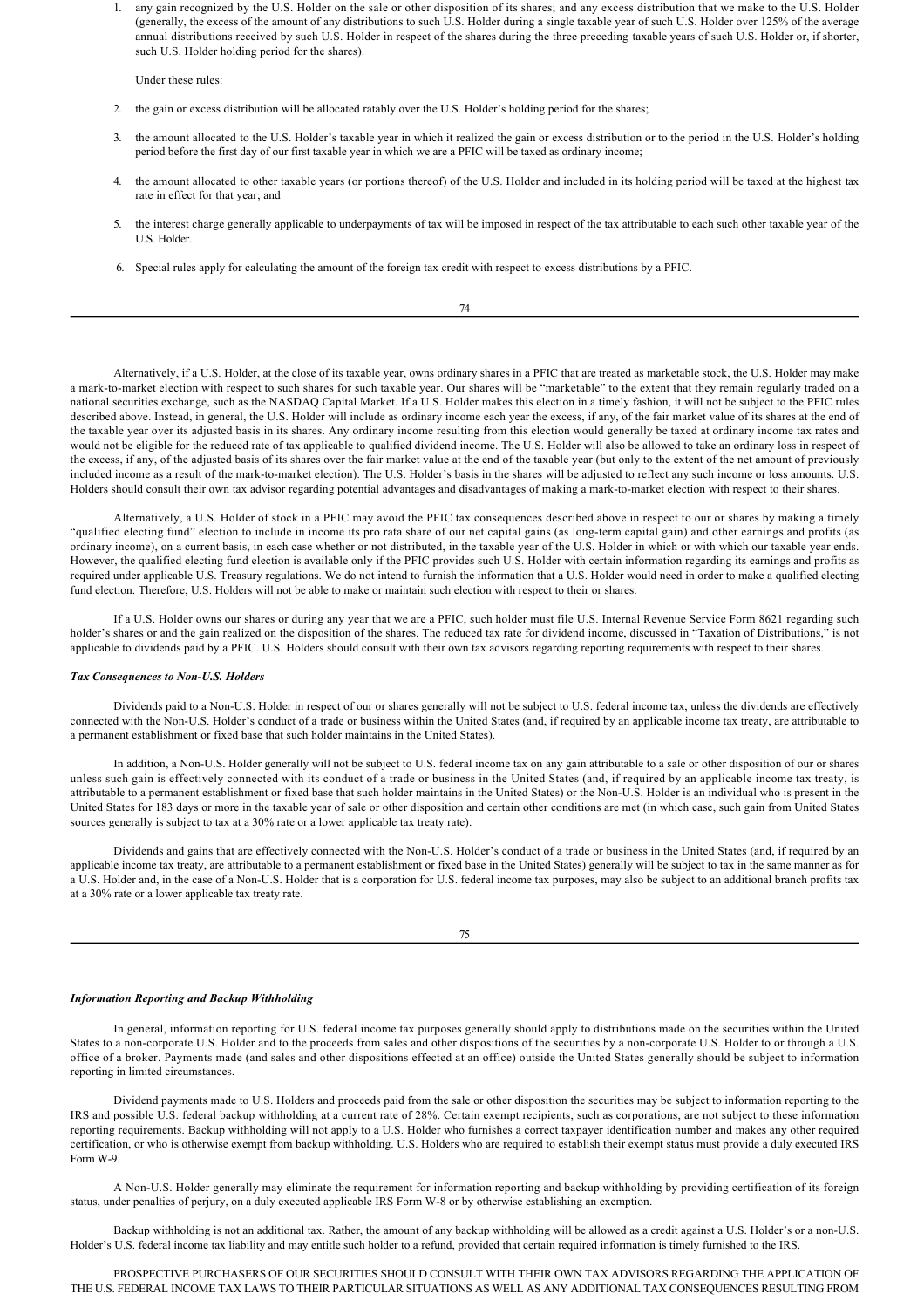PURCHASING, HOLDING OR DISPOSING OF OUR SECURITIES, INCLUDING THE APPLICABILITY AND EFFECT OF THE TAX LAWS OF ANY STATE, LOCAL OR NON-U.S. JURISDICTION, INCLUDING ESTATE, GIFT, AND INHERITANCE LAWS AND APPLICABLE TAX TREATIES.

#### **F. DIVIDENDS AND PAYING AGENTS.**

Not applicable.

### **G. STATEMENT BY EXPERTS.**

None.

#### **H. DOCUMENTS ON DISPLAY.**

We previously filed a registration statement on Form F-1 (File No. 333-166056) with the SEC relating to our initial public offering in May 2010. This annual report does not contain all of the information in the registration statement and the exhibits and financial statements included with the registration statement. References in this annual report to any of our contracts, agreements or other documents are not necessarily complete, and you should refer to the exhibits attached to the registration statement for copies of the actual contracts, agreements or documents. In addition, we will file annual reports on Form 20-F and submit other information under cover of Form 6K. As a foreign private issuer, we are exempt from the proxy requirements of Section 14 of the Exchange Act and our officers, directors and principal shareholders will be exempt from the insider short-swing disclosure and profit recovery rules of Section 16 of the Exchange Act. You may read and copy the registration statement, the related exhibits and other materials we file with the SEC at the SEC's public reference room in Washington, D.C. at 100 F Street, Room 1580, N.E., Washington, D.C.20549. You can also request copies of those documents, upon payment of a duplicating fee, by writing to the SEC. Please call the SEC at 1-800-SEC-0330 for further information on the operation of the public reference rooms. The SEC also maintains an Internet site that contains reports, proxy and information statements and other information regarding issuers that file with the SEC. The website address is *http://www.sec.gov*. You may also request a copy of these filings, at no cost, by writing us at LAB 32, SOHO 3Q, No 9, Guanghua Road, Chaoyang District, Beijing, People's Republic of China, 100020 or telephoning us at  $(86)$  10-85866721.

#### **I. SUBSIDIARY INFORMATION**

For a listing of our subsidiaries, see "Item 4. Information on the Company – C. Organizational Structure."

76

#### **ITEM 11. QUANTITATIVE AND QUALITATIVE DISCLOSURES ABOUT MARKET RISK.**

#### **Interest Rate Risk**

As of December 31, 2018, we had no short-term or long-term borrowings. If we borrow money in future periods, we may be exposed to interest rate risk. Our exposure to market risk for changes in interest rates relates primarily to the interest income generated by our cash deposits with our banks and held-to-maturity investments. We have not used any derivative financial instruments in our investment portfolio. Interest earnings instruments carry a degree of interest rate risk. We have not been exposed, nor do we anticipate being exposed to material risks due to changes in interest rates. However, our future interest income may fall short of expectations due to changes in interest rates.

#### **Foreign Exchange Risk**

Translation adjustments amounted to \$447,246 and \$90,671 gain as of the fiscal year ended December 31, 2018 and 2017, respectively. The Company translated balance sheet amounts with the exception of equity at December 31, 2018 at RMB6.8632 to \$1.00 as compared to RMB 6.5342 to \$1.00 at December 31, 2017. The Company stated equity accounts at their historical rate. The average translation rates applied to income statement accounts for the fiscal year ended December 31, 2018 and 2017 were RMB6.6174 and RMB 6.7356 to US\$1.00, respectively. So far, the PRC government has been able to manage a stable exchange rate between RMB and the U.S. Dollar. Our future downward translation adjustments may occur and can be significant due to changes in such exchange rate.

If we decide to convert our RMB into U.S. dollars for the purpose of making payments for dividends on our ordinary shares or for other business purposes, appreciation of the U.S. dollar against the RMB would have a negative effect on the U.S. dollar amount available to us.

The PRC government imposes strict restrictions on PRC resident companies regarding converting RMB into foreign currencies and vice versa under capital account transactions, such as receiving equity investments from outside of the PRC, making equity investments outside of the PRC, borrowing money from or lending money outside of the PRC, and repaying debt or remitting liquidated assets and/or accumulated profits outside of the PRC. These transactions have to be approved by the relevant PRC government authorities, including but not limited to the commerce bureau, the tax bureau and the State Administration of Foreign Exchange, or SAFE, and have to be conducted at banks entrusted by the local SAFE branch. As our business continues to grow, we may need to continuously finance our PRC subsidiaries by raising capital from outside of the PRC. The restriction on converting RMB into foreign currencies, and vice versa, may limit our ability to use capital resources from outside of the PRC. Such restrictions may also limit our ability to remit profits from our PRC subsidiaries outside of the PRC, therefore potentially limiting our ability to pay dividends to our shareholders. In addition, such restrictions will limit our ability to freely transfer temporary excess cash in our or our subsidiaries' bank accounts in and out of the PRC, therefore limiting our ability to conduct cross-border cash management activities to optimize the utilization of our cash.

#### **Inflation**

Although China has experienced an increasing inflation rate, inflation has not had a material impact on our results of operations in recent years. According to the National Bureau of Statistics of China, the change in the consumer price index in China was 0.46%, (0.77%), and 1.16% in 2001, 2002 and 2003, respectively. However, in connection with a 3.9% increase in 2004, the PRC government announced measures to restrict lending and investment in China in order to reduce inflationary pressures in China's economy. Following the government's actions, the consumer price index decreased to 1.8% in 2005 and to 1.5% in 2006. In 2007, the consumer price index increased to 4.8%. In response, China's central bank, the People's Bank of China, announced that the bank reserve ratio would rise half a percentage point to 15.5% in an effort to reduce inflation pressures. China's consumer price index growth rate reached 8.7% year over year in 2008. In 2009 and 2010, the change in the consumer price index in China was minus 0.7% and 3.3%.

China consumer price index in December 2018 was 0.1% higher than that of the same period in 2017.China consumer price index in December 2017 was 0.3% lower than that of the same period in 2016. China consumer price index in December 2016 was 0.5% higher than that of the same period in 2015. China consumer price index in December 2015 was 0.1% higher than that of the same period in 2014. The results of the PRC government's actions to combat inflation are difficult to predict. Adverse changes in the Chinese economy, if any, will likely impact the financial performance of a variety of industries in China that use, or would be candidates to use, our software products and services.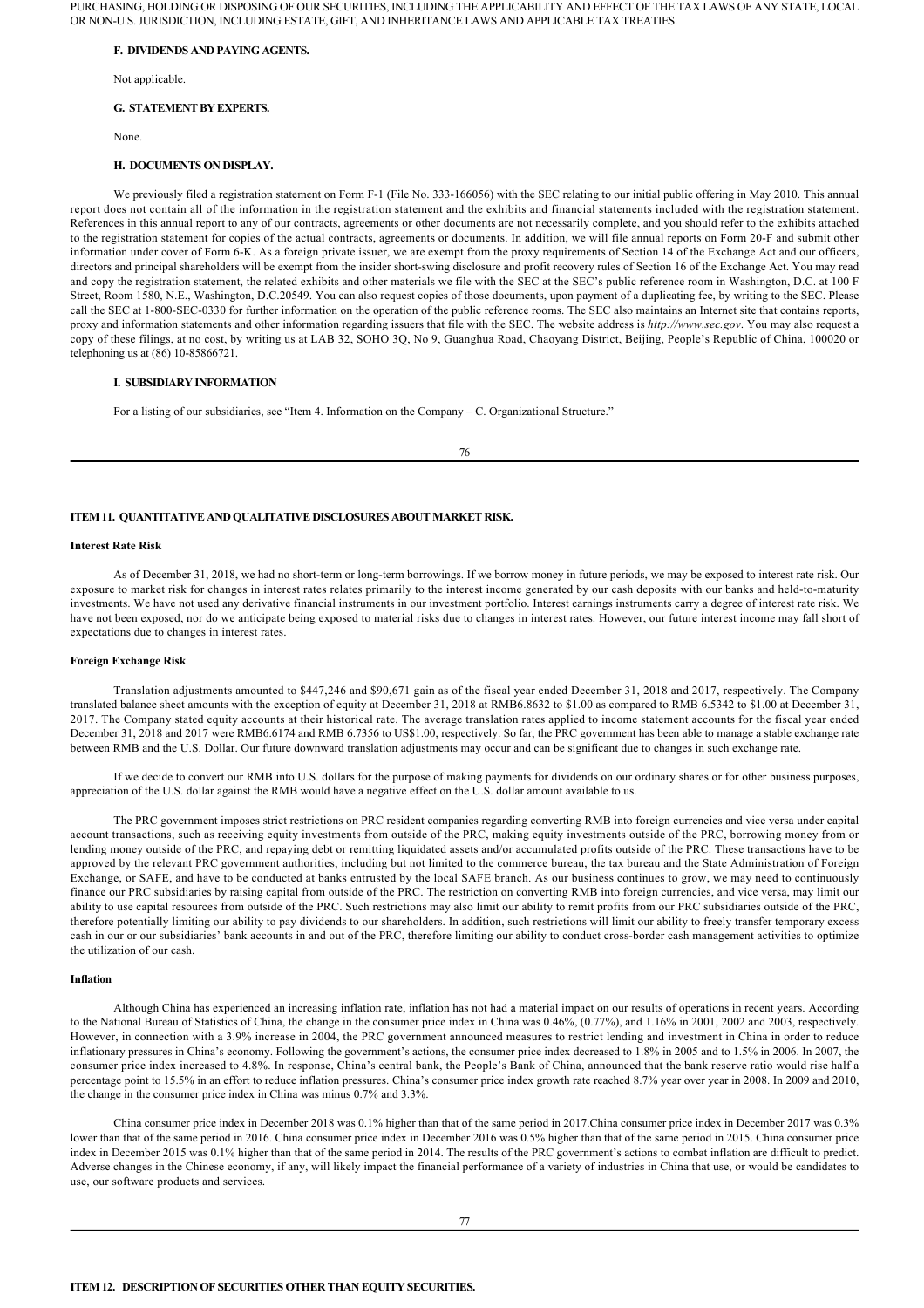#### **A. DEBT SECURITIES.**

Not applicable.

## **B. WARRANTS AND RIGHTS.**

Not applicable

#### **C. OTHER SECURITIES.**

Not applicable.

## **D. AMERICAN DEPOSITARY SHARES.**

Not applicable.

78

## **PART II**

#### **ITEM 13. DEFAULTS, DIVIDEND ARREARAGES AND DELINQUENCIES.**

None.

## **ITEM 14. MATERIAL MODIFICATIONS TO THE RIGHTS OF SECURITY HOLDERS AND USE OF PROCEEDS.**

#### **Use of Proceeds.**

We completed our initial public offering on May 14, 2010 (the "IPO"), which generated net proceeds of approximately \$14.6 million. All remaining cash on hand from the proceeds of our IPO was transferred to C Media Limited and its subsidiaries following the completion of the asset exchange transactions on August 17, 2018.

## **ITEM 15. CONTROLS AND PROCEDURES.**

## *Disclosure Controls and Procedures*

Our Chief Executive Officer and Chief Financial Officer have reviewed and evaluated the effectiveness of our disclosure controls and procedures, which included inquiries made to certain other of our employees. The term "disclosure controls and procedures," as defined in Rules 13a-15(e) and  $15d-15(e)$  under the Exchange Act, means controls and other procedures of a company that are designed to ensure that information required to be disclosed by a company in the reports, such as this report, that it files or submits under the Exchange Act is recorded, processed, summarized and reported, within the time periods specified in the SEC's rules and forms. Disclosure controls and procedures include, without limitation, controls and procedures designed to ensure that information required to be disclosed by a company in the reports that it files or submits under the Exchange Act is accumulated and communicated to the company's management, including its principal executive and principal financial officers, as appropriate to allow timely decisions regarding required disclosure. Management recognizes that any controls and procedures, no matter how well designed and operated, can provide only reasonable assurance of achieving their objectives and management necessarily applies its judgment in evaluating the cost-benefit relationship of possible controls and procedures. Based on that evaluation, our Chief Executive Officer and Chief Financial Officer have each concluded that, as of December 31, 2018, the Company's disclosure controls and procedures were not effective due to the material weakness described in the "Management's Report on Internal Control over Financial Reporting" section below. However, we performed adequate analyses and procedures, including among other things, transaction reviews and account reconciliations, in order to provide assurance that our consolidated financial statements included in this annual report were prepared in accordance with U.S. GAAP and present fairly, in all material respects, our financial position, results of operations and cash flows for the periods presented in conformity with U.S. GAAP.

#### *Management's Report on Internal Control Over Financial Reporting*

Our management is responsible for establishing and maintaining adequate internal control over financial reporting, as such term is defined in Exchange Act Rules 13a-15(f) and 15d-15(f). Internal control over financial reporting refers to the process designed by, or under the supervision of, our principal executive officer and principal financial officer, and effected by our Board of Directors, management and other personnel, to provide reasonable assurance regarding the reliability of financial reporting and the preparation of financial statements for external purposes in accordance with U.S. GAAP and includes those policies and procedures that (i) pertain to the maintenance of records that in reasonable detail accurately and fairly reflect the transactions and dispositions of the assets of the Company; (ii) provide reasonable assurance that transactions are recorded as necessary to permit preparation of financial statements in accordance with U.S. GAAP, and that receipts and expenditures of the Company are being made only in accordance with authorizations of management and directors of the Company; and (iii) provide reasonable assurance regarding prevention or timely detection of unauthorized acquisition, use, or disposition of the Company's assets that could have a material effect on the financial statements.

79

Any system of internal control, no matter how well designed, has inherent limitations. Therefore, even those systems determined to be effective can provide only reasonable assurance with respect to financial statement preparation and presentation. Because of the inherent limitations of internal control, there is a risk that material misstatements may not be prevented or detected on a timely basis by internal control over financial reporting. However, these inherent limitations are known features of the financial reporting process. Therefore, it is possible to design into the process safeguards to reduce, though not eliminate, this risk.

Management assessed our internal control over financial reporting as of December 31, 2018. In making this assessment, management used the criteria set forth by the Committee of Sponsoring Organizations of the Treadway Commission (COSO) in the report entitled "Internal Control-Integrated Framework (2013)." The COSO framework summarizes each of the components of a company's internal control system, including (i) the control environment, (ii) risk assessment, (iii) control activities, (iv) information and communication, and (v) monitoring. Based on such assessment, management concluded that its internal control over financial reporting as of December 31, 2018 was not effective because of the following material weakness:

Lack of U.S. GAAP expertise. Although our accounting personnel are professional and experienced in accounting requirements and procedures generally accepted in the PRC, they do not have sufficient knowledge, experience and training in maintaining our books and records and preparing financial statements in accordance with U.S. GAAP and SEC rules and regulations. The staff needs additional training to become experienced in U.S. GAAPbased reporting, including the skills of U.S. GAAP-based period end closing, consolidation of financial statements, and U.S. GAAP conversion.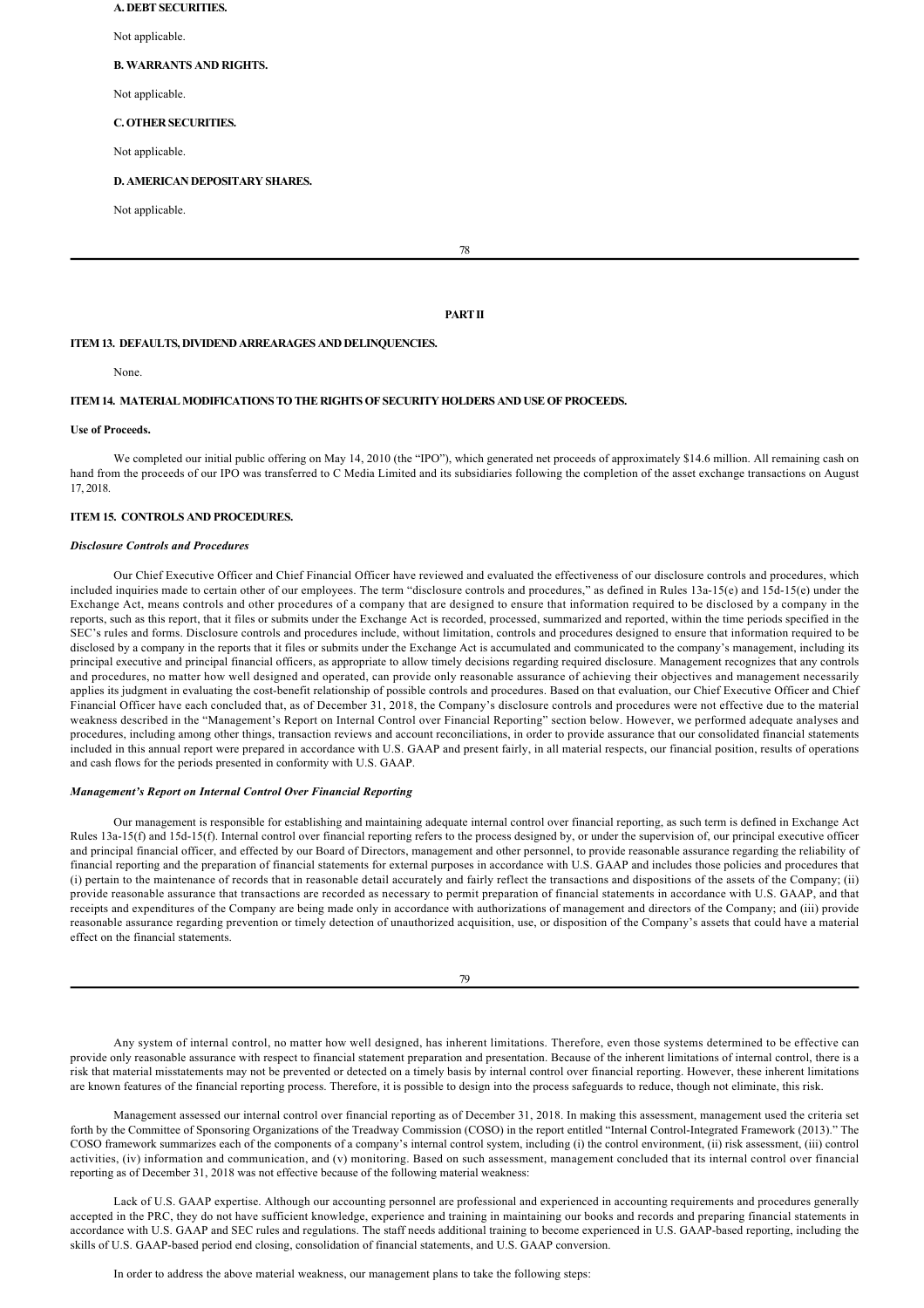We will employ, as needed, outside professionals to provide key accounting personnel ongoing technical trainings to ensure their proper understanding of U.S. GAAP and newly announced accounting standards.

The Company believes the foregoing measures will remediate the identified material weakness in future periods. The Company is committed to monitoring the effectiveness of these measures and making any changes that are necessary and appropriate.

However, giving full consideration to the material weaknesses described above, our Chief Executive Officer and Chief Financial Officer performed adequate analyses and procedures, including among other things, transaction reviews and account reconciliations, in order to provide assurance that our consolidated financial statements included in this annual report were prepared in accordance with U.S. GAAP and present fairly, in all material respects, our financial position, results of operations and cash flows for the periods presented in conformity with U.S. GAAP.

### *Attestation report of the registered public accounting firm.*

This annual report does not include an attestation report of the Company's registered public accounting firm on internal control over financial reporting because the Company is a non-accelerated filer permanently exempted from section 404(b) of the Sarbanes-Oxley Act.

#### *Changes in Internal Control over Financial Reporting*

There were no changes in the Company's internal control over financial reporting that occurred during our fiscal year ended December 31, 2018 that has materially affected or is reasonably likely to materially affect our internal control over financial reporting.

## **ITEM 16. [RESERVED]**

### **ITEM 16A. AUDIT COMMITTEE FINANCIAL EXPERT.**

Our board of directors has determined that Mr. Dennis Galgano qualifies as an audit committee financial expert. Our board of directors has determined that Messrs. Dennis Galgano, Jin Shi, Jiming Ha and Zhihao Xu meet the definition of an "independent director" under the applicable NASDAQ Rules and under Rule 10A-3 of the Securities Exchange Act of 1934, as amended.

80

## **ITEM 16B. CODE OF ETHICS.**

Our board of directors has adopted a code of business conduct and ethics applicable to our directors, officers and employees. We have posted the code on our website at http://www.luokung.com.

## **ITEM 16C. PRINCIPAL ACCOUNTANT FEES AND SERVICES.**

## *Audit Fees*

The aggregate fees billed by Moore Stephens CPA Limited for professional services rendered for the audit of our financial information disclosed in this annual report on Form 20-F was \$325,000 for the year ended December 31, 2018, and \$280,000 for the audit of our financial information disclosed in the transition report on Form 20-F for the two years ended December 31, 2017 and 2016.

The aggregate fees billed by our previous auditor, BDO China Shu Lun Pan Certified Public Accountants LLP for professional services rendered for the audit of our annual financial information included in our annual reports on Form 20F was \$105,500 for the fiscal year ended September 30, 2017.

## *Tax Fees*

We did not engage our principal accountants to provide tax or related services during the last two fiscal years.

## *All Other Fees*

We did not engage our principal accountants to render services to us during the last two fiscal years, other than as reported above.

## **ITEM 16D. EXEMPTIONS FROM THE LISTING STANDARDS FOR AUDIT COMMITTEES.**

Not applicable.

## **ITEM 16E. PURCHASES OF EQUITY SECURITIES BY THE ISSUER AND AFFILIATED PURCHASERS.**

Not applicable.

## **ITEM 16F. CHANGE IN REGISTRANT'S CERTIFYING ACCOUNTANT.**

Not applicable.

## **ITEM 16G. CORPORATE GOVERNANCE.**

We are incorporated in the BVI and our corporate governance practices are governed by applicable BVI law as well as our memorandum and articles of association. In addition, because our ADSs are listed on NASDAQ, we are subject to NASDAQ's corporate governance requirements. NASDAQ Listing Rule 5620(a) requires each issuer to hold an annual meeting of shareholders no later than one year after the end of the issuer's fiscal year end. However, NASDAQ Listing Rule 5615(a)(3) permits a foreign private issuer like us to follow home country practices in lieu of certain requirements of Listing Rule 5600, provided that such foreign private issuer discloses in its annual report filed with the SEC each requirement of Rule 5600 that it does not follow and describes the home country practice followed in lieu of such requirement. We follow home country practice with respect to annual meetings and did not hold an annual shareholder meeting in the year ended December 31, 2018. We may, however, hold annual shareholder meetings in the future if there are significant issues that require shareholders' approvals.

### **ITEM 16H. MINE SAFETY DISCLOSURE.**

Not applicable.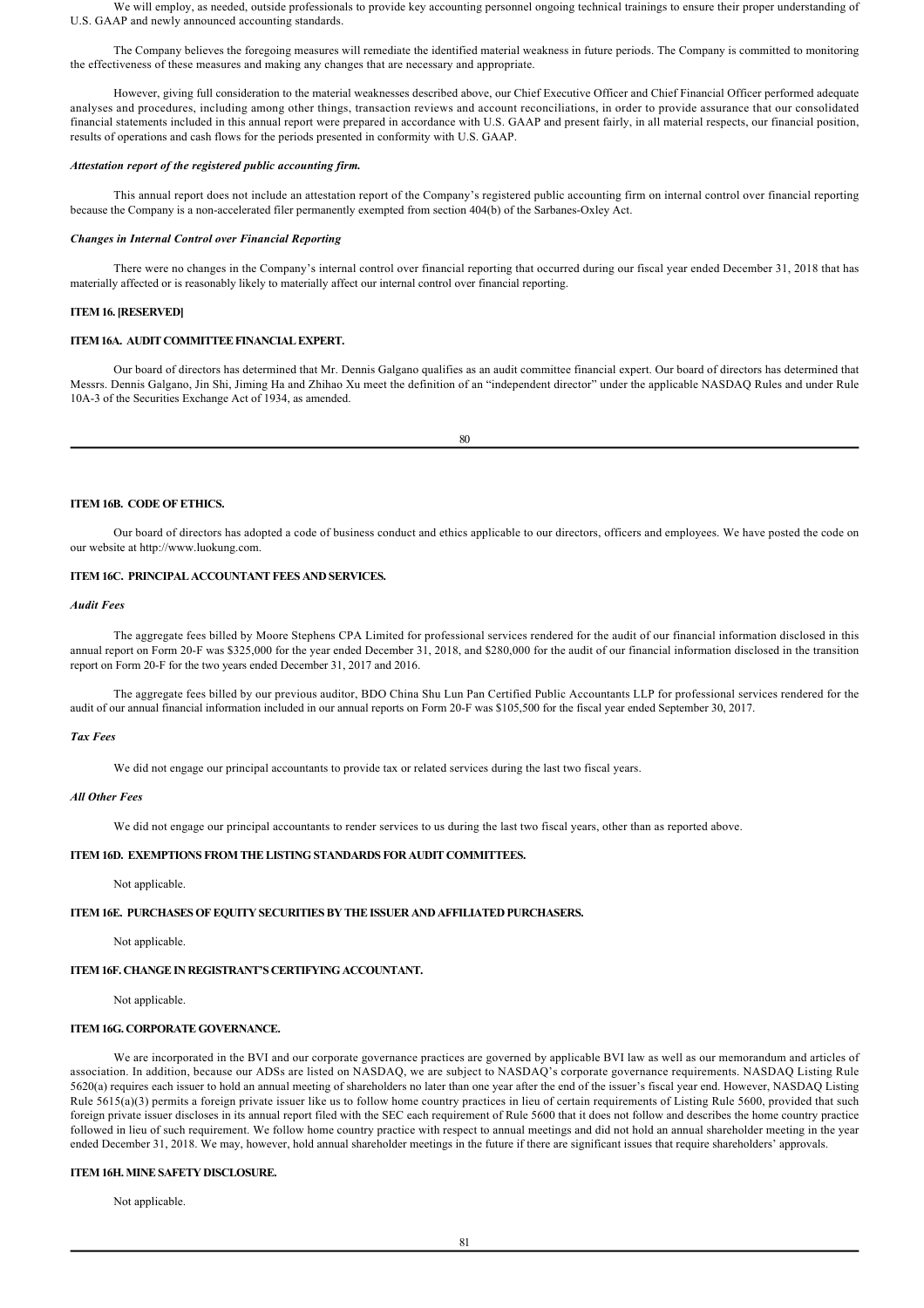#### **PART III**

### **ITEM 17. FINANCIAL STATEMENTS.**

We have elected to provide financial statements and related information specified in Item 18.

## **ITEM 18. FINANCIAL STATEMENTS.**

See "Index to Consolidated Financial Statements" for a list of all financial statements filed as part of this annual report. The Financial Statements are beginning on page F-1.

## **ITEM 19. EXHIBITS.**

See the Exhibit Index following the signature page of this report, which is incorporated herein by reference.

82

## **SIGNATURES**

The registrant hereby certifies that it meets all of the requirements for filing on Form 20F and that it has duly caused and authorized the undersigned to sign this annual report on its behalf.

## **LUOKUNG TECHNOLOGY CORP.**

By: /s/ Xuesong Song

Xuesong Song Chief Executive Officer (principal executive officer)

April 24, 2019

83

## **INDEX**

The following documents are filed as part of this annual report on Form 20-F.

| <b>Exhibit</b><br><b>Number</b> | <b>Description</b>                                                                                                                                                                                                                              |
|---------------------------------|-------------------------------------------------------------------------------------------------------------------------------------------------------------------------------------------------------------------------------------------------|
| $1.1***$                        | Amended and Restated Memorandum of Association and Articles of Association of Luokung Technology Corp., dated August 20, 2018, and as<br>currently in effect.                                                                                   |
| $2.1*$                          | Deposit Agreement among the Company, depositary and holders of the American Depositary Receipts.                                                                                                                                                |
| $2.2*$                          | Form of American Depositary Receipt.                                                                                                                                                                                                            |
| $2.3*$                          | English translation of Entrusted Management Agreement dated December 15, 2009 between Xi'an Softech Co., Ltd., Xi'an Kingtone Information<br>Technology Co., Ltd. and the shareholders of Xi'an Kingtone Information Technology Co., Ltd.       |
| $3.1*$                          | English translation of Shareholder's Voting Proxy Agreement dated December 15, 2009 between Xi'an Softech Co., Ltd., Xi'an Kingtone Information<br>Technology Co., Ltd. and the shareholders of Xi'an Kingtone Information Technology Co., Ltd. |
| $4.1*$                          | English translation of Exclusive Technology Service Agreement dated December 15, 2009 between Xi'an Softech Co., Ltd. and Xi'an Kingtone<br>Information Technology Co., Ltd.                                                                    |
| $4.2*$                          | English translation of Exclusive Option Agreement dated December 15, 2009 between Xi'an Softech Co., Ltd., Xi'an Kingtone Information<br>Technology Co., Ltd. and the shareholders of Xi'an Kingtone Information Technology Co., Ltd.           |
| $4.3*$                          | English translation of Equity Pledge Agreement dated December 15, 2009 between Xi'an Softech Co., Ltd., Xi'an Kingtone Information Technology<br>Co., Ltd. and the shareholders of Xi'an Kingtone Information Technology Co., Ltd.              |
| $4.4*$                          | English translation of Loan Agreement dated September 14, 2009 between Xi'an Kingtone Information Technology Co., Ltd. and Xian City<br><b>Commercial Bank.</b>                                                                                 |
| $4.5*$                          | English translation of Mortgage Agreement dated September 14, 2009 between Xi'an Kingtone Information Technology Co., Ltd. and Xian City<br><b>Commercial Bank.</b>                                                                             |
| $4.6*$                          | English translation of Form of Employment Agreement entered into between the Company and the Company's executive officers.                                                                                                                      |
| $4.7*$                          | 2010 Omnibus Incentive Plan of the Company.                                                                                                                                                                                                     |
| $4.8**$                         | English translation of Project Construction Contract dated August 10, 2010 between Xi'an Hu County Yuxing Agriculture Science & Technology<br>Co., Ltd. and Xi'an Kingtone Information Technology Co., Ltd.                                     |
| $4.9***$                        | Asset Exchange Agreement by and between C Media Limited and the Company dated as of January 25, 2018.                                                                                                                                           |
| $4.10***$                       | Securities Purchase Agreement by and among Redstone YYL Management Limited and five shareholders holding majority of the shares of the<br>Company dated as of January 25, 2018.                                                                 |
| $4.15***$                       | Exclusive Business Cooperation Agreement by and between Zhongchuan Tianxia Information Technology (Shenzhen) Co., Ltd., and Beijing Mobile<br>Vision Technology Co., Ltd., dated August 31, 2015.                                               |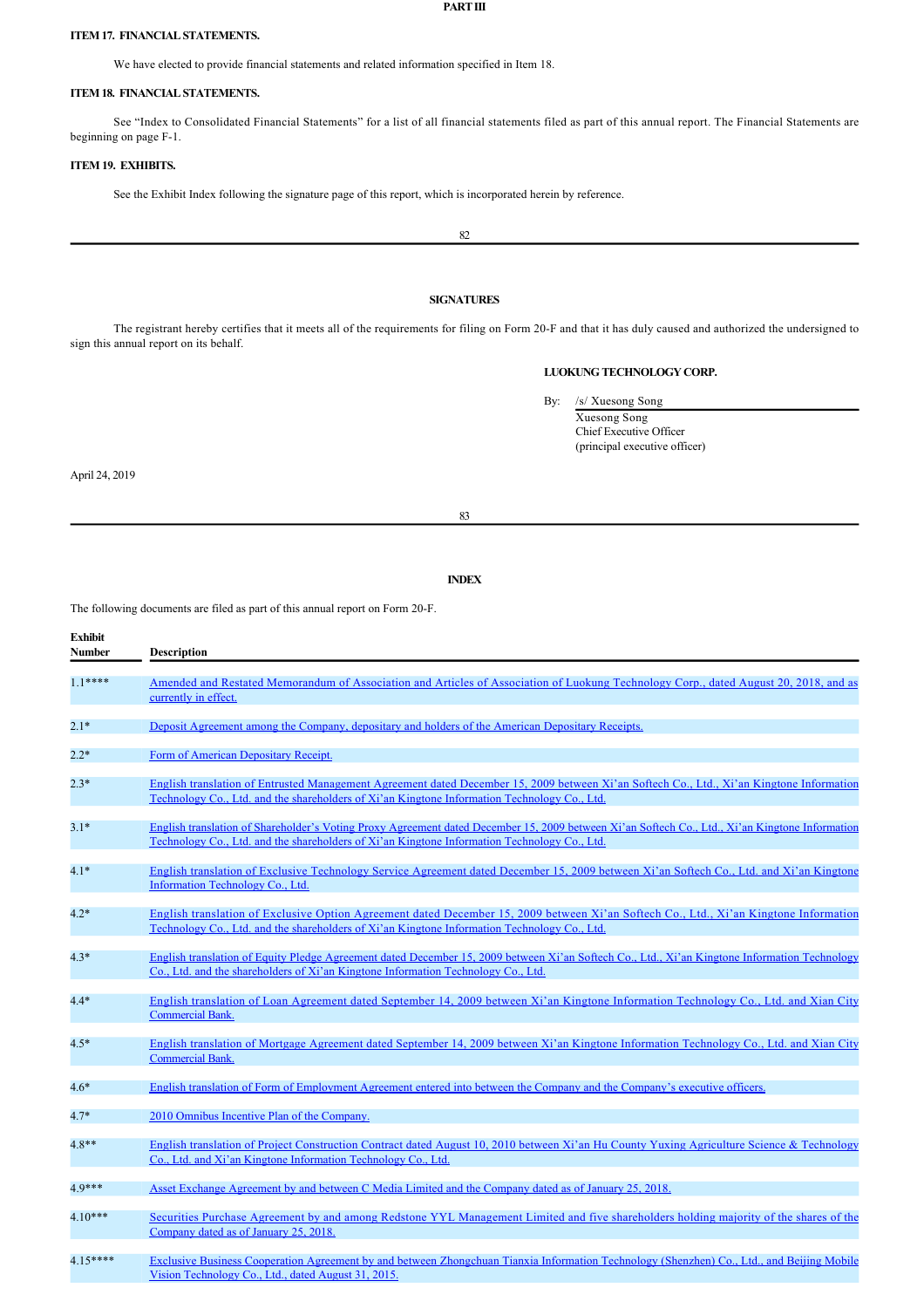| <b>Exhibit</b><br><b>Number</b> | <b>Description</b>                                                                                                                                                                                                                               |
|---------------------------------|--------------------------------------------------------------------------------------------------------------------------------------------------------------------------------------------------------------------------------------------------|
| $4.16***$                       | Exclusive Option Agreement by and among Zhongchuan Tianxia Information Technology (Shenzhen) Co., Ltd., Xuesong Song, Weili Chen, Ping<br>Wang, Donglai Liu, and Beijing Mobile Vision Technology Co., Ltd., dated August 31, 2015.              |
| $4.17***$                       | Equity Interest Pledge Agreement by and among Zhongchuan Tianxia Information Technology (Shenzhen) Co., Ltd., Xuesong Song, Weili Chen,<br>Ping Wang, Donglai Liu, and Beijing Mobile Vision Technology Co., Ltd., dated August 31, 2015.        |
| 4.18                            | Addendum to Asset Exchange Agreement by and among the Company, Topsky Info-tech Holdings Pte Ltd. and C Media Limited, dated October 3,<br>2018. Incorporated by reference to the Company's Current Report on Form 6-K filed on October 4, 2018. |
| 4.19                            | Stock Purchase Agreement, dated August 25, 2018, by and among the Company, LK Technology Ltd., and the shareholders listed<br>therein. Incorporated by reference to the Company's Current Report on Form 6-K filed on August 27, 2018.           |
| $4.20***$                       | Power of Attorney by Weili Chen, dated August 31, 2015.                                                                                                                                                                                          |
| $4.21***$                       | Power of Attorney by Ping Wang, dated August 31, 2015.                                                                                                                                                                                           |
| 4.22****                        | Power of Attorney by Donglai Liu, dated August 31, 2015.                                                                                                                                                                                         |
| $4.23***$                       | Power of Attorney by Xuesong Song, dated August 31, 2015.                                                                                                                                                                                        |
| 4.24 ****                       | Employment Agreement, dated August 19, 2018, between Luokung Technology Corp. and Xuesong Song. <sup>†</sup>                                                                                                                                     |
| $4.25***$                       | Employment Agreement, dated August 19, 2018, by and between Luokung Technology Corp. and Jie Yu.†                                                                                                                                                |
| 4.26                            | <b>Securities Purchase Agreement</b>                                                                                                                                                                                                             |
| 8.1                             | List of Subsidiaries and Consolidated Variable Interest Entities                                                                                                                                                                                 |
| 11.1                            | Code of Business Conduct and Ethics                                                                                                                                                                                                              |
| 12.1                            | Certification of Chief Executive Officer required by Rule 13a-14(a).                                                                                                                                                                             |
| 12.2                            | Certification of Chief Financial Officer required by Rule 13a-14(a).                                                                                                                                                                             |
| 13.1                            | Certification of Chief Executive Officer required by Rule 13a-14(a).                                                                                                                                                                             |
| 13.2                            | Certification of Chief Financial Officer required by Rule 13a-14(a).                                                                                                                                                                             |
| 101.INS                         | <b>XBRL</b> Instance Document.                                                                                                                                                                                                                   |
| 101.SCH                         | <b>XBRL Taxonomy Extension Schema Document.</b>                                                                                                                                                                                                  |
| 101.CAL                         | XBRL Taxonomy Extension Calculation Linkbase Document.                                                                                                                                                                                           |
| 101.DEF                         | XBRL Taxonomy Extension Definition Linkbase Document.                                                                                                                                                                                            |
| 101.LAB                         | XBRL Taxonomy Extension Label Linkbase Document.                                                                                                                                                                                                 |
| 101.PRE                         | XBRL Taxonomy Extension Presentation Linkbase Document.                                                                                                                                                                                          |

Previously filed as an exhibit to the Company's Registration Statement on Form F-1 (Reg. No. 333-166056) filed with the Commission and incorporated herein by reference.

\*\* Previously filed as exhibits to the Company's Transition Report on Form 20-F filed with the Commission on January 20, 2011 and incorporated herein by reference.

\*\*\* Previously filed as exhibits to the Company's Annual Report on Form 20-F filed with the Commission on February 9, 2018 and incorporated herein by reference.

\*\*\*\* Previously filed as exhibits to the Company's Annual Report on From 20-F filed with the Commission on October 12, 2018

† Indicates management contract or compensatory plan, contract or arrangement.

85

## **Luokung Technology Corp. and Subsidiaries**

CONSOLIDATED FINANCIAL STATEMENTS

TABLE OF CONTENTS

|                                                                     | Page(s) |
|---------------------------------------------------------------------|---------|
|                                                                     |         |
| <b>Report of Independent Registered Public Accounting Firm</b>      | $F-2$   |
|                                                                     |         |
| <b>Consolidated Financial Statements</b>                            |         |
|                                                                     |         |
| <b>Consolidated Balance Sheets</b>                                  | F-3     |
|                                                                     |         |
| <b>Consolidated Statements of Operations and Comprehensive Loss</b> |         |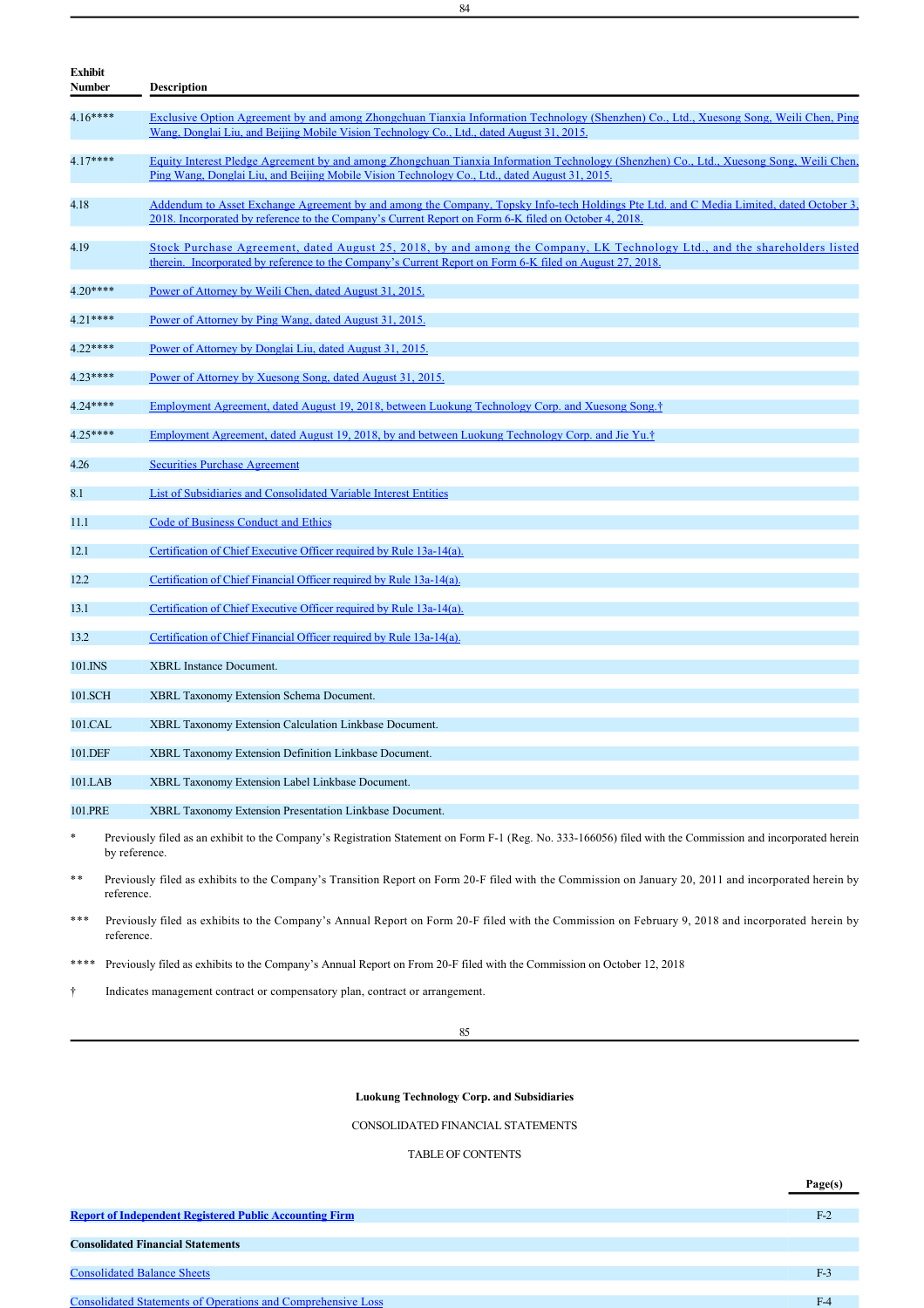Consolidated Statements of Changes in Stockholder's Equity F5 **Consolidated Statements of Cash Flows** F6 and The Consolidated Statements of Cash Flows F6 and The Consolidated Statements of Cash Flows F6 and The Consolidated Statements of Cash Flows F6 and The Consolidated Statements Notes to Consolidated Financial Statements **F-7** - F-24

Consolidated Statements of Operations and Comprehensive Loss F4

Table of Contents

## $F-1$

## **MOORE STEPHENS**

| Moore Stephens CPA Limited   |  |
|------------------------------|--|
| 801-806 Silvercord, Tower 1, |  |
| 30 Canton Road, Tsimshatsui, |  |
| Kowloon, Hong Kong           |  |
| T +852 2375 3180             |  |
| F +852 2375 3828             |  |
| www.moorestephens.com.hk     |  |

## **REPORT OF INDEPENDENT REGISTERED PUBLIC ACCOUNTING FIRM**

To the Shareholders and the Board of Directors of Luokung Technology Corp.

## **Opinion on the Consolidated Financial Statements**

We have audited the accompanying consolidated balance sheets of Luokung Technology Corp. and. subsidiaries (the "Company") as of December 31, 2018 and 2017, and the related consolidated statements of operations and comprehensive loss, changes in shareholders' equity and cash flows for each of the three years in the period ended December 31, 2018, and the related notes (collectively referred to as the "consolidated financial statements"). In our opinion, the consolidated financial statements present fairly, in all material respects, the consolidated financial position of the Company as of December 31, 2018 and 2017, and the consolidated results of its operations and its cash flows for each of the three years in the period ended December 31, 2018, in conformity with accounting principles generally accepted in the United States of America.

#### **Basis for Opinion**

These consolidated financial statements are the responsibility of the Company's management. Our responsibility is to express an opinion on the Company's consolidated financial statements based on our audits. We are a public accounting firm registered with the Public Company Accounting Oversight Board (United States) ("PCAOB") and are required to be independent with respect to the Company in accordance with the U.S. federal securities laws and the applicable rules and regulations of the Securities and Exchange Commission and the PCAOB.

We conducted our audits in accordance with the standards of the PCAOB. Those standards require that we plan and perform the audit to obtain reasonable assurance about whether the consolidated financial statements are free of material misstatement, whether due to error or fraud. The Company is not required to have, nor were we engaged to perform, an audit of its internal control over financial reporting. As part of our audits, we are required to obtain an understanding of internal control over financial reporting but not for the purpose of expressing an opinion on the effectiveness of the Company's internal control over financial reporting. Accordingly, we express no such opinion.

Our audits included performing procedures to assess the risks of material misstatement of the consolidated financial statements, whether due to error or fraud, and performing procedures that respond to those risks. Such procedures included examining, on a test basis, evidence regarding the amounts and disclosures in the consolidated financial statements. Our audits also included evaluating the accounting principles used and significant estimates made by management, as well as evaluating the overall presentation of the consolidated financial statements. We believe that our audits provide a reasonable basis for our opinion.

tys CLA (td

Certified Public Accountants

We have served as the Company's auditor since 2018.

Hong Kong

April 24, 2019

### $F-2$

## Table of Contents

### **LUOKUNG TECHNOLOGY CORP. AND SUBSIDIARIES CONSOLIDATED BALANCE SHEETS (IN U.S. DOLLARS)**

|                                                             | As of December 31, |            |               |            |
|-------------------------------------------------------------|--------------------|------------|---------------|------------|
|                                                             |                    | 2018       |               | 2017       |
| Assets                                                      |                    |            |               |            |
| Current assets:                                             |                    |            |               |            |
| Cash                                                        | \$                 | 1,192,218  | <sup>\$</sup> | 72,379     |
| Accounts receivable, net of allowance for doubtful accounts |                    | 22,661,594 |               | 9,729,625  |
| Other receivables and prepayment                            |                    | 2,749,000  |               | 2,376,745  |
| Amounts due from related parties                            |                    | 4,935,698  |               | 11,760,692 |
| Total current assets                                        |                    | 31,538,510 |               | 23,939,441 |
| Non-current assets:                                         |                    |            |               |            |
| Property and equipment, net                                 |                    | 898,007    |               | 5.044.872  |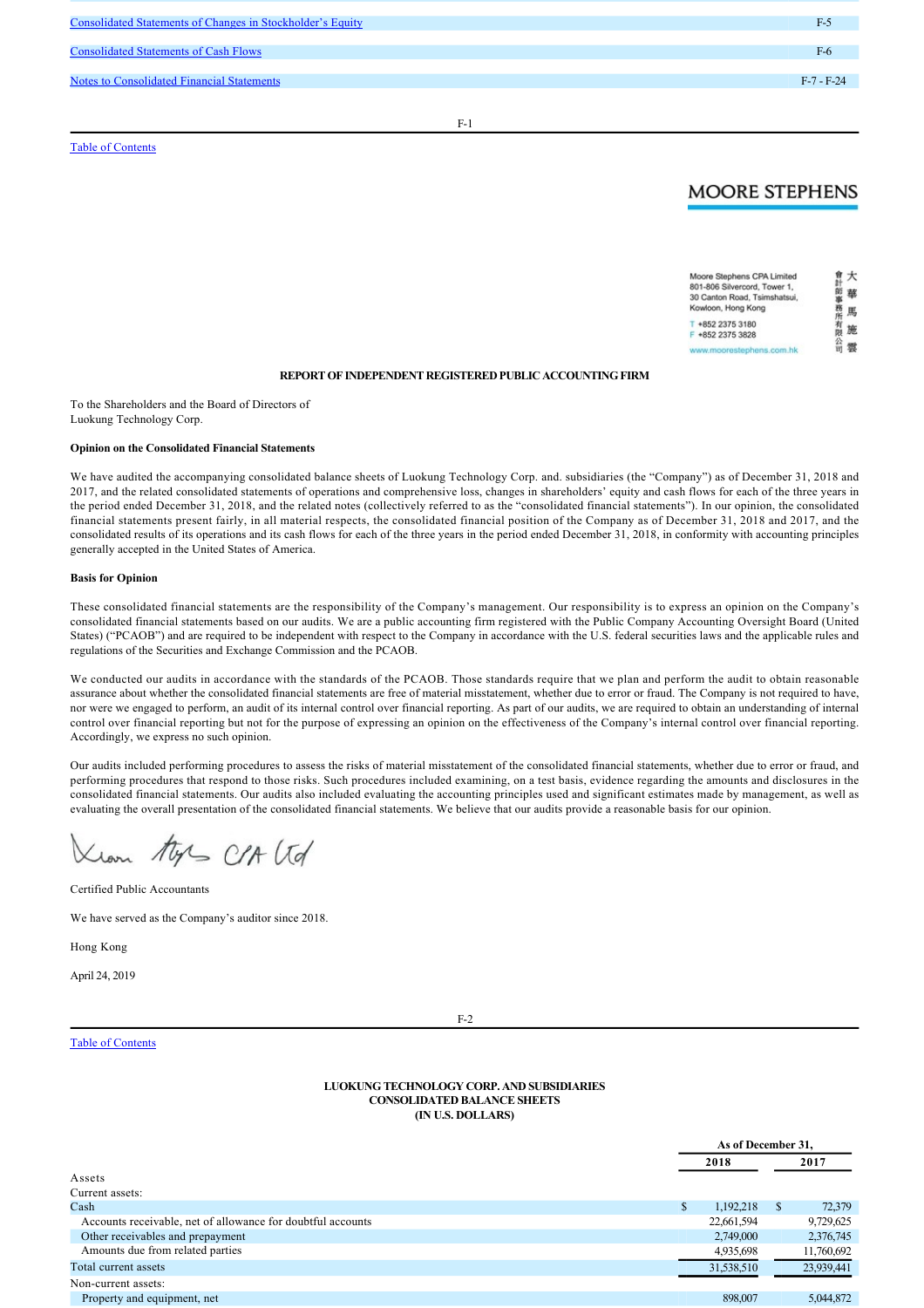| Intangible assets, net                 | 52,763,998 | 1,154,197  |
|----------------------------------------|------------|------------|
| Goodwill                               | 11,728,600 | 7,239,936  |
| Amount due from a related party        |            | 204,412    |
| Other receivables, net (Long term)     | 150,286    |            |
| Total non-current assets               | 65,540,891 | 13,643,417 |
| <b>TOTAL ASSETS</b>                    | 97,079,401 | 37,582,858 |
| Liabilities                            |            |            |
| Current liabilities:                   |            |            |
| Accounts payable                       | 758,386    | 2,932,158  |
| Accrued liabilities and other payables | 28,239,477 | 16,488,866 |
| Deferred revenue                       | 1,286,635  | 2,326,406  |
| Tax payable                            | 71,358     |            |
| Amounts due to related parties         | 3,378,031  | 3,563,683  |
| Total current liabilities              | 33,733,887 | 25,311,113 |
| Non-current liabilities:               |            |            |
| Accrued liabilities and other payables | 244,755    |            |
| Total non-current liabilities          | 244,755    |            |
| <b>TOTAL LIABILITIES</b>               | 33,978,642 | 25,311,113 |
|                                        |            |            |
| Commitments and contingencies          |            |            |

## Shareholders' Equity (Deficit)

## Share capital

| Preferred stock, \$0.01 par value; 1,000,000 shares authorized, issued and outstanding at December 31, 2018; Nil shares  |               |                |
|--------------------------------------------------------------------------------------------------------------------------|---------------|----------------|
| authorized, issued and outstanding at December 31, 2017                                                                  | 10.000        |                |
| Common stock, \$0.01 par value; 250,000,000 shares authorized; 199,317,599 shares issued and outstanding at December 31, |               |                |
| 2018; \$1 par value; 50,000 shares authorized; 1 share issued and outstanding at December 31, 2017                       | 1,993,176     |                |
| Additional paid-in capital                                                                                               | 102, 125, 814 | 41,819,685     |
| Accumulated deficit                                                                                                      | (41,863,694)  | (29, 936, 158) |
| Accumulated other comprehensive income                                                                                   | 835,463       | 388,217        |
|                                                                                                                          |               |                |
| Total Shareholders' Equity                                                                                               | 63,100,759    | 12,271,745     |
|                                                                                                                          |               |                |
| TOTAL LIABILITIES AND SHAREHOLDERS' EQUITY                                                                               | 97,079,401    | 37,582,858     |
|                                                                                                                          |               |                |
|                                                                                                                          |               |                |

See accompanying notes to the consolidated financial statements

 $F-3$ 

## Table of Contents

## **LUOKUNG TECHNOLOGY CORP. AND SUBSIDIARIES CONSOLIDATED STATEMENTS OF OPERATIONS AND COMPREHENSIVE LOSS (IN U.S. DOLLARS)**

|                                                                          | For the years ended<br>December 31, |                |              |             |              |                |
|--------------------------------------------------------------------------|-------------------------------------|----------------|--------------|-------------|--------------|----------------|
|                                                                          | 2018                                |                |              | 2017        |              | 2016           |
| Revenues                                                                 | \$                                  | 21,042,363     | $\mathbb{S}$ | 26,082,417  | \$           | 5,233,145      |
| Less: Cost of revenues                                                   |                                     | 6,938,063      |              | 5,547,779   |              | 6,315,504      |
| Less: Operating expenses:                                                |                                     |                |              |             |              |                |
| Selling and marketing                                                    |                                     | 14,695,165     |              | 23,908,733  |              | 6,209,804      |
| General and administrative                                               |                                     | 6,750,417      |              | 2,451,249   |              | 2,108,854      |
| Research and development                                                 |                                     | 3,478,570      |              | 1,046,198   |              | 2,882,202      |
| Total operating expenses                                                 |                                     | 24,924,152     |              | 27,406,180  |              | 11,200,860     |
| Loss from operations                                                     |                                     | (10,819,852)   |              | (6,871,542) |              | (12, 283, 219) |
| Other income (expense):                                                  |                                     |                |              |             |              |                |
| Interest expense                                                         |                                     | (80, 184)      |              | (26,611)    |              | (4, 412)       |
| Foreign exchange (losses) gains, net                                     |                                     | (1,204,001)    |              | 350,679     |              | (298, 257)     |
| Loss from investment                                                     |                                     |                |              |             |              | (428, 571)     |
| Other income (expense), net                                              |                                     | 250,510        |              | (262,980)   |              | (34, 572)      |
| Total other (expense) income, net                                        |                                     | (1,033,675)    |              | 61,088      |              | (765, 812)     |
| Loss before income taxes                                                 |                                     | (11,853,527)   |              | (6,810,454) |              | (13,049,031)   |
| Income taxes                                                             |                                     | (74,009)       |              |             |              |                |
| Net loss                                                                 | \$.                                 | (11, 927, 536) | S.           | (6,810,454) | \$           | (13,049,031)   |
| Other comprehensive income:                                              |                                     |                |              |             |              |                |
| Foreign currency translation adjustment                                  |                                     | 447,246        |              | 90.671      |              | 387,375        |
| Total comprehensive loss                                                 |                                     | (11,480,290)   | S            | (6,719,783) | \$           | (12,661,656)   |
|                                                                          |                                     |                |              |             |              |                |
| Net loss per ordinary share:                                             |                                     |                |              |             |              |                |
| <b>Basic and Diluted</b>                                                 | \$                                  | (0.16)         | $\mathbb{S}$ | (6,810,454) | <sup>S</sup> | (13,049,031)   |
| Weighted average number of ordinary shares outstanding Basic and Diluted |                                     | 72,919,624     |              |             |              |                |

See accompanying notes to the consolidated financial statements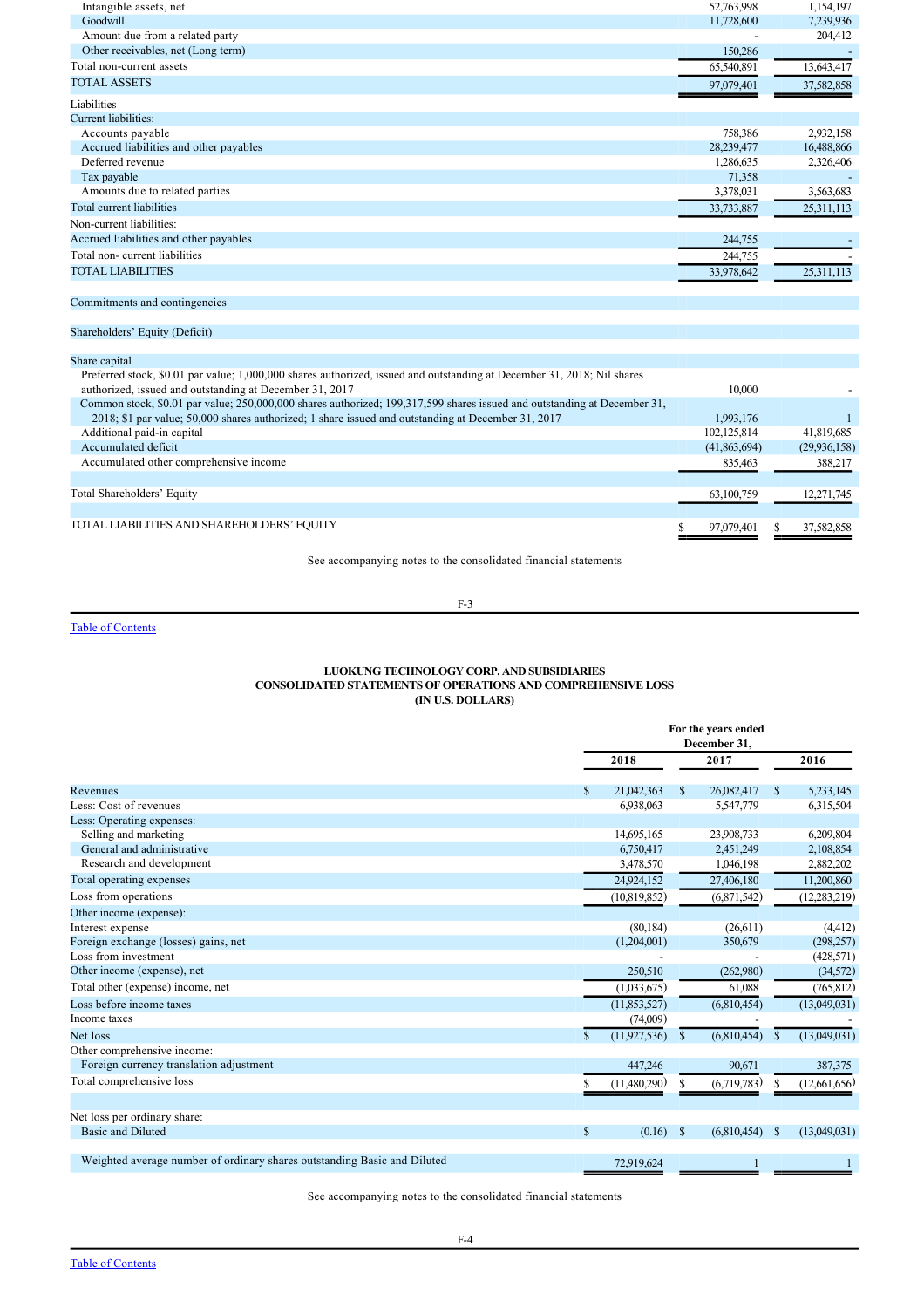## **LUOKUNG TECHNOLOGY CORP. AND SUBSIDIARIES CONSOLIDATED STATEMENTS OF CHANGES IN SHAREHOLDERS' EQUITY (IN U.S. DOLLARS)**

|                                                  |                          | <b>Ordinary shares</b>   |               | <b>Preferred shares</b>             | <b>Additional</b><br>paid-in | Accumulated                       | Accumulated<br>other<br>comprehensive<br><b>Income</b> | <b>Total</b><br>Shareholders'<br><b>Equity</b> |
|--------------------------------------------------|--------------------------|--------------------------|---------------|-------------------------------------|------------------------------|-----------------------------------|--------------------------------------------------------|------------------------------------------------|
|                                                  | <b>Shares</b>            | <b>Amount</b>            | <b>Shares</b> | Amount                              | capital                      | deficits                          | (loss)                                                 | (Deficit)                                      |
| Balance as of<br>December 31,<br>2015            |                          | 1 S<br>$\mathbf{1}$      |               | $- S$                               | $-$ \$<br>8,250,505          | $\mathbb{S}$<br>$(10,076,673)$ \$ | $(89,829)$ \$                                          | (1,915,996)                                    |
| Capital<br>contribution<br>from C Media          |                          |                          |               |                                     | 1,786,964                    |                                   |                                                        | 1,786,964                                      |
| Net loss                                         |                          |                          |               |                                     |                              | (13,049,031)                      | $\blacksquare$                                         | (13,049,031)                                   |
| Foreign<br>currency<br>translation<br>adjustment |                          |                          |               |                                     |                              |                                   | 387,375                                                | 387,375                                        |
| Balance as of<br>December 31,<br>2016            | $\mathbf{1}$             | $\mathbf{1}$             |               |                                     | 10,037,469                   | (23, 125, 704)                    | 297,546                                                | (12,790,688)                                   |
| Capital<br>contribution<br>from C Media          |                          |                          |               |                                     | 31,782,216                   |                                   |                                                        | 31,782,216                                     |
| Net loss                                         |                          |                          |               |                                     |                              | (6,810,454)                       |                                                        | (6,810,454)                                    |
| Foreign<br>currency<br>translation<br>adjustment |                          |                          |               |                                     |                              |                                   | 90,671                                                 | 90,671                                         |
| Balance as of<br>December 31,<br>2017            | $\mathbf{1}$             | $\mathbf{1}$             |               |                                     | 41,819,685                   | (29, 936, 158)                    | 388,217                                                | 12,271,745                                     |
| Issuance of<br>preferred<br>shares               |                          |                          | 1,000,000     | 10,000                              | (10,000)                     |                                   |                                                        |                                                |
| Issuance of<br>common<br>shares                  | 185,412,599              | 1,854,126                |               |                                     | (1,854,126)                  |                                   |                                                        |                                                |
| Adjustment<br>due to the<br>assets<br>exchange   | 1,684,999                | 16,849                   |               |                                     | 177,880                      |                                   |                                                        | 194,729                                        |
| Acquisition of<br>Superengine                    | 12,219,959               | 122,200                  |               |                                     | 59,877,800                   |                                   |                                                        | 60,000,000                                     |
| Capital<br>contribution<br>from C Media          |                          |                          |               |                                     | 2,114,575                    |                                   |                                                        | 2,114,575                                      |
| Net loss                                         | $\overline{\phantom{a}}$ | $\overline{\phantom{a}}$ |               | $\overline{\phantom{a}}$            | $\overline{\phantom{a}}$     | (11, 927, 536)                    | $\blacksquare$                                         | (11, 927, 536)                                 |
| Foreign<br>currency<br>translation<br>adjustment |                          |                          |               |                                     |                              |                                   | 447,246                                                | 447,246                                        |
| Balance as of<br>December 31,<br>2018            | 199,317,558              | 1,993,176<br>\$          | 1,000,000     | 10,000<br>$\boldsymbol{\mathsf{S}}$ | 102,125,814<br>\$            | $(41,863,694)$ \$<br>\$           | 835,463                                                | 63,100,759<br>\$                               |

See accompanying notes to the consolidated financial statements

 $F-5$ 

Table of Contents

## **LUOKUNG TECHNOLOGY CORP. AND SUBSIDIARIES CONSOLIDATED STATEMENTS OF CASH FLOWS (IN U.S. DOLLARS)**

|      | For the years ended |      |
|------|---------------------|------|
|      | December 31,        |      |
| 2018 | 2017                | 2016 |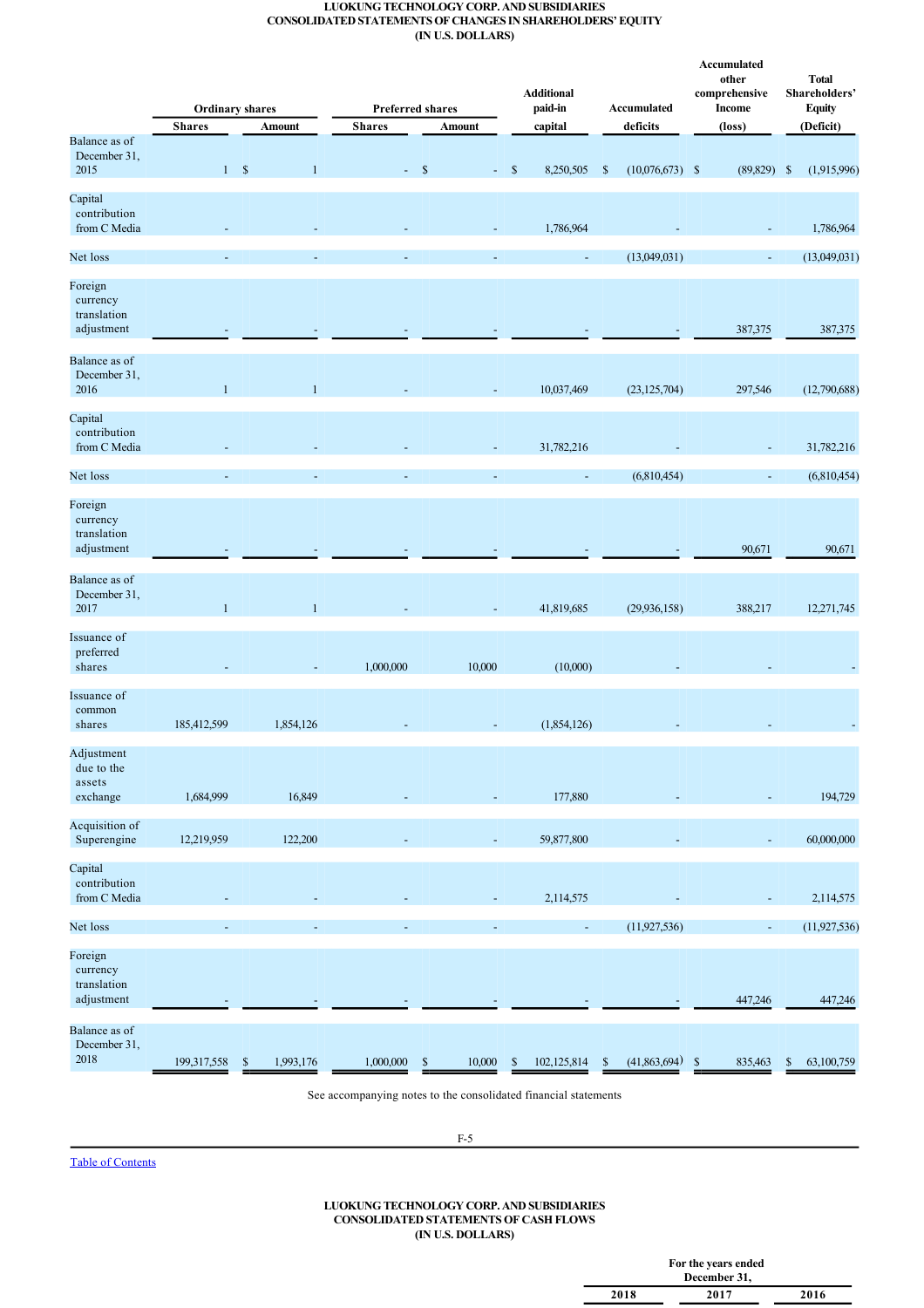#### CASH FLOWS FROM OPERATING ACTIVITIES:

| Net loss                                            | $\mathbf{s}$ | $(11, 927, 536)$ \$ | $(6,810,454)$ \$ |   | (13,049,031)  |
|-----------------------------------------------------|--------------|---------------------|------------------|---|---------------|
| Depreciation and amortization                       |              | 5,120,727           | 3,316,181        |   | 3,245,161     |
| Bad debts written off                               |              | 944,480             |                  |   |               |
| Exchange difference                                 |              | 1,338,857           | (906, 241)       |   | 817,633       |
| Loss on disposal of property and equipment          |              |                     | 115,193          |   | 73,022        |
| Increase in allowance for doubtful accounts         |              | 1,845,370           | 445,395          |   | 62,591        |
| Impairment of intangible assets                     |              | 724,437             |                  |   |               |
| Impairment of PPE                                   |              | 1,228,362           |                  |   |               |
| <b>Changes in assets and liabilities</b>            |              |                     |                  |   |               |
| Accounts receivable                                 |              | (16,319,139)        | (7,933,730)      |   | (1,507,296)   |
| Other receivables and prepayment                    |              | 2,433,455           | (2,202,960)      |   | 2,873,984     |
| Tax payable                                         |              | 74,009              | 1,945,057        |   | 312,730       |
| Deferred revenue                                    |              | (962, 730)          |                  |   |               |
| Accounts payable                                    |              | (2,108,736)         | (1,674,058)      |   | 2,979,330     |
| Accrued liabilities and other payables              |              | 10,683,568          | 4,731,922        |   | 8,131,205     |
| Net cash (used in) provided by operating activities |              | (6,924,876)         | (8,973,695)      |   | 3,939,329     |
| CASH FLOWS FROM INVESTING ACTIVITIES:               |              |                     |                  |   |               |
| Purchase of property and equipment                  |              | (32,691)            | (12,689)         |   |               |
| Proceeds from disposal of deposits                  |              | 604,467             |                  |   | (3,554,258)   |
| Cash received from acquisition subsidiaries         |              | 612,692             | $\blacksquare$   |   |               |
| Proceeds from disposal of property and equipment    |              |                     |                  |   |               |
|                                                     |              |                     | 29,942           |   |               |
| Net cash provided by (used in) investing activities |              | 1,184,468           | 17,253           |   | (3,554,258)   |
| <b>CASH FLOWS FROM FINANCING ACTIVITIES:</b>        |              |                     |                  |   |               |
| Advances from (repayment to) related parties        |              | 6,874,994           | 8,938,290        |   | (1,197,870)   |
| Net cash provided by (used in) financing activities |              | 6,874,994           | 8.938.290        |   | (1, 197, 870) |
| Effect of foreign exchange rate changes             |              | (14,747)            | 6.688            |   | (32,746)      |
|                                                     |              |                     |                  |   |               |
| Net increase (decrease) in cash                     |              | 1,119,839           | (11,464)         |   | (845, 545)    |
| Cash at beginning of year                           |              | 72,379              | 83,843           |   | 929,388       |
| Cash at end of year                                 |              | 1,192,218           | \$<br>72,379     | S | 83,843        |
| Supplemental cash flow disclosures:                 |              |                     |                  |   |               |
| Interest paid                                       |              | 80,184              | 26.611           |   | 4,412         |
| Income taxes paid                                   |              |                     |                  |   |               |

See accompanying notes to the consolidated financial statements

#### Table of Contents

# $F-6$

## **LUOKUNG TECHNOLOGY CORP. AND SUBSIDIARIES NOTES TO CONSOLIDATED FINANCIAL STATEMENTS (IN U.S. DOLLARS)**

### NOTE 1 – DESCRIPTION OF BUSINESS AND ORGANIZATION

Luokung Technology Corp. (the "Company" or "LKCO"), formerly Kingtone Wirelessinfo Solution Holding Ltd ("Kingtone Wireless") was incorporated in the British Virgin Islands on October 27, 2009 under the name of Reizii Capital Management Limited. It has wholly-owned subsidiaries and a variable interest entity ("VIE"). Its wholly-owned subsidiaries include: Topsky Info-tech Holdings Pte Ltd. ("Topsky"), which was established in Singapore on November 3, 2009, and Xi'an Softech Co., Ltd. ("Softech"), which was established in Xi'an, Shaanxi Province, China on November 27, 2009 by Topsky. Its VIE is Xi'an Kingtone Information Technology Co., Ltd. ("Kingtone Information") which was incorporated in Xi'an, Shaanxi province, China on December 28, 2001.

On December 17, 2009, Reizii Capital Management Limited changed its name to Kingtone Wirelessinfo Solution Holding Ltd.

On March 23, 2010, the board of directors of Kingtone Wireless resolved to change the fiscal year end of Kingtone Wireless and its wholly-owned subsidiaries, Topsky and Softech, from November 30 to September 30 so as to have the same fiscal year end as Kingtone Information.

On May 14, 2010, Kingtone Wireless completed the initial public offering of its American Depositary Shares ("ADSs") at a price of \$4.00 per ADS and listed its ADSs on the NASDAQ Capital Market under the symbol "KONE." Kingtone Wireless sold an aggregate of 4,000,000 ADSs, representing 4,000,000 ordinary shares and received net proceeds of approximately \$14.5 million, net of underwriting discounts and other offering expenses.

On August 17, 2018, Kingtone Wireless consummated an asset exchange transaction, pursuant to which it exchanged all issued and outstanding capital stock in Topsky Info-Tech Holdings Pte Ltd., the parent of Softech, for the issued and outstanding capital stock of LK Technology Ltd. ("LK Technology") (the "Asset Exchange"). In connection with the Asset Exchange, Kingtone Wireless changed its name to Luokung Technology Corp. on August 20, 2018, and on September 20, 2018, issued to the shareholders of C Media Limited, the former parent of LK Technology, (i) 185,412,599 of its ordinary shares, par value \$0.01 per share and (ii) 1,000,000 of its preferred shares. Upon the consummation of the Asset Exchange, the Company ceased the previous business operations and became a company focused on the provision of WiFi and mobile application products for long distance rail travelers in China.

Following the consummation of the Asset Exchange, on October 4, 2018, the Company changed its fiscal year end from September 30 to the fiscal year end of LK Technology, December 31.

On August 25, 2018, LK Technology entered into a Stock Purchase Agreement (the "Agreement") with the shareholders ("Shareholders") of Superengine Holding Limited, a limited liability company incorporated under the laws of the British Virgin Islands ("Superengine"), pursuant to which LK Technology acquired all of the issued and outstanding shares of Superengine for an aggregate purchase price of US\$60 million (the "Purchase Price"), which was paid by the issuance of its Ordinary Shares in an amount equal to the quotient of (x) the Purchase Price divided by (y) the average of the closing prices of the Ordinary Shares on the NASDAQ Capital Market over the 12 months period preceding July 31, 2018. Further details are in Note 3.

Luokung Technology Corp., its subsidiaries and its variable interest entities ("VIEs") (collectively the "Company") operate mobile application service for longdistance travel in the People's Republic of China (the "PRC"). The core mobile application product, Luokuang mobile application, which is made as an LBS-social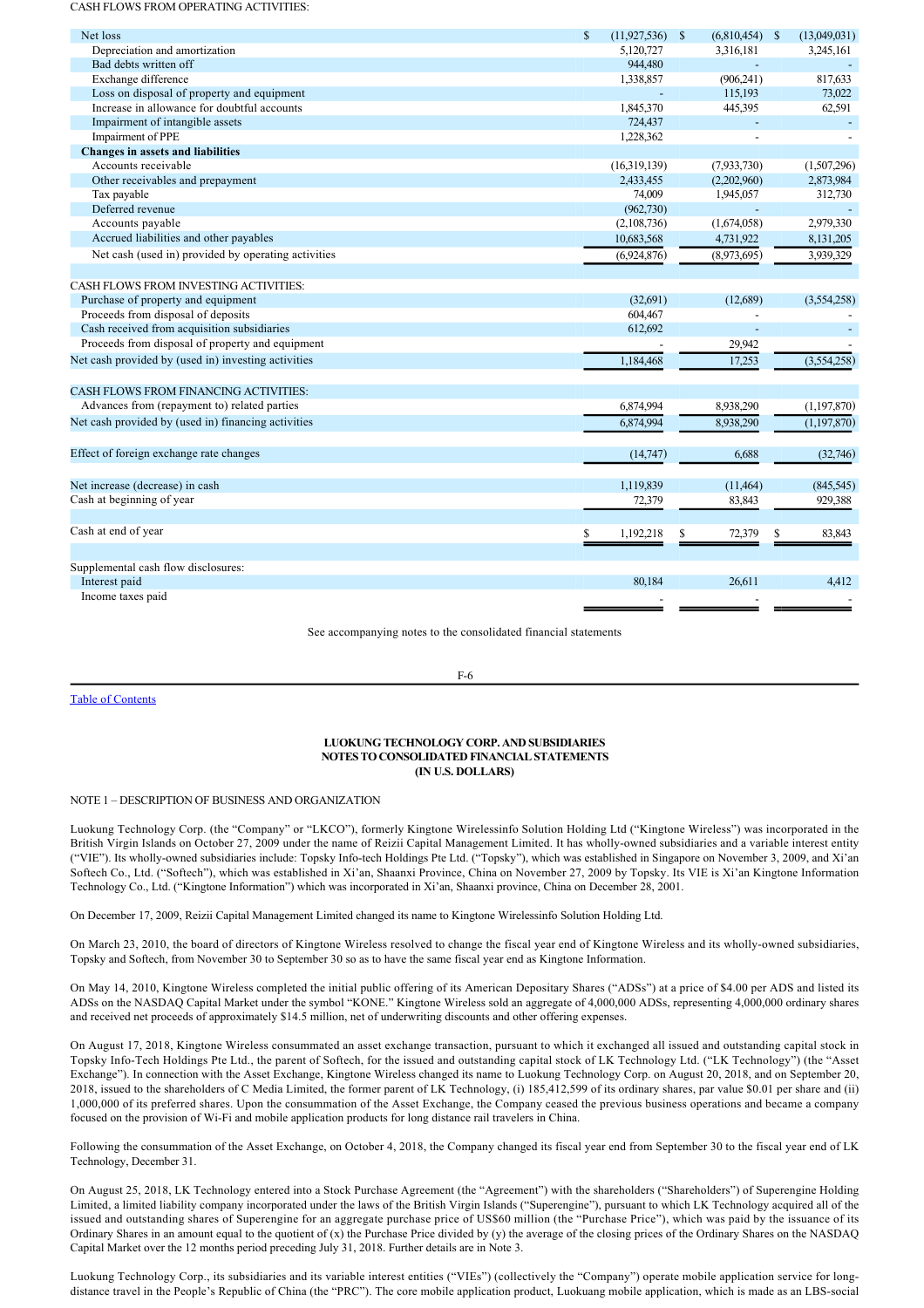contents and services distribution platform. It offers functions based on various travel scenarios, e.g. information, entertainment, travel, ecommerce, O2O, advertising, etc.

## Table of Contents

As of December 31, 2018, details of the Company's subsidiaries and VIEs are as follows:

| Name                                                                                           | Date of<br>incorporation | Place of<br>incorporation | Percentage of<br>legal<br>ownership |
|------------------------------------------------------------------------------------------------|--------------------------|---------------------------|-------------------------------------|
| <b>Subsidiaries:</b>                                                                           |                          |                           |                                     |
| LK Technology Ltd.                                                                             | Mar 3, 2011              | <b>BVI</b>                | 100%                                |
| Topsky Info-tech Holdings Pte Ltd.                                                             | Nov 3, 2009              | Singapore                 | 100%                                |
| Superengine Holding Limited                                                                    | Jun 14, 2018             | <b>BVI</b>                | 100%                                |
| <b>MMB</b> Limited                                                                             | Apr 11, 2013             | Hong Kong                 | 100%                                |
| Mobile Media (China) Limited                                                                   | Nov 6, 2007              | Hong Kong                 | 100%                                |
| Zhong Chuan Tian Xia Information and Technology (Beijing) Limited                              | Feb 1, 2013              | <b>PRC</b>                | 100%                                |
| Zhong Chuan Tian Xia Information and Technology (Shenzhen) Limited                             | Dec 23, 2010             | <b>PRC</b>                | 100%                                |
| <b>Contractual Control:</b>                                                                    |                          |                           |                                     |
| Superengine Graphics Software Technology Development (Suzhou) Co., Ltd. ("Suzhou Superengine") | Apr 2, 2004              | <b>PRC</b>                | $0\%$                               |
| Anhui Superengine Intelligent Technology co., Ltd ("Anhui Superengine")                        | Oct 26, 2017             | <b>PRC</b>                | $0\%$                               |
| <b>VIEs:</b>                                                                                   |                          |                           |                                     |
| Beijing Zhong Chuan Shi Xun Technology Limited ("Zhong Chuan Shi Xun")                         | May 17, 2004             | <b>PRC</b>                | $0\%$                               |
| Jiangsu Zhong Chuan Rui You Information and Technology Limited ("Zhong Chuan Rui You")         | May 26, 2011             | <b>PRC</b>                | 0%                                  |
| Huoerguosi Luokuang Information and Technology Limited ("Huoerguosi Luokuang")                 | Jul 19, 2017             | <b>PRC</b>                | $0\%$                               |
| Shenzhen Jiu Zhou Shi Dai Digital and Technology Limited ("Jiu Zhou Shi Dai")                  | Nov 26, 2004             | <b>PRC</b>                | $0\%$                               |
|                                                                                                |                          |                           |                                     |

 $F-8$ 

#### Table of Contents

### NOTE 2 – SUMMARY OF SIGNIFICANT ACCOUNTING POLICIES

#### *Basis of presentation*

The consolidated financial statements of the Company have been prepared in accordance with accounting principles generally accepted in the United States of America ("US GAAP").

The Company incurred losses from operations of \$10,819,852, \$6,871,542 and \$12,283,219 for the years ended December 31, 2018, 2017 and 2016, respectively. As of December 31, 2018, the Company had cash of \$1,192,218 and a working capital deficit of \$2,195,377. These conditions indicate the existence of substantial doubt over the Company's ability to continue as a going concern. In order to alleviate the substantial doubt, the Company intend to meet the cash requirements for the next 12 months from the issuance date of this report through a combination of debt and equity financing such as by way of private placements. As disclosed in Note 17, on January 16, 2019, the Company entered into a Securities Purchase Agreement with Honbridge Holdings Limited, and the Company agreed to sell 2,000,000 Ordinary Shares of the Company at a price of \$6 per share for a total amount of \$12,000,000. From 2019 and onwards, the Company will focus on improving operational efficiency and cost reduction, and enhancing marketing functions to attract more customers. The Company regularly monitors its current and expected liquidity requirements to ensure that it maintains sufficient cash balances and accessible credit to meet its liquidity requirements in the short and long term. Based on working capital conditions and forecast for future operations, the Company believes that it will be able to meet its payment obligations and other commitments for at least the following twelve months.

#### *Principles of consolidation*

The consolidated financial statements include the financial statements of the Company, its subsidiaries, including the wholly-foreign owned enterprises ("WFOEs"), entities we control by contract and VIEs for which the Company is the primary beneficiary. All transactions and balances among the Company, its subsidiaries, entities controlled by contract and consolidated VIEs have been eliminated upon consolidation. The results of subsidiaries, entities controlled by contract and consolidated VIEs acquired or disposed of are recorded in the consolidated statements of operations from the effective date of acquisition or up to the effective date of disposal, as appropriate.

A subsidiary is an entity in which (i) the Company directly or indirectly controls more than 50% of the voting power; or (ii) the Company has the power to appoint or remove the majority of the members of the board of directors or to cast a majority of votes at the meeting of the board of directors or to govern the financial and operating policies of the investee pursuant to a statute or under an agreement among the shareholders or equity holders. An entity controlled by contract is required to be consolidated by the primary beneficiary of the entity if the equity holders in the entity do not have controlling financial interest in the entity. A VIE is required to be consolidated by the primary beneficiary of the entity if the equity holders in the entity do not have the characteristics of a controlling financial interest or do not have sufficient equity at risk for the entity to finance its activities without additional subordinated financial support from other parties.

Suzhou Superengine and its subsidiary, Auhui Superengine are consolidated pursuant to an agreement signed between the legal owners of Suzhou Superengine and Zhong Chuan Shi Xun giving all the rights and obligations and control of Suzhou Superengine to Zhong Chuan Shi Xun.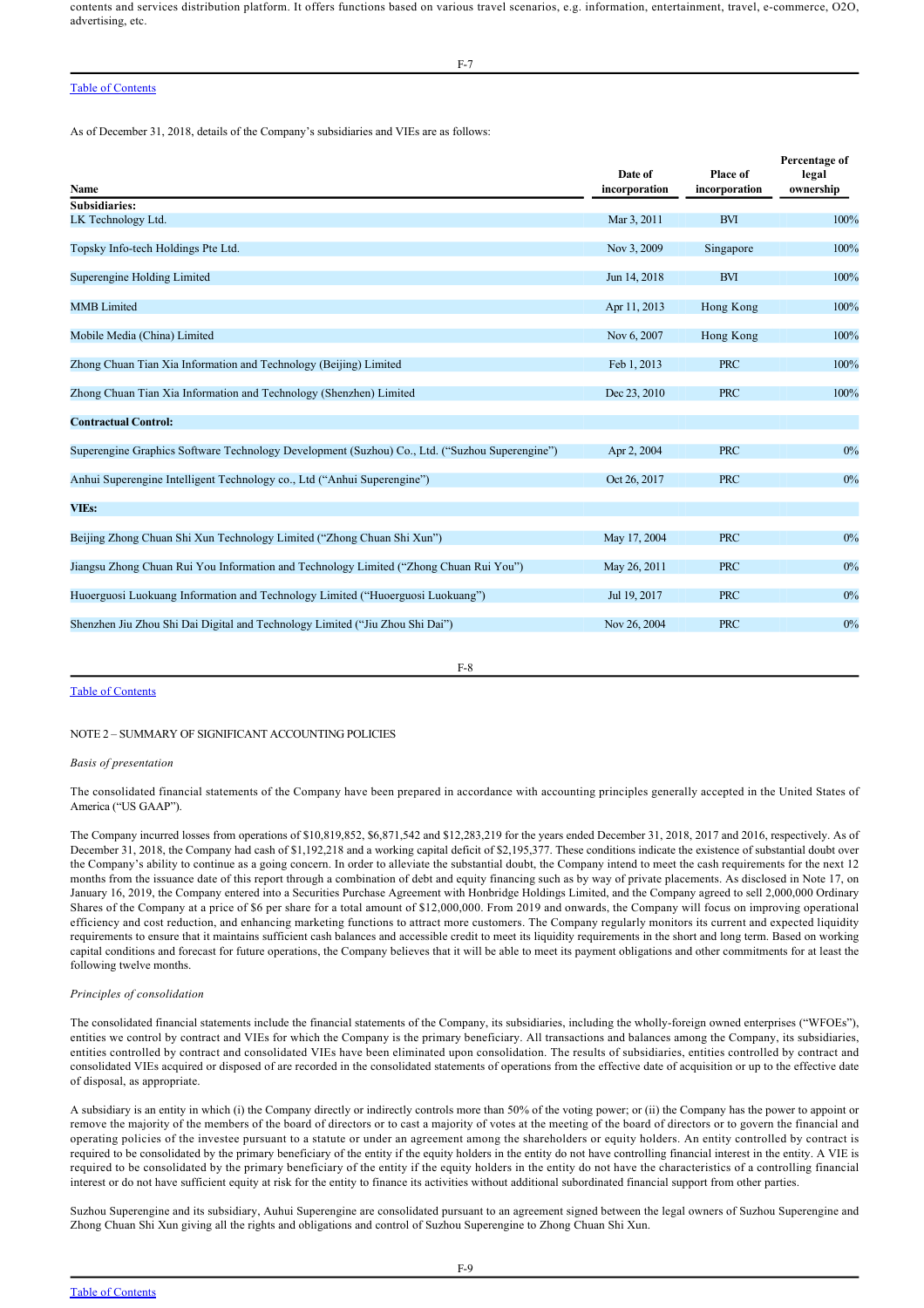To comply with the PRC legal restrictions on foreign ownership of companies that operate mobile application services, the Company operates in such restricted services in the PRC through certain PRC domestic companies, whose equity interests are held by certain management members or founders of the Company. Part of the registered capital of these PRC domestic companies was funded by certain management members or founders of the Company. The Company has entered into certain exclusive business services agreements with these PRC domestic companies, which entitle it to receive a majority of their residual returns and make it obligatory for the Company to absorb a majority of the risk of losses from their activities. In addition, the Company has entered into certain agreements with those management members or founders, including equity interest pledge agreements of the equity interests held by those management members or founders and exclusive option agreements to acquire the equity interests in these companies when permitted by the PRC laws, rules and regulations.

Details of the typical VIE structure of the Company's significant consolidated VIEs, primarily domestic companies associated with the operations such as Zhong Chuan Shi Xun, Zhong Chuan Rui You, Huoerguosi Luokuang, and Jiu Zhou Shi Dai, are set forth below:

(i) Contracts that give the Company effective control of VIEs

#### *Exclusive option agreements*

The VIE equity holders have granted the WFOEs exclusive call options to purchase their equity interest in the VIEs at an exercise price equal to the higher of (i) the registered capital in the VIEs; and (ii) the minimum price as permitted by applicable PRC laws. Each relevant VIE has further granted the relevant WFOE an exclusive call option to purchase its assets at an exercise price equal to the book value of the assets or the minimum price as permitted by applicable PRC laws, whichever is higher. The WFOEs may nominate another entity or individual to purchase the equity interest or assets, if applicable, under the call options. Each call option is exercisable subject to the condition that applicable PRC laws, rules and regulations do not prohibit completion of the transfer of the equity interest or assets pursuant to the call option. Each WFOE is entitled to all dividends and other distributions declared by the VIE, and the VIE equity holders have agreed to give up their rights to receive any distributions or proceeds from the disposal of their equity interests in the VIE which are in excess of the original registered capital that they contributed to the VIE, and to pay any such distributions or premium to the WFOE. The exclusive call option agreements remain in effect until the equity interest or assets that are the subject of such agreements are transferred to the WFOEs.

#### *Equity pledge agreements*

Pursuant to the relevant equity pledge agreements, the relevant VIE equity holders have pledged all of their interests in the equity of the VIEs as a continuing first priority security interest in favor of the corresponding WFOEs to secure the performance of obligations by the VIEs and/or the equity holders under the other structure contracts. Each WFOE is entitled to exercise its right to dispose of the VIE equity holders' pledged interests in the equity of the VIE and has priority in receiving payment by the application of proceeds from the auction or sale of such pledged interests, in the event of any breach or default under the loan agreement or other structure contracts, if applicable. These equity pledge agreements remain in force for the duration of the relevant loan agreement and other structure contracts.

#### $F-10$

## Table of Contents

(ii) Contracts that enable the Company to receive substantially all of the economic benefits from the VIEs

#### *Exclusive business services agreements*

Each relevant VIE has entered into an exclusive business services agreement with the respective WFOE, pursuant to which the relevant WFOE provides exclusive business services to the VIE. In exchange, the VIE pays a service fee to the WFOE which typically amounts to what would be substantially all of the VIE's pretax profit, resulting in a transfer of substantially all of the profits from the VIE to the WFOE.

#### *Other arrangements*

The exclusive call option agreements described above also enable the Company to receive substantially all of the economic benefits from the VIEs by typically entitling the WFOEs to all dividends and other distributions declared by the VIEs and to any distributions or proceeds from the disposal by the VIE equity holders of their equity interests in the VIEs that are in excess of the original registered capital that they contributed to the VIEs.

Based on these contractual agreements, the Company believes that the PRC domestic companies as described above should be considered as VIEs because the equity holders do not have significant equity at risk nor do they have the characteristics of a controlling financial interest. Given that the Company is the primary beneficiary of these PRC domestic companies, the Company believes that these VIEs should be consolidated based on the structure as described above.

Under the contractual arrangements with the consolidated VIEs, the Company has the power to direct activities of the consolidated VIEs and can have assets transferred out of the consolidated VIEs under its control. Therefore, the Company considers that there is no asset in any of the consolidated VIEs that can be used only to settle obligations of the consolidated VIEs, except for registered capital and PRC statutory reserves. As all consolidated VIEs are incorporated as limited liability companies under the Company Law of the PRC, creditors of the consolidated VIEs do not have recourse to the general credit of the Company for any of the liabilities of the consolidated VIEs.

Currently there is no contractual arrangement which requires the Company to provide additional financial support to the consolidated VIEs. However, as the Company conducts its businesses primarily based on the licenses and approvals held by its consolidated VIEs, the Company has provided and will continue to provide financial support to the consolidated VIEs considering the business requirements of the consolidated VIEs, as well as the Company's own business objectives in the future.

F11

#### Table of Contents

#### *Use of estimates*

The preparation of financial statements in conformity with US GAAP requires the Company to make estimates and assumptions that affect the reported amounts of assets and liabilities and disclosure of contingent assets and liabilities at the date of the financial statements and the reported amounts of revenues and expenses during the reporting period. The most significant estimates are the allowance for doubtful accounts, the useful lives of property and equipment and intangible assets, valuation allowance for deferred tax assets, impairment of long-lived assets and goodwill. Actual results could differ from those estimates.

#### *Fair value measurements*

Fair value is the price that would be received from selling an asset or paid to transfer a liability in an orderly transaction between market participants at the measurement date under current market conditions. When determining the fair value measurements for assets and liabilities required or permitted to be recorded at fair value, the Company considers the principal or most advantageous market in which it would transact and it considers assumptions that market participants would use when pricing the asset or liability.

Financial Accounting Standards Board ("FASB") Accounting Standards Codification ("ASC") 820, Fair Value Measurements provides a fair value hierarchy which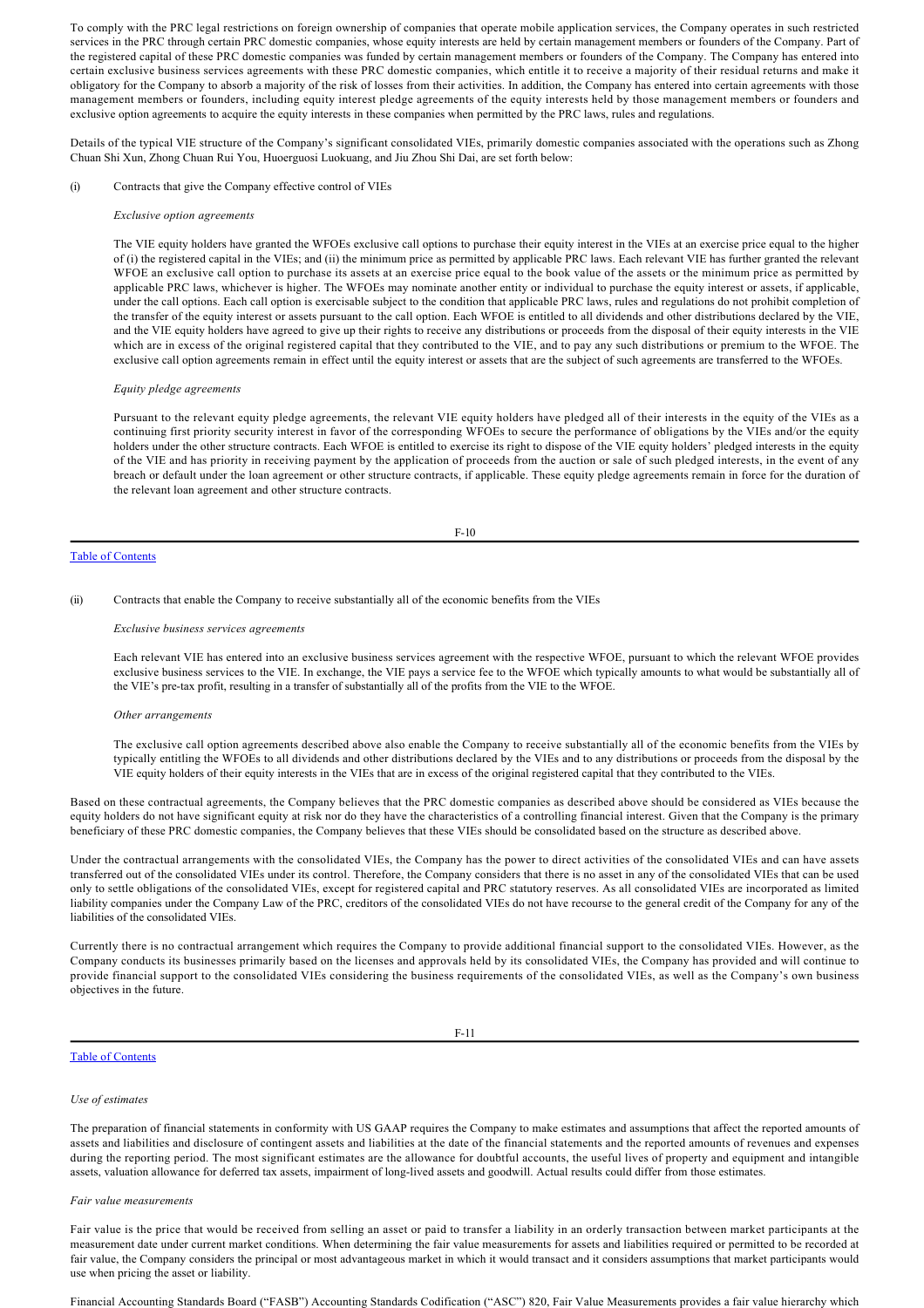Financial Accounting Standards Board ("FASB") Accounting Standards Codification ("ASC") 820, Fair Value Measurements provides a fair value hierarchy which prioritizes the inputs to valuation techniques used to measure fair value into three broad levels. The level in the hierarchy within which the fair value measurement in its entirety falls is based upon the lowest level of input that is significant to the fair value measurement as follows:

Level 1

Level 1 applies to assets or liabilities for which there are quoted prices in active markets for identical assets or liabilities.

Level 2

Level 2 applies to assets or liabilities for which there are inputs other than quoted prices included within Level 1 that are observable for the asset or liability such as quoted prices for similar assets or liabilities in active markets; quoted prices for identical assets or liabilities in markets with insufficient volume or infrequent transactions (less active markets); or model-derived valuations in which significant inputs are observable or can be derived principally from, or corroborated by, observable market data.

Level 3

Level 3 applies to assets or liabilities for which there are unobservable inputs to the valuation methodology that are significant to the measurement of the fair value of the assets or liabilities.

|--|

#### Table of Contents

*Cash*

Cash primarily consist of cash, money market funds, investments in interest bearing demand deposit accounts, time deposits and highly liquid investments with original maturities of three months or less from the date of purchase and are stated at cost which approximates their fair value. As of December 31, 2018 and 2017, the Company has no cash equivalents.

#### *Accounts receivable, net of allowance*

Accounts receivable are recognized and carried at the original invoiced amount less an allowance for any potential uncollectible amounts. An estimate for doubtful debts is made when collection of the full amount is no longer probable. Bad debts are written off as incurred. The Company generally does not require collateral from its customers.

The Company maintains allowances for doubtful accounts for estimated losses resulting from the failure of customers to make payments on time. The Company reviews the accounts receivable on a periodic basis and makes specific allowances when there is doubt as to the collectability of individual balances. In evaluating the collectability of individual receivable balances, the Company considers many factors, including the age of the balance, the customer's payment history, its current credit-worthiness and current economic trends.

#### *Property and equipment, net*

Property and equipment are carried at cost less accumulated depreciation. Depreciation is calculated on a straight-line basis over the following estimated useful lives:

| Wi-Fi equipment            | 3 years<br>$\sim$ |
|----------------------------|-------------------|
| Office and other equipment | $-3$ to 5 years   |
| Vehicles                   | $-5$ years        |

Costs of repairs and maintenance are expensed as incurred and asset improvements are capitalized. The gain or loss on disposal of property and equipment is the difference between the net sales proceeds and the carrying amount of the relevant assets and is recognized in the consolidated income statement. When property and equipment are retired or otherwise disposed of, the cost and accumulated depreciation are removed from the accounts and any resulting gain or loss is included in the results of operations for the respective period.

 $F-13$ 

#### *Construction in progress*

Assets under construction are not depreciated until construction is completed and the assets are ready for their intended use.

## Table of Contents

#### *Intangible assets*

Intangible assets with finite lives are amortized using the straight-line method over the estimated economic lives.

Intangible assets have weighted average economic lives from the date of purchase as follows:

| Software        | vears<br>-                        |
|-----------------|-----------------------------------|
| Trademarks<br>. | years<br>-                        |
| Patents         | vears<br>$\overline{\phantom{a}}$ |

## *Goodwill*

The Company assesses goodwill for impairment in accordance with Financial Accounting Standards Board ("FASB") Accounting Standards Codification ("ASC") subtopic 350-20, Intangibles—Goodwill and Other: Goodwill ("ASC 350-20"), which requires that goodwill to be tested for impairment at the reporting unit level at least annually and more frequently upon the occurrence of certain events, as defined by ASC 350-20.

The Company has the option to assess qualitative factors first to determine whether it is necessary to perform the two-step test in accordance with ASC 350-20. If the Company believes, as a result of the qualitative assessment, that it is more-likely-than-not that the fair value of the reporting unit is less than its carrying amount, the two-step quantitative impairment test described below is required. Otherwise, no further testing is required. In the qualitative assessment, the Company considers primary factors such as industry and market considerations, overall financial performance of the reporting unit, and other specific information related to the operations. In performing the two-step quantitative impairment test, the first step compares the carrying amount of the reporting unit to the fair value of the reporting unit based on either quoted market prices of the ordinary shares or estimated fair value using a combination of the income approach and the market approach. If the fair value of the reporting unit exceeds the carrying value of the reporting unit, goodwill is not impaired and we are not required to perform further testing. If the carrying value of the reporting unit exceeds the fair value of the reporting unit, then we must perform the second step of the impairment test in order to determine the implied fair value of the reporting unit's goodwill. The fair value of the reporting unit is allocated to its assets and liabilities in a manner similar to a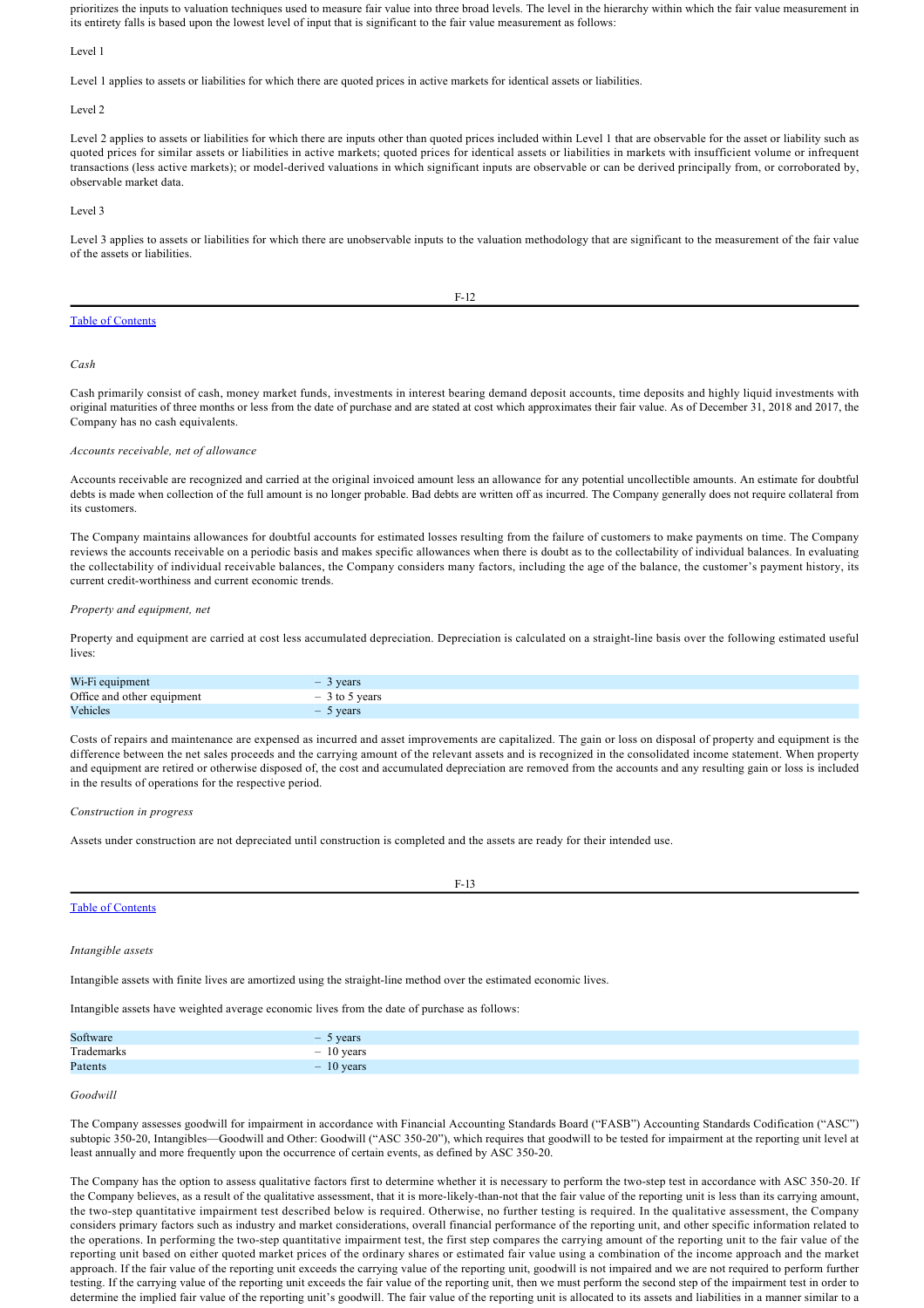purchase price allocation in order to determine the implied fair value of the reporting unit goodwill. If the carrying amount of the goodwill is greater than its implied fair value, the excess is recognized as an impairment loss.

In 2018, the Company performed a qualitative assessment for goodwill. Based on the requirements of ASC350-20, the Company evaluated all relevant factors, including but not limited to macroeconomic conditions, industry and market conditions, financial performance. The Company weighed all factors in their entirety and concluded that it was not more-likely-than-not the fair value was less than the carrying amount of the reporting unit, and further impairment testing on goodwill was unnecessary as of December 31, 2018 and 2017.

## Table of Contents

F-14

#### *Impairment or disposal of long-lived assets*

Long-lived assets other than goodwill are included in impairment evaluations when events and circumstances exist that indicate the carrying value of these assets may not be recoverable. In accordance with FASB ASC 360, Property, Plant and Equipment, the Company assesses the recoverability of the carrying value of longlived assets by first grouping its long-lived assets with other assets and liabilities at the lowest level for which identifiable cash flows are largely independent of the cash flows of other assets and liabilities (the asset group) and, secondly, estimating the undiscounted future cash flows that are directly associated with and expected to arise from the use of and eventual disposition of such asset group. If the carrying value of the asset group exceeds the estimated undiscounted cash flows, the Company recognizes an impairment loss to the extent the carrying value of the long-lived asset exceeds its fair value. The Company determines fair value through quoted market prices in active markets or, if quotations of market prices are unavailable, through the performance of internal analysis using a discounted cash flow methodology or obtains external appraisals from independent valuation firms. The undiscounted and discounted cash flow analyses are based on a number of estimates and assumptions, including the expected period over which the asset will be utilized, projected future operating results of the asset group, discount rate and long-term growth rate.

As of December 31, 2018 and 2017, the Company assessed the impairment of its long-lived assets and identified impairment indications. For intangible assets, as the Company is not going to use a software system that was purchased in 2014, an impairment loss of \$724,437 on intangible assets was recorded for the year ended December 31, 2018 (\$nil for the years ended December 31, 2017 and 2016). For property plant and equipment, the Company recorded an impairment loss for Wi-Fi equipment that will not be used of \$1,228,362 (\$nil for the years ended December 31, 2017 and 2016).

#### *Business combination*

The Company accounts for business combinations using the acquisition method of accounting in accordance with FASB ASC topic 805, Business Combinations*.* Acquisition method accounting requires that the consideration transferred be allocated to the assets, including separately identifiable assets and liabilities the Company acquired, based on their estimated fair values. The consideration transferred in an acquisition is measured as the aggregate of the fair values at the date of exchange of the assets given, liabilities incurred, and equity instruments issued as well as the contingent considerations and all contractual contingencies as of the acquisition date. The costs directly attributable to the acquisition are expensed as incurred. Identifiable assets, liabilities and contingent liabilities acquired or assumed are measured separately at their fair value as of the acquisition date, irrespective of the extent of any noncontrolling interests. The excess of (i) the total cost of acquisition, fair value of the noncontrolling interests and acquisition date fair value of any previously held equity interest in the acquiree over (ii) the fair value of the identifiable net assets of the acquiree, is recorded as goodwill. If the cost of acquisition is less than the fair value of the net assets of the subsidiary acquired, the difference is recognized directly in earnings.

#### *Revenue recognition*

Adoption of ASC Topic 606, "Revenue from Contracts with Customers"

On January 1, 2018, the Company adopted ASC Topic 606 using the modified retrospective method applied to those contracts which were not completed as of January 1, 2018. Results for reporting periods beginning after December 31, 2017 are presented under Topic 606, while prior period amounts are not adjusted and continue to be reported in accordance with our historic accounting under Topic 605. There was no material effect from the adoption of ASC 606 to our financial statements.

#### *Displaybased online advertising services*

The Company provides display-based online advertising services to customers by integrating text description, image and video, and displaying the advertisements in a prominent position of Luokuang mobile application on a cost-per-click basis. The customers pay us only when a user clicks on an advertisement on the Luokuang mobile application. The Company recognizes revenue over time because the customer receives and consumes the benefit of our advertising services throughout the contract period.

#### *Software and services*

The Company generates revenues primarily in the form of sale of software license and provision of technology solution services. License fees include perpetual license fees, term license fees and royalties. Technology services primarily consist of fees for providing technology solution services that enable customers to gain real-time operational intelligence by harnessing the value of their data.

Revenue for the sale of software licenses is recognized at the point in time when the control of the provided goods is provided to our customers.

Technology solution revenue is recognized over time, as the services are performed because the customer receives and consumes the benefit of our performance throughout the contract period. Milestones with corresponding payment are stated in the contracts with customers. We bill for the services we have performed when the milestones reached are accepted by the customer in accordance with the terms of the contract. We recognize the revenues associated with these professional services as we deliver each agreed portion of the services.

### Table of Contents

The Company does not offer credits or refunds and therefore has not recorded any sales return allowance for any of the periods presented. Upon a periodic review of outstanding accounts receivable, amounts that are deemed to be uncollectible are written off against the allowance for doubtful accounts. The Company's policy is to record revenues net of any applicable sales, use or excise taxes.

Deferred revenue represents prepayments from customers for advertising service and is recognized as revenue when the advertising services are rendered.

### *Foreign currency translation*

The functional and reporting currency of the Company and the Company's subsidiaries domiciled in BVI and Hong Kong is the United States dollar ("U.S. dollar"). The financial records of the Company's other subsidiaries and VIEs located in the PRC are maintained in their local currency, the Chinese Renminbi ("RMB"), which is the functional currency of these entities.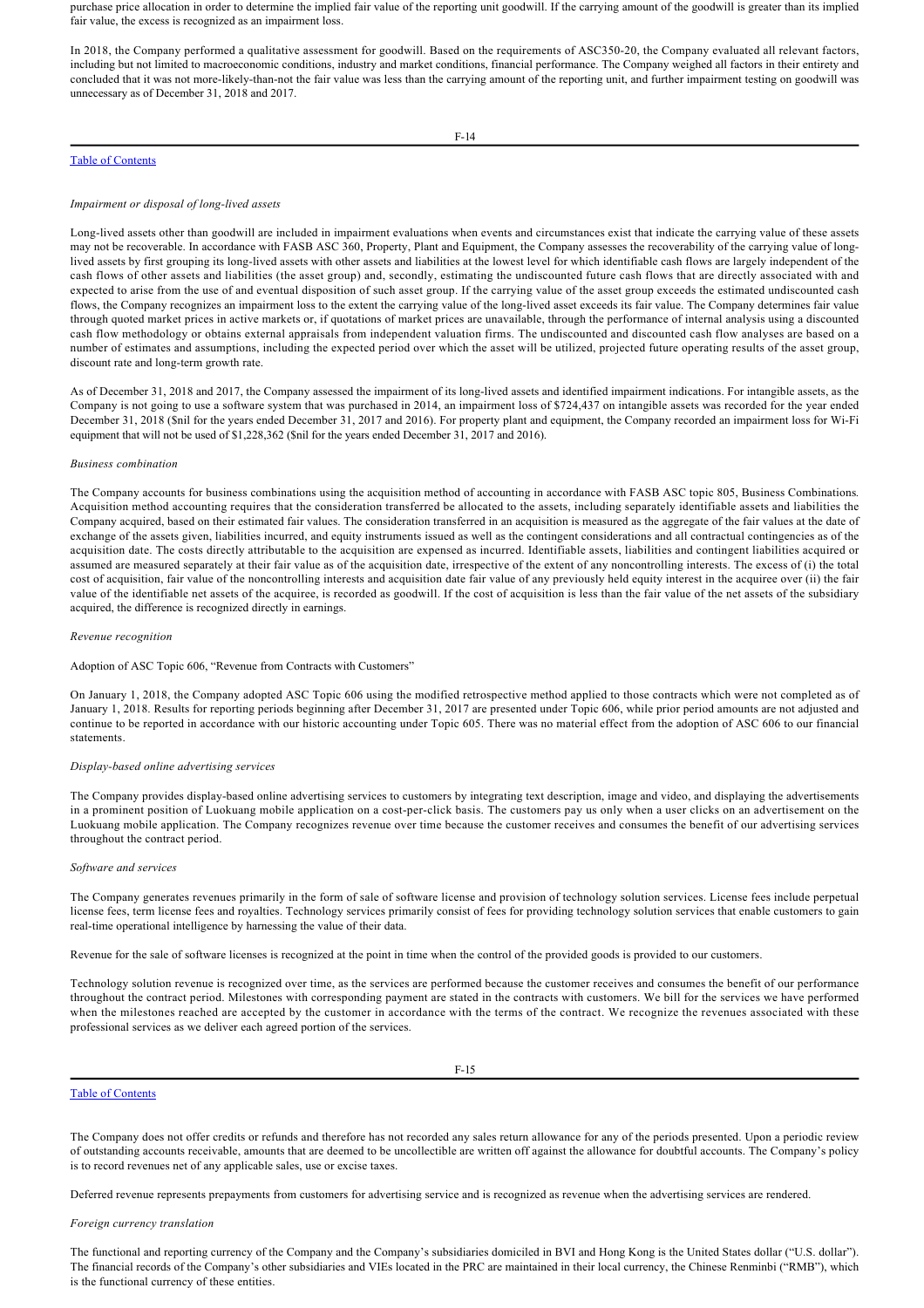Monetary assets and liabilities denominated in currencies other than the functional currency are translated into the functional currency at the rates of exchange ruling at the balance sheet date. Transactions in currencies other than the functional currency during the year are converted into the functional currency at the applicable rates of exchange prevailing when the transactions occurred. Transaction gains and losses are recognized in the statements of operations.

The Company's entities with a functional currency of RMB translate their operating results and financial position into the U.S. dollar, the Company's reporting currency. Assets and liabilities are translated using the exchange rates in effect on the balance sheet date. Revenues, expenses, gains and losses are translated using the average rate for the year. Retained earnings and equity are translated using the historical rate. Translation adjustments are reported as cumulative translation adjustments and are shown as a separate component of other comprehensive income.

#### *Earnings per share*

ASC Topic 260 "Earnings per Share," requires presentation of both basic and diluted earnings per share ("EPS") with a reconciliation of the numerator and denominator of the basic EPS computation to the numerator and denominator of the diluted EPS computation. Basic EPS excludes dilution. Diluted EPS reflects the potential dilution that could occur if securities or other contracts to issue common stock were exercised or converted into common stock or resulted in the issuance of common stock that then shared in the earnings of the entity.

Basic net loss per share is computed by dividing net loss available to common stockholders by the weighted average number of shares of common stock outstanding during the period. Diluted net loss per share is computed by dividing net loss by the weighted average number of shares of common stock, common stock equivalents and potentially dilutive securities outstanding during each period. Potentially dilutive common shares consist of the common shares issuable upon the exercise of common stock warrants (using the treasury stock method). Common stock equivalents are not included in the calculation of diluted earnings per share if their effect would be anti-dilutive. In a period in which the Company has a net loss, all potentially dilutive securities are excluded from the computation of diluted shares outstanding as they would have had an anti-dilutive impact. During the years ended December 31, 2018, 2017 and 2016, there were no potentially dilutive securities. The following table presents a reconciliation of basic and diluted net loss per share:

|                                                                                                        | <b>Year Ended December 31.</b> |  |             |  |              |
|--------------------------------------------------------------------------------------------------------|--------------------------------|--|-------------|--|--------------|
|                                                                                                        | 2018                           |  | 2017        |  | 2016         |
| Net loss available to owners of the Company for basic and diluted net loss per share of ordinary stock | (11.927.536)                   |  | (6,810,454) |  | (13,049,031) |
| Weighted average ordinary stock outstanding - basic and diluted                                        | 72.919.624                     |  |             |  |              |
| Net loss per ordinary share attributable to owners of the Company - basic and diluted                  | (0.16)                         |  | (6.810.454) |  | (13.049.031) |

#### *Income taxes*

Deferred income taxes are recognized for temporary differences between the tax bases of assets and liabilities and their reported amounts in the financial statements, net operating loss carry forwards and credits, by applying enacted statutory tax rates applicable to future years. Deferred tax assets are reduced by a valuation allowance when, in the opinion of management, it is more likely than not that some portion or all of the deferred tax assets will not be realized. Current income taxes are provided for in accordance with the laws and regulations applicable to the Company as enacted by the relevant tax authorities.

#### $F-16$

#### Table of Contents

The impact of an uncertain income tax position on the income tax return must be recognized at the largest amount that is more-likely-than not to be sustained upon audit by the relevant tax authorities. An uncertain income tax position will not be recognized if it has less than a 50% likelihood of being sustained. Additionally, the Company classifies the interest and penalties, if any, as a component of income tax expense. For years ended December 31, 2018, 2017 and 2016, the Company did not have any material interest or penalties associated with tax positions nor did the Company have any significant unrecognized uncertain tax positions.

#### *Contingencies*

The Company records accruals for certain of its outstanding legal proceedings or claims when it is probable that a liability will be incurred and the amount of loss can be reasonably estimated. The Company evaluates the developments in legal proceedings or claims that could affect the amount of any accrual, as well as any developments that would make a loss contingency both probable and reasonably estimable. The Company discloses the amount of the accrual if it is material.

#### *Segment reporting*

Operating segments are reported in a manner consistent with the internal reporting provided to our chief operating decision maker, who is our Chief Executive Officer ("CEO"), who reviews financial information presented on a consolidated basis for purposes of making operating decisions, assessing financial performance and allocating resources. The Company had one single operating and reportable segment for the years ended December 31, 2018, 2017 and 2016. The Company's customers and assets are located in the PRC, therefore, no geographical segment information is presented.

#### *Related parties*

Parties are considered to be related to the Company if the parties, directly or indirectly, through one or more intermediaries, control, are controlled by, or are under common control with the Company. Related parties also include principal owners of the Company, its management, members of the immediate families of principal owners of the Company and its management and other parties with which the Company may deal with if one party controls or can significantly influence the management or operating policies of the other to an extent that one of the transacting parties might be prevented from fully pursuing its own separate interests. The Company discloses all significant related party transactions.

#### *Leases*

Leases have been classified as either capital or operating leases. Leases that transfer substantially all the benefits and risks incidental to the ownership of assets are accounted for as if there was an acquisition of an asset and incurrence of an obligation at the inception of the lease. All other leases are accounted for as operating leases wherein rental payments are expensed as incurred.

When the Company is the lessor, minimum contractual rental from leases are recognized on a straight-line basis over the noncancelable term of the lease. With respect to a particular lease, actual amounts billed in accordance with the lease during any given period may be higher or lower than the amount of rental revenue recognized for the period. Straight-line rental revenue commences when the customer assumes control of the leased premises. Accrued straight-line rents receivable represents the amount by which straight-line rental revenue exceeds rents currently billed in accordance with lease agreements. Contingent rental revenue is accrued when the contingency is removed.

#### *Advertising costs*

Advertising costs include expenses associated with direct marketing. All advertising costs are expensed as incurred and included in selling and marketing expenses. During the years ended December 31, 2018, 2017 and 2016, advertising costs amounted to \$14,071,241, \$23,171,170 and \$4,537,653, respectively.

#### *Comprehensive loss*

Comprehensive loss includes net loss and foreign currency translation adjustments and is presented net of tax. The tax effect is nil for the three years ended December 31, 2018, 2017 and 2016 in the consolidated statements of comprehensive loss.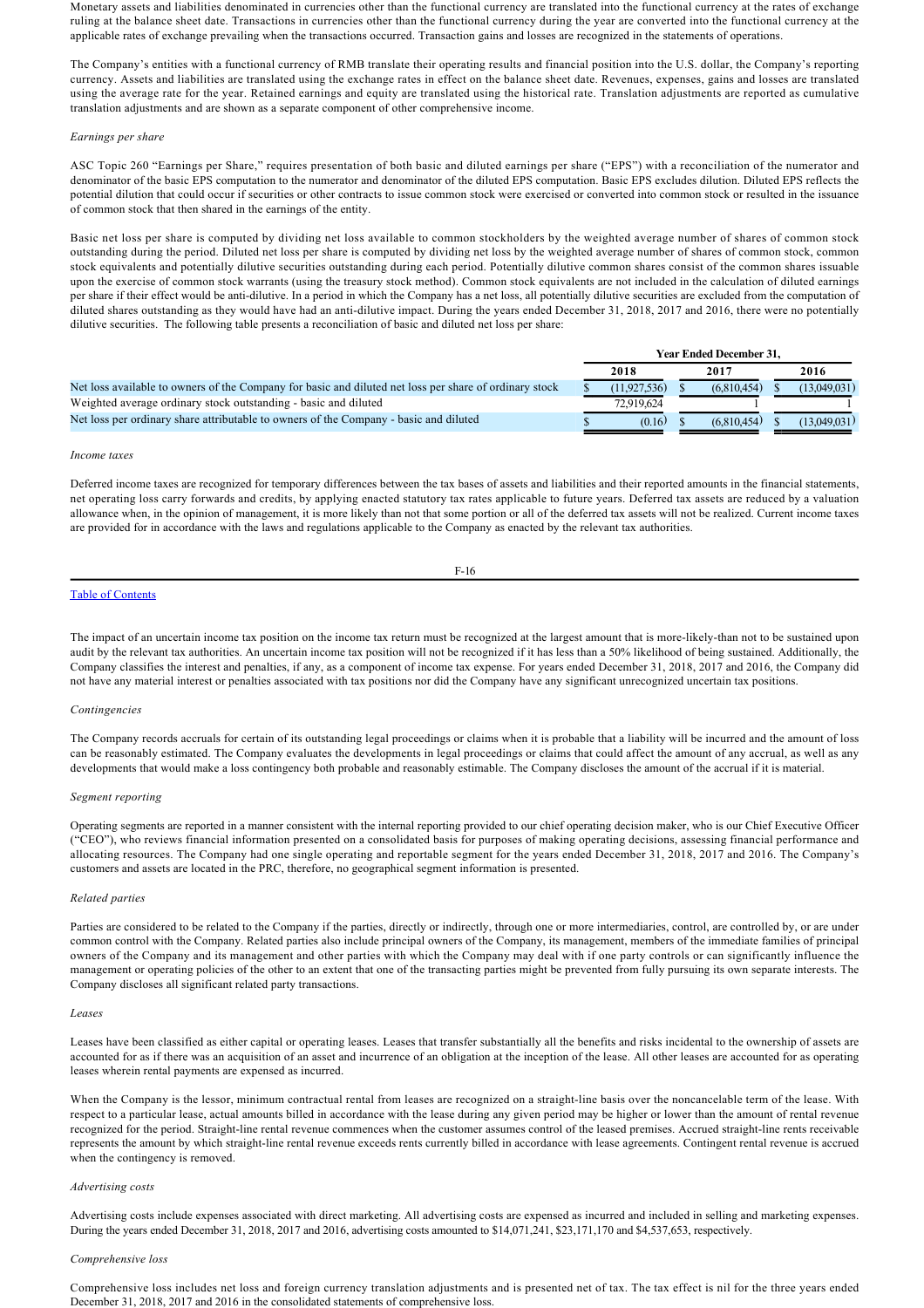#### *Concentration of credit risk*

Financial instruments that potentially expose the Company to concentrations of credit risk consist primarily of cash and accounts receivable. The Company places its cash with financial institutions with high-credit rating and quality in China. For the year ended December 31, 2018, four customers accounted for 91% of total revenue. For the year ended December 31, 2017, two customers accounted for 95% of total revenue. For the year ended December 31, 2016, four customers accounted for 70% of total revenue. At December 31, 2018 and 2017, the Company had credit risk exposure of uninured cash in banks of \$1,192,218 and \$72,379, respectively.

## Table of Contents

The net sales to customers representing at least 10% of net total sales are as follows:

December 31, 2018, 2017 and 2016 in the consolidated statements of comprehensive loss.

|                 |         | <b>Year Ended December 31,</b> |      |
|-----------------|---------|--------------------------------|------|
| <b>Customer</b> | 2018    | 2017                           | 2016 |
|                 | 26%     | 81%                            |      |
| В               | 26%     |                                |      |
| $\sqrt{ }$      | 25%     |                                |      |
|                 | 14%     |                                |      |
|                 | $\star$ | 14%                            |      |
|                 | $\ast$  | ж                              | 22%  |
| G               | $\ast$  |                                | 20%  |
|                 | $*$     |                                | 15%  |
|                 |         |                                | 13%  |

The following customers had balances of at least 10% of the total trade receivables at the respective balance sheet dates set forth below:

|                 |      | December 31, |  |  |  |  |  |
|-----------------|------|--------------|--|--|--|--|--|
| Customer        | 2018 | 2017         |  |  |  |  |  |
| A               | 23%  | 49%          |  |  |  |  |  |
| B               | 24%  |              |  |  |  |  |  |
| $\sqrt{ }$<br>◡ | 24%  |              |  |  |  |  |  |
| D               | 13%  |              |  |  |  |  |  |
| Ε               | 12%  | 41%          |  |  |  |  |  |

less than  $10%$ 

## *Recent accounting pronouncements*

In February 2016, the FASB issued ASU No. 2016-02, "Leases (Subtopic 842)." The new guidance requires lessees to recognize assets and liabilities arising from leases as well as extensive quantitative and qualitative disclosures. A lessee will need to recognize on its balance sheet a right-of-use asset and a lease liability for the majority of its leases (other than leases that meet the definition of a short-term lease). The lease liabilities will be equal to the present value of lease payments. The right-of-use asset will be measured at the lease liability amount, adjusted for lease prepayment, lease incentives received and the lessee's initial direct costs. The standard is effective for fiscal years beginning after December 15, 2018, and interim periods within those fiscal years. Early adoption is permitted. ASU 2016-02 is required to be applied using the modified retrospective approach for all leases existing as of the effective date and provides for certain practical expedients. The Company will adopt the new standard on January 1, 2019 using the modified retrospective approach. Due to its immaterial lease commitments at December 31, 2018, the Company expect the impact of the standard adoption to increase its assets and liabilities within its consolidated balance sheet. These increases will result from the recognition of its existing right-of-use and liabilities required by ASU 2016-02.

In June 2016, the FASB issued ASU 201613, "Financial Instruments—Credit Losses (Topic 326), Measurement of Credit Losses on Financial Instruments", which will be effective for fiscal years beginning after December 15, 2019, including interim periods within those fiscal years. The guidance replaces the incurred loss impairment methodology with an expected credit loss model for which a company recognizes an allowance based on the estimate of expected credit loss. The Company is currently evaluating the impact of adopting this standard on its consolidated financial statements.

In January 2017, the FASB issued ASU 201704, "Intangibles—Goodwill and Other (Topic 350): simplifying the test for goodwill impairment", the guidance removes Step 2 of the goodwill impairment test, which requires a hypothetical purchase price allocation. Goodwill impairment will now be the amount by which a reporting unit's carrying value exceeds its fair value, not the difference between the fair value and carrying amount of goodwill which was the step 2 test before. The ASU should be adopted on a prospective basis for the annual or any interim goodwill impairment tests beginning after December 15, 2019. Early adoption is permitted for interim or annual goodwill impairment tests performed on testing dates after January 1, 2017. The Company is currently evaluating the impact of adopting this standard on its consolidated financial statements.

### Table of Contents

## F-18

## NOTE 3 – BUSINESS COMBINATIONS

Business combinations in 2018:

During the year ended December 31, 2018, the Company completed a business combination, to complement its businesses and achieve synergies. Results of the acquired entities' operations have been included in the Company's consolidated financial statements since the acquisition dates.

|                                             | August 31,<br>2018 |
|---------------------------------------------|--------------------|
| Purchase consideration                      | 60,000,000         |
|                                             |                    |
| Net assets acquired,                        |                    |
| Cash                                        | 612,692            |
| Deposit and other receivables (current)     | 615,424            |
| Accounts receivable                         | 238,324            |
| Prepayment                                  | 1,176              |
| Deposit and other receivables (non-current) | 99,066             |
| Property, plant and equipment               | 41,435             |
| Intangible assets                           | 54,575,027         |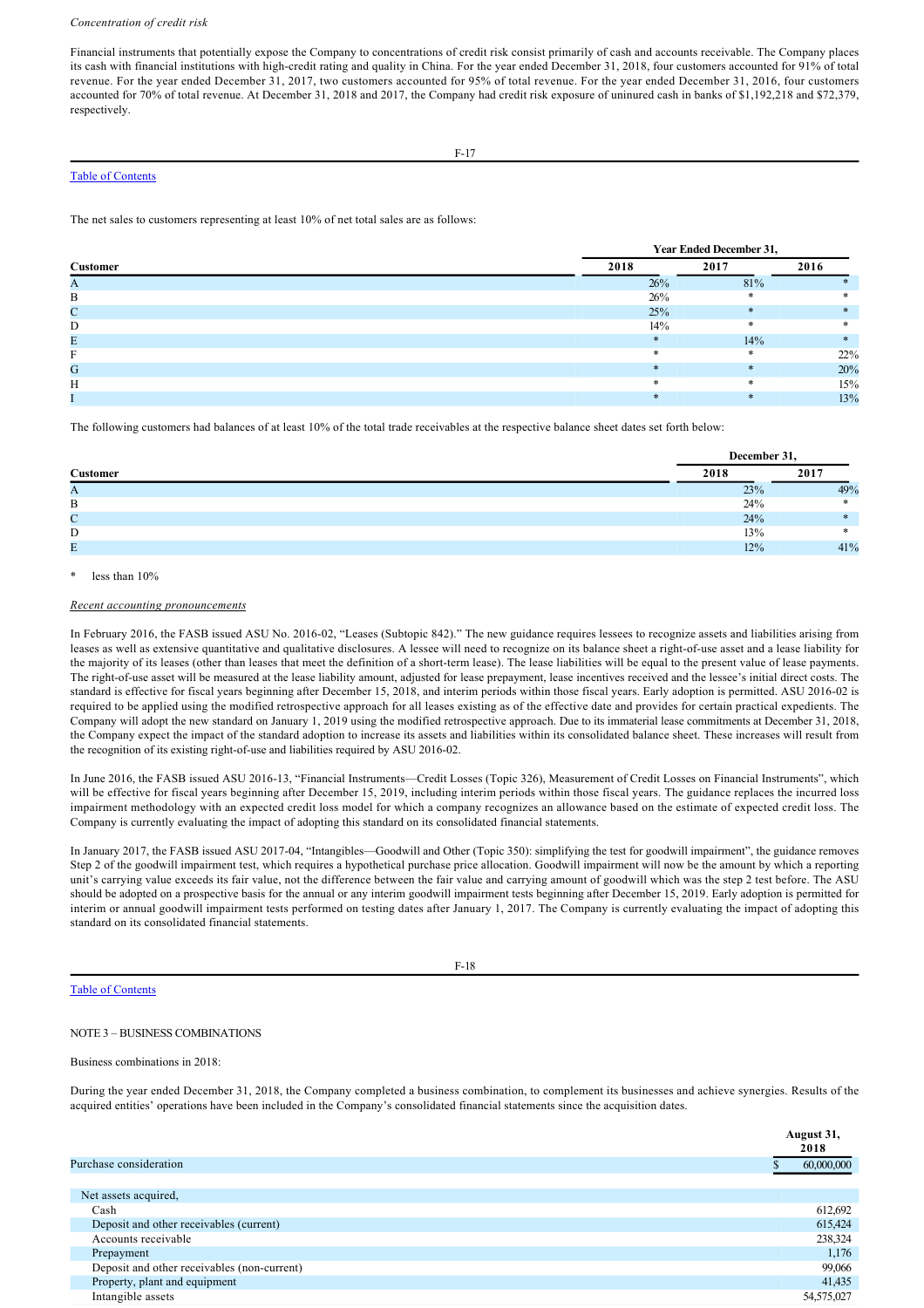| Short term borrowing | (117,238)  |
|----------------------|------------|
| Receipt in advance   | (138, 860) |
| Wages payable        | (84, 537)  |
| Tax payable          | (14, 637)  |
| Other payable        | (316, 536) |
|                      |            |
| Goodwill             | 4,488,664  |

Goodwill, which is non-deductible for tax purpose, is primarily attributable to the synergies expected to be achieved from the acquisition. Refer to Note 9 for details.

The valuations used in the purchase price allocation described above were determined by the Company with the assistance of an independent third-party valuation firm. The valuation report considered generally accepted valuation methodologies such as the relief from royalty method. As the acquiree is a private company, the fair value estimate is based on significant inputs that market participants would consider, which mainly include (a) discount rates, (b) a projected terminal values based on future cash flows (c) financial multiples of companies in the same industries and (d) adjustments for lack of control or lack of marketability.

The pro forma results of operations for these subsidiaries have not been presented because they are not material to the consolidated results of operations, either individually or in the aggregate.

## NOTE 4 – INCOME TAX

At December 31, 2018, the Company had unused net operating loss carryforwards of approximately \$ 30,529,390 for income tax purposes, which expire between 2019 to 2023. At December 31, 2018, 2017 and 2016, these net operating losses carryforwards may result in future income tax benefits of approximately\$6,230,296, \$5,043,944 and \$4,008,863, respectively, however, because realization is uncertain at this time, a valuation allowance in the same amount has been established. Deferred income taxes reflect the net effects of temporary differences between the carrying amounts of assets and liabilities for financial reporting purposes and the amounts used for income tax purposes.

Significant components of the Company's deferred tax liabilities and assets of December 31, 2018 and 2017 are as follows:

|                                 | December 31,<br>2018     | December 31,<br>2017 |
|---------------------------------|--------------------------|----------------------|
| Deferred tax liabilities        | $\overline{\phantom{0}}$ |                      |
| Deferred tax asset              |                          |                      |
| Net operating loss carryforward | 6,230,296                | 5,043,944            |
| Valuation allowance             | (6,230,296)              | (5,043,944)          |
| Net deferred tax asset          |                          |                      |
|                                 |                          |                      |

F-19

## Table of Contents

### Movement of valuation allowance

|                              |  | December 31,<br>2018 | December 31,<br>2017 |           |  |
|------------------------------|--|----------------------|----------------------|-----------|--|
| At the beginning of the year |  | 5,043,944            |                      | 4,008,863 |  |
| Acquisition of subsidiary    |  | 500,934              |                      |           |  |
| Current year addition        |  | 1,054,992            |                      | 823,970   |  |
| Expired                      |  | (74, 735)            |                      | (61, 411) |  |
| Exchange difference          |  | (294, 839)           |                      | 272,522   |  |
| At the end of the year       |  | 6.230.296            |                      | 5,043,944 |  |

The Company is not subject to taxation in BVI under the current BVI law. Subsidiaries operating in the PRC are subject to PRC Enterprise Income Tax at the statutory rate of 25% for the years ended December 31, 2018, 2017 and 2016. Two of our subsidiaries qualify for high-technology enterprises and benefit from a preferential tax rate of 15%. They are qualified as a "high-technology enterprise" until the end of the November 2021 and October 2021, respectively. Subsidiaries operating in Hong Kong are subject to Hong Kong income taxes at a rate of 16.5% for the years ended December 31, 2018, 2017 and 2016.

A reconciliation of the income tax expense to the amount computed by applying the current PRC statutory tax rate of 25% to the loss before income taxes in the consolidated statements of comprehensive income is as follows:

|                                                              | December 31,<br>2018 | December 31.<br>2017 | December 31,<br>2016 |  |
|--------------------------------------------------------------|----------------------|----------------------|----------------------|--|
| Loss before income taxes                                     | (11,853,527)         | (6,810,454)          | (13,049,031)         |  |
|                                                              |                      |                      |                      |  |
| Tax loss at the PRC statutory tax rate of 25%                | (2,874,005)          | (1, 564, 147)        | (3,392,837)          |  |
| Non-deductible items                                         | 5,013,636            | 6,637,818            | 1,701,180            |  |
| Non-taxable items                                            | (3,538,631)          | (3,789,956)          | (662, 512)           |  |
| Change in valuation allowance                                | 1,054,992            | 823,970              | 2,159,518            |  |
| Effect of different tax rates in other jurisdictions         | 17.221               | 410                  | 6.015                |  |
| Effect of 15% preferential rate for certain PRC subsidiaries | 252,778              | (2,108,095)          | 188,636              |  |
| Income tax expense                                           | (74,009)             |                      |                      |  |

## NOTE 5 – ACCOUNTS RECEIVABLE

At December 31, 2018 and 2017, accounts receivable consisted of the following:

|                                       | December 31, |  | December 31, |
|---------------------------------------|--------------|--|--------------|
|                                       | 2018         |  | 2017         |
| Accounts receivable                   | 25,041,576   |  | 10,406,602   |
| Less: allowance for doubtful accounts | (2,379,982)  |  | (676, 977)   |
|                                       | 22,661,594   |  | 9.729.625    |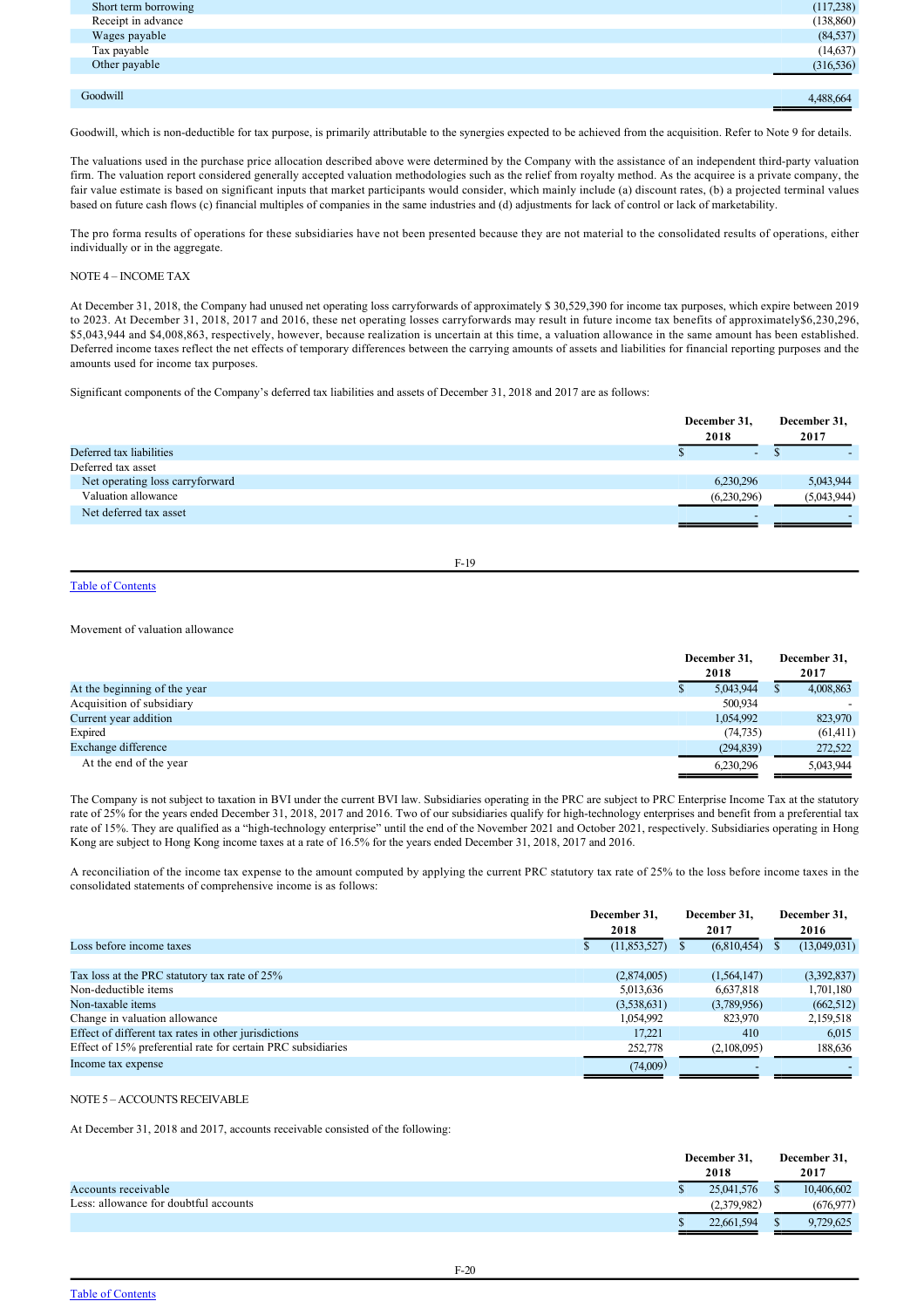## NOTE 6 – OTHER RECEIVABLES AND PREPAYMENT

At December 31, 2018 and 2017, other receivables and prepayment consisted of the following:

|                                       | December 31,<br>2018 |               | December 31,<br>2017 |  |
|---------------------------------------|----------------------|---------------|----------------------|--|
| Current                               |                      |               |                      |  |
| Advances to suppliers                 | \$<br>447,061        | <sup>\$</sup> | 339,701              |  |
| VAT recoverable (1)                   | 945,199              |               | 1,681,495            |  |
| Advances to business partners (2)     | 1,165,637            |               |                      |  |
| Other                                 | 279,248              |               | 385,175              |  |
|                                       | 2,837,145            |               | 2,406,371            |  |
| Less: allowance for doubtful accounts | (88, 145)            |               | (29,626)             |  |
|                                       | 2,749,000            |               | 2,376,745            |  |
| Non-current                           |                      |               |                      |  |
| Loan to employees                     | 77,434               |               |                      |  |
| Deposit for car                       | 58,282               |               |                      |  |
| Others                                | 14,570               |               |                      |  |
|                                       | 150,286              |               |                      |  |

(1) The balance of advanced VAT represents input VAT available for deducting the amount of VAT paid in the future. During the years ended December 31, 2018 and 2017, the Group purchased a large amount of Wi-Fi equipment for deployments, which generated related input VAT approved by the relevant tax authority.

(2) The advances to two business partners are unsecured, interest-free and repayable in June 2019.

#### NOTE 7 - AMOUNTS DUE FROM RELATED-PARTIES

At December 31, 2018 and 2017, amounts due from related parties consisted of the following:

|                                                           | December 31. | December 31. |
|-----------------------------------------------------------|--------------|--------------|
| Name of related party                                     | 2018         | 2017         |
| C Media Limited (1)                                       | 4.731.841    | 11,760,692   |
| Ya Tuo Ji International Consultancy (Beijing) Limited (2) | 203.857      | 204,412      |

(1) C Media Limited is controlled by Mr. Xuesong Song, the CEO and Chairman of the Company ("Mr. Song"). C Media Limited has taken up certain receivables and investments from the Company's subsidiaries in previous years. The Company expects the amount will be returned to the Company in 2019.

(2) Ya Tuo Ji is a company controlled by the spouse of Mr. Song. The loan is unsecured, interest-free and repayable on July 5, 2019. The original payment date was January 5, 2019.

## NOTE 8 – PROPERTY AND EQUIPMENT

At December 31, 2018 and 2017, property and equipment consisted of the following:

|                                               | <b>Useful life</b> |   | December 31,<br>2018 |  | December 31, |
|-----------------------------------------------|--------------------|---|----------------------|--|--------------|
|                                               |                    |   |                      |  | 2017         |
| Wi-Fi equipment                               | 3 Years            | D | 9,003,392            |  | 8,711,424    |
| Vehicles                                      | 5 Years            |   | 3,520                |  |              |
| Office and other equipment                    | $3 - 5$ Years      |   | 213,601              |  | 170.242      |
| Construction-in-progress                      |                    |   |                      |  | 2,166,452    |
|                                               |                    |   | 9,220,513            |  | 11,048,118   |
| Less: accumulated depreciation and impairment |                    |   | (8,322,506)          |  | (6,003,246)  |
|                                               |                    |   | 898,007              |  | 5,044,872    |

For the years ended December 31, 2018, 2017 and 2016, depreciation expense amounted to \$2,897,135, \$2,628,884 and \$2,474,434, respectively, of which \$2,806,811, \$2,423,655 and 2,194,582, respectively, was included in cost of revenue, and \$5,872, \$117,648 and 121,740, respectively, was included in selling and marketing expenses and the remainder was included in general and administrative expense.

The Company recognized an impairment loss on property and equipment of \$1,228,362, \$0 and \$0 for the years ended December 31, 2018, 2017 and 2016, respectively, for idled Wi-Fi equipment.

Included in construction-in-progress were Wi-Fi equipment under construction.

## $F-21$

Table of Contents

## NOTE 9 – INTANGABLE ASSETS, NET

|                                |              | As of December 31, 2018        |                                               |                                               |                       |                       |
|--------------------------------|--------------|--------------------------------|-----------------------------------------------|-----------------------------------------------|-----------------------|-----------------------|
| <b>Gross carrying</b><br>value |              |                                | Accumulated<br>amortization<br>and impairment |                                               | Net carrying<br>value |                       |
| Software                       | $\mathbb{S}$ | 3,179,437                      | $\mathbb{S}$                                  | 3,178,785                                     | $\mathcal{S}$         | 652                   |
| Trademarks                     |              | 1,243,443                      |                                               | 1,243,443                                     |                       |                       |
| Patents                        |              | 54,572,127                     |                                               | 1,808,781                                     |                       | 52,763,346            |
|                                |              | 58,995,007                     |                                               | 6,231,009                                     |                       | 52,763,998            |
|                                |              |                                |                                               | As of December 31, 2017                       |                       |                       |
|                                |              | <b>Gross carrying</b><br>value |                                               | Accumulated<br>amortization<br>and impairment |                       | Net carrying<br>value |
| Software                       | \$           | 3,339,523                      | <sup>\$</sup>                                 | 2,185,438                                     | $\mathbb{S}$          | 1,154,085             |
| Trademarks                     |              | 1,306,051                      |                                               | 1,305,939                                     |                       | 112                   |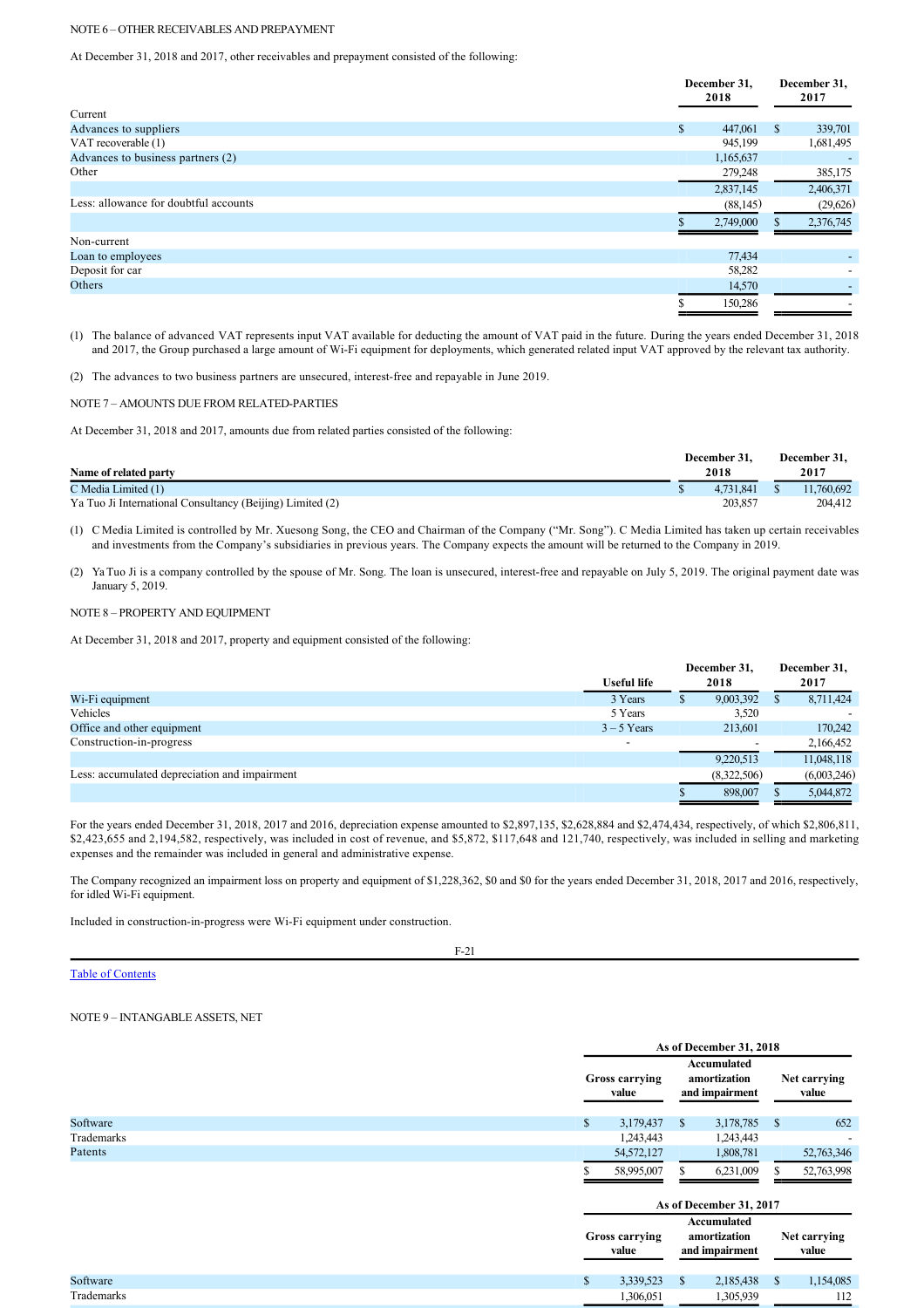|  | $\mathcal{L}^{\text{max}}_{\text{max}}$ and $\mathcal{L}^{\text{max}}_{\text{max}}$ and $\mathcal{L}^{\text{max}}_{\text{max}}$<br>---<br>.<br>- 14<br>4.043 | , 491 377 | 4 107<br>$\sim$ |
|--|--------------------------------------------------------------------------------------------------------------------------------------------------------------|-----------|-----------------|
|  |                                                                                                                                                              |           |                 |

The Company recognized an impairment loss on software of \$724,437, \$0 and \$0 for the years ended December 31, 2018, 2017 and 2016, respectively, for the railway platform software which was replaced by the software developed by Suzhou Superengine.

Amortization expense of intangible assets was \$2,223,592, \$613,066 and \$642,913 for the years ended December 31, 2018, 2017 and 2016, respectively.

As of December 31, 2018, future minimum amortization expenses in respect of intangible assets are as follows:

| Year ending December 31, | Principal  |
|--------------------------|------------|
| 2019                     | 5,457,673  |
| 2020                     | 5,457,405  |
| 2021                     | 5,457,213  |
| 2022                     | 5,457,213  |
| 2023                     | 5,457,213  |
| Thereafter               | 25,477,281 |
|                          | 52,763,998 |

## NOTE 10 – GOODWILL

In September of 2014, Zhong Chuan Shi Xun acquired a 100% interest in Zhong Chuan Rui You for a consideration of \$7,391,894 (RMB48,000,000). Zhong Chuan Rui You is primarily engaged in on-train Wi-Fi business, deploying Wi-Fi equipment on trains and providing passengers with entertainment and information services on trains. The book value of the identifiable net assets of Zhong Chuan Rui You was \$151,958 (RMB963,000) and goodwill of \$7,239,936 was recorded.

In August of 2018, LK Technology acquired a 100% interest in Superengine Holding Limited for a consideration of \$60,000,000, which was paid by the issuance of ordinary shares of the Company in an amount equal to the quotient of (x) the Purchase Price divided by (y) the average of the closing prices of the Ordinary Shares on the NASDAQ Capital Market over the 12 months period preceding July 31, 2018. Superengine possesses patented technologies in spatial-temporal big data indexing, storage, transmission and visualization that can be used in vector maps, HD intelligent maps, interactive location services, smart cities, intelligent transportation systems, mapping and surveying, remote sensing and monitoring. The book value of the identifiable net assets of Superengine was \$1,440,349, an intangible asset of \$54,070,987 and goodwill of \$4,488,664 were recorded. Refer to Note 3 for details.

F-22

## Table of Contents

## NOTE 11 – ACCRUED LIABILITIES AND OTHER PAYABLES

At December 31, 2018 and 2017, accrued liabilities and other payables consisted of the following:

|                         | December 31,<br>2018 | December 31,<br>2017    |  |
|-------------------------|----------------------|-------------------------|--|
| Current                 |                      |                         |  |
| Accrued payroll         | 535,181<br>\$        | 143,998<br><sup>S</sup> |  |
| VAT payable             | 2,200,654            | 2,192,898               |  |
| Individual tax payable  | 205,917              |                         |  |
| Other loans $(1)$       | 4,322,106            | 5,370,535               |  |
| Advertising payable (2) | 18,902,385           | 5,852,359               |  |
| Other payable           | 2,073,234            | 2,929,076               |  |
|                         | 28, 239, 477         | 16,488,866              |  |
| Non-current             |                      |                         |  |
| Other loans $(1)$       | 244,755              | \$                      |  |
|                         |                      |                         |  |

(1) Other loans primarily consist of loans from third parties for working capital purpose, payable on various date from April 7, 2019 to May 16, 2020. Other loans of \$655,671 and \$939,555, respectively as of December 31, 2018 and 2017, are unsecured and bear annual interest at the rate of 7.2% and a daily interest rate at 0.04%, respectively. The remaining other loans are unsecured and interest-free.

(2) Advertising payable represents the payments owed to the vendors that provide advertising activities for the Company to promote the Luokuang mobile application.

## NOTE 12 – AMOUNTS DUE TO RELATED PARTIES

At December 31, 2018 and 2017, amounts due to related parties consisted of the following:

|                                    |  | December 31,             |      | December 31, |
|------------------------------------|--|--------------------------|------|--------------|
| Name of related party              |  | 2018                     | 2017 |              |
| Mr. Song $(1)$                     |  | 1,010,041                |      | 2,921,639    |
| Vision Capital Profits Limited (2) |  | 1,751,395                |      |              |
| Thumb Beijing Branch (3)           |  | $\overline{\phantom{a}}$ |      | 612,103      |
| Thumb Shenzhen Branch (3)          |  | 611.266                  |      | 29,941       |
| Mrs. Song $(4)$                    |  | 5,329                    |      |              |

(1) The Company's CEO

(2) Vision Capital Profits Limited is controlled by Mr. Song.

(3) Thumb Beijing and Shenzhen Branch are controlled by the spouse of Mr. Song.

(4) The spouse of Mr. Song.

Amounts due to related parties are non-interest bearing, unsecured and payable on demand.

NOTE 13- SHARE CAPITAL

Prior to the Asset Exchange, Kingtone Wireless had 1,685,000 common shares issued and outstanding.

On August 17, 2018, in connection with the Asset Exchange, on September 20, 2018, the Company issued to the shareholders of C Media Limited, the former parent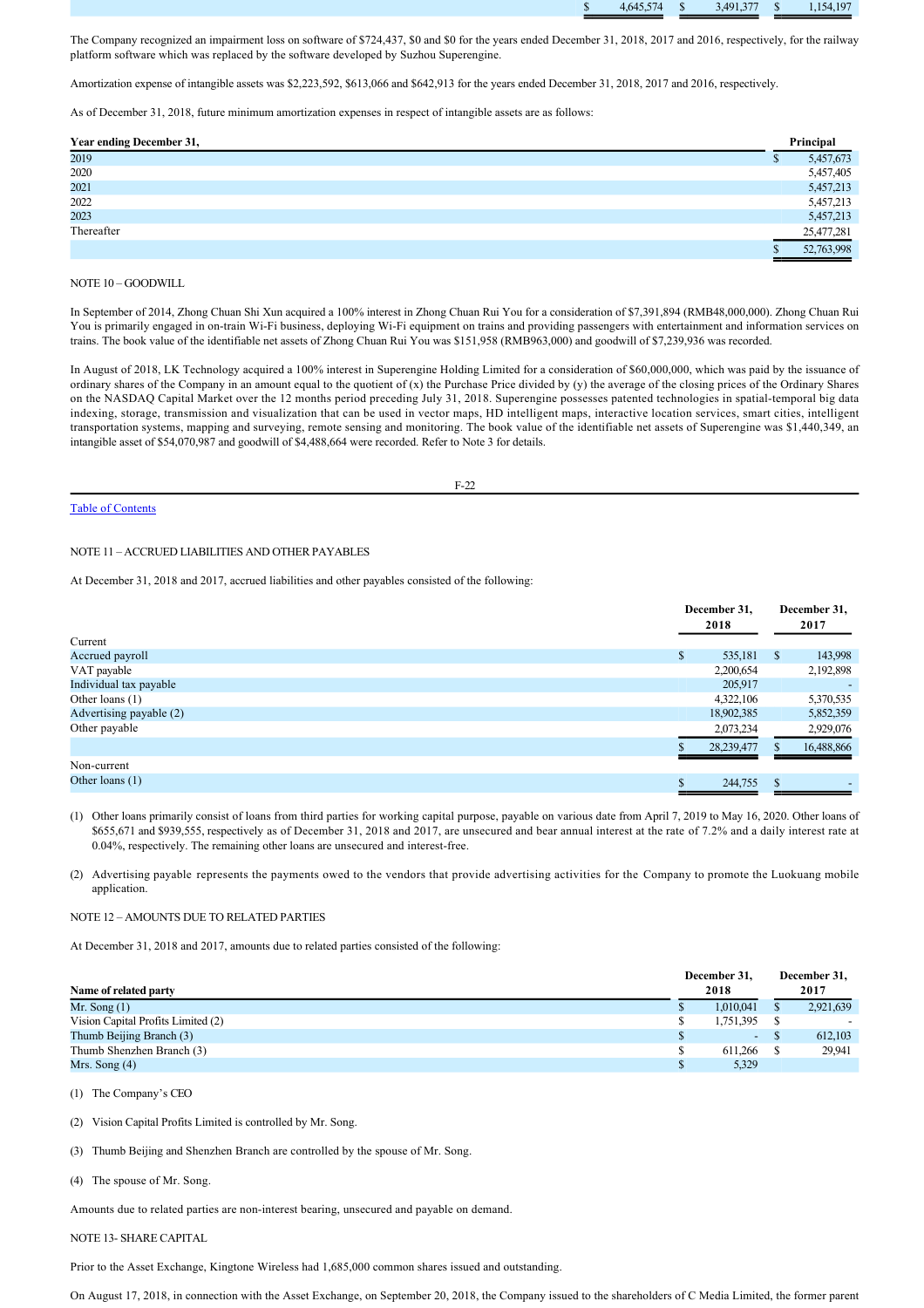of LK Technology, (i) 185,412,599 of ordinary shares, par value \$0.01 per share and (ii) 1,000,000 of our preferred shares.

On September 20, 2018, the Company issued to the shareholders of Superengine Holding Limited, 12,219,959 of ordinary shares, par value \$0.01 per share.

As of December 31, 2018, we had 199,317,558 common shares issued and outstanding.

F-23

## Table of Contents

#### NOTE 14 – RETIREMENT AND WELFARE BENEFITS

The Group's full-time employees are entitled to staff welfare benefits including medical care, casualty, housing benefits, education benefits, unemployment insurance and pension benefits through a PRC government-mandated multi-employer defined contribution plan. The Group is required to accrue the employer-portion for these benefits based on certain percentages of the employees' salaries. The total provision for such employee benefits of \$289,679, \$170,227 and \$353,033 during the years ended December 31, 2018, 2017 and 2016, respectively, of which \$9,945, \$23,392 and \$30,455, respectively, was charged to cost of revenue, \$76,971, \$48,957 and \$97,408, respectively was charged to selling and marketing expenses, \$75,104, \$49,717 and \$86,934, respectively, was charged to general and administrative expenses and \$127,660, \$48,161 and \$138,236, respectively was charged to research and development expenses. The Group is required to make contributions to the plan out of the amounts accrued for all staff welfare benefits except for education benefits. The PRC government is responsible for the staff welfare benefits including medical care, casualty, housing benefits, unemployment insurance and pension benefits to be paid to these employees.

#### NOTE 15 – STATUTORY RESERVES

As stipulated by the relevant law and regulations in the PRC, the Group's subsidiaries and VIEs in the PRC are required to maintain a non-distributable statutory surplus reserve. Appropriations to the statutory surplus reserve are required to be made at not less than 10% of profit after taxes as reported in the subsidiaries' statutory financial statements prepared under PRC GAAP. Once appropriated, these amounts are not available for future distribution to owners or shareholders. Once the general reserve accumulates to 50% of the subsidiaries' registered capital, the subsidiaries can choose not to provide more reserves. The statutory reserve may be applied against prior year losses, if any, and may be used for general business expansion and production and increase in registered capital of the subsidiaries. The Group allocated \$Nil to statutory reserves during the years ended December 31, 2018, 2017 and 2016, respectively. The statutory reserves cannot be transferred to the Company in the form of loans or advances and are not distributable as cash dividends except in the event of liquidation.

#### NOTE 16 – COMMITMENTS AND CONTINGENCIES

#### *Operating leases*

We have entered into operating lease agreements primarily for our office spaces in China. These leases expire through 2019 and are renewable upon negotiation. Future minimum rental payment required under the Office Lease is as follows:

| $\mathbf{v}$<br>Year ending December.<br>. | Amount  |
|--------------------------------------------|---------|
| 2019                                       | 268.128 |
|                                            |         |

#### *Contingencies*

Lawsuit with Gansu Jinlun Culture Media Co., Ltd.

On August 22, 2014, Zhong Chuan Rui You and Gansu Jinlun Culture Media Co., Ltd. ("Gansu Jinlun") signed a "Lanzhou Railway Bureau Airconditioned Train Wi-Fi Network System Advertising Operation Rights Agreement" for advertising on 72 trains of \$1,467,880 (RMB9,604,633). Due to a dispute on the project implementation, Zhong Chuan Rui You did not pay the advertising fee. On August 23, 2017, Gansu Jinlun filed a lawsuit with Gansu Intermediate People's Court. On December 19, 2017, Gansu Intermediate People's Court issued a verdict, ruling that Zhong Chuan Rui You settle the overdue advertising fee.

Zhong Chuan Rui You and Gansu Jinlun are negotiating a potential settlement to resume the contract. According to legal counsel, it is probable that the settlement will amount to approximately \$459,000 (RMB3,000,000); therefore, this amount has been accrued in accounts payable.

## NOTE 17 – SUBSEQUENT EVENT

On January 16, 2019, the Company entered into a Securities Purchase Agreement with Honbridge Holdings Limited, and the Company agreed to sell 2,000,000 Ordinary Shares of the Company at a price of \$6 per share for a total amount of \$12,000,000.



EX4.26 2 f20f2018ex426\_luokungtech.htm SECURITIES PURCHASE AGREEMENT

**Exhibit 4.26**

#### **SECURITIES PURCHASE AGREEMENT**

This Securities Purchase Agreement (this "Agreement") is dated as of January \_\_\_\_, 2019 (the "Effective Date") by and between Luokung Technology Corp., a British Virgin Islands corporation (the "Company") and Honbridge Holdings Limited, a Cayman Islands corporation (the "Purchaser").

#### **RECITALS**

**WHEREAS**, subject to the terms and conditions set forth in this Agreement and pursuant to an exemption from the registration requirements of Section 5 of the Securities Act contained in Section 4(a)(2) thereof and/or Regulations D and S thereunder, the Company desires to issue and sell to the Purchaser, and the Purchaser desires to purchase from the Company, certain securities of the Company as more fully described in this Agreement.

**NOW, THEREFORE,** IN CONSIDERATION of the mutual covenants contained in this Agreement, and for other good and valuable consideration the receipt and adequacy of which are hereby acknowledged, the Company and the Purchaser agree as follows:

## **ARTICLE I.**

## DEFINITIONS

1.1 Definitions. In addition to the terms defined elsewhere in this Agreement, the following terms have the meanings set forth in this Section 1.1:

"Affiliate" means any Person that, directly or indirectly through one or more intermediaries, controls or is controlled by or is under common control with a Person as such terms are used in, and construed, under Rule 405 under the Securities Act.

"Assets" means all of the properties and assets of the Company, whether real, personal or mixed, tangible or intangible, wherever located, whether now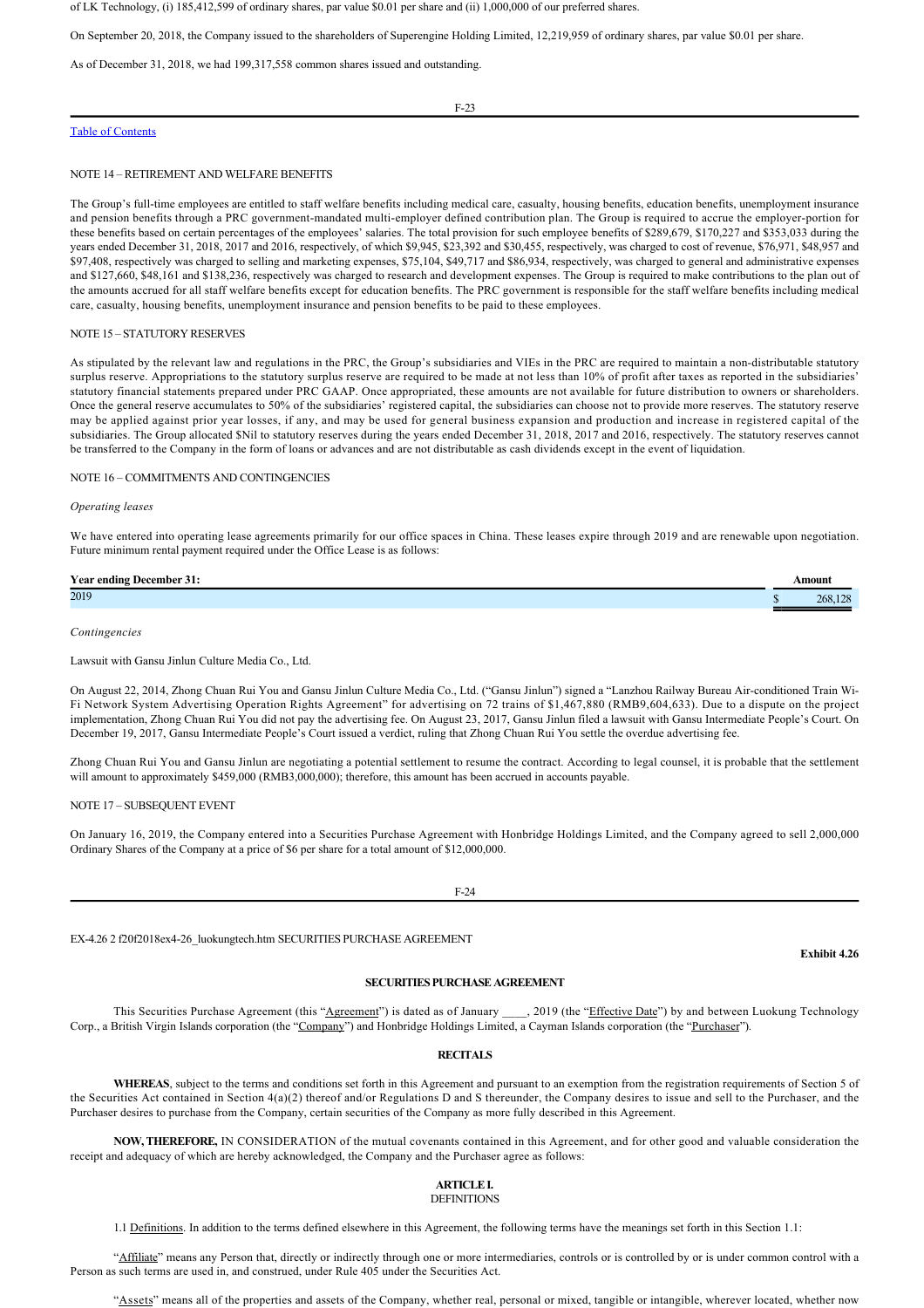owned or hereafter acquired.

"Board of Directors" means the board of directors of the Company.

"Business Day" means any calendar day except any Saturday, any Sunday, any day which is a federal legal holiday in the United States or any day on which banking institutions in the State of New York are authorized or required by law or other governmental action to close.

"Claims" means any Proceedings, Judgments, Obligations, threats, losses, damages, deficiencies, settlements, assessments, charges, costs and expenses of any nature or kind.

"Closing" means the Initial Closing and the Subsequent Closing.

"Closing Date" means the day on which the Initial Closing and the Subsequent Closing have been consummated.

"Commission" means the United States Securities and Exchange Commission.

"Company Intellectual Property" means Company Owned Intellectual Property and Company Licensed Intellectual Property.

"Company Licensed Intellectual Property" means any and all the intellectual property licensed to any Group Company necessary for the business as currently conducted and as presently proposed to be conducted.

"Company Owned Intellectual Property" means any and all the intellectual property owned by any Group Company necessary for the business as currently conducted and as presently proposed to be conducted.

"Consent" means any consent, approval, order or authorization of, or any declaration, filing or registration with, or any application or report to, or any waiver by, or any other action (whether similar or dissimilar to any of the foregoing) of, by or with, any Person, which is necessary in order to take a specified action or actions, in a specified manner and/or to achieve a specific result.

"Contract" means any written or oral contract, agreement, order or commitment of any nature whatsoever, including, any sales order, purchase order, lease, sublease, license agreement, services agreement, loan agreement, mortgage, security agreement, guarantee, management contract, employment agreement, consulting agreement, partnership agreement, shareholders agreement, buy sell agreement, option, warrant, debenture, subscription, call or put.

"Control" means the possession, direct or indirect, of the power to direct, or cause the direction of, the management and policies of a Person, whether through the ownership of 50% or more of voting securities, by contract or otherwise.

"Environmental Requirements" means all Laws and requirements relating to human, health, safety or protection of the environment or to emissions, discharges, releases or threatened releases of pollutants, contaminants, or Hazardous Materials in the environment (including, without limitation, ambient air, surface water, ground water, land surface or subsurface strata), or otherwise relating to the treatment, storage, disposal, transport or handling of any Hazardous Materials.

"Equity Securities" means, with respect to a given Person, any share, share capital, registered capital, ownership interest, partnership interest, equity interest, joint venture or other ownership interest of such Person, or any option, warrant, or right to subscribe for, acquire or purchase any of the foregoing, or any other security or instrument convertible into or exercisable or exchangeable for any of the foregoing, or any equity appreciation, phantom equity, equity plan or similar right with respect to such Person, or any Contract of any kind for the purchase or acquisition from such Person of any of the foregoing, either directly or indirectly.

"Exchange Act" means the Securities Exchange Act of 1934, as amended, and the rules and regulations promulgated thereunder.

"Financial Statements" means the audited consolidated balance sheets and profit and loss statements for the Company as of and for the 12-month period ending December 31, 2017; the unaudited consolidated balance sheets and profit and loss statements for the Company as of and for the nine-month period ending September 30, 2018; and the unaudited balance sheets, income statements and statements of cash flow for each Group Company that is a PRC entity as of and for the nine-month period ending September 30, 2018 prepared in accordance with PRC GAAP, of which each Financial Statement is included in Section 3.1(h) of the Disclosure Schedules.

"GAAP" means generally accepted accounting principles, methods and practices set forth in the opinions and pronouncements of the Accounting Principles Board and the American Institute of Certified Public Accountants, and statements and pronouncements of the Financial Accounting Standards Board, the SEC or of such other Person as may be approved by a significant segment of the U.S. accounting profession, in each case as of the date or period at issue, and as applied in the U.S. to U.S. companies.

Page **2** of 28

"Governmental Authority" means any foreign, federal, state or local government, or any political subdivision thereof, or any court, agency or other body, organization, group, stock market or exchange exercising any executive, legislative, judicial, quasi-judicial, regulatory or administrative function of government.

"Group Companies" means the Company and any direct or indirect Subsidiary of the Company, including and each a "Group Company".

"Hazardous Materials" means: (i) any petroleum or petroleum products, radioactive materials, asbestos in any form that is or could become friable, urea formaldehyde foam insulation and transformers or other equipment that contain dielectric fluid containing levels of polychlorinated biphenyls (PCB's); (ii) any chemicals, materials, substances or wastes which are now or hereafter become defined as or included in the definition of "hazardous substances," "hazardous wastes," "hazardous materials," "extremely hazardous wastes," "restricted hazardous wastes," "toxic substances," "toxic pollutants" or words of similar import, under any Law; and (iii) any other chemical, material, substance, or waste, exposure to which is now or hereafter prohibited, limited or regulated by any Governmental Authority.

"Initial Closing" shall have the meaning ascribed to such term in Section 2.1

"Initial Closing Date" means the day on which all of the Transaction Documents have been executed and delivered by the applicable parties thereto, and all conditions precedent to (i) the Purchaser's obligations to pay the Initial Subscription Amount and (ii) the Company's obligations to deliver the Initial Shares, in each case, have been satisfied or waived.

"Initial Shares" shall have the meaning ascribed to such term in Section 2.1.

"Initial Subscription Amount" shall have the meaning ascribed to such term in Section 2.1.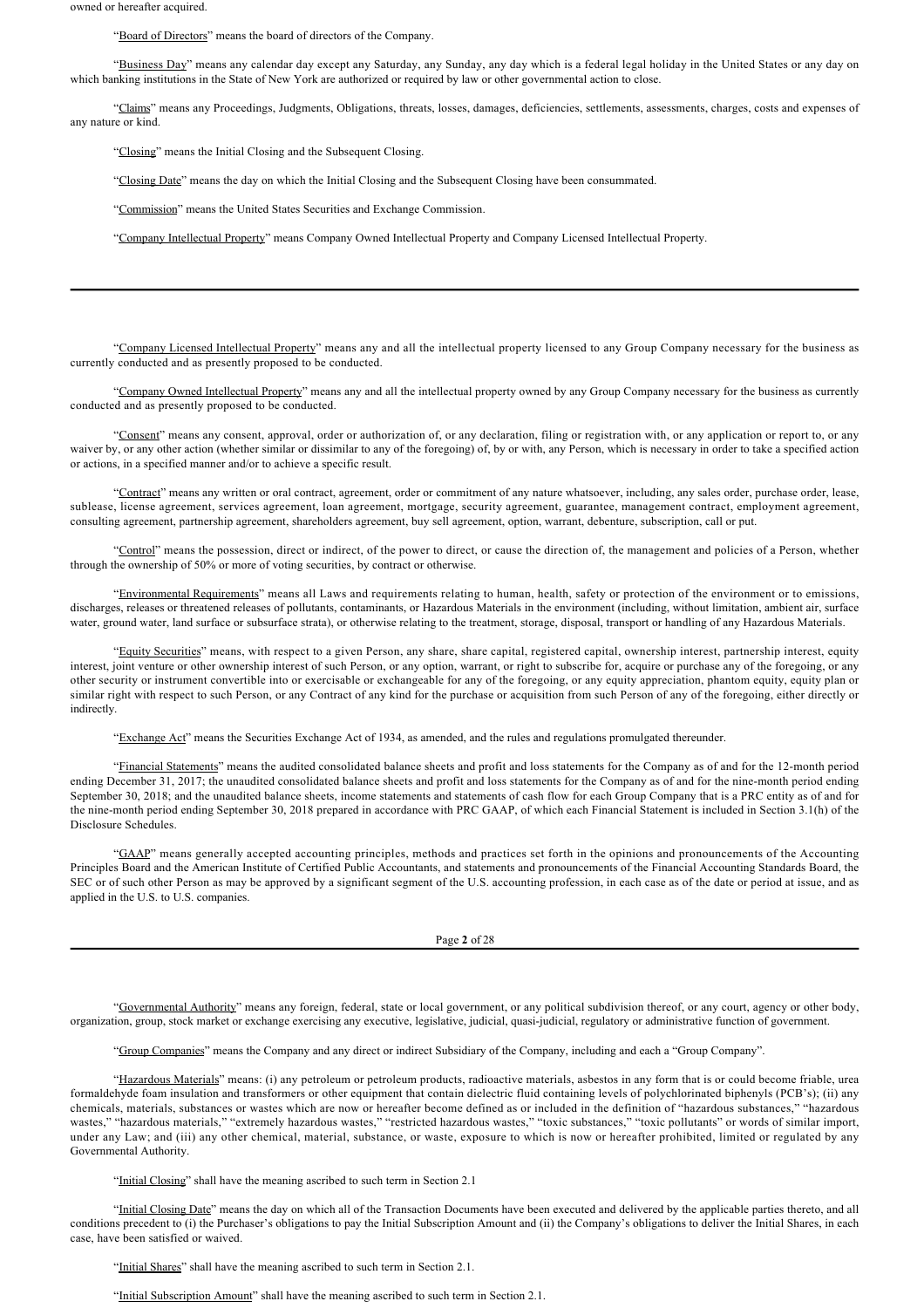"Judgment" means any order, writ, injunction, fine, citation, award, decree, stipulation or determination or any other judgment of any nature whatsoever of any Governmental Authority.

"Key Employees" means Song Xuesong (宋雪松), Peng Kegang (彭克刚), Li Baomin (李宝民), Dong Futian (董福田), Jeff Zeng, Hong Ting (洪婷), Mao Cheng (毛成), Li Gang (李刚), Zhao JiAn (赵继安), Fan Zhenhua (范振华), Patrick Zeng and Zhang Dongpu (张东普).

"Law" means any provision of any law, statute, ordinance, code, constitution, charter, treaty, rule or regulation of any Governmental Authority.

"Leases" means all leases for real or personal property.

"Liens" means a lien, charge, pledge, security interest, encumbrance, right of first refusal, preemptive right, mortgage, easement, leasehold, assessment, tax, covenant, restriction, reservation, conditional sale, prior assignment, or any other encumbrance, claim, burden or charge of any nature whatsoever.

"Losses" means any and all losses, reduction of cost basis for Tax purposes, Claims, damages, diminution in value of the Group or any Group Company, the Ordinary Shares, liabilities and expenses (joint or several), including reasonable attorneys' and paralegals' fees and expenses, court costs, settlement amounts, costs of investigation, preparing, compromising or defending against any litigation, commenced or threatened, or any Claim whatsoever and interest thereon from the time such amounts are due at the highest non-usurious rate of interest permitted by applicable Law, to which any of the Indemnified Party (as defined in Section 5.1) may become subject.

Page **3** of 28

"Material Adverse Effect" means with respect to the event, item or question at issue, that such event, item or question would not have or reasonably be expected to result in: (i) a material adverse effect on the legality, validity or enforceability of this Agreement or any of the Transaction Documents; (ii) a material adverse effect on the results of operations, Assets, business or condition (financial or otherwise) or prospects of the Company or any of its subsidiaries, either individually or taken as a whole; (iii) a material adverse effect on the Company's or its subsidiaries' ability to perform, on a timely basis, its or their respective Obligations under this Agreement or any Transaction Documents; or (iv) a material adverse effect on Purchaser's ability to sell or dispose of any of the Shares in accordance with applicable securities Laws.

"Material Contract" shall mean any Contract to which any Group Company is a party or by which any Group Company, or any of their Assets, are bound and which: (i) is relating to the formation, creation, operation, management or Control of a partnership, joint venture, limited liability company or similar arrangement; (ii) involves a loan (other than accounts receivable from trade debtors in the ordinary course of business) or advance to (other than travel and entertainment allowances to the employees of any Group Company extended in the ordinary course of business), or investment in, any Person, of more than US\$100,000 in any calendar year on its face; (iii) involves indebtedness of any Group Company of more than US\$100,000; (iv) contains a right of first refusal, put, call or similar right pursuant to which any Group Company could be required to purchase or sell, as applicable, any equity interests of any Person or material assets; (v) involves aggregate expenditure of US\$100,000 or more to or from any Group Company; (vi) involves delivery, purchase, licensing or provision, by or to any Group Company following the date of this Agreement, of any goods, services, assets or other items having a value (or potential value) over the term of such Contract of US\$100,000 or more or is otherwise material to the conduct of any Group Company's business as now conducted and as contemplated to be conducted in the future; (vii) involves a Lease; (viii) imposes any guaranty, surety or indemnification Obligations on any Group Company; (ix) may result in the loss or create more liability of any Group Company or to lose the benefit of any right, licence or privilege that any Group Company enjoys currently involving an amount of more than US\$100,000; (x) prohibits any Group Company from engaging in any business or competing anywhere in the world; (xi) involves patents, or any other intellectual property that is material to any Group Company; (xii) contains provisions on exclusivity, "change in control", rights of first refusal or similar rights, or grants a power of attorney, agency or similar authority; (xiii) involves the sale, issuance, grant, exercise, award, purchase, repurchase or redemption of my Equity Securities of any Group Company, or the acquisition or disposition of any assets or business by any Group Company involving an amount of not less than US\$100,000; (xiv) any Contract pursuant to which any Person obtains Control of any Group Company; (xv) was not made in the Ordinary Course of Business or is otherwise than by way of a bargain at arm's length; (xvi) is of a long-term nature (that is to say, unlikely to be fully performed within six months of it being entered into); (xvii) requires the Group Company to give more than 60 days' notice to effect its termination; (xviii) involves the waiver, compromise or settlement of any Proceeding; (xix) is any other agreement or arrangement having or likely to have a material effect on the financial or trading position or prospects of any Group Company; or (xx) is a bid, tender, proposal or offer which, if accepted, would result in any Group Company becoming a party to any agreement or arrangement of a kind described in any of paragraphs (i) to (xix) herein.

"Obligation" means any debt, liability or obligation of any nature whatsoever, whether secured, unsecured, recourse, nonrecourse, liquidated, unliquidated, accrued, absolute, fixed, contingent, ascertained, unascertained, known, unknown or obligations under executory Contracts.

Page **4** of 28

"Ordinary Course of Business" means the ordinary course of business consistent with past custom and practice (including with respect to quantity, quality and frequency).

"Ordinary Share" means the ordinary share of the Company, par value US\$0.01 per share, and any other class of securities into which such securities may hereafter be reclassified or changed.

"Per Share Purchase Price" equals US\$6.00 per share of Ordinary Share, subject to adjustment for reverse and forward stock splits, stock combinations and other similar transactions of the Ordinary Share that may occur after the date of this Agreement.

"Permit" means any license, permit, approval, waiver, order, authorization, right or privilege of any nature whatsoever, granted, issued, approved or allowed by any Governmental Authority.

"Person" means an individual, corporation, partnership, trust, incorporated or unincorporated association, joint venture, limited liability company, joint stock company, government (or an agency or subdivision thereof) or other entity of any kind.

"PRC GAAP" means the PRC generally accepted accounting principles and practices as in effect from time to time.

"Principal Trading Market" shall mean the Nasdaq Global Select Market, the Nasdaq Global Market, the Nasdaq Capital Market, the OTC Markets, including the Bulletin Board and Pink Sheets, the NYSE Euronext or the New York Stock Exchange, whichever is at the time the principal trading exchange or market for the Common Stock.

"Proceeding" means any demand, claim, suit, action, litigation, investigation, audit, study, arbitration, administrative hearing, or any other proceeding of any nature whatsoever.

"Real Property" means any real estate, land, building, structure, improvement, fixture or other real property of any nature whatsoever, including, but not limited to, fee and leasehold interests.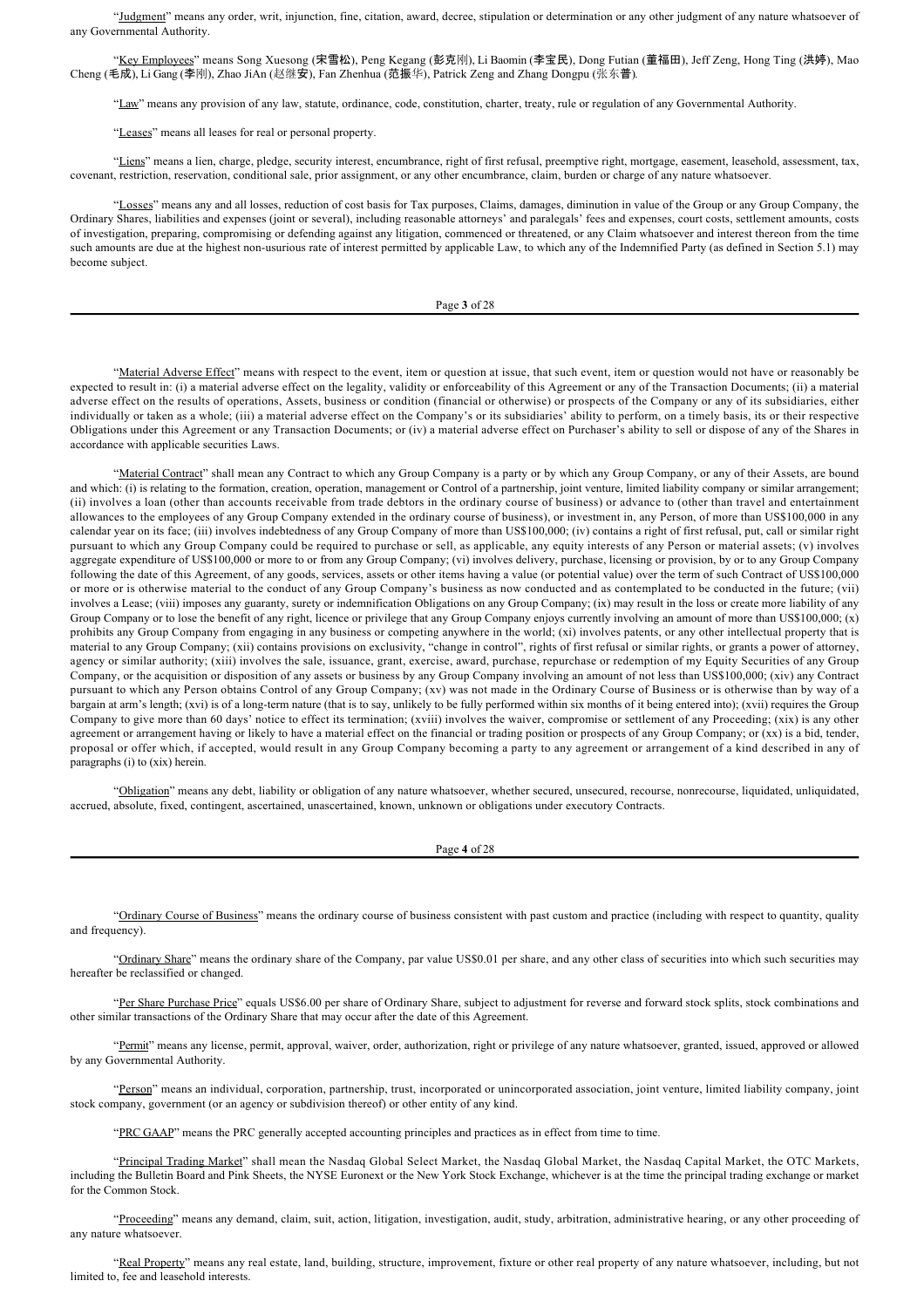"Rule 144" means Rule 144 promulgated by the Commission pursuant to the Securities Act, as such Rule may be amended or interpreted from time to time, or any similar rule or regulation hereafter adopted by the Commission having substantially the same purpose and effect as such Rule.

"SAFE" means the State Administration of Foreign Exchange of the PRC and /or its local counterparts.

"SAFE Rules and Regulations" means any and all applicable rules, regulations, guidelines and reporting and registration requirements issued by SAFE.

"Sanctions" means any sanction from time to time administrated by the Office of Foreign Assets Control of the United States Department of Treasury ("OFAC"), or by the United States Department of State or by Her Majesty's Treasury or any sanctions imposed by the European Union (including under Council Regulation (EC) No.194/2008), the United Nations Security Council or any other relevant Governmental Authority and any activities sanctionable under the Comprehensive Iran Sanctions, Accountability, and Divestment Act of 2010, as amended or the Iran Sanctions Act, as amended.

"SEC" means the United States Securities and Exchange Commission.

"SEC Reports" shall have the meaning ascribed to such term in Section  $3.1(g)$ .

Page **5** of 28

"Securities Act" means the Securities Act of 1933, as amended, and the rules and regulations promulgated thereunder.

"Securities Laws" means, collectively, the Sarbanes-Oxley Act of 2002, as amended ("Sarbanes-Oxley"), the Securities Act, the Exchange Act, the Rules and Regulations, the auditing principles, rules, standards and practices applicable to auditors of "issuers" (as defined in Sarbanes-Oxley) promulgated or approved by the Public Company Accounting Oversight Board and applicable state securities laws and regulations.

"Shares" shall mean the Initial Shares and the Subsequent Shares.

"Short Sales" means all "short sales" as defined in Rule 200 of Regulation SHO under the Exchange Act (but shall not be deemed to include the location and/or reservation of borrowable shares of Ordinary Share).

"Subscription Amount" means the amount calculated by multiplying the Shares to be purchased by the Per Share Purchase Price in United States dollars and in immediately available funds.

"Subsequent Closing" shall have the meaning ascribed to such term in Section 2.1.

"Subsequent Closing Date" means the day on all conditions precedent to (i) the Purchaser's obligations to pay the Subsequent Subscription Amount and (ii) the Company's obligations to deliver the Subsequent Shares, in each case, have been satisfied or waived.

"Subsequent Shares" shall have the meaning ascribed to such term in Section 2.1.

"Subsequent Subscription Amount" shall have the meaning ascribed to such term in Section 2.1.

"Subsidiary" means any subsidiary of the Company and shall, where applicable, also include any direct or indirect subsidiary of the Company formed or acquired after the date hereof. For the avoidance of doubt, the Subsidiaries of the Company shall include MMB Limited, Mobile Media (China) Limited and SuperEngine Holding Limited, Zhong Chuan Tian Xia Information and Technology (Beijing) Limited (中传天下信息科技(北京)有限公司), Zhong Chuan Tian Xia Information and Technology (Shenzhen) Limited (中传天下信息科技(深圳)有限公司), Beijing Zhong Chuan Shi Xun Technology Limited (北京中传视讯科技有 限公司), Jiangsu Zhong Chuan Rui You Information and Technology Limited (江苏中传瑞有信息科技有限公司), Huoerguosi Luokuang Information and Technology Limited (霍尔果斯箩筐信息科技有限公司), Shenzhen Zhou Shi Dai Digital and Technology Limited (深圳市九州时代数码科技有限公司) Suzhou Superengine Graphics Software Technology Development Co., Ltd. (苏州超擎图形软件科技发展有限公司) and Anhui Superengine Intelligent and Technology Limited (安徽超擎智能科技有限公司).

"Tax" means (i) any foreign, federal, state or local income, profits, gross receipts, franchise, sales, use, occupancy, general property, real property, personal property, intangible property, transfer, fuel, excise, accumulated earnings, personal holding company, unemployment compensation, social security, withholding taxes, payroll taxes, or any other tax of any nature whatsoever, (ii) any foreign, federal, state or local organization fee, qualification fee, annual report fee, filing fee, occupation fee, or any other fee or charge of such nature whatsoever, or (iii) any deficiency, interest or penalty imposed with respect to any of the foregoing.

Page **6** of 28

"Tax Return" means any tax return, filing, declaration, information statement or other form or document required to be filed in connection with or with respect to any Tax.

"Transaction Documents" means this Agreement, and any other documents or agreements executed between the Company and the Purchaser in connection with the transactions contemplated hereunder.

"Transfer Agent" means Worldwide Stock Transfer, LLC, the current transfer agent of the Company, with a mailing address of One University Plaza, Suite 505.Hackensack, NJ 07601, and any successor transfer agent of the Company.

#### **ARTICLE II. PURCHASE AND SALE**

## 2.1 Closing.

(a) Upon the terms and subject to the conditions set forth herein, the Company agrees to sell, and the Purchaser agrees to purchase, 2,000,000 shares of Ordinary Shares of the Company (the "Shares"). Upon receiving 50% of the Purchaser's Subscription Amount on the Initial Closing Date (the "Initial Subscription Amount") and the delivery by the Purchaser of the other items set forth in Section 2.2 deliverable at the Initial Closing, the Company shall deliver the 1,000,000 shares of Ordinary Shares of the Company (the "Initial Shares") to the Purchaser on the Initial Closing Date. The Company shall file a Registration Statement on Form F-3 with the SEC seeking registration of the Shares for resale before the deadline provided in Section 4.5(d) (the "Registration Statement").

(b) Within five (5) Business Days of the satisfaction or waiver of the conditions set forth in Section 2.3, the Company shall have the right to require the Purchaser to purchase the Subsequent Shares by delivering to the Purchaser, by facsimile and overnight courier, an irrevocable written notice that the Company has exercised its right to require the Purchaser to purchase the Subsequent Shares (the "Subsequent Closing Notice"). The Purchaser shall pay the remaining Subscription Amount (namely, US\$6,000,000) (the "Subsequent Subscription Amount") by wire transfer to the bank account designated by the Company within five (5) Business Days of the date receiving the Subsequent Closing Notice and the Company shall deliver the 1,000,000 shares of the Ordinary Shares of the Company (the "Subsequent Shares") (without any restrictive legend) to the Purchaser within three (3) Business Days of the payment of the Subsequent Subscription Amount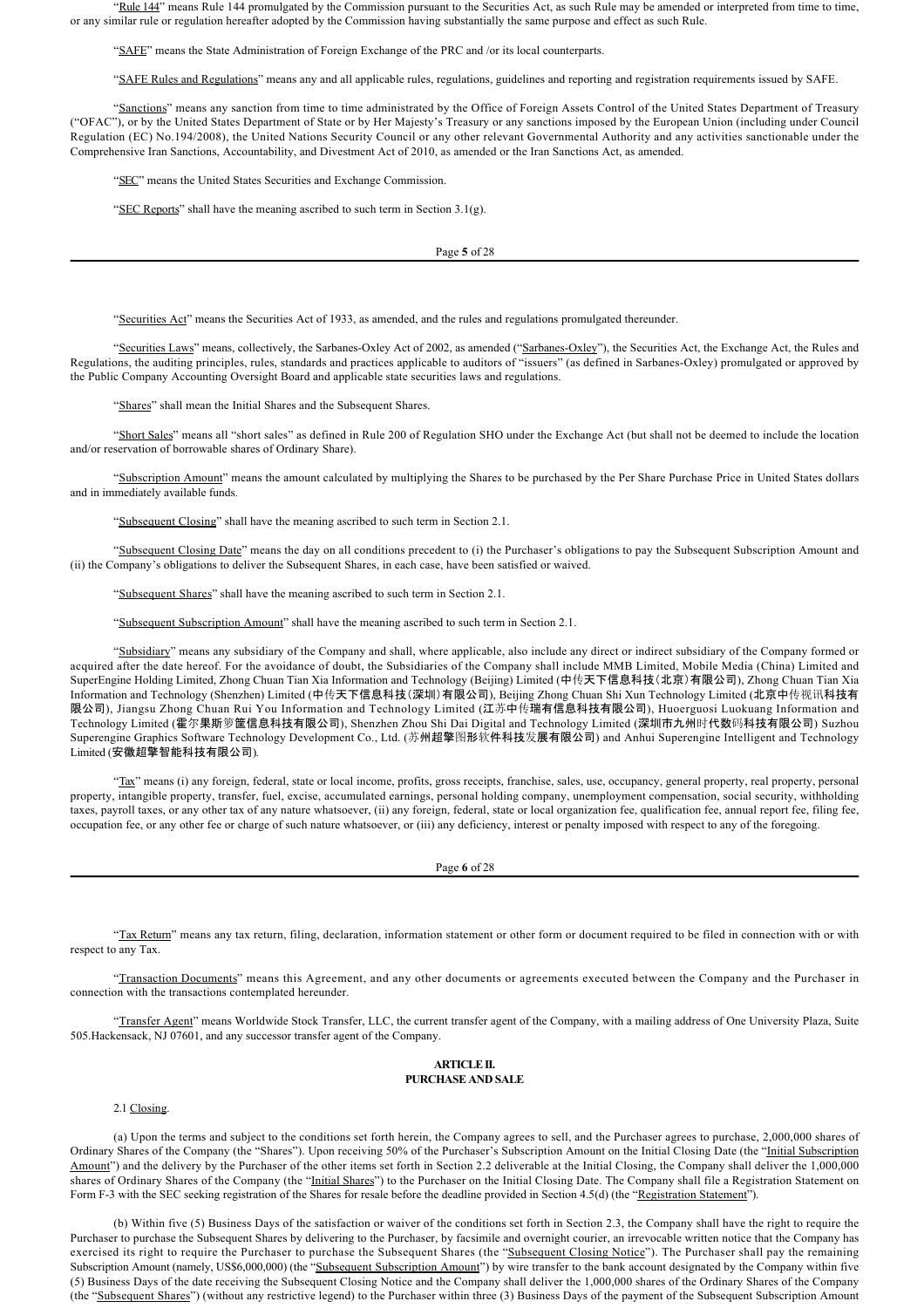(the "Subsequent Closing"). If the SEC only approves the effectiveness of the Registration Statement covering the resale of the Initial Shares, the Purchaser shall notify the Company in writing or sending a notice via email at yujie@luokung.com whether it shall purchase the Subsequent Shares within seven (7) calendar days of the date on which the restrictive legend on the certificates representing the Initial Shares is removed. The purchase price shall still be fixed at US\$6.00 per Share. The Company shall deliver the Subsequent Shares to the Purchaser within three (3) Business Days of the payment of the Subsequent Subscription Amount and shall file a Registration Statement covering the resale of the Subsequent Shares within four weeks after the date of payment of the Subsequent Subscription Amount by the Purchaser. If the condition set forth in Section 2.3(b)(viii) has not occurred by the date that is nine (9) months after the Initial Closing Date, the Purchaser's obligation to purchase the Subsequent Shares shall be terminated. For the avoidance of doubt, the Company and the Purchaser shall sign a separate agreement if the Purchaser wants to purchase any Ordinary Share after a period of the nine (9) months from the Initial Closing Date.

#### Page **7** of 28

## 2.2 Closing Deliveries.

(a) On or prior to the Initial Closing Date, the Company shall deliver or cause to be delivered to the Purchaser each of the following:

(i) this Agreement duly executed by the Company;

(ii) a copy of the irrevocable instructions to the Transfer Agent instructing the Transfer Agent to deliver the Initial Shares equal to the Purchaser's Initial Subscription Amount divided by the Per Share Purchase Price, in the name of the Purchaser.

(b) On or prior to the Initial Closing Date, the Purchaser shall deliver or cause to be delivered to the Company, as applicable, the following:

(i) this Agreement duly executed by the Purchaser; and

(ii) the Purchaser's Initial Subscription Amount by wire transfer to the bank account directed by the Company.

(c) On or prior to the Subsequent Closing Date, the Company shall deliver or cause to be delivered to the Purchaser a copy of the irrevocable instructions to the Transfer Agent instructing the Transfer Agent to deliver the Subsequent Shares equal to the Purchaser's Subsequent Subscription Amount divided by the Per Share Purchase Price, in the name of the Purchaser. On or prior to the Subsequent Closing Date, the Purchaser shall deliver or cause to be delivered to the Company, as applicable, the Purchaser's Subsequent Subscription Amount by wire transfer to the bank account directed by the Company.

### 2.3 Closing Conditions.

(a) The obligations of the Company hereunder in connection with a Closing are subject to the following conditions being met at or before the applicable Closing Date:

(i) the accuracy when made and on such Closing Date of the representations and warranties of the Purchaser contained herein (unless as of a specific date therein in which case they shall be accurate as of such date);

performed; and

(ii) all obligations, covenants and agreements of the Purchaser required to be performed at or prior to such Closing Date shall have been

(iii) the delivery by the Purchaser of the items set forth in Section 2.2(b) or (c) (if applicable) of this Agreement on or prior to such Closing

Date.

(b) The obligations of the Purchaser hereunder in connection with a Closing are subject to the following conditions being met at or before the applicable Closing Date:

(i) the Company having obtained all necessary approval, license, consent, authorization, waiver, order or notice for the entering into of this Agreement and the transactions contemplated thereunder from Governmental Authority or other parties (including but not limited to creditors, investors or stakeholders) and such approval, license, consent, authorization, waiver, order or notice has not been revoked before such Closing Date (if applicable);

(ii) the accuracy when made and on such Closing Date of the representations and warranties of the Company contained herein (unless as of a specific date therein in which case they will be accurate as of such date). Purchaser shall have received a certificate, executed by the President of the Company, to the foregoing in the form reasonably acceptable to Purchaser;

|            | Page 8 of 28                                                                                                                                                                                                                                                                                                   |
|------------|----------------------------------------------------------------------------------------------------------------------------------------------------------------------------------------------------------------------------------------------------------------------------------------------------------------|
|            |                                                                                                                                                                                                                                                                                                                |
|            |                                                                                                                                                                                                                                                                                                                |
| performed; | (iii) all obligations, covenants and agreements of the Company required to be performed at or prior to such Closing Date shall have been                                                                                                                                                                       |
|            |                                                                                                                                                                                                                                                                                                                |
| Date;      | (iv) the delivery by the Company of the items set forth in Section 2.2(a) or (c) (if applicable) of this Agreement on or prior to such Closing                                                                                                                                                                 |
|            |                                                                                                                                                                                                                                                                                                                |
|            | (v) the Company shall have delivered to Purchaser a certificate evidencing the formation and good standing of the Company in its<br>jurisdiction of formation issued by the Secretary of State (or comparable office) of such jurisdiction of formation as of a date within ten (10) days of such Closing      |
| Date;      |                                                                                                                                                                                                                                                                                                                |
|            | (vi) the Company shall have delivered to Purchaser a certificate, in the form acceptable to Purchaser, executed by the Secretary of the<br>Company dated as of each Closing Date, as to (i) the resolutions consistent with Section 3.1(b) as adopted by the Company's board of directors in a form reasonably |
|            | acceptable to Purchaser, (ii) Memorandum of Association and Articles of Association as in effect at such Closing.                                                                                                                                                                                              |
|            | (vii) the Ordinary Shares (I) shall be listed on the Nasdaq and (II) shall not have been suspended, as of such Closing Date, by the<br>Commission or the Nasdaq from trading nor shall suspension by the Commission or the Nasdaq have been threatened, as of such Closing Date, either (A) in writing         |
|            | by the Commission or Nasdag or (B) by falling below the minimum listing maintenance requirements of the Nasdag market;                                                                                                                                                                                         |

(viii) prior to the Subsequent Closing Date, the Registration Statement covering the resale of the Shares thereby shall have been declared effective under the Securities Act by the Commission and shall remain effective, and the Purchaser shall be permitted to utilize the Prospectus therein to resell such Shares;

(ix) if requested by the Purchaser from and after the date the Registration Statement has been declared effective, the Company shall request its transfer agent to remove the restrictive legend on the certificates representing the Shares; and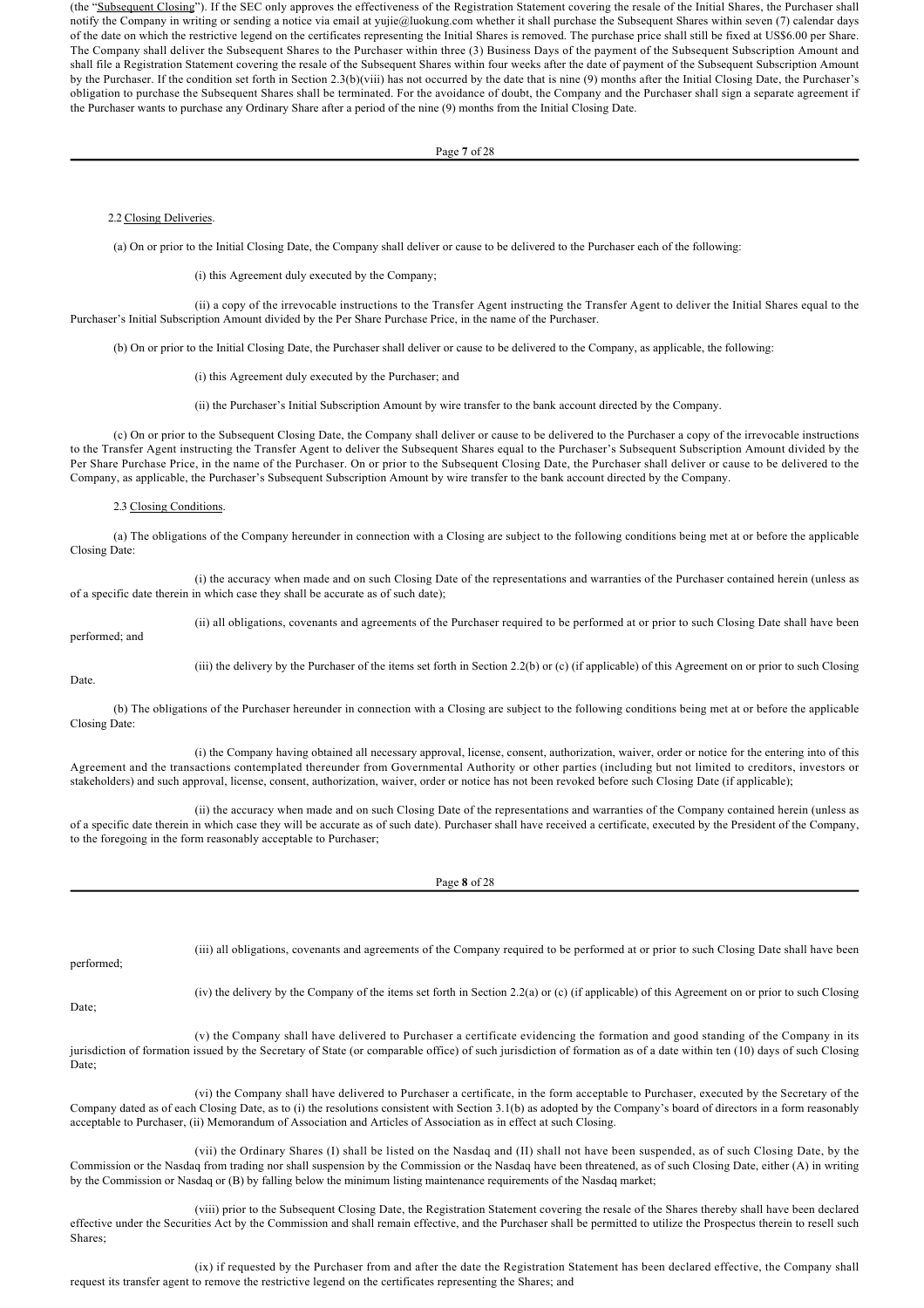(x) no event shall have occurred which could reasonably be expected to have a Material Adverse Effect.

## **ARTICLE III. REPRESENTATIONS AND WARRANTIES**

3.1 Representations and Warranties of the Company. Except as indicated in the SEC Reports or, if not indicated in the SEC Reports, as set forth and disclosed in the Company's disclosure schedules ("Disclosure Schedules") attached to this Agreement and made a part hereof, the Company hereby represents and warrants to the Purchaser as of the date of this Agreement and as of the Initial Closing Date and the Subsequent Closing Date, which the Company might provide updates for representations and warranties before the Subsequent Closing Date, as follows:

(a) Organization and Qualification. The Company and each of the Subsidiaries, if any, is an entity duly incorporated or otherwise organized and validly existing under the laws of each jurisdiction in which it owns or leases properties or conducts any business so as to require such qualification, with the requisite power and authority to own and use its properties and assets and to carry on its business as currently conducted. Each Group Company is qualified to do business in each jurisdiction in which it conducts business. Each Group Company that is a PRC entity has a valid business license issued by the State Administration for Industry and Commerce or its local branch or other relevant Governmental Authorities (a true and complete copy of which has been made available to the Purchaser for inspection), and has, since its establishment, carried on its business in compliance with the business scope set forth in its business license. Each representation and warranty contained in this Article III or otherwise set forth in this Agreement shall be deemed to mean and be construed to include the Company and each Group Company, as applicable, regardless of whether each of such representations and warranties in Article III specifically refers to the Group Companies or not.

Page **9** of 28

(b) **Authorization; Enforcement**. The Company has the requisite corporate power and authority to enter into and to consummate the transactions contemplated by this Agreement and each of the other Transaction Documents and otherwise to carry out its obligations hereunder and thereunder. The execution and delivery of this Agreement and each of the other Transaction Documents by the Company and the consummation by it of the transactions contemplated hereby and thereby have been duly authorized by all necessary action on the part of the Company and no further action is required by the Company, the Board of Directors or the Company's stockholders in connection herewith or therewith.

(c) Consents and Approvals. The Company is not required to obtain any consent, waiver, authorization or order of, give any notice to, or make any filing or registration with, any governmental authority or any court or other federal, state, local or other governmental authority or other Person in connection with the execution, delivery and performance by the Company of the Transaction Documents or the offer, issue and sale of the Shares, other than: (i) the disclosure filing required for this Agreement, or (ii) such filings as are required to be made under applicable state securities laws. All Consents which the Company is required to obtain pursuant to the immediately preceding sentence have been obtained or effected on or prior to the date hereof. The Company is not aware of any facts or circumstances which might give rise to any of the foregoing.

(d) No Violation. The execution, delivery and performance of this Agreement and the Transaction Documents, and the consummation of the transactions contemplated hereby and thereby, including the issuance of any of the Shares, will not: (i) constitute a violation of or conflict with any provision of the Company's or any Subsidiary's certificate or articles of incorporation, bylaws or other organizational or charter documents; (ii) constitute a violation of, or a default or breach under (either immediately, upon notice, upon lapse of time, or both), or conflicts with, or gives to any other Person any rights of termination, amendment, acceleration or cancellation of, any provision of any Contract to which Company is a party or by which any of its Assets or properties may be bound; (iii) constitute a violation of, or a default or breach under (either immediately, upon notice, upon lapse of time, or both), or conflicts with, any Judgment; (iv) constitute a violation of, or conflict with, any Law (including United States federal and state securities Laws and the rules and regulations of any market or exchange on which the Ordinary Shares are quoted); or (v) result in the loss or adverse modification of, or the imposition of any fine, penalty or other Liens with respect to, any Permit granted or issued to, or otherwise held by or for the use of, Company or any of Company's Assets. The Company is not in violation of its Memorandum of Association and Articles of Association or other organizational or governing documents and the Company is not in default or breach (and no event has occurred which with notice or lapse of time or both could put the Company in default or breach) under, and the Company has not taken any action or failed to take any action that would give to any other Person any rights of termination, amendment, acceleration or cancellation of, any Contract to which the Company is a party or by which any property or Assets of the Company are bound or affected.

(e) Authorization of the Shares. The Shares to be sold by the Company and their issue and sale are duly authorized and, when issued and paid for in accordance with the applicable Transaction Documents, will be duly and validly issued, fully paid and non-assessable and free and clear of all Liens with respect to the issue thereof, and will be issued in compliance with all applicable Securities Laws.

Page **10** of 28

(f) Group Structure and Capitalization. Section 3.1 (f) of the Disclosure Schedules sets forth a complete and accurate structure chart of the Group immediately after the Closing.

(a) As of the date hereof, each Group Company that is a PRC entity is duly organized and validly existing under the Laws of the PRC. Immediately prior to the Closing, the authorized capital stock of the Company will consist of 250,000,000 Ordinary Shares, of which 199,317,558 Ordinary Shares are issued and outstanding. Immediately prior to the Closing, the Ordinary Shares shall be quoted on the Nasdaq under the trading symbol "LKCO."

(b) All the share capital or registered capital of each Group Company outstanding as of the date hereof has been validly issued and are fully paid or contributed and nonassessable. No share capital or registered capital of any Group Company is subject to preemptive rights or any other similar rights or any **Liens**.

(c) As of the date hereof: (i) there are no outstanding options, warrants, scrip, rights to subscribe to, calls or commitments of any character whatsoever relating to, or securities or rights convertible into, any Shares of capital stock of the Company or any of its subsidiaries, or Contracts, commitments, understandings or arrangements by which the Company or any of its subsidiaries is or may become bound to issue additional shares of capital stock of the Company or any of its subsidiaries, or options, warrants, scrip, rights to subscribe to, calls or commitments of any character whatsoever relating to, or securities or rights convertible into, any Shares of capital stock of the Company or any of its subsidiaries; (ii) there are no outstanding debt securities, notes, credit agreements, credit facilities or other Contracts or instruments evidencing indebtedness of the Company or any of its subsidiaries, or by which the Company or any of its subsidiaries is or may become bound; (iii) there are no outstanding registration statements with respect to the Company or any of its securities; (iv) there are no agreements or arrangements under which the Company or any of its subsidiaries is obligated to register the sale of any of their securities under the Securities Act (except pursuant to this Agreement); (v) there are no financing statements securing obligations filed in connection with any Group Company or any of its Assets; (vi) there are no securities or instruments containing anti-dilution or similar provisions that will be triggered by this Agreement or any related agreement or the consummation of the transactions described herein or therein; and (vii) there are no outstanding securities or instruments of any Group Company which contain any redemption or similar provisions, and there are no Contracts by which any Group Company is or may become bound to redeem Equity Securities of any Group Company.

(d) As of the date hereof: (i) there is no resolution pending to increase the share capital or registered capital of any Group Company or cause the liquidation, winding up, or dissolution of any Group Company, nor has any distress, execution or other process been levied against any Group Company; (ii) there is no outstanding Contract under which any Person purchases or otherwise acquires, or has the right to purchase or otherwise acquire, any interest in the share capital or registered capital of any Group Company; (iii) there is no dividend which has accrued or been declared by any Group Company; and (iv) there is no outstanding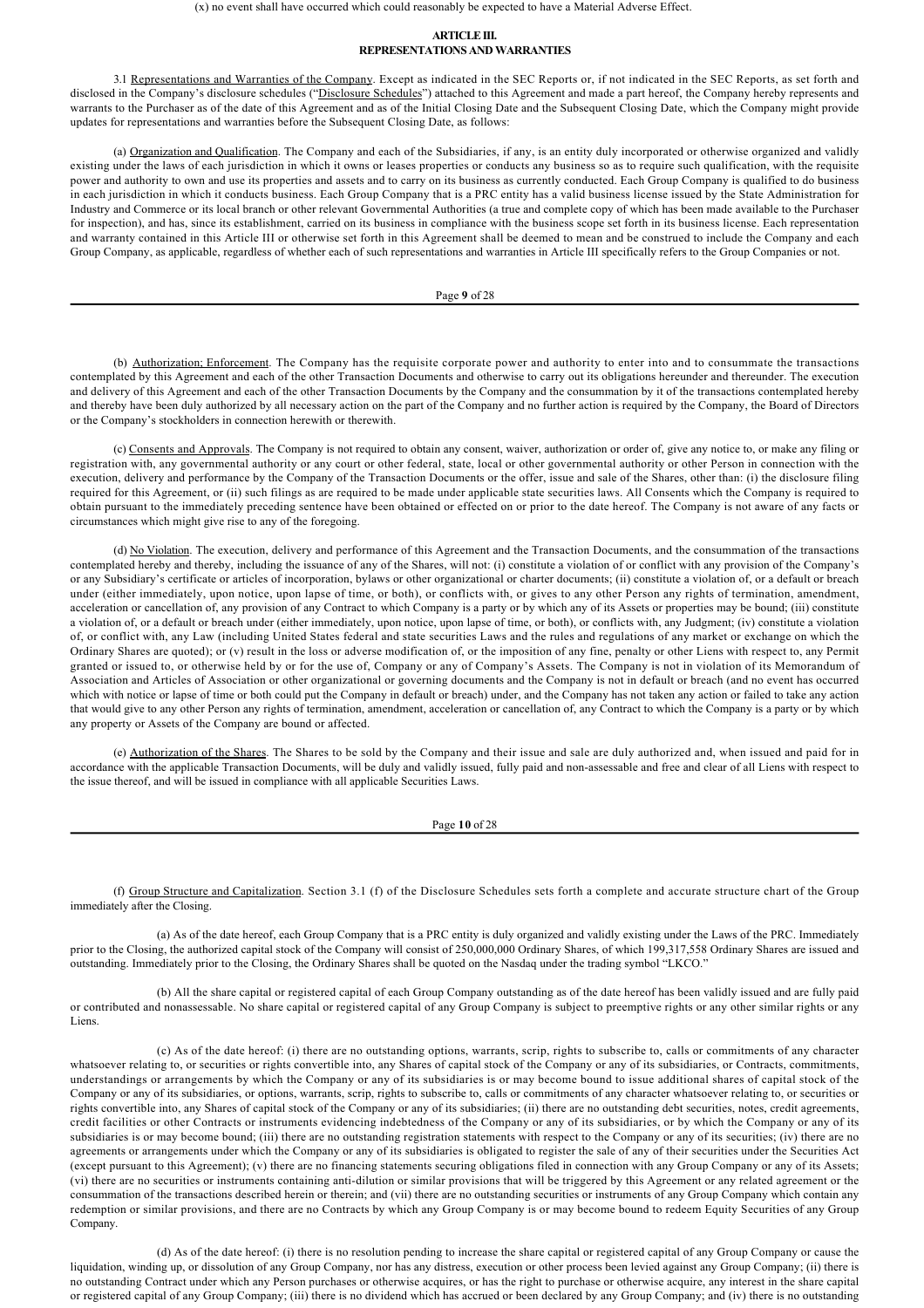or authorized equity appreciation, phantom equity, equity plan or similar right with respect to any Group Company.

(e) There are no stockholders agreements, voting agreements, or other similar agreements with respect to any of the Equity Securities of any Group Company to which the Company is a party or, to the knowledge of the Company, between or among any of the Company's stockholders.

## Page **11** of 28

(g) SEC Reports. The Company has filed all reports, schedules, forms, statements and other documents required to be filed by the Company under the Securities Act and the Exchange Act, including pursuant to Section 13(a) or 15(d) thereof, for the two years preceding the date hereof (or such shorter period as the Company was required by law or regulation to file such material) (the foregoing materials, including the exhibits thereto, documents incorporated by reference therein, being collectively referred to herein as the "SEC Reports"). The Company is current with its filing obligations under the Exchange Act and all SEC Documents have been filed on a timely basis or the Company has received a valid extension of such time of filing and has filed any such SEC Document prior to the expiration of any such extension. The Company represents and warrants that true and complete copies of the SEC Documents are available on the Commission's website (www.sec.gov) at no charge to Purchaser, and Purchaser acknowledges that it may retrieve all SEC Documents from such website and Purchaser's access to such SEC Documents through such website shall constitute delivery of the SEC Documents to Purchaser; provided, however, that if Purchaser is unable to obtain any of such SEC Documents from such website at no charge, as result of such website not being available or any other reason beyond Purchaser's control, then upon request from Purchaser, the Company shall deliver to Purchaser true and complete copies of such SEC Documents. As of their respective dates, the SEC Documents complied in all material respects with the requirements of the Exchange Act, and none of the SEC Documents, at the time they were filed with the Commission, contained any untrue statement of a material fact or omitted to state a material fact required to be stated therein or necessary in order to make the statements therein, in light of the circumstances under which they were made, not misleading. None of the statements made in any such SEC Documents is, or has been, required to be amended or updated under applicable Law (except as such statements have been amended or updated in subsequent filings prior the date hereof, which amendments or updates are also part of the SEC Documents). To the knowledge of the Company and its officers, no other information provided by or on behalf of the Company to Purchaser which is not included in the SEC Documents contains any untrue statement of a material fact or omits to state any material fact necessary in order to make the statements therein, in the light of the circumstance under which they are or were made, not misleading.

(h) Financial Statements. The Company has delivered to the Purchaser on the date hereof a complete and accurate copy of the Financial Statements. As of their respective dates, the Financial Statements of the Company complied in all material respects with applicable accounting requirements and the published rules and regulations of the SEC with respect thereto.

(a) All of the Financial Statements: (i) have been prepared in accordance with the books and records of relevant Group Company; and in accordance with GAAP or PRC GAAP with respect to the Group Company that is a PRC entity, consistently applied, during the periods involved (except: (a) as may be otherwise indicated in such Financial Statements or the notes thereto; or (b) in the case of unaudited interim statements, to the extent they may exclude footnotes or may be condensed or summary statements); (ii) fairly present in all material respects the consolidated financial position and financial performance of the Group Company as of the dates thereof and the consolidated results of its operations and cash flows for the periods then ended (subject, in the case of unaudited statements, to normal year-end audit adjustments); and (iii) are not misleading in any material respect and neither materially overstate the value of assets nor materially understate the liabilities of the Group Company as of the dates to which they were drawn up and do not materially overstate the profits of the Group Company in respect of the periods to which they relate.

(b) Off-balance Sheet Transactions. No Group Company has entered into any off-balance sheet transactions or arrangements.

### Page **12** of 28

(i) Investment Company. The Company is not, and is not an Affiliate of, and immediately after receipt of payment for the Shares, will not be or be an Affiliate of, an "investment company" within the meaning of the Investment Company Act of 1940, as amended.

(j) Absence of Certain Changes. Since the date the last of the SEC Documents was filed with the SEC, none of the following have occurred:

(a) any event or circumstance of any nature whatsoever that, individually or in the aggregate, has resulted in, or could reasonably be expected to result in, a Material Adverse Effect;

(b) any transaction, event, action, development, payment, or any other matter of any nature whatsoever entered into by the Company which constitutes a Material Contract;

(c) any material change or amendment to a Material Contract or any constitutional document of any Group Company;

(d) any increase in the wages, salaries or other payments of the Key Employees by more than 15% in a year;

(e) any declaration, setting aside or payment or other distribution in respect of any of such Group Company's Equity Securities, or any direct or indirect redemption, purchase or other acquisition of any of such Equity Securities by such Group Company; or

(f) any change in the accounting methods or practices, of any Group Company.

(k) Absence of Litigation or Adverse Matters. Except as set forth in Section 3.1(k) of the Disclosure Schedules, (i) There is no Proceeding or Judgment with a Material Adverse Effect on the execution and performance of this Agreement or other Transaction Documents to which the Company is a party; (ii) there is no Proceeding before or by any Governmental Authority or any other Person, pending, or the best of Company's knowledge, threatened or contemplated by, against or affecting any Group Company, its business or Assets, and to the knowledge of the Company, there is no event or circumstance that may form a basis for any such Proceeding. The foregoing includes, without limitation, Proceedings pending or threatened against the Company, any other Group Companies or the business of the Group Companies (or any basis therefor known to any Group Company) involving the prior employment of any employee of any Group Company, their use in connection with the business of the Group Companies of any information or techniques allegedly proprietary to any of their former employers, or their obligations under any agreements with former employers; (iii) there is no outstanding Judgments against or affecting any Group Company, its business or Assets; (iv) there is no Proceeding by any Group Company that is currently pending or that any Group Company currently intends to initiate; (v) there is no material Proceeding pending or, to the knowledge of the Company, threatened, against any Group Company or any director, officer or employee with respect to their business or proposed business activities; (vi) the Group Company is not in breach or violation of any Contract; and (vii) the Group Company has not received any material complaint from any customer, supplier, vendor or employee.

(l) Liabilities and Indebtedness of the Company. The Company does not have any Obligations of any nature whatsoever, except: (i) as disclosed in the Financial Statements and in Section 3.1(l) of the Disclosure Schedules; or (ii) Obligations incurred in the Ordinary Course of Business since the date of the last Financial Statements filed by the Company with the SEC which do not or would not, individually or in the aggregate, exceed Ten Thousand Dollars (\$10,000) or otherwise have a Material Adverse Effect.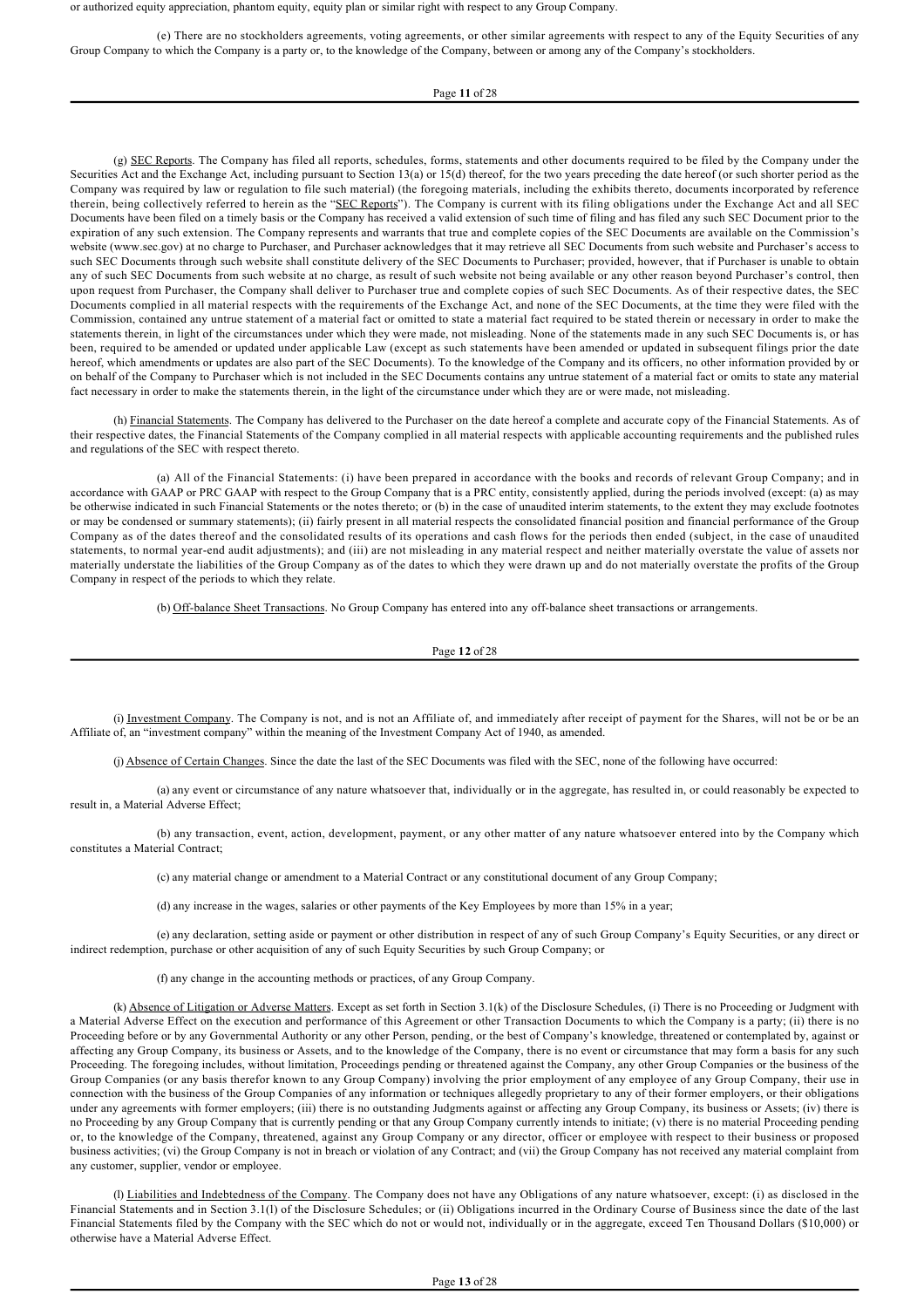(m) Title to Assets. The Company has good and marketable title to, or a valid leasehold interest in, all of its Assets which are material to the business and operations of the Company as presently conducted, free and clear of all Encumbrances or restrictions on the transfer or use of same. Except as would not have a Material Adverse Effect, the Company's Assets are in good operating condition and repair, ordinary wear and tear excepted, and are free of any latent or patent defects which might impair their usefulness, and are suitable for the purposes for which they are currently used and for the purposes for which they are proposed to be used.

## (n) Real Estate.

(a) Real Property Ownership. The Company does not own any Real Property.

(b) Real Property Leases. Section 3.1(n) of the Disclosure Schedules sets forth a true and complete description of locations that are the subject of leases, subleases and other agreements under which any Group Company uses or occupies or has the right to use or occupy any real property (each lease a "Real Property Lease" and the properties governed by such Real Property Leases are referred to herein as "Leased Properties"), in each case including (i) the address of each such Leased Property and (ii) the general nature of the current use of each such Leased Property. There is no material breach nor any material non-observance of any covenant, condition or agreement contained in any Real Property Lease on the part of either the relevant landlord or the Group Company. There are no restrictions in any Real Property Lease which prevent the Leased Properties from being used for their present use. With respect to each Real Property Lease: (i) the Group Company has been in peaceful possession of the property leased thereunder and neither the Group Company nor the landlord is in default thereunder; (ii) no waiver, indulgence or postponement of any of the Obligations thereunder has been granted by the Group Company or landlord thereunder; and (iii) there exists no event, occurrence, condition or act known to the Group Company which, upon notice or lapse of time or both, would be or could become a default thereunder or which could result in the termination of the Real Property Leases, or any of them, or have a Material Adverse Effect on the business of the Group Company, its Assets or its operations or financial results. The Group Company has not violated nor breached any provision of any such Real Property Leases, and all Obligations required to be performed by the Group Company under any of such Real Property Leases have been fully, timely and properly performed. If requested by Purchaser, the Group Company has delivered to Purchaser true, correct and complete copies of all Real Property Leases, including all modifications and amendments thereto, whether in writing or otherwise. The Group Company has not received any written or oral notice to the effect that any of the Real Property Leases will not be renewed at the termination of the term of such Real Property Leases, or that any of such Real Property Leases will be renewed only at higher rents. All the material properties leased or occupied by each Group Company are under valid and enforceable leases or agreements.

(o) Material Contracts. Section 3.1(o) of the Disclosure Schedules contains a true and complete list of all Material Contracts, and a copy of each Material Contract has been provided by the Company to the Purchaser. There are no outstanding offers, bids, proposals or quotations made by Company which, if accepted, would create a Material Contract with Company. Each Material Contract is in full force and effect and is a valid and binding Obligation of the parties thereto in accordance with the terms and conditions thereof. Each Material Contract is negotiated on arm's length basis and is in the Ordinary Course of Business and is not of an unusual or abnormal nature. To the knowledge of the Company and its officers, all Obligations required to be performed under the terms of each of the Material Contracts by any party thereto have been fully performed by all parties thereto, and no party to any Material Contracts is in default with respect to any term or condition thereof, nor has any event occurred which, through the passage of time or the giving of notice, or both, would constitute a default thereunder or would cause the acceleration or modification of any Obligation of any party thereto or the creation of any Encumbrance upon any of the Assets of the Company. Further, the Company has received no notice, nor does the Company have any knowledge, of any pending or contemplated termination of any of the Material Contracts and, no such termination is proposed or has been threatened, whether in writing or orally.

Page **14** of 28

(p) Compliance with Laws. The Company is and at all times has been in material compliance with all Laws, including the anti-corruption laws. The Company has not received any notice that it is in violation of, has violated, or is under investigation with respect to, or has been threatened to be charged with, any violation of any Law.

(q) Permits. Each Group Company possesses all Permits necessary to conduct its business, and the Group Company has not received any notice of, or is otherwise involved in any Proceedings relating to, the revocation or modification of any such Permits. All such Permits are valid and in full force and effect and the Group Company is in material compliance with the respective requirements of all such Permits.

(r) Intellectual Property. The Group Companies own or possess adequate and legally enforceable rights or licenses to use all trademarks, trade names, service marks, service mark registrations, service names, patents, patent rights, copyrights, inventions, licenses, approvals, governmental authorizations, trade secrets and all other intellectual property rights necessary to conduct its business as now conducted.

(a) To the knowledge of the Company, the Group Companies own all right, title and interest in and to the Company Owned Intellectual Property, or has all necessary and valid rights to use in the business under valid and enforceable licenses or agreements under all Company Licensed Intellectual Property. The license fees, maintenance fees and other fees (if any) in respect of the Company Licensed Intellectual Property have been paid. All of the Company Intellectual Property is subsisting, valid and enforceable and is free and clear of all Liens.

(b) There is no notice, claim or assertion challenging the inventorship, validity, ownership, enforceability, or right of the Group Companies to use, any item of the Company Intellectual Property. There is no actual, pending or, to the knowledge of the Company, threatened claim, Proceeding, opposition, reexamination, interference, invalidation, or cancellation proceeding with respect thereto.

(c) Section 3.1(r) of the Disclosure Schedules sets forth a complete and accurate list of each item of registered Company Owned Intellectual Property and each item of registered Company Licensed Intellectual Property. The Group Companies have previously disclosed or made available to the Purchaser and its agents all material information in its possession that it is aware of related to the Company Intellectual Property as it relates to the business.

(d) All licenses to Company Intellectual Property licensed to the Group Companies by third parties (the "Intellectual Property Licenses") are in full force and effect in accordance with their terms. The Group Companies have made available to the Purchaser correct and complete copies of all Intellectual Property Licenses.

(e) To the knowledge of the Company, the Group Companies' conduct of the business has not and does not interfere with, infringe upon, misappropriate or violate in any material respect any Intellectual Property rights of third parties, none of the Group Companies engages or has engaged in any such interference, infringement, misappropriation, or violation. None of the Group Companies has received in writing any charge, complaint, claim, demand or notice alleging any such interference, infringement, misappropriation or violation.

#### Page **15** of 28

(f) To the knowledge of the Company, no third party has interfered with, infringed upon, misappropriated or violated any Company Intellectual

Property.

(g) The Group Companies have taken reasonable and appropriate steps that in the judgment of such Group Company are prudent to protect the title and ownership in the Company Owned Intellectual Property, the secrecy, confidentially, and value of Company Intellectual Property. All officers, employees,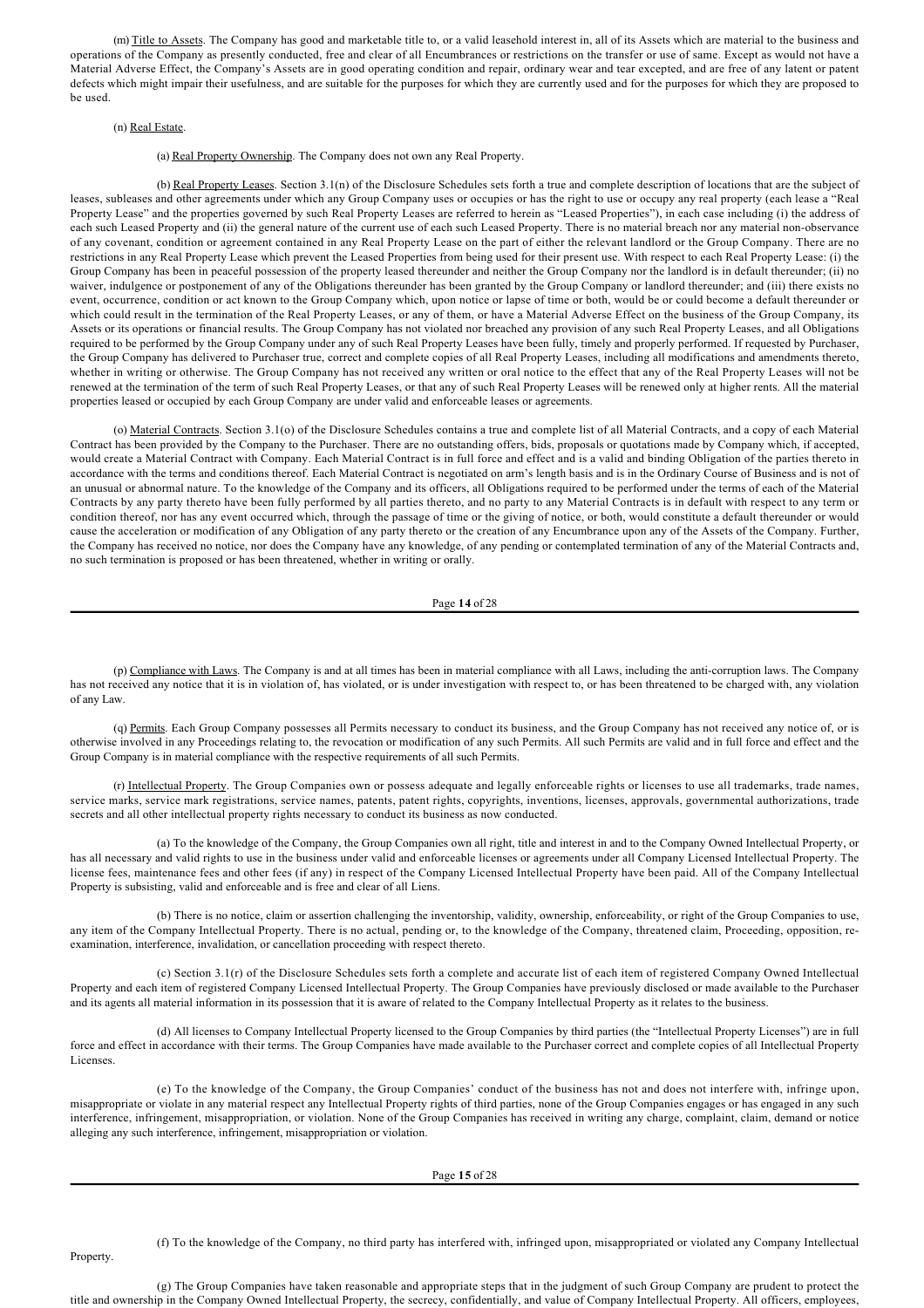consultants, or contractors who are inventors of inventions or creators of any Company Owned Intellectual Property have assigned to the Group Companies all of such investors' respective rights, title and interest in and to such Intellectual Property. Without limiting the foregoing, the Group Companies have taken all legally required steps to ensure that it owns all Intellectual Property arising from the activities of its officers, employees, consultants, or contractor to enter into valid and enforceable agreements (1) imposing obligations to keep the confidential information of the such Group Company confidential, and (2) providing for the assignment to such Group Company of any Intellectual Property developed or arising out of such officer's, employee's, consultant's and contractor's employment , engagement, or contract with such Group Company.

(h) None of its officers, employees, consultants, or contractors or their respective Affiliates (i) owns, directly or indirectly, in whole or in part, any interest in any of the Company Owned Intellectual Property, or (ii) to the knowledge of the Company, is obligated under any Contract, or subject to any Order, that would interfere with the use of such officers', employees', consultants', or contractors' best efforts to promote the interests of such Group Company or that would conflict with the Group Companies' conduct of the business, or that would prevent such officers, employees, consultants, or contractors from assigning to such Group Company all Intellectual Property conceived, developed or reduced to practice in connection with services rendered to such Group Company.

(s) Labor and Employment Matters. The Company is not involved in any labor dispute or, to the knowledge of the Company, is any such dispute threatened. To the knowledge of the Company and its officers, none of the Company's employees is a member of a union and the Company believes that its relations with its employees are good. To the knowledge of the Company and its officers, the Company has complied in all material respects with all Laws relating to employment matters, civil rights and equal employment opportunities.

(a) Each Group Company (i) has withheld and reported all amounts required by any applicable Law or any Contract to be withheld and reported with respect to wages, salaries and other payments to employees; (ii) is not liable for any arrear of wages, Tax or penalty for failure to comply with any of the foregoing; and (iii) other than as required by applicable Laws, is not liable for any payment to any trust or fund governed by or maintained by or on behalf of any Governmental Authority with respect to unemployment compensation benefits, social security or other benefits or obligations for employees.

(b) There is no share incentive, share option or profit sharing arrangement for or affecting any current or former employee or worker of any Group Company. Except as required by applicable laws and set forth in Section 3.1(s) of the Disclosure Schedules, no Group Company has or maintains any employee pension plan, medical insurance, or life insurance to which any Group Company contributed or is obliged to contribute thereunder for current or former employees of any Group Company.

(c) To the knowledge of any of the Company, each Key Employee has entered into an agreement with his or her employer Group Company in respect of non-competition and non-solicitation undertakings. To the knowledge of any of the Company, no Key Employee intends to terminate their employment with his or her employer Group Company, nor does such Group Company have a present intention to terminate such Key Employee. Each Key Employee of the Group Companies is currently devoting his or her full working time to the conduct of the business. To the knowledge of any of the Company, no Key Employee (i) is planning to work less than full time at a Group Company in the future, and (ii) currently working for a Person that competes with the business.

#### Page **16** of 28

(t) Tax Matters. The Company has made and timely filed all Tax Returns required by any jurisdiction to which it is subject, and each such Tax Return has been prepared in compliance with all applicable Laws, and all such Tax Returns are true and accurate in all respects. Except and only to the extent that the Company has set aside on its books provisions reasonably adequate for the payment of all unpaid and unreported Taxes, the Company has timely paid all Taxes shown or determined to be due on such Tax Returns, except those being contested in good faith, and the Company has set aside on its books provision reasonably adequate for the payment of all Taxes for periods subsequent to the periods to which such Tax Returns apply. There are no unpaid Taxes in any material amount claimed to be due by the taxing authority of any jurisdiction, and the officers of the Company know of no basis for any such claim. The Company has withheld and paid all Taxes to the appropriate Governmental Authority required to have been withheld and paid in connection with amounts paid or owing to any Person. There is no Proceeding or Claim for refund now in progress, pending or threatened against or with respect to the Company regarding Taxes.

(u) Business Location. The Company has no office or place of business other than as identified in the SEC Reports and the Company's principal places of business and chief executive offices are indicated in the SEC Reports. All books and records of the Company and other material Assets of the Company are held or located at the principal offices of the Company.

(v) Illegal Payments. Neither the Company, nor any director, officer, agent, employee or other Person acting on behalf of the Company has, in the course of his actions for, or on behalf of, the Company: (i) used any corporate funds for any unlawful contribution, gift, entertainment or other unlawful expenses relating to political activity; (ii) made any direct or indirect unlawful payment to any foreign or domestic government official or employee from corporate funds; (iii) violated or is in violation of any provision of the U.S. Foreign Corrupt Practices Act of 1977, as amended; or (iv) made any bribe, rebate, payoff, influence payment, kickback or other unlawful payment to any foreign or domestic government official or employee.

(w) Interested Party Transactions. Except for arm's length transactions pursuant to which the Group Company makes payments in the Ordinary Course of Business upon terms no less favorable than the Group Company could obtain from third parties, none of the officers, directors or employees of any Group Company, nor any stockholders who own, legally or beneficially, five percent (5%) or more of the issued and outstanding shares of any class of the Company's capital stock (each a "Material Shareholder") (collectively, the "Interested Party"), is presently a party to any transaction with any Group Company (other than for services as employees, officers and directors), including any Contract providing for the furnishing of services to or by, providing for rental of real or personal property to or from, or otherwise requiring payments to or from, any Interested Party or, to the best knowledge of the Company, any other Person in which any Interested Party has a substantial or material interest in or of which any officer, director or employee of any Group Company or Material Shareholder is an officer, director, trustee or partner. There are no Claims or disputes of any nature or kind between the any Group Company and any Interested Party, or between any of them, relating to any Group Company. No Interested Party (i) is indebted to any Group Company nor is any Group Company indebted to any Interested Party (other than for accrued salaries, reimburse expenses or other standard employee benefits); or (ii) has any direct or indirect ownership interest, with any Person with which any Group Company has a business relationship or any Person which, directly or indirectly, competes with any Group Company.

Page **17** of 28

(x) Internal Accounting Controls. Except as set forth in the SEC Documents, the Company and each of its subsidiaries maintain a system of internal accounting controls sufficient to provide reasonable assurance that: (i) transactions are executed in accordance with management's general or specific authorizations; (ii) transactions are recorded as necessary to permit preparation of financial statements in conformity with GAAP and to maintain asset accountability; (iii) access to Assets is permitted only in accordance with management's general or specific authorization; and (iv) the recorded accountability for Assets is compared with the existing Assets at reasonable intervals and appropriate action is taken with respect to any differences.

(y) Bad Actor. No "bad actor" disqualifying event described in Rule 506(d)(1)(i)-(viii) of the Securities Act (a "Disqualification Event") is applicable to the Company or, to the Company's knowledge, any Company Covered Person, except for a Disqualification Event as to which Rule 506(d)(2)(ii–iv) or (d)(3), is applicable. As used in this Section 6.28, the term "Company Covered Person" means, with respect to the Company as an "issuer" for purposes of Rule 506 promulgated under the Securities Act, any Person listed in the first paragraph of Rule 506(d)(1).

(z) Brokerage Fees. There is no Person acting on behalf of the Company who is entitled to or has any claim for any financial advisory, brokerage or finder's fee or commission in connection with the execution of this Agreement or the consummation of the transactions contemplated hereby.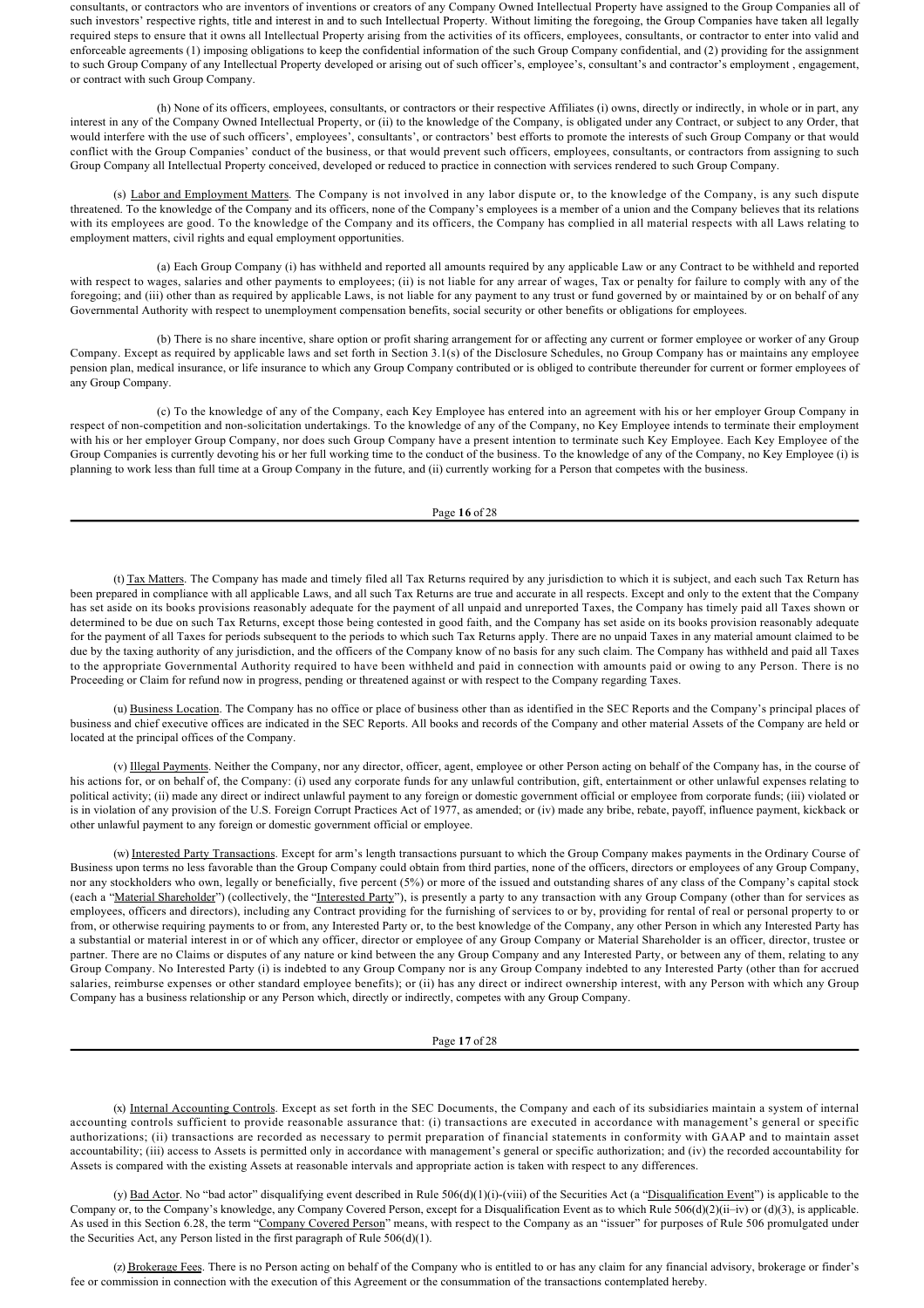(aa) No Material Breach. The Company has confirmed that the Closing of this transaction is dependent on the representations or warranties made by the Company in this Agreement. Any untruth, inaccuracy or incompleteness in any representations or warranties made by the Company in this Agreement which have a Material Adverse Effect on the Group Companies may constitute a material breach of this Agreement.

(bb) Full Disclosure. All the representations and warranties made by Company herein or in the Disclosure Schedules hereto, and all of the statements, documents or other written information and replies pertaining to the transaction contemplated herein made or given by Company, its officers and employees, agents or representatives during the negotiations prior to this Agreement and title due diligence and requisition wan, when given, are now true, complete and accurate, and do not omit any information required to make the statements and information provided, in light of the transaction contemplated herein and in light of the circumstances under which they were made, not misleading and accurate in all material respects.

3.2 Representations and Warranties of the Purchaser. The Purchaser hereby represents and warrants as of the date hereof and as of the Closing Date to the Company as follows (unless as made of a specific date stated therein, in which case they shall be accurate as of such date):

(a) Organization; Authority. The Purchaser is either an individual or an entity duly incorporated or formed, validly existing and in good standing under the laws of the jurisdiction of its incorporation or formation with full right, corporate, partnership, limited liability company or similar power and authority to enter into and to consummate the transactions contemplated by the Transaction Documents and otherwise to carry out its obligations hereunder and thereunder. The execution and delivery of the Transaction Documents and performance by the Purchaser of the transactions contemplated by the Transaction Documents have been duly authorized by all necessary corporate, partnership, limited liability company or similar action, as applicable, on the part of the Purchaser. Each Transaction Document to which it is a party has been duly executed by the Purchaser, and when delivered by the Purchaser in accordance with the terms hereof, will constitute the valid and legally binding obligation of the Purchaser, enforceable against it in accordance with its terms.

#### Page **18** of 28

(b) Understandings or Arrangements. The Purchaser is acquiring the Shares for its own account and has no direct or indirect arrangement or understandings with any other persons to distribute or regarding the distribution of the Shares (this representation and warranty not limiting the Purchaser's right to sell the Shares in compliance with applicable federal and state securities laws). The Purchaser is acquiring the Shares as principal, not as nominee or agent, and not with a view to or for distributing or reselling the Shares or any part thereof in violation of the Securities Act or any applicable state securities law.

(c) Foreign Investor. The Purchaser hereby represents that it has satisfied itself as to the full observance by the Purchaser of the laws of its jurisdiction applicable to the Purchaser in connection with the purchase of the Shares or the execution and delivery by the Purchaser of this Agreement and the Transaction Documents, including (i) the legal requirements within its jurisdiction for the purchase of the Shares, (ii) any foreign exchange restrictions applicable to the purchase, (iii) any governmental or other consents that may need to be obtained, and (iv) the income tax and other tax consequences, if any, that may be relevant to the Purchaser's purchase, holding, redemption, sale, or transfer of the Shares. The Purchaser's subscription and payment for, and continued beneficial ownership of, the Shares will not violate any securities or other laws of the Purchaser's jurisdiction applicable to the Purchaser.

(d) Experience of Purchaser. The Purchaser, either alone or together with its representatives, has such knowledge, sophistication and experience in business and financial matters so as to be capable of evaluating the merits and risks of the prospective investment in the Shares, and has so evaluated the merits and risks of such investment. The Purchaser is able to bear the economic risk of an investment in the Shares and, at the present time, is able to afford a complete loss of such investment.

(e) Access to Information. The Purchaser acknowledges that it has had the opportunity to review the Transaction Documents and the SEC Reports and has been afforded (i) the opportunity to ask such questions as it has deemed necessary of, and to receive answers from, representatives of the Company concerning the terms and conditions of the offering of the Shares and the merits and risks of investing in the Shares; (ii) access to information about the Company and its financial condition, results of operations, business, properties, management and prospects sufficient to enable it to evaluate its investment; and (iii) the opportunity to obtain such additional information that the Company possesses or can acquire without unreasonable effort or expense that is necessary to make an informed investment decision with respect to the investment.

(f) Regulation S. The Purchaser is a non-U.S. person (as such term is defined in Rule 902 of Regulation S under the Securities Act) and is not acquiring the Shares for the account or benefit of a U.S. person. The Purchaser will not, within six (6) months of the date of the transfer of the Shares to the Purchaser, (i) make any offers or sales of the Shares in the United States or to, or for the benefit of, a U.S. person (in each case, as defined in Regulation S) other than in accordance with Regulation S or another exemption from the registration requirements of the Securities Act, or (ii) engage in hedging transactions with regard to the Shares unless in compliance with the Securities Act. Neither the Purchaser nor any of the Purchaser's Affiliates or any person acting on his/her or their behalf has engaged or will engage in directed selling efforts (within the meaning of Regulation S) with respect to the Shares, and all such persons have complied and will comply with the offering restriction requirements of Regulation S in connection with the offering of the Shares outside of the United States.

### Page **19** of 28

(g) Certain Transactions and Confidentiality. Other than consummating the transactions contemplated hereunder, the Purchaser has not, nor has any Person acting on behalf of or pursuant to any understanding with the Purchaser, directly or indirectly executed any purchases or sales, including Short Sales, of the securities of the Company during the period commencing as of the time that the Purchaser first discussed the transaction with the Company or any other Person representing the Company setting forth the material terms of the transactions contemplated hereunder and ending on the date when this Agreement is publicly disclosed by the Company. The Purchaser has maintained the confidentiality of all disclosures made to it in connection with this transaction (including the existence and terms of this transaction) except the earlier disclosures on the websites of the Stock Exchange of Hong Kong Purchaser simultaneously due to the time difference.

(h) Purchaser Status. At the time the Purchaser was offered the Shares, it was, and as of the date hereof it is, an "accredited investor" as defined in Rule 501(a) under the Securities Act.

(i) No Registration. Subject to Section 4.5(d), the Purchaser understands that the Shares have not been registered under the Securities Act or applicable securities laws of any state or country and therefore the Shares cannot be sold, pledged, assigned or otherwise disposed of unless they are subsequently registered under the Securities Act and applicable state securities laws or exemptions from such registration requirements are available.

(j) No General Solicitation. The Purchaser is not purchasing the Shares as a result of any advertisement, article, notice or other communication regarding the Shares published in any newspaper, magazine or similar media or broadcast over television or radio or presented at any seminar or any other general solicitation or general advertisement.

## **ARTICLE IV. OTHER AGREEMENTS OF THE PARTIES**

4.1 Reservation of Securities. As of the date hereof, the Company has reserved and the Company shall continue to reserve and keep available at all times, free of preemptive rights, a sufficient number of shares of Ordinary Share for issuance pursuant to the Transaction Documents in such amount as may then be required to fulfill its obligations in full under the Transaction Documents. Each party shall use its best efforts to timely satisfy each of the conditions to be satisfied by it as provided in Article II of this Agreement.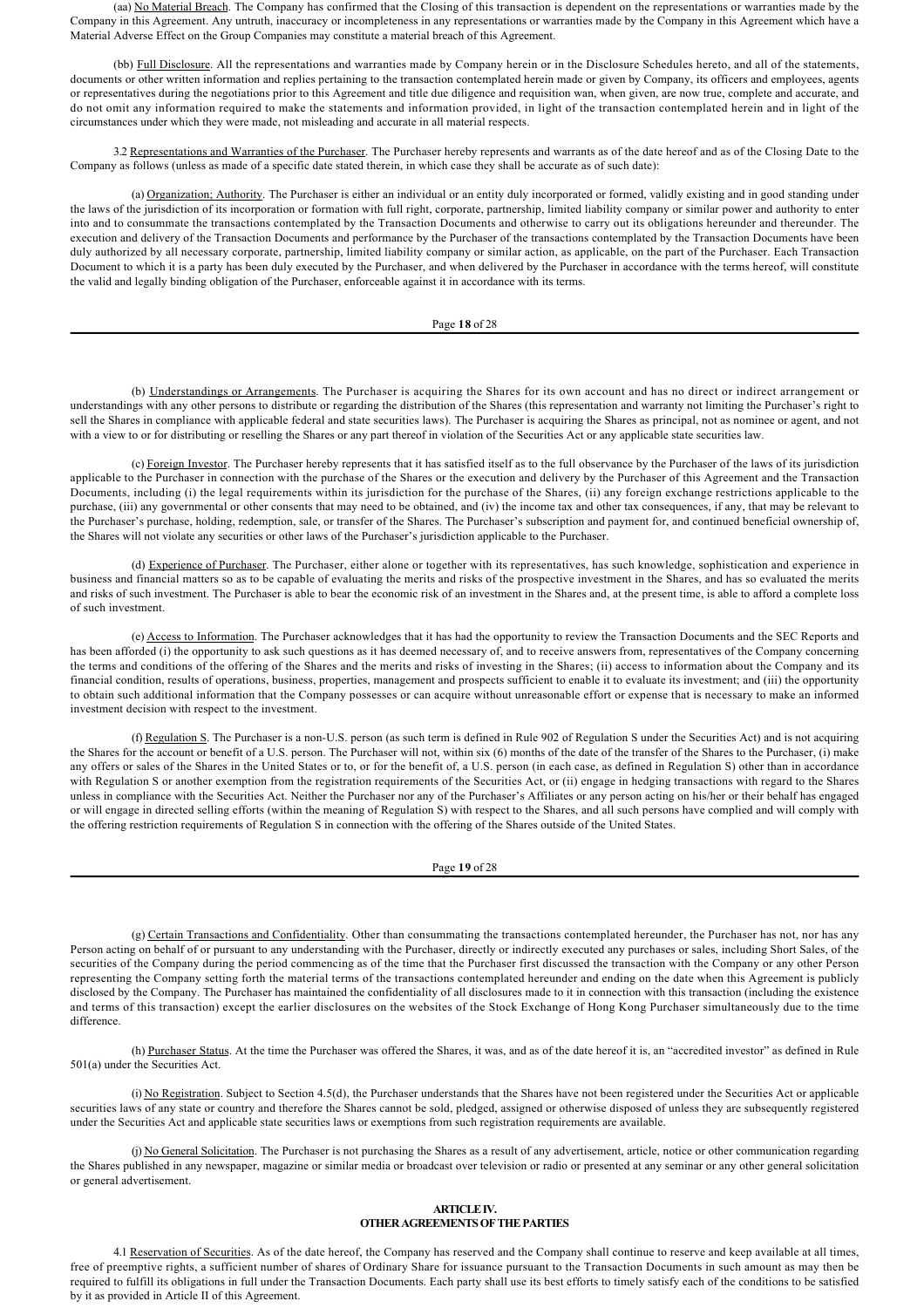4.2 Certain Transactions and Confidentiality. The Purchaser covenants that neither it nor any Affiliate acting on its behalf or pursuant to any understanding with it will execute any purchases or sales, including Short Sales of any of the Company's securities during the period commencing with the execution of this Agreement and ending on the date when this Agreement is publicly disclosed by the Company. The Purchaser also covenants that until such time as the transactions contemplated by this Agreement are publicly disclosed by the Company, the Purchaser will maintain the confidentiality of the existence and terms of this transaction except the earlier disclosures on the websites of the Stock Exchange of Hong Kong and of the Purchaser simultaneously due to the time difference.

## Page **20** of 28

4.3 Legends. The Shares may only be disposed of in compliance with state and federal securities laws. In connection with any transfer of Shares other than pursuant to an effective registration statement, the Company may require the transferor thereof to provide to the Company an opinion of counsel selected by the transferor and reasonably acceptable to the Company, the form and substance of which opinion shall be reasonably satisfactory to the Company, to the effect that such transfer does not require registration of such transferred Shares under the Securities Act. The Purchaser agrees to the imprinting, so long as is required by this Section 4.3, of a legend on all of the certificates evidencing the Shares in the following form:

> THIS SECURITY HAS NOT BEEN REGISTERED WITH THE SECURITIES AND EXCHANGE COMMISSION OR THE SECURITIES COMMISSION OF ANY STATE IN RELIANCE UPON AN EXEMPTION FROM REGISTRATION UNDER THE SECURITIES ACT OF 1933, AS AMENDED (THE "SECURITIES ACT"), AND, ACCORDINGLY, MAY NOT BE OFFERED OR SOLD EXCEPT PURSUANT TO AN EFFECTIVE REGISTRATION STATEMENT UNDER THE SECURITIES ACT OR PURSUANT TO AN AVAILABLE EXEMPTION FROM, OR IN A TRANSACTION NOT SUBJECT TO, THE REGISTRATION REQUIREMENTS OF THE SECURITIES ACT AND IN ACCORDANCE WITH APPLICABLE STATE SECURITIES LAWS.

> THESE SECURITIES ARE BEING OFFERED TO INVESTORS WHO ARE NOT U.S. PERSONS (AS DEFINED IN REGULATION S UNDER THE SECURITIES ACT OF 1933, AS AMENDED ("THE SECURITIES ACT")) AND WITHOUT REGISTRATION WITH THE UNITED STATES SECURITIES AND EXCHANGE COMMISSION UNDER THE SECURITIES ACT IN RELIANCE UPON REGULATION S PROMULGATED UNDER THE SECURITIES ACT. TRANSFER OF THESE SECURITIES IS PROHIBITED, EXCEPT IN ACCORDANCE WITH THE PROVISIONS OF REGULATION S PROMULGATED UNDER THE SECURITIES ACT, PURSUANT TO REGISTRATION UNDER THE SECURITIES ACT, OR PURSUANT TO AVAILABLE EXEMPTION FROM REGISTRATION. HEDGING TRANSACTIONS MAY NOT BE CONDUCTED UNLESS IN COMPLIANCE WITH THE SECURITIES ACT.

4.4 Further Cooperation. The Parties agree to further cooperation going forward, including but not limited to in the following areas: (i) HD Map, (ii) automatic drive, (iii) intelligent travel, and (iv) intelligent city. The Parties will also consider purchasing and holding each other's shares in the future, the purchase price for which shall be negotiated and determined based upon the fair market value of the shares of the Parties.

#### 4.5 Affirmative Covenants.

(a) Reporting Status; Listing. So long as Purchaser owns, legally or beneficially any of the Shares, the Company shall: (i) file in a timely manner all reports required to be filed under the Securities Act, the Exchange Act or any securities Laws and regulations thereof applicable to the Company of any state of the United States, or by the rules and regulations of the Principal Trading Market, and, to provide a copy thereof to Purchaser promptly after such filing upon Purchaser's request; (ii) not terminate its status as an issuer required to file reports under the Exchange Act even if the Exchange Act or the rules and regulations thereunder would otherwise permit such termination; (iii) if required by the rules and regulations of the Principal Trading Market, promptly secure the listing of any of the Shares upon the Principal Trading Market (subject to official notice of issuance) and, take all reasonable action under its control to maintain the continued listing, quotation and trading of its Ordinary Shares on the Principal Trading Market, and the Company shall comply in all respects with the Company's reporting, filing and other Obligations under the Memorandum of Association and Articles of Association, the Financial Industry Regulatory Authority, Inc. and such other Governmental Authorities, as applicable. The Company shall promptly provide to Purchaser copies of any notices it receives from the SEC or any Principal Trading Market, to the extent that any such notices could in anyway have or be reasonably expected to have a Material Adverse Effect.

#### Page **21** of 28

(b) Rule 144. With a view to making available to Purchaser the benefits of Rule 144 under the Securities Act ("Rule 144"), or any similar rule or regulation of the SEC that may at any time permit Purchaser to sell any of the Shares to the public without registration, the Company represents and warrants that: (i) the Company is, and has been for a period of at least ninety (90) days immediately preceding the date hereof, subject to the reporting requirements of Section 13 or 15(d) of the Exchange Act; (ii) the Company has filed all required reports under Section 13 or 15(d) of the Exchange Act, as applicable, during the twelve (12) months preceding the Closing Date (or for such shorter period that the Company was required to file such reports); (iii) the Company is not an issuer defined as a "Shell Company" (as hereinafter defined); and (iv) if the Company has, at any time, been an issuer defined as a Shell Company, the Company has: (A) not been an issuer defined as a Shell Company for at least six (6) months prior to the Closing Date; and (B) has satisfied the requirements of Rule 144(i) (including, without limitation, the proper filing of "Form 10 information" at least six (6) months prior to the Closing Date). For the purposes hereof, the term "Shell Company" shall mean an issuer that meets the description set forth under Rule  $144(i)(1)(i)$ . In addition, so long as Purchaser owns, legally or beneficially, any of the Shares, the Company shall, at its sole expense:

(i) Make, keep and ensure that adequate current public information with respect to the Company, as required in accordance with Rule 144,

is publicly available;

(ii) furnish to Purchaser, promptly upon reasonable request: (A) a written statement by the Company that it has complied with the reporting requirements of Rule 144, the Securities Act and the Exchange Act; and (b) such other information as may be reasonably requested by Purchaser to permit Purchaser to sell any of the Shares pursuant to Rule 144 without limitation or restriction;

(iii) promptly at the request of Purchaser and subject to the Securities Laws , give the Company's transfer agent instructions to the effect that, upon the transfer agent's receipt from Purchaser of a certificate (a "Rule 144 Certificate") certifying that Purchaser's holding period (as determined in accordance with the provisions of Rule 144) for any portion of the Shares which Purchaser proposes to sell or remove the restrictive legend (the "Securities Being Sold") is not less than six (6) months, and receipt by the transfer agent of the "Rule 144 Opinion" (as hereinafter defined) from the Company or its counsel (or from Purchaser and its counsel as permitted below), the transfer agent is to effect the removal of the restrictive legend and/or transfer of the Securities Being Sold and issue to Purchaser or transferee(s) thereof one or more stock certificates representing the transferred Securities Being Sold without any restrictive legend and without recording any restrictions on the transferability of such Securities Being Sold on the transfer agent's books and records. In this regard, upon Purchaser's request, the Company shall have an affirmative obligation to cause its counsel to promptly issue to the transfer agent a legal opinion providing that, based on the Rule 144 Certificate, the Securities Being Sold were or may be sold, as applicable, pursuant to the provisions of Rule 144, even in the absence of an effective registration statement (the "Rule 144 Opinion"). If the transfer agent requires any additional documentation in connection with any proposed transfer or removal of restrictive legend by Purchaser of any Securities Being Sold, the Company shall promptly deliver or cause to be delivered to the transfer agent or to any other Person, all such additional documentation from the Company as may be necessary to effectuate the transfer of the Securities Being Sold and the issuance of an unlegended certificate to any transferee thereof, all at the Company's expense. In the event the Purchaser removes the restrictive legend and desires to sell any of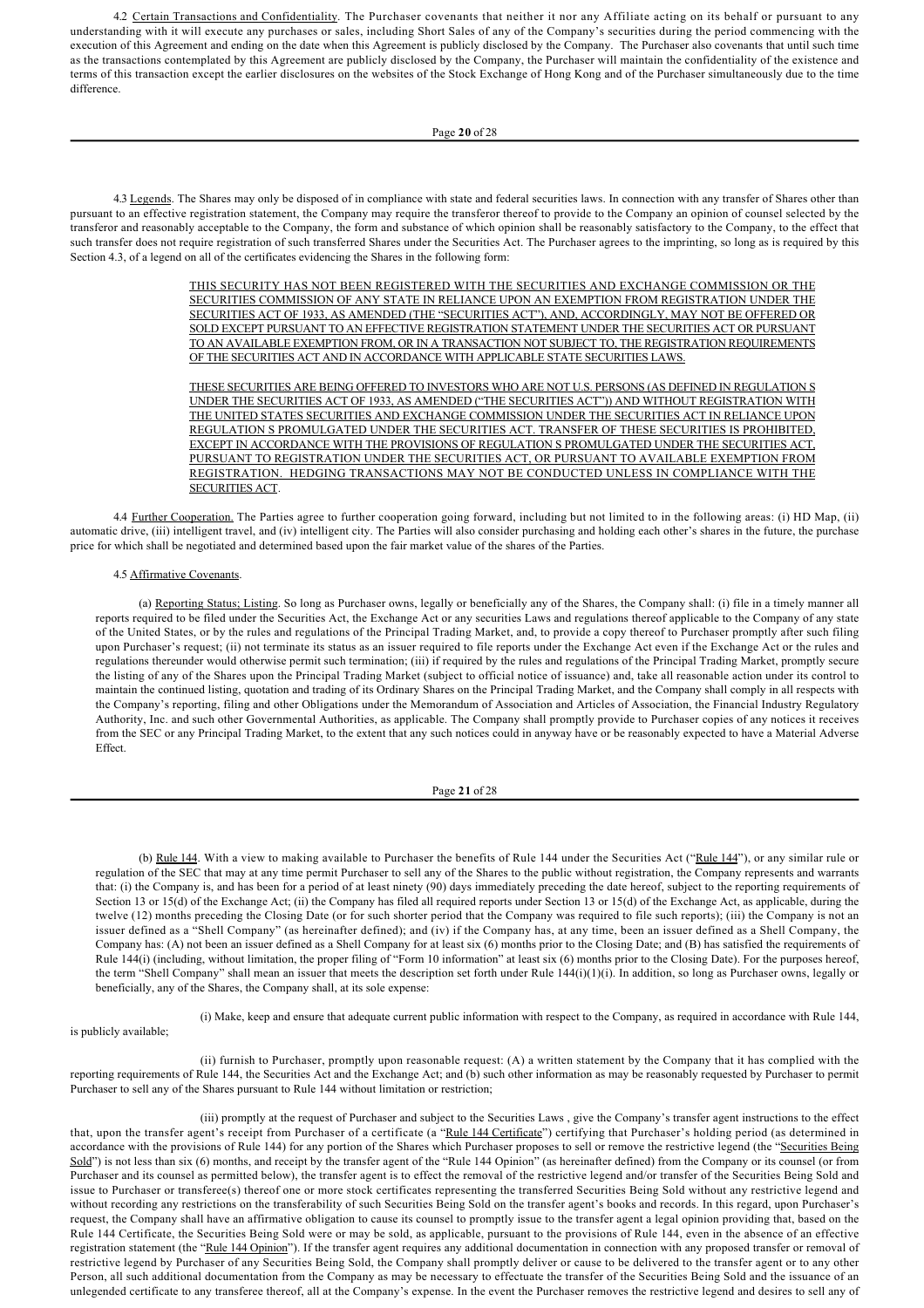the Shares during the period six months and 12 months from the Closing Date, the Purchaser shall first confirm with the Company that the Company is current in its filings under the Exchange Act and comply with the Securities Laws.

## (c) Matters with Respect to Securities and Transfer Agent.

(i) Removal of Restrictive Legends. In the event that Purchaser has any shares of the Company's Common Stock bearing any restrictive legends, and Purchaser, through its counsel or other representatives, submits to the Company's transfer agent ("Transfer Agent") any such shares for the removal of the restrictive legends thereon, pursuant to **any** exemption to the registration requirements under the Securities Act, and the Company and or its counsel refuses or fails for any reason (except to the extent that such refusal or failure is based solely on applicable Law that would prevent the removal of such restrictive legends) to render an opinion of counsel or any other documents or certificates required for the removal of the restrictive legends, then the Company hereby agrees and acknowledges that Purchaser is hereby irrevocably and expressly authorized to have counsel to Purchaser render any and all opinions and other certificates or instruments which may be required for purposes of removing such restrictive legends, and the Company hereby irrevocably authorizes and directs the Transfer Agent to, without any further confirmation or instructions from the Company, issue any such shares without restrictive legends as instructed by Purchaser when such removal complies with the applicable Law, and surrender to a common carrier for overnight delivery to the address as specified by Purchaser, certificates, registered in the name of Purchaser or its designees, representing the shares of Common Stock to which Purchaser is entitled, without any restrictive legends and otherwise freely transferable on the books and records of the Company.

(ii) Authorized Agent of the Company. The Company hereby irrevocably appoints Purchaser and Purchaser's counsel and its representatives, each as the Company's duly authorized agent and attorney-in-fact for the Company for the purposes of authorizing and instructing the Transfer Agent to process issuances, transfers and legend removals upon instructions from Purchaser, or any counsel or representatives of Purchaser, consistent with this Section 4.5(c). The authorization and power of attorney granted hereby is coupled with an interest and is irrevocable so long as Purchaser owns or has the right to receive, any shares of the Company's Common Stock hereunder. In this regard, the Company hereby confirms to the Transfer Agent and Purchaser that it can NOT and will NOT give instructions, including stop orders or otherwise, inconsistent with the terms of this Section 4.5(c) with regard to the matters contemplated herein, and that Purchaser shall have the absolute right to provide a copy of this Agreement to the Transfer Agent as evidence of the Company's irrevocable authority for Purchaser and Transfer Agent to process issuances, transfers and legend removals upon instructions from Purchaser, or any counsel or representatives of Purchaser, in each case as specifically contemplated in this Section 4.5(c), without any further instructions, orders or confirmations from the Company. In addition, if requested by Purchaser, the Company agrees to use its best good faith efforts to get an agreement executed by the Transfer Agent, reasonably acceptable to Purchaser, pursuant to which the Transfer Agent agrees and confirms that it will act in accordance with the terms of this Section 4.5(c).

(iii) Injunction and Specific Performance. The Company specifically acknowledges and agrees that in the event of a breach or threatened breach by the Company of any provision of this Section 4.5(c), Purchaser will be irreparably damaged and that damages at law would be an inadequate remedy if this Agreement were not specifically enforced. Therefore, in the event of a breach or threatened breach of any provision of this Section 4.5(c) by the Company, Purchaser shall be entitled to obtain, in addition to all other rights or remedies Purchaser may have, at law or in equity, an injunction restraining such breach, without being required to show any actual damage or to post any bond or other security, and/or to a decree for specific performance of the provisions of this Section 4.5(c).

Page **23** of 28

(d) Completion of Subsequent Registration. The Company undertakes to the Purchaser that it shall be obliged to, and shall use its best efforts to have 2,000,000 Shares registered under the Securities Act on Form F3 (or other comparable applicable form) and applicable state securities laws as soon as practicable and shall file the Registration Statement within two weeks after either (i) the Initial Closing Date or (ii) the date of the Company's publishing its annual report for the year ended December 31, 2018; provided that, however, the Company shall ensure that, in any event, the date of filing the Registration Statement for the Purchaser (i) shall not be later than the date of filing the Registration Statement for other shareholders of the Company; and (ii) shall not be later than April 30, 2019. The Company shall bear all the costs and expenses associated with the registration. If the Company fails to file the Registration Statement covering the resale of the Shares on or before April 30, 2019 or fails to file the Registration Statement covering the resale of the Subsequent Shares before the deadline provided in Section 2.1(b), it shall indemnify the Purchaser US\$30,000 per calendar day, subject to a maximum of US\$3 million in aggregate, and any compensation amount shall (i) be deducted from the Subsequent Subscription Amount or (ii) be paid in cash by the Company if the purchase of the Subsequent Shares by the Purchaser didn't occur as set forth in Section 2.1(b). The Company hereby acknowledges that time is of the essence with respect to the filing of the Registration Statement and the effectiveness of the Registration Statement and if it fails to perform its obligations under this Section, the Purchaser may suffer tremendous losses. The Company and the Purchaser hereto acknowledge and agree that the sums payable under this Section shall constitute liquidated damages and not penalties. The parties further acknowledge that (i) the amount of loss or damages likely to be incurred is incapable or is difficult to precisely estimate, (ii) the amounts specified in this Section bear a reasonable relationship to, and are not plainly or grossly disproportionate to, the probable loss likely to be incurred in connection with any failure by the Company to obtain or maintain the effectiveness of a Registration Statement, (iii) one of the reasons for the Company and the Purchaser reaching an agreement as to such amounts was the uncertainty and cost of litigation regarding the question of actual damages, and (iv) the Company and the Purchaser are sophisticated business parties and have been represented by sophisticated and able legal counsel and negotiated this Agreement at arm's length.

### (e) Use of Proceeds.

(i) The proceeds from the issuance of the Ordinary Shares to the Purchaser at the Closing shall be used for the working capital of the

Group Company.

(ii) The Company will not directly or indirectly use the proceeds from the issuance of the Ordinary Shares to the Purchaser, or lend, contribute or otherwise make available such proceeds to any Subsidiary, joint venture partner or other Person for the purpose of funding or facilitating any activities or business of or with any person towards any sales or operations in Cuba, Iran, Libya, Syria, Sudan, the Democratic People's Republic of Korea, Myanmar or any other country sanctioned by OFAC from time to time or for the purpose of funding any operations or financing any investments in, or make any payments to, any Person targeted by or subject to any Sanctions.

(iii) The use of proceeds from the issuance of the Ordinary Shares to the Purchaser will be in compliance with and will not result in the breach of the Sanctions; and the Company further covenants not to engage, directly or indirectly, in any other activities that would result in a violation of Sanctions by any Person, including any Person participating in the transactions contemplated by this Agreement.

(f) Compliance with Laws and Material Contracts. The Company shall, and the Company shall urge each other Group Company and/or relevant Person to:

(i) conduct its respective business as now conducted and as presently proposed to be conducted in compliance with all Material Contracts and all applicable Laws in all material respects on a continuing basis, including without limitation the Laws regarding foreign investments, corporate registration and filing, conduct of the business, foreign exchange (including SAFE Rules and Regulations), environmental protection, intellectual property rights, labor and social welfare, taxation, accounting, and the anti-corruption Laws, in each case, to the extent applicable;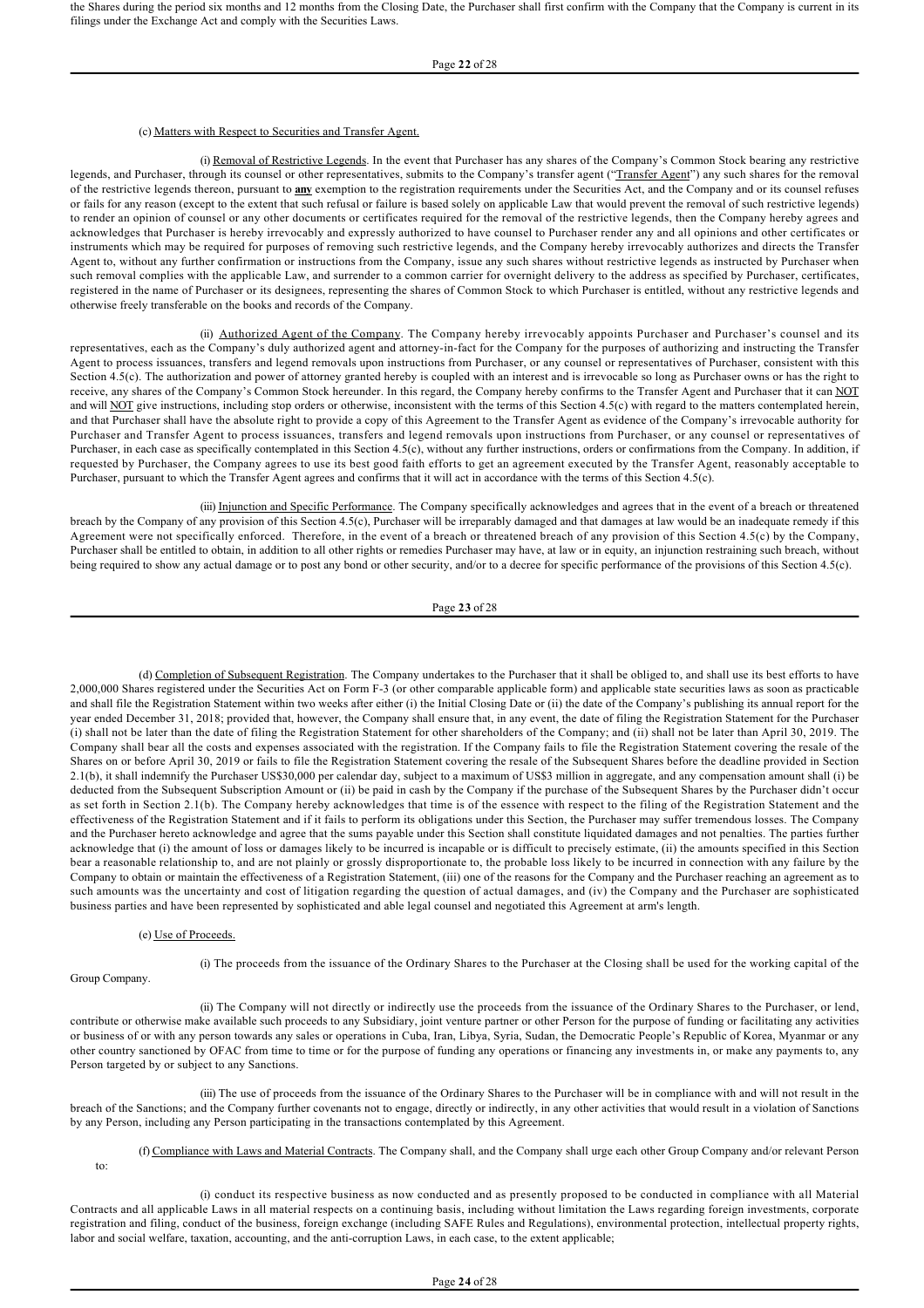(ii) take reasonable and appropriate steps that in the judgment of such Group Company are prudent to protect the title and ownership in the Company Owned Intellectual Property (including office software), and use such Company Owned Intellectual Property in a legal manner;

(iii) make full and timely payment of statutory contributions, including but not limited to social insurance, and make provisions for such arrear in respect of social insurance at the Closing in the financial statements for the payment of all accrued and unpaid applicable social insurance of each Group Company;

(iv) take all reasonable measures as soon as practicable to resolve any noncompliance or deficiency contained in the Disclosure Schedules, including but not limited to, the completion of the registration of the pledge of equity interests of Beijing Zhong Chuan Shi Xun Technology Limited (北 京中传视讯科技有限公司), discharge Song Xuesong from the registration as a dishonest person subject to enforcement action (失信被执行人) and gradually cleaning up loans and receivables (if any) with the related parties and partners in accordance with the regulatory financial requirements;

(v) not, including procuring any Company Affiliate not to, take any Proceeding, directly or indirectly, that would result in a violation of or has violated any anti-corruption Laws;

(vi) conduct the operations at all times in compliance with applicable money laundering Laws;

Affiliate(s).

(vii) provide to the Purchaser any information reasonably necessary for the preparation of income Tax Returns by the Purchaser or its

#### (g) Non-competition.

(i) The Company shall urge each Key Employee to devote his/her full time and attention to the business of the Group Companies and will use his/her commercially reasonable best efforts to develop the Business and work for the interests of the Group Companies and to fulfill his/her non-competition and nonsolicitation undertakings during the period of two years from the date that the Key Employee ceases to be a member or employee of any Group Company (the "Non-Compete Period");

(ii) The Company hereby undertakes to the Purchaser that during the NonCompete Period, it shall urge each Key Employee shall not, and shall cause his/her Affiliates (other than Group Company) not to, (i) induce or attempt to induce directly or indirectly, in his/her own name or on behalf of any other company, enterprise or organization, any employee of any Group Company as at the relevant time to leave the employment of or terminate his/her services with a Group Company, or enter into any employment or services agreement with any Competing Person; or assist or encourage whether by providing advice or information or otherwise, any employee of any Group Company as at the relevant time to leave the employment or terminate his/her service with a Group Company; or advise or recommend whether by providing advice or information or otherwise, any company, enterprise or other organization to hire or induce, or cause or attempt to hire or induce any employee of any Group Company as at the relevant time to leave the employment or terminate his/her service with a Group Company; or (ii) use a business name deceptively similar to a business name owned or used by any Group Company, or establish or otherwise create any enterprise, organization or domain name by using such business name.

(iii) The Company acknowledges that, the obligations of each Key Employee under Section 4.5(g) are substantial to this Agreement. Section 4.5(g) shall be an independent undertaking and not be subject to the Purchaser's performance or failure to perform any of other obligations under this Agreement.

Page **25** of 28

# **ARTICLE V. INDEMNIFICATION**

5.1. Indemnification. Each Party (as "Indemnifying Party") hereby agrees to defend and indemnify the other party and its Affiliates and subsidiaries, and their respective directors, officers, employees, agents and representatives, and the successors and assigns of each of them (collectively, the "Indemnified Parties") and the Indemnifying Party does hereby agree to hold the Indemnified Parties harmless, from and against any and all Claims made, brought or asserted against the Indemnified Parties, or any one of them, and the Indemnifying Party hereby agrees to pay or reimburse the Indemnified Parties for any and all Losses payable by any of the Indemnified Parties to any Person through all negotiations, mediations, arbitrations, trial and appellate levels, as a result of, or arising out of, or relating to: (i) any misrepresentation or breach of any representation or warranty made by the Indemnifying Party in this Agreement, the Transaction Documents or any other certificate, instrument or document contemplated hereby or thereby; or (ii) any breach of any covenant, agreement or Obligation of the Indemnifying Party contained in this Agreement, the Transaction Documents or any other certificate, instrument or document contemplated hereby or thereby. To the extent that the foregoing undertaking by parties may be unenforceable for any reason, the Indemnifying Party shall make the maximum contribution to the payment and satisfaction of each of the Claims covered hereby, which is permissible under applicable Law. The Indemnifying Party will not be liable to the Indemnified Parties under this indemnity: (i) for any settlement by the Indemnified Parties in connection with any Claim effected without the Indemnifying Party 's prior written consent, which consent shall not be unreasonably withheld, conditioned or delayed; or (ii) to the extent, but only to the extent, that a Claim is attributable to the Indemnified Parties' breach of any of the representations, warranties, covenants or agreements made by the Indemnified Parties in this Agreement or in the other Transaction Documents.

#### **ARTICLE VI. MISCELLANEOUS**

6.1 Fees and Expenses. Except as expressly set forth in the Transaction Documents to the contrary, each party shall pay the fees and expenses of its advisers, counsel, accountants and other experts, if any, and all other expenses incurred by such party incident to the negotiation, preparation, execution, delivery and performance of this Agreement.

6.2 Entire Agreement. The Transaction Documents contain the entire understanding of the parties with respect to the subject matter hereof and thereof and supersede all prior agreements and understandings, oral or written, with respect to such matters, which the parties acknowledge have been merged into such documents, exhibits and schedules.

6.3 Notices. Any and all notices or other communications or deliveries required or permitted to be provided hereunder shall be in writing and shall be deemed given and effective on the earliest of: (a) the date of transmission, if such notice or communication is delivered via facsimile at or prior to 5:30 p.m. (New York City time) on a Business Day, (b) the next Business Day after the date of transmission, if such notice or communication is delivered via facsimile on a day that is not a Business Day or later than 5:30 p.m. (New York City time) on any Business Day, (c) the second (2nd) Business Day following the date of mailing, if sent by U.S. nationally recognized overnight courier service or (d) upon actual receipt by the party to whom such notice is required to be given. The address for such notices and communications shall be as set forth on the signature pages attached hereto.

Page **26** of 28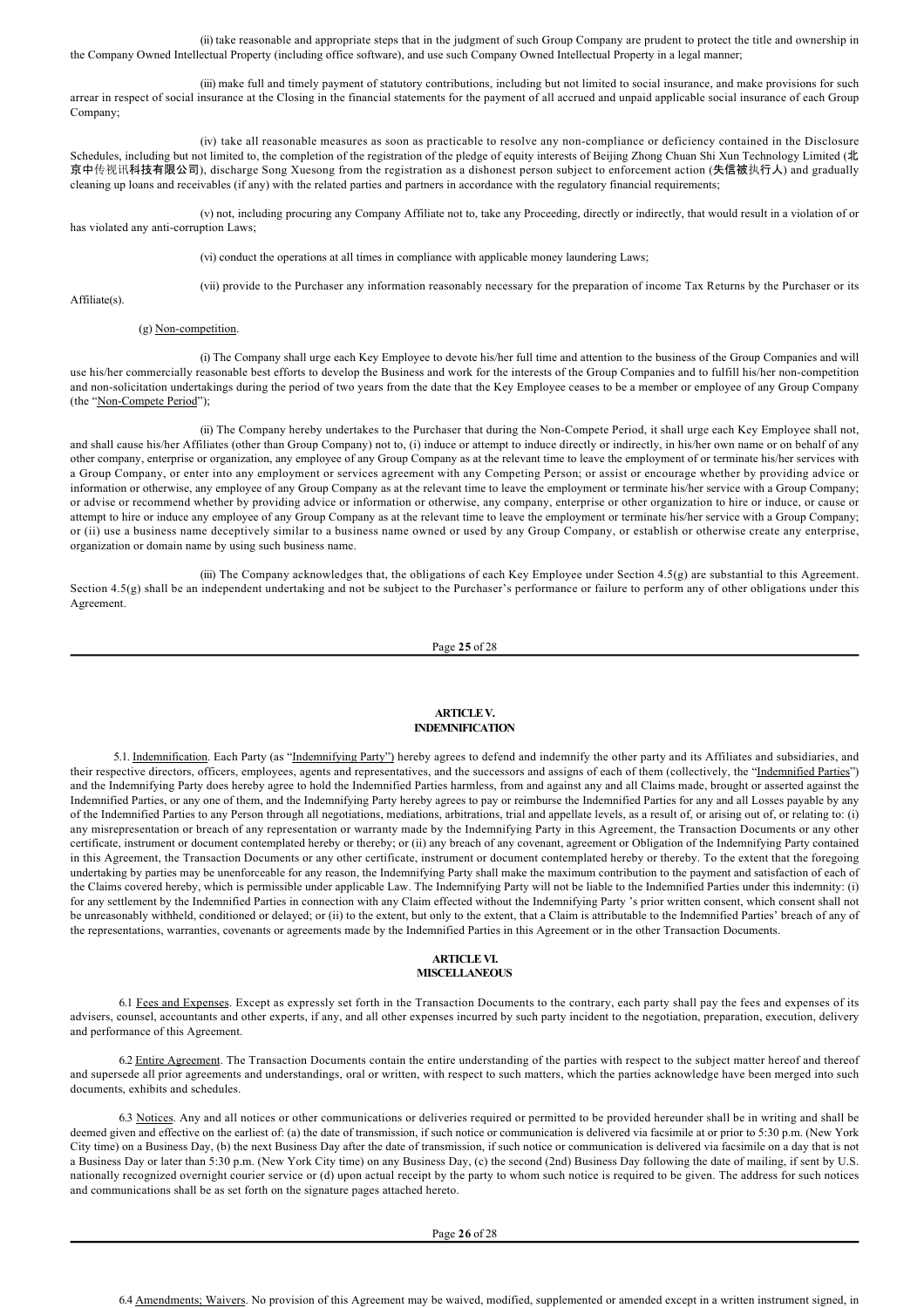the case of an amendment, by the Company and the Purchaser, in the case of a waiver, by the party against whom enforcement of any such waived provision is sought. No waiver of any default with respect to any provision, condition or requirement of this Agreement shall be deemed to be a continuing waiver in the future or a waiver of any subsequent default or a waiver of any other provision, condition or requirement hereof, nor shall any delay or omission of any party to exercise any right hereunder in any manner impair the exercise of any such right.

6.5 Headings. The headings herein are for convenience only, do not constitute a part of this Agreement and shall not be deemed to limit or affect any of the provisions hereof.

6.6 Successors and Assigns. This Agreement shall be binding upon and inure to the benefit of the parties and their successors and permitted assigns. No party hereto may assign this Agreement or any rights or obligations hereunder without the prior written consent of the Company and the Purchaser.

6.7 No Third-Party Beneficiaries. This Agreement is intended for the benefit of the parties hereto and their respective successors and permitted assigns and is not for the benefit of, nor may any provision hereof be enforced by, any other Person, except as otherwise set forth in this Section 6.7.

6.8 Governing Law. All questions concerning the construction, validity, enforcement and interpretation of the Transaction Documents shall be governed by and construed and enforced in accordance with the internal laws of the State of New York, without regard to the principles of conflicts of law thereof. Each party agrees that all legal proceedings concerning the interpretations, enforcement and defense of the transactions contemplated by this Agreement and any other Transaction Documents (whether brought against a party hereto or its respective affiliates, directors, officers, shareholders, partners, members, employees or agents) shall be commenced exclusively in the state and federal courts sitting in the City of New York. Each party hereby irrevocably submits to the exclusive jurisdiction of the state and federal courts sitting in the City of New York, Borough of Manhattan, for the adjudication of any dispute hereunder or in connection herewith or with any transaction contemplated hereby or discussed herein (including with respect to the enforcement of any of the Transaction Documents), and hereby irrevocably waives, and agrees not to assert in any suit, action or proceeding, any claim that it is not personally subject to the jurisdiction of any such court, that such suit, action or proceeding is improper or is an inconvenient venue for such proceeding. Each party hereby irrevocably waives personal service of process and consents to process being served in any such suit, action or proceeding by mailing a copy thereof via registered or certified mail or overnight delivery (with evidence of delivery) to such party at the address in effect for notices to it under this Agreement and agrees that such service shall constitute good and sufficient service of process and notice thereof. Nothing contained herein shall be deemed to limit in any way any right to serve process in any other manner permitted by law.

6.9 Survival. The representations and warranties contained herein shall survive the Closing and the delivery of the Shares.

Page **27** of 28

6.10 Execution. This Agreement may be executed in two or more counterparts, all of which when taken together shall be considered one and the same agreement and shall become effective when counterparts have been signed by each party and delivered to each other party, it being understood that the parties need not sign the same counterpart. In the event that any signature is delivered by facsimile transmission or by e-mail delivery of a ".pdf" format data file, such signature shall create a valid and binding obligation of the party executing (or on whose behalf such signature is executed) with the same force and effect as if such facsimile or ".pdf" signature page were an original thereof.

6.11 Severability. If any term, provision, covenant or restriction of this Agreement is held by a court of competent jurisdiction to be invalid, illegal, void or unenforceable, the remainder of the terms, provisions, covenants and restrictions set forth herein shall remain in full force and effect and shall in no way be affected, impaired or invalidated, and the parties hereto shall use their commercially reasonable efforts to find and employ an alternative means to achieve the same or substantially the same result as that contemplated by such term, provision, covenant or restriction. It is hereby stipulated and declared to be the intention of the parties that they would have executed the remaining terms, provisions, covenants and restrictions without including any of such that may be hereafter declared invalid, illegal, void or unenforceable.

6.12 Saturdays, Sundays, Holidays, etc. If the last or appointed day for the taking of any action or the expiration of any right required or granted herein shall not be a Business Day, then such action may be taken or such right may be exercised on the next succeeding Business Day.

6.13 Construction. The parties agree that each of them and/or their respective counsel have reviewed and had an opportunity to revise the Transaction Documents and, therefore, the normal rule of construction to the effect that any ambiguities are to be resolved against the drafting party shall not be employed in the interpretation of the Transaction Documents or any amendments thereto. In addition, each and every reference to share prices and shares of Ordinary Share in any Transaction Document shall be subject to adjustment for reverse and forward stock splits, stock combinations and other similar transactions of the Ordinary Share that occur after the date of this Agreement. The English version of this Agreement, regardless of whether a translation in any other language is or will be made, shall be the only authentic version.

# 6.14 **WAIVER OF JURY TRIAL. IN ANY ACTION, SUIT, OR PROCEEDING IN ANY JURISDICTION BROUGHT BY ANY PARTY AGAINST ANY OTHER PARTY, THE PARTIES EACH KNOWINGLY AND INTENTIONALLY, TO THE GREATEST EXTENT PERMITTED BY APPLICABLE LAW, HEREBY ABSOLUTELY, UNCONDITIONALLY, IRREVOCABLY AND EXPRESSLY WAIVES FOREVER TRIAL BY JURY.**

*(Signature Pages Follow)*

Page **28** of 28

**IN WITNESS WHEREOF**, the parties hereto have caused this Securities Purchase Agreement to be duly executed by their respective authorized signatories as of the date first indicated above.

**COMPANY LUOKUNG TECHNOLOGY CORP.**

By: /s/ Jie Yu Name: lie Yu **Title: Chief Financial Officer**

Address for Notice: LAB 32, SOHO 3Q, No 9, Guanghua Road, Chaoyang District, Beijing People's Republic of China, 100020 Email: yujie@luokung.com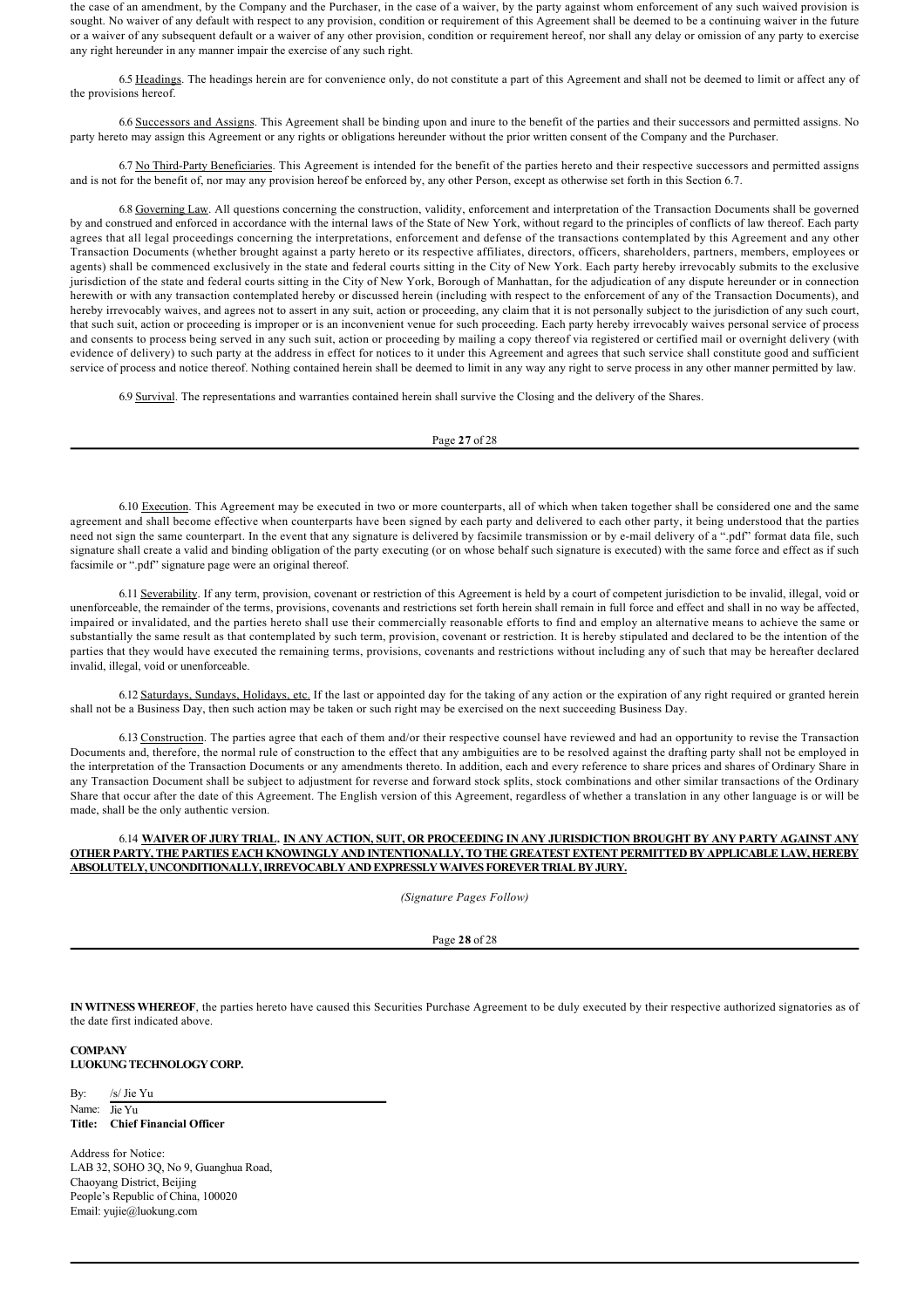#### **PURCHASER HONBRIDGE HOLDINGS LIMITED**

By: /s/ Liu Wei, William Name: Liu Wei, William Title: **Executive Director and Co-Chief Executive Officer** 

Address for Notice: Unit 5402, 54/F., Central Plaza, 18 Harbour Road, Wanchai, Hong Kong. Fax: (852) 2827 8233 Email: yulin@8137.hk

# EX8.1 3 f20f2018ex81\_luokungtech.htm LIST OF SUBSIDIARIES AND CONSOLIDATED VARIABLE INTEREST ENTITIES

**Exhibit 8.1**

#### **List of Subsidiaries of the Company**

| <b>Name of Entity</b>                                                          | Jurisdiction of<br><b>Incorporation/Organization</b> |
|--------------------------------------------------------------------------------|------------------------------------------------------|
| LK Technology Ltd.                                                             | <b>British Virgin Islands</b>                        |
| Topsky Info-tech Holdings Pte Ltd.                                             | Singapore                                            |
| Superengine Holding Limited                                                    | British Virgin Islands                               |
| <b>MMB</b> Limited                                                             | Hong Kong                                            |
| Mobile Media (China) Limited                                                   | Hong Kong                                            |
| Zhong Chuan Tian Xia Information and Technology (Beijing) Limited              | Beijing, PRC                                         |
| Zhong Chuan Tian Xia Information and Technology (Shenzhen) Limited             | Shenzhen, PRC                                        |
| Beijing Zhong Chuan Shi Xun Technology Limited (VIE Entity)                    | Beijing, PRC                                         |
| Jiangsu Zhong Chuan Rui You Information and Technology Limited (VIE Entity)    | Jiangsu, PRC                                         |
| Huoerguosi Luokuang Information and Technology Limited (VIE Entity)            | Huoerguosi, PRC                                      |
| Shenzhen Jiu Zhou Shi Dai Digital Technology Limited (VIE Entity)              | Shenzhen, PRC                                        |
| Superengine Graphics Software Technology Development (Suzhou) Co., Ltd.        |                                                      |
| (Contractual Control Entity)                                                   | Jiangsu, PRC                                         |
| Anhui Superengine Intelligent Technology co., Ltd (Contractual Control Entity) | Anhui, PRC                                           |

EX-11.1 4 f20f2018ex11-1\_luokungtech.htm CODE OF BUSINESS CONDUCT AND ETHICS

**Exhibit 11.1**

# **LUOKUNG TECHNOLOGY CORP.**

#### **CODE OF BUSINESS CONDUCT AND ETHICS**

#### **Adopted as of March 16, 2018**

#### **Introduction**

All employees, officers and directors of Luokung Technology Corp. (the "Company") are responsible for conducting themselves in compliance with this Code of Business Conduct and Ethics (the "Code"), other policies of the Company and applicable laws, rules and regulations. The Company adopted the Code in order to assist the Company and its employees, officers and directors with the Company's goals of conducting its business and affairs in accordance with applicable laws, rules and regulations and maintaining the highest standards of ethical conduct, fair dealing and honesty.

The Company also expects that any consultants or other service providers it retains will adhere to the Code. In addition, for purposes of Section 406 of the Sarbanes-Oxley Act of 2002 and the rules of the Securities and Exchange Commission (the "Commission") promulgated thereunder, Sections I through IV of the Code shall constitute the Company's code of ethics for "Senior Financial Officers" (as defined in Section I below).

#### **I. Compliance and Reporting**

Employees, officers and directors should strive to identify and raise potential issues before they lead to problems for the Company and should ask about the application of the Code whenever there is a question as to whether a violation of the Code has occurred or will occur. Any employee or officer who becomes aware of any existing or potential violation of the Code, including matters relating to accounting and internal controls and auditing matters, should promptly notify the appropriate supervisor as well as the Chief Financial Officer with respect to any accounting and internal controls and auditing matters. Should the Chief Executive Officer (CEO) or the Principal Accounting Officer or any director become aware of an existing or potential violation of the Code, he or she should promptly notify the Company's Chief Financial Officer (CFO, and together with the CEO and the Principal Accounting Officer, the "Senior Financial Officers"). The Company shall take such disciplinary, corrective or preventative action as it deems appropriate to address any existing or potential violation of this Code brought to its attention.

Confidentiality regarding those who make compliance reports and those potentially involved is maintained to the extent possible during a compliance investigation. The Company does not tolerate retribution, retaliation or adverse personnel action of any kind against any person for lawfully reporting a situation of potential noncompliance with the Code, or providing to the Company or any law enforcement or other governmental agency any information or assistance relating to the commission or possible commission of any federal or state offense.

1

The Senior Financial Officers have a responsibility to create an environment within the Company in which compliance with the Code is treated as a serious obligation and in which violations of the Code are not tolerated. The Senior Financial Officers will establish and, if necessary, modify the procedures by which violations of the Code are to be reported.

#### **II. Conflicts of Interest**

All business decisions must be made in the Company's best interest. A "conflict of interest" arises when an individual's judgment is or may be influenced by considerations of improper personal gain or benefit to the individual or another person. Even if no actual conflict of interest occurs, situations that create the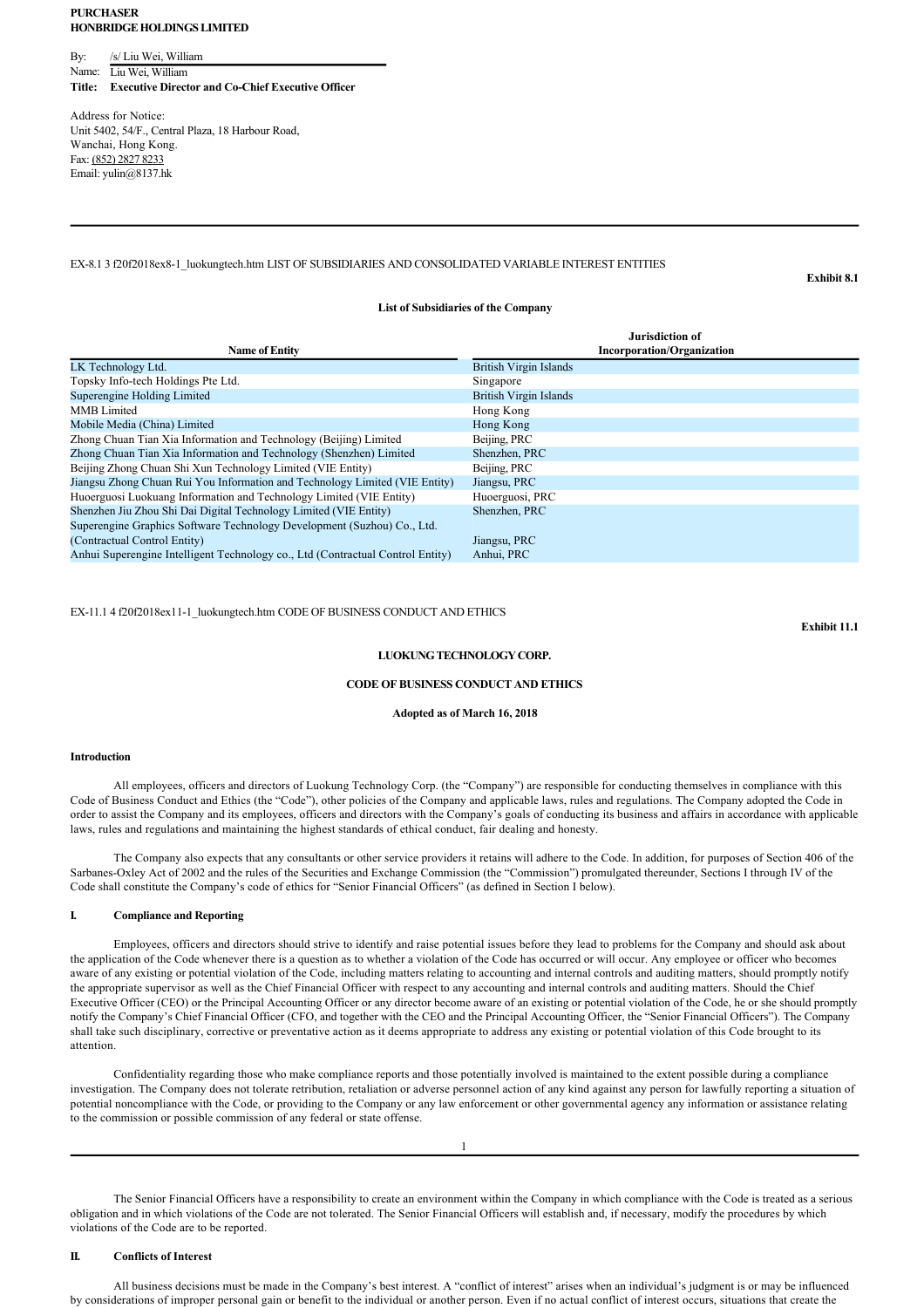appearance of a conflict may harm the Company's public relations or cause other problems damaging to the Company, and, as such, also should be avoided. Conflicts of interest are prohibited as a matter of Company policy, unless they have been approved in advance by the Company.

For example, an employee, officer or director must never use or attempt to use his or her position at the Company to obtain any improper personal benefit for himself or herself, for his or her family members or for any other person, including loans or guarantees of obligations, from any other person or entity. In this regard, service to the Company should never be subordinated to personal gain and advantage. To the extent possible, conflicts of interest always should be avoided. Any employee, officer or director who is aware of a material transaction or relationship that could reasonably be expected to give rise to a conflict of interest should promptly discuss the matter with the Chief Financial Officer, or, at the request of the Chief Financial Officer, the Company's outside legal counsel.

Transactions with outside firms must be conducted within a framework established and controlled by the executive level of the Company. Business dealings with outside firms should not result in unusual gains for those firms or their employees. Unusual gain refers to bribes, product bonuses, special fringe benefits, unusual price breaks, and other windfalls designed to ultimately benefit either the outside firm, its employee, or both. Promotional plans that could be interpreted to involve unusual gain require specific executivelevel approval.

An actual or potential conflict of interest occurs when an employee is in a position to influence a decision that may result in a personal gain for that employee or for a relative as a result of the Company's business dealings. For the purposes of this policy, a relative is any person who is related by blood or marriage, or whose relationship with the employee is similar to that of persons who are related by blood or marriage.

No "presumption of guilt" is created by the mere existence of a relationship with outside firms. However, if employees have any influence on transactions involving purchases, contracts, or leases, it is imperative that they disclose to an officer of the Company as soon as possible the existence of any actual or potential conflict of interest so that safeguards can be established to protect all parties.

Personal gain may result not only in cases where an employee or relative has an ownership interest in a firm with which the Company does business, but also when an employee or relative receives any kickback, bribe, substantial gift or special consideration from any Company tenant, customer or vendor (for example, a contractor or supplier) or a potential tenant, customer or vendor. Any employee who receives a gift from a tenant, customer or vendor or potential tenant, customer or vendor must advise his or her supervisor immediately. If the supervisor determines that the gift is of a normal and customary nature (e.g., not excessively expensive), the employee may retain the gift. If the gift is determined by the supervisor to be excessive, the employee must return the gift with a brief explanation that it is against the Company's policy for employees to accept gifts of an excessive nature. Employees who do not report the receipt of gifts to their immediate supervisor will be subject to disciplinary action up to and including termination. In addition, employees who solicit gifts will be subject to disciplinary action, up to and including termination.

 $\overline{2}$ 

In addition, as a result of their close relationships to the Company and its business, the Senior Financial Officers have a special responsibility to:

- · refrain, without the approval of the Board of Directors, from transacting business with the Company through any entity in which the officer or a member of his or her immediate family owns all or a controlling interest;
- refrain, without the approval of the Board of Directors, from participating in other employment or serving as a director for other organizations if such activity reasonably could be expected to interfere with the officer's ability to act in the best interests of the Company or reasonably could be expected to require the officer to use proprietary, confidential or non-public information of the Company;
- · refuse gifts, favors or hospitality that would influence or appear to influence the recipient to act other than in the best interests of the Company; and
- report to the Audit Committee or to the Board of Directors any existing or potential director positions they hold, including positions on non-profit or charitable organization boards of directors.

#### **III. Public Disclosure**

It is the Company's policy that the information in its public communications and disclosures, including its filings with the Commission, be full, fair, accurate, timely and understandable. All employees, officers and directors who are involved in the Company's disclosure process, including the Senior Financial Officers, are responsible for acting in furtherance of this policy. Specifically, these individuals are required to maintain familiarity with the disclosure requirements applicable to the Company and are prohibited from knowingly misrepresenting, omitting or causing others to misrepresent or omit, material facts regarding the Company to others, whether within or outside the Company, including the Company's independent accountants. In addition, any employee, officer or director who has a supervisory role in the Company's disclosure process has an obligation to diligently discharge his or her responsibilities.

The Senior Financial Officers, in particular, must act in good faith and with due care and diligence in connection with the preparation of the Company's public disclosures. The Senior Financial Officers must ensure that the financial statements and reports submitted to the Commission are full, fair, accurate, timely and understandable. The Senior Financial Officers must also promptly report any irregularities or deficiencies in the Company's internal controls for financial reporting to the Audit Committee or the Board of Directors.

3

#### **IV. Compliance with Laws, Rules and Regulations**

As noted, it is the Company's policy to comply with all applicable laws, rules and regulations. It is the personal responsibility of each employee, officer and director to adhere to the standards and restrictions imposed by those laws, rules and regulations.

It is both illegal and against Company policy for any employee, officer or director who is aware of material, nonpublic information relating to the Company, any of the Company's customers or clients or any other private or governmental issuer of securities to purchase or sell any securities of those issuers, or recommend that another person purchase, sell or hold the securities of those issuers.

In general, information is "material" if it could affect a person's decision to purchase, sell or hold a company's securities. Material information includes, for example, a company's anticipated earnings, plans to acquire or sell significant assets and changes in senior executives. Employees, officers and directors should try to limit transactions to times when it can reasonably be assumed that all material information about a company has been disclosed. All employees, and officers and directors of the Company in particular, should consult with the Chief Financial Officer, or, at the request of the Chief Financial Officer, the Company's outside legal counsel, regarding the safest times to trade in the Company's securities.

In addition, employees, officers and directors may not disclose material, nonpublic information about the Company or another company to any person (i) inside the Company, unless they need to know the information for legitimate business purposes, or (ii) outside of the Company, unless prior approval is obtained from management in consultation with the Chief Financial Officer, or, at the request of the Chief Financial Officer, the Company's outside legal counsel. Bear in mind that this information belongs to the Company and no person may misappropriate it for anyone's benefit. Providing a "tip" based on material, nonpublic information is unethical and illegal, and is prohibited, even if you do not profit from it. All employees must obtain clearance from the Chief Financial Officer prior to trading in the Company's securities.

Other laws, rules, regulations and Company policies to which employees, officers and directors are subject relate to business practices. For example,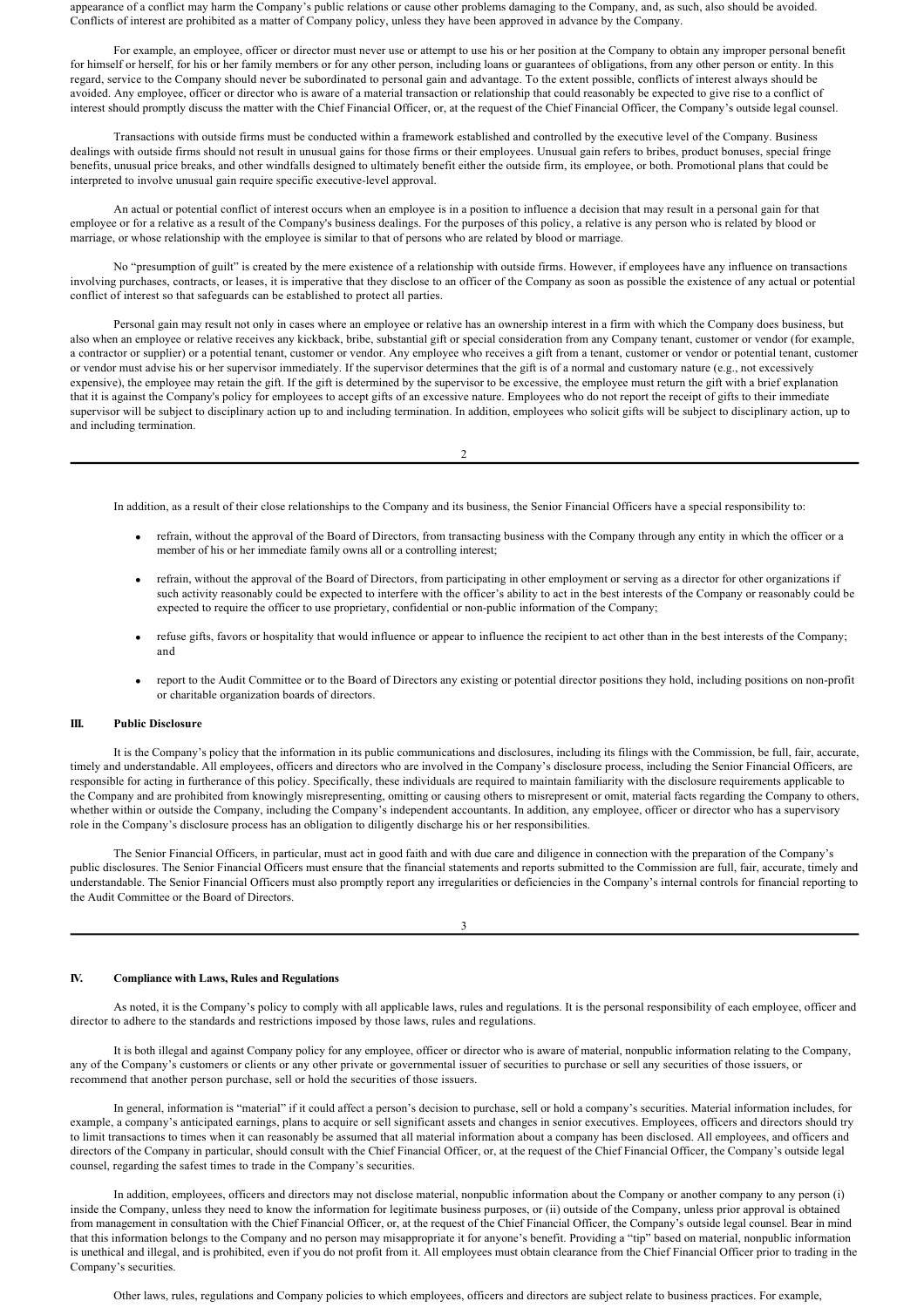employees, officers and directors may not misrepresent facts, contractual terms or Company policies to a shareholder, service provider or regulator. Even if done inadvertently, you must correct the misrepresentation as soon as possible after consulting with the Chief Financial Officer, or, at the request of the Chief Financial Officer, the Company's outside legal counsel. In addition, employees, officers and directors must adhere to appropriate procedures governing the retention and destruction of the Company's records, consistent with applicable laws, regulations, Company policies and business needs. No person should destroy, alter or falsify any document that may be relevant to a threatened or pending lawsuit or governmental investigation. You should consult with, and follow the instructions of, the Chief Financial Officer in these situations.

4

All Senior Officers, in particular, have a responsibility to ensure compliance with the applicable rules and regulations of federal, state and local governments, both domestic and foreign, and of appropriate public and private regulatory agencies or organizations. In addition to adhering to established Company policies and procedures, these individuals must take steps to ensure that other employees and officers follow such policies and procedures.

Any employee, officer or director who is uncertain about the legal rules and regulations to which he or she or the Company is subject should consult with the Chief Financial Officer.

#### **V. Employment Practices**

In making employment and personnel decisions, the Company employment decisions must be based only on an employee's or applicant's qualifications, demonstrated skills and achievements without regard to race, color, sex, religion, national origin, age, disability, veteran status, citizenship, sexual orientation, gender identity or marital status.

All employees are entitled to be treated with respect and dignity. Management must not tolerate harassment of, or by, any employee in situations involving another employee, shareholder, service provider or business associate. Employees, officers and directors must not engage in conduct that could be construed as sexual harassment, which may include, for example, unwelcome sexual advances, offensive touching, sexually suggestive statements, offensive jokes, requests for sexual favors or other verbal or physical conduct of a sexual nature.

Any person who believes he or she has been harassed in the course of performing his or her employment with the Company should notify the Chief Financial Officer. Company policy prohibits retaliation against any individual who complains of, or reports an instance of, harassment or participates in an investigation of a harassment complaint.

#### **VI. Corporate Opportunities**

Employees, officers and directors owe a duty to the Company to advance the Company's legitimate business interests when the opportunity to do so arises. In this regard, employees, officers and directors are prohibited from (i) taking for themselves personally (or directing to a third party) business opportunities that are discovered through the use of Company property, information or position (unless the Company has already been offered the opportunity and rejected it); (ii) using Company property, information or position for improper personal gain; and (iii) competing with the Company.

It may be difficult to decipher whether or not a particular personal benefit is proper, as sometimes both personal and Company benefits may be derived from certain activities. The best course of action in these circumstances is to consult with the Chief Financial Officer, or, at the request of the Chief Financial Officer, the Company's outside legal counsel.

#### 5

### **VII. Confidentiality**

In carrying out the Company's business, employees, officers and directors may learn confidential or proprietary information about the Company or third parties. Employees, officers and directors must maintain the confidentiality of all information entrusted to them, except when disclosure is authorized or legally mandated. Confidential or proprietary information includes, for example, any nonpublic information concerning the Company, including its business, properties, financial performance, results or prospects, and any nonpublic information provided by a third party with the expectation or contractual agreement that the information will be kept confidential and used solely for the business purpose for which it was conveyed. Employees, officers and directors are required to secure from unauthorized access and public view documents under their control that contain confidential or proprietary information. When such information is discarded, appropriate steps must be taken to ensure proper and complete destruction.

In addition, employees, officers and directors are prohibited from taking confidential or proprietary information with them upon termination of employment with the Company or from using or disclosing such information for any purpose elsewhere, including with a different employer or company. Any confidential or proprietary information must be promptly returned to the Company upon termination of employment or affiliation with the Company.

### **VIII. Fair Dealing**

Company policy is to conduct business fairly through honest business competition and the Company does not seek competitive advantages through unethical or illegal business practices. Each employee, officer and director should endeavor to deal fairly with the Company's shareholders, service providers, competitors and employees. No employee, officer or director should take unfair advantage of anyone through manipulation, concealment, abuse of privileged information, misrepresentation or omission of material facts or any other practice involving unfair dealing.

#### **IX. Protection and Proper Use of Company Assets**

All employees, officers and directors should protect the Company's assets and ensure their efficient use. It is important to bear in mind that theft, carelessness and waste have a direct impact on the Company's profitability. Thus, all assets of the Company should be used only for legitimate business purposes.

#### **X. Waivers of the Code**

The Company may elect to waive certain provisions of the Code on a case-by-case basis. Any employee, officer or director who would like to request a waiver of one or more of the Code's provisions must discuss the matter with the Chief Financial Officer. Waivers for executive officers and directors of the Company only may be granted by the Board of Directors or a committee of the Board.

## **XI. Specific Written Agreements**

To the extent there is any conflict or inconsistency between the provisions of this Code of Business Conduct and Ethics and any specific written agreements with the Company (which agreements are, have been or will be approved by the Company's board of directors), the terms of such written agreements will control the conduct of the parties and such conduct will not be considered to be in conflict with any provisions of this Code of Business Conduct and Ethics.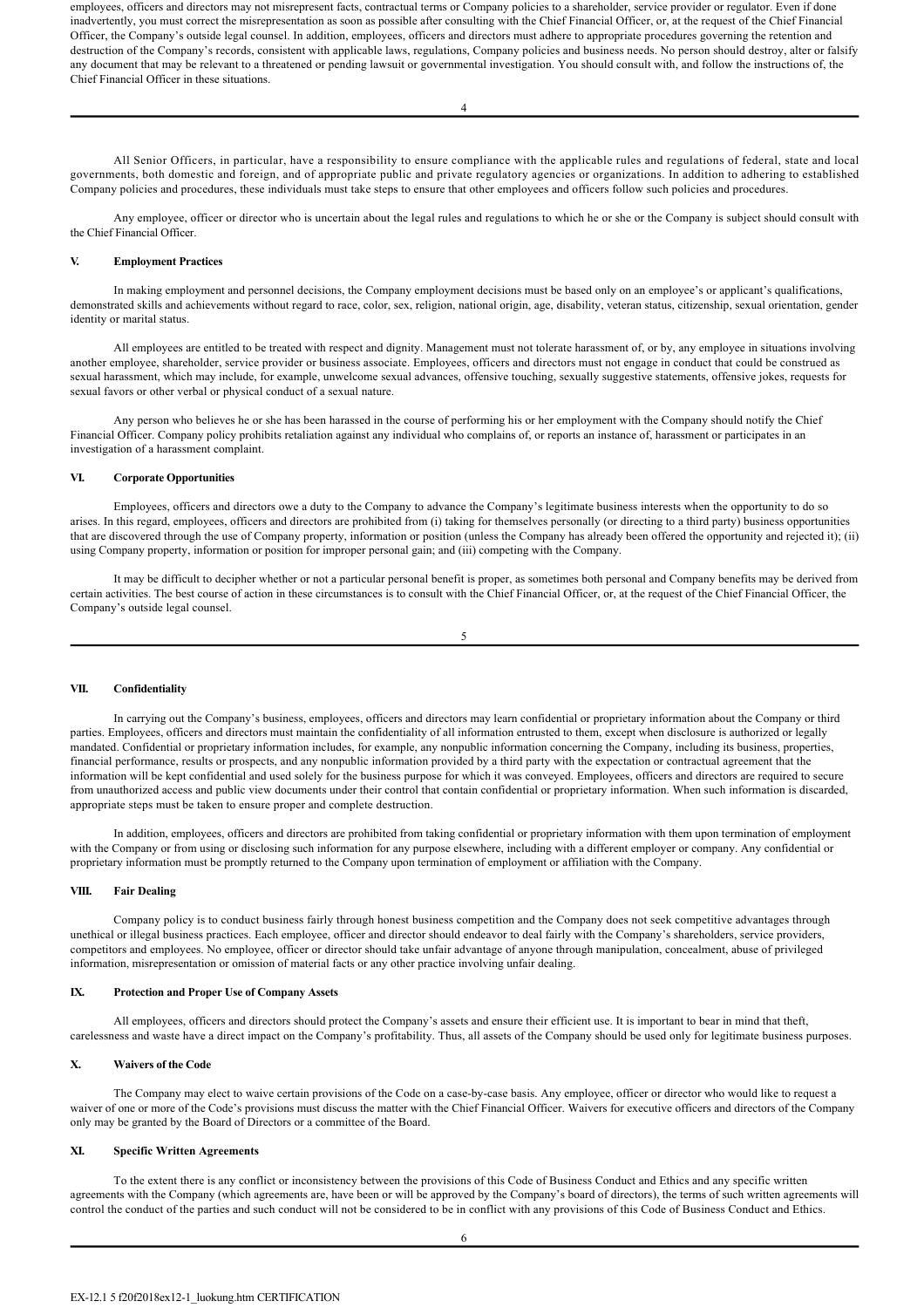#### **Certification by the Chief Executive Officer** Pursuant to Section 302 of the Sarbanes-Oxley Act of 2002

I, Xuesong Song, the Chief Executive Officer of Luokung Technology Corp. (the "Company"), certify that:

- 1. I have reviewed this annual report on Form 20-F of the Company;
- 2. Based on my knowledge, this report does not contain any untrue statement of a material fact or omit to state a material fact necessary to make the statements made, in light of the circumstances under which such statements were made, not misleading with respect to the period covered by this report;
- 3. Based on my knowledge, the financial statements, and other financial information included in this report, fairly present in all material respects the financial condition, results of operations and cash flows of the Company as of, and for, the periods presented in this report;
- 4. The Company's other certifying officer and I are responsible for establishing and maintaining disclosure controls and procedures (as defined in Exchange Act Rules  $13a-15(e)$  and  $15d-15(e)$  and internal control over financial reporting (as defined in Exchange Act Rules  $13a-15(f)$  and  $15d-15(f)$ ) for the Company and have:
- (a) Designed such disclosure controls and procedures, or caused such disclosure controls and procedures to be designed under our supervision, to ensure that material information relating to the Company, including its consolidated subsidiaries, is made known to us by others within those entities, particularly during the period in which this report is being prepared;
- (b) Designed such internal control over financial reporting, or caused such internal control over financial reporting to be designed under our supervision, to provide reasonable assurance regarding the reliability of financial reporting and the preparation of financial statements for external purposes in accordance with generally accepted accounting principles;
- (c) Evaluated the effectiveness of the Company's disclosure controls and procedures and presented in this report our conclusions about the effectiveness of the disclosure controls and procedures, as of the end of the period covered by this report based on such evaluation; and
- (d) Disclosed in this report any change in the Company's internal control over financial reporting that occurred during the period covered by the transition report that has materially affected, or is reasonably likely to materially affect, the Company's internal control over financial reporting; and
- 5. The Company's other certifying officer and I have disclosed, based on our most recent evaluation of internal control over financial reporting, to the Company's auditors and the audit committee of the Company's board of directors (or persons performing the equivalent functions):
- (a) All significant deficiencies and material weaknesses in the design or operation of internal control over financial reporting which are reasonably likely to adversely affect the Company's ability to record, process, summarize and report financial information; and
- (b) Any fraud, whether or not material, that involves management or other employees who have a significant role in the Company's internal control over financial reporting.

Date: April 24, 2019

By: /s/ Xuesong Song

Xuesong Song Chief Executive Officer (principal executive officer)

EX12.2 6 f20f2018ex122\_luokung.htm CERTIFICATION

**Exhibit 12.2**

# **Certification by the Chief Financial Officer** Pursuant to Section 302 of the Sarbanes-Oxley Act of 2002

I, Jie Yu, the Chief Financial Officer of Luokung Technology Corp. (the "Company"), certify that:

- 1. I have reviewed this annual report on Form 20-F of the Company:
- 2. Based on my knowledge, this report does not contain any untrue statement of a material fact or omit to state a material fact necessary to make the statements made, in light of the circumstances under which such statements were made, not misleading with respect to the period covered by this report;
- 3. Based on my knowledge, the financial statements, and other financial information included in this report, fairly present in all material respects the financial condition, results of operations and cash flows of the Company as of, and for, the periods presented in this report;
- 4. The Company's other certifying officer and I are responsible for establishing and maintaining disclosure controls and procedures (as defined in Exchange Act Rules 13a-15(e) and 15d-15(e)) and internal control over financial reporting (as defined in Exchange Act Rules 13a-15(f) and 15d-15(f)) for the Company and have:
- (a) Designed such disclosure controls and procedures, or caused such disclosure controls and procedures to be designed under our supervision, to ensure that material information relating to the Company, including its consolidated subsidiaries, is made known to us by others within those entities, particularly during the period in which this report is being prepared;
- (b) Designed such internal control over financial reporting, or caused such internal control over financial reporting to be designed under our supervision, to provide reasonable assurance regarding the reliability of financial reporting and the preparation of financial statements for external purposes in accordance with generally accepted accounting principles;
- (c) Evaluated the effectiveness of the Company's disclosure controls and procedures and presented in this report our conclusions about the effectiveness of the disclosure controls and procedures, as of the end of the period covered by this report based on such evaluation; and
- (d) Disclosed in this report any change in the Company's internal control over financial reporting that occurred during the period covered by the transition report that has materially affected, or is reasonably likely to materially affect, the Company's internal control over financial reporting; and
- 5. The Company's other certifying officer and I have disclosed, based on our most recent evaluation of internal control over financial reporting, to the Company's auditors and the audit committee of the Company's board of directors (or persons performing the equivalent functions):
- (a) All significant deficiencies and material weaknesses in the design or operation of internal control over financial reporting which are reasonably likely to adversely affect the Company's ability to record, process, summarize and report financial information; and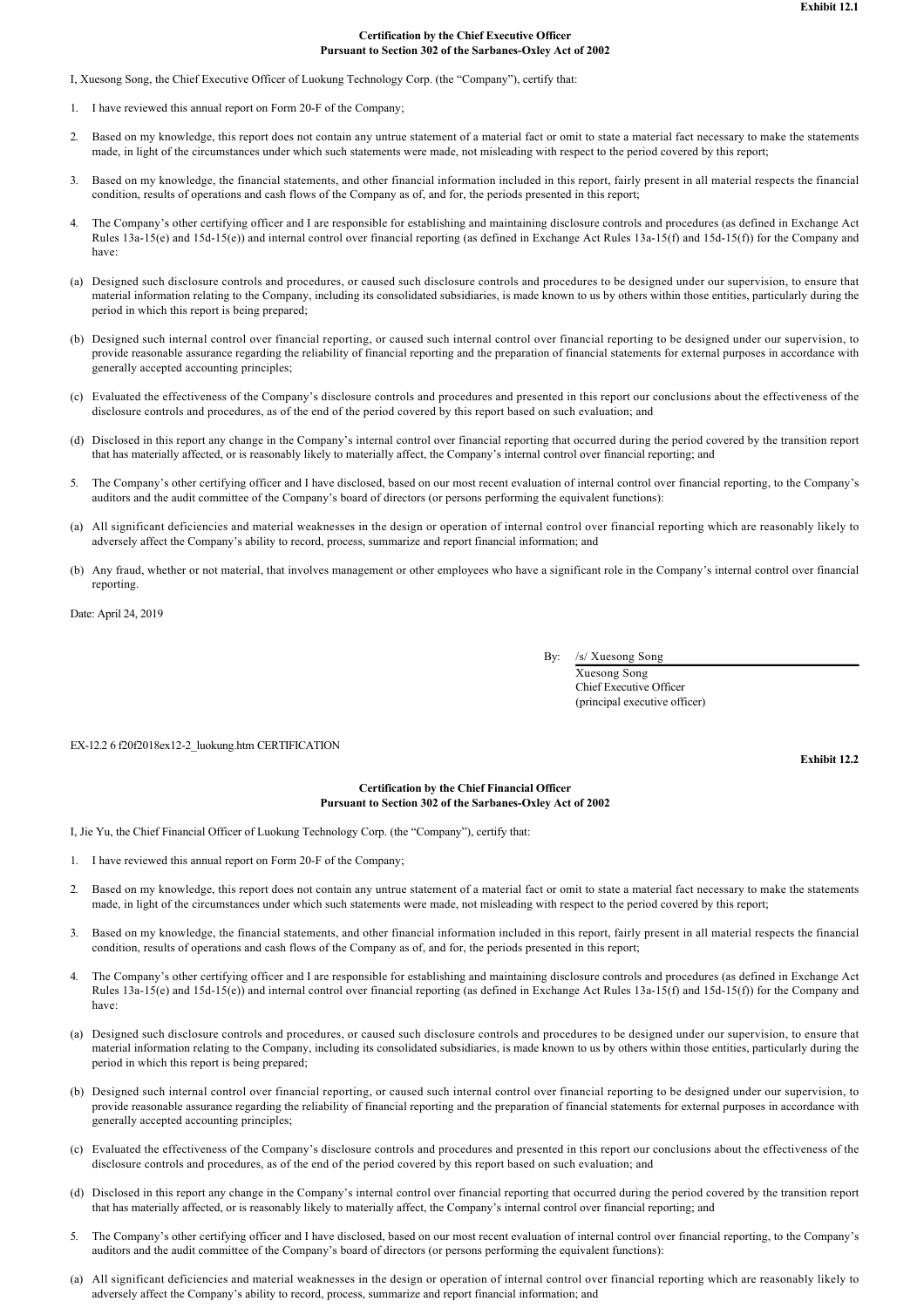(b) Any fraud, whether or not material, that involves management or other employees who have a significant role in the Company's internal control over financial reporting.

Date: April 24, 2019

By: /s/ Jie Yu

Jie Yu Chief Financial Officer (principal financial officer and principal accounting officer)

EX13.1 7 f20f2018ex131\_luokung.htm CERTIFICATION

**Exhibit 13.1**

#### **Certification by the Chief Executive Officer** Pursuant to Section 906 of the Sarbanes-Oxley Act of 2002

In connection with the annual report on Form 20F of Luokung Technology Corp. (the "Company") for the year ended December 31, 2018 as filed with the Securities and Exchange Commission on the date hereof (the "Report"), I, Xuesong Song, Chairman and Chief Executive Officer of the Company, certify, pursuant to 18 U.S.C. Section 1350, as adopted pursuant to Section 906 of the Sarbanes-Oxley Act of 2002, that to my knowledge:

(1) The Report fully complies with the requirements of Section 13(a) or 15(d) of the Securities Exchange Act of 1934; and

(2) The information contained in the Report fairly presents, in all material respects, the financial condition and results of operations of the Company.

Date: April 24, 2019

By: /s/ Xuesong Song

Xuesong Song Chief Executive Officer (principal executive officer)

EX-13.2 8 f20f2018ex13-2 luokung.htm CERTIFICATION

**Exhibit 13.2**

#### **Certification by the Chief Financial Officer** Pursuant to Section 906 of the Sarbanes-Oxley Act of 2002

In connection with the annual report on Form 20F of Luokung Technology Corp. (the "Company") for the year ended December 31, 2018 as filed with the Securities and Exchange Commission on the date hereof (the "Report"), I, Jie Yu, Chief Financial Officer of the Company, certify, pursuant to 18 U.S.C. Section 1350, as adopted pursuant to Section 906 of the Sarbanes-Oxley Act of 2002, that to my knowledge:

(1) The Report fully complies with the requirements of Section 13(a) or 15(d) of the Securities Exchange Act of 1934; and

(2) The information contained in the Report fairly presents, in all material respects, the financial condition and results of operations of the Company.

Date: April 24, 2019

By: /s/ Jie Yu

Jie Yu Chief Financial Officer (principal financial officer and principal accounting officer)

# **MOORE STEPHENS**

| Moore Stephens CPA Limited<br>801-806 Silvercord, Tower 1,<br>30 Canton Road, Tsimshatsui, |   |
|--------------------------------------------------------------------------------------------|---|
| Kowloon, Hong Kong                                                                         | 眠 |
| +852 2375 3180<br>+852 2375 3828                                                           | 卷 |
| ww.moorestephens.com.hk                                                                    |   |
|                                                                                            |   |